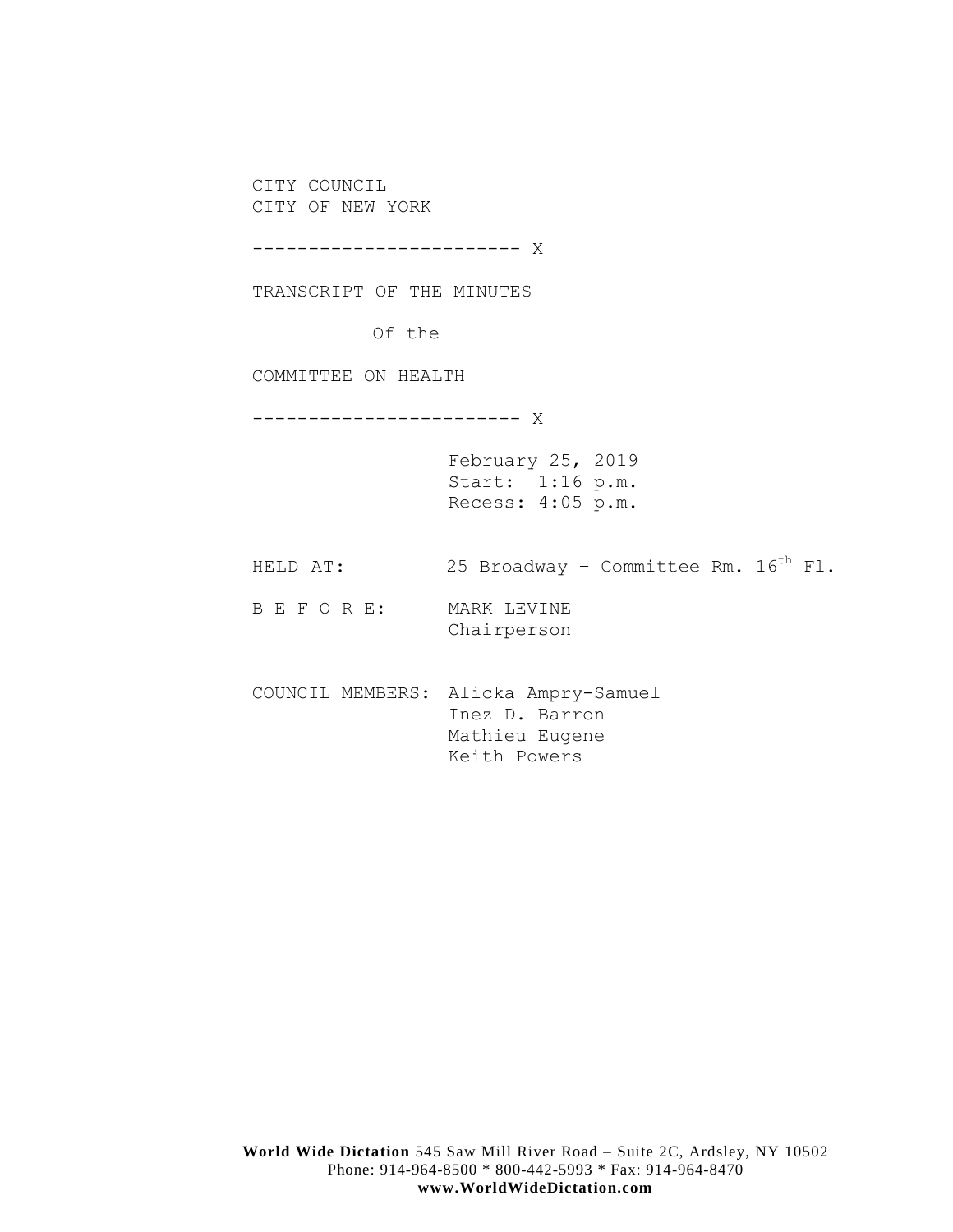# A P P E A R A N C E S (CONTINUED)

Kim Kessler, Assistant Commissioner, Bureau of Chronic Diseases Prevention and Tobacco Control New York City Department of Health and Mental Hygiene

Sarah Shih, Assistant Commissioner, Primary Care Information Project, Department of Health and Mental Hygiene

Michael Davoli, Director of Government Relations, American Cancer Society's Cancer Action Network, New York City

Robin Vitale, Vice President of Health Strategies, American Heart Association

Claire Wang, Vice President for Research Evaluation and Policy, New York Academy of Medicine

Miguel Graham, Student at DeWitt Clinton High School Member of Teens for Food Justice After School Apprenticeship Program

Joshua Delgado, Senior at DeWitt Clinton High School Campus, Member of Teens for Food Justice After School Apprenticeship Program

Chris Norwood, Founder and Executive Director of Health People

Minister John Williams, New Creation Community Health Empowerment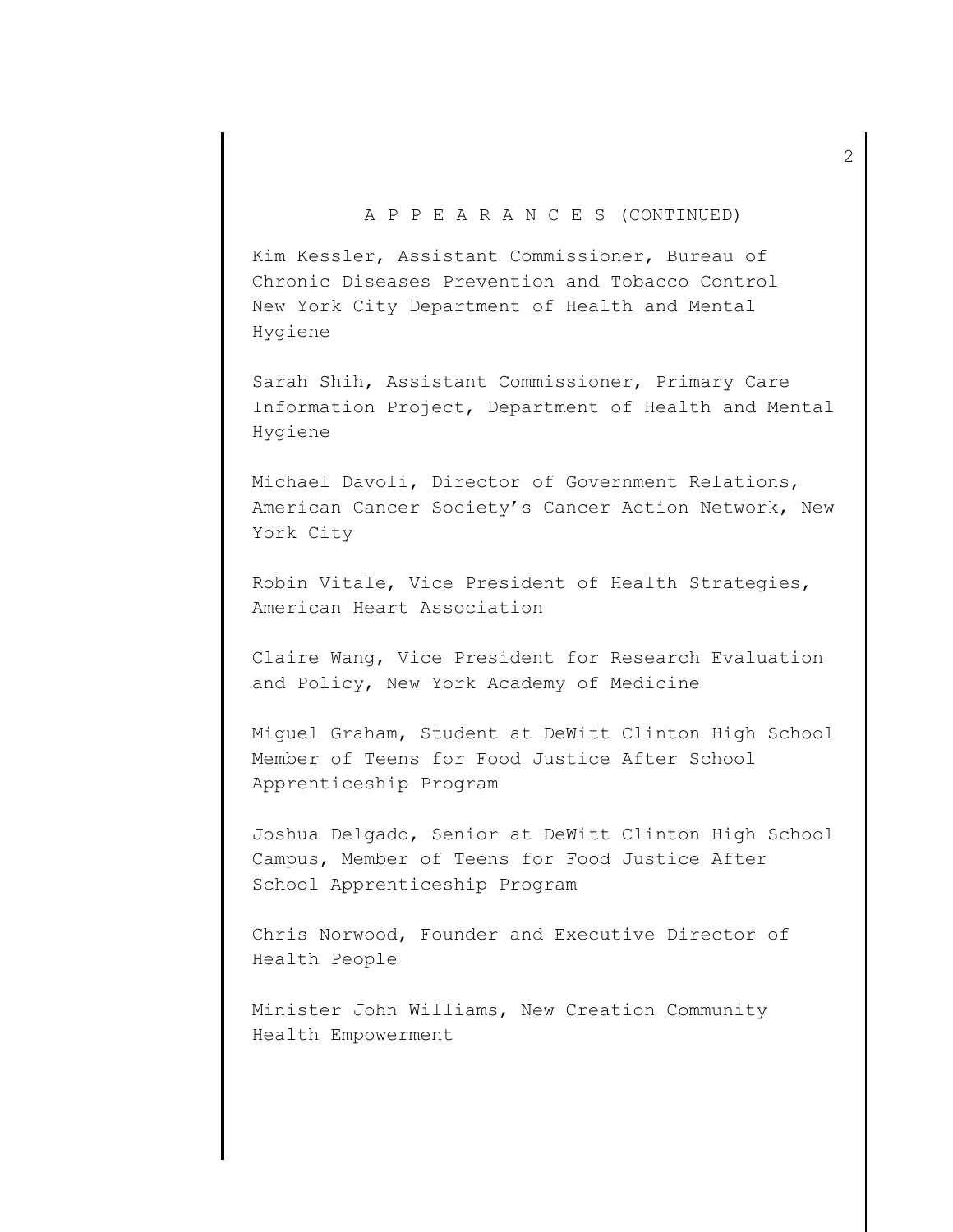Anna Flattau, Vice Chair for Clinical Services for, Family and Social Medicine, Montefiore Medical Center

Dr. Pasquale Rummo, NYU Langone Health and NYU School of Medicine

Assistant Professor Jennifer Pomeranz, College of Global Public Health, NYU

Vanessa Salcedo, Pediatrician and Director of Health Promotion, Union Community Center, Bronx, Co-Chair of the Bronx Healthy Beverages Zone Project

Melissa Olson, Director of Nutrition and Wellness, Community Healthcare Network

Matt Greller, NATO

Pamela Bonney, Co-Founder, Tried and True Nutrition, Inc. and Member. American Heart Association Advocacy Committee

Clarissa Salietto, Representing Herself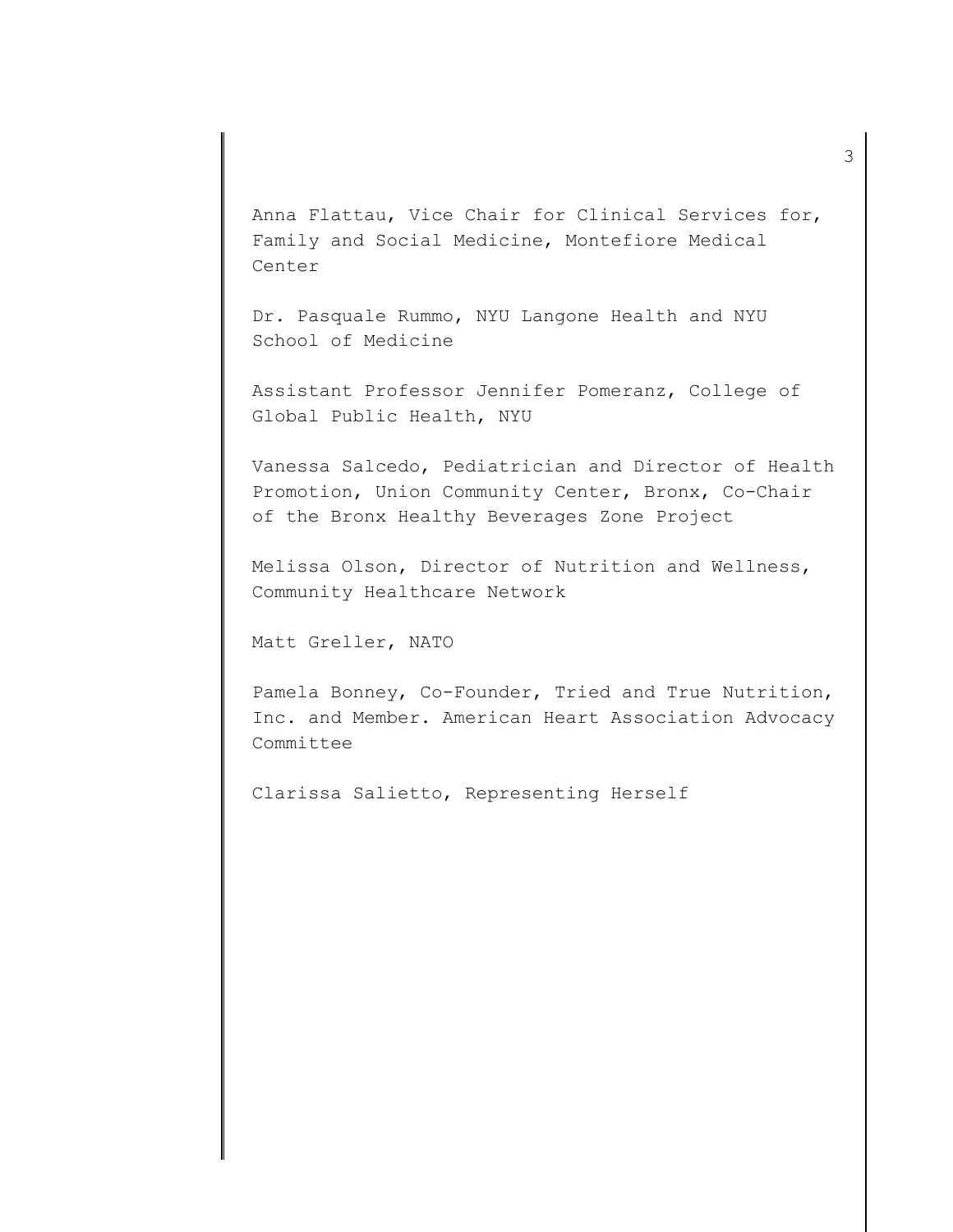| $\overline{2}$ | [sound check] [pause] [gavel]                         |
|----------------|-------------------------------------------------------|
| 3              | CHAIRPERSON LEVINE: Good morning, good                |
| 4              | afternoon, everybody. Welcome. I'm Mark Levine,       |
| 5              | Chair of the City Council's Committee on Health. I'm  |
| 6              | pleased that we're joined by fellow Health Committee  |
| $7\phantom{.}$ | Member Dr. Mathieu Eugene, Council Member from        |
| 8              | Brooklyn as well as Health Committee Member Council   |
| $\mathsf 9$    | Member Alicka Ampry-Samuel, and others will be        |
| 10             | joining us as well. We have three or four             |
| 11             | simultaneous hearings going on right now. So, it's a  |
| 12             | busy day around City Hall. Today we're going to be    |
| 13             | hearing four bills aimed at protecting children and   |
| 14             | all New Yorkers from excessive consumption of sugar.  |
| 15             | Introduction 5 sponsored by Council Member Barron     |
| 16             | requires signage about the risks of sugars and other  |
| 17             | carbohydrates for people with Diabetes and            |
| 18             | Prediabetes. Proposed Introduction 1064 sponsored by  |
| 19             | Council Member Kallos would prohibit chain            |
| 20             | restaurants from offering sugary sodas as default     |
| 21             | menu items and meals aimed at children. Introduction  |
| 22             | 1326, which I am pleased to be the lead sponsor of,   |
| 23             | requires notification of significant amounts of added |
| 24             | sugar on menu boards in chain restaurants, and        |
| 25             | Introduction 1361, which I'm also sponsoring,         |
|                |                                                       |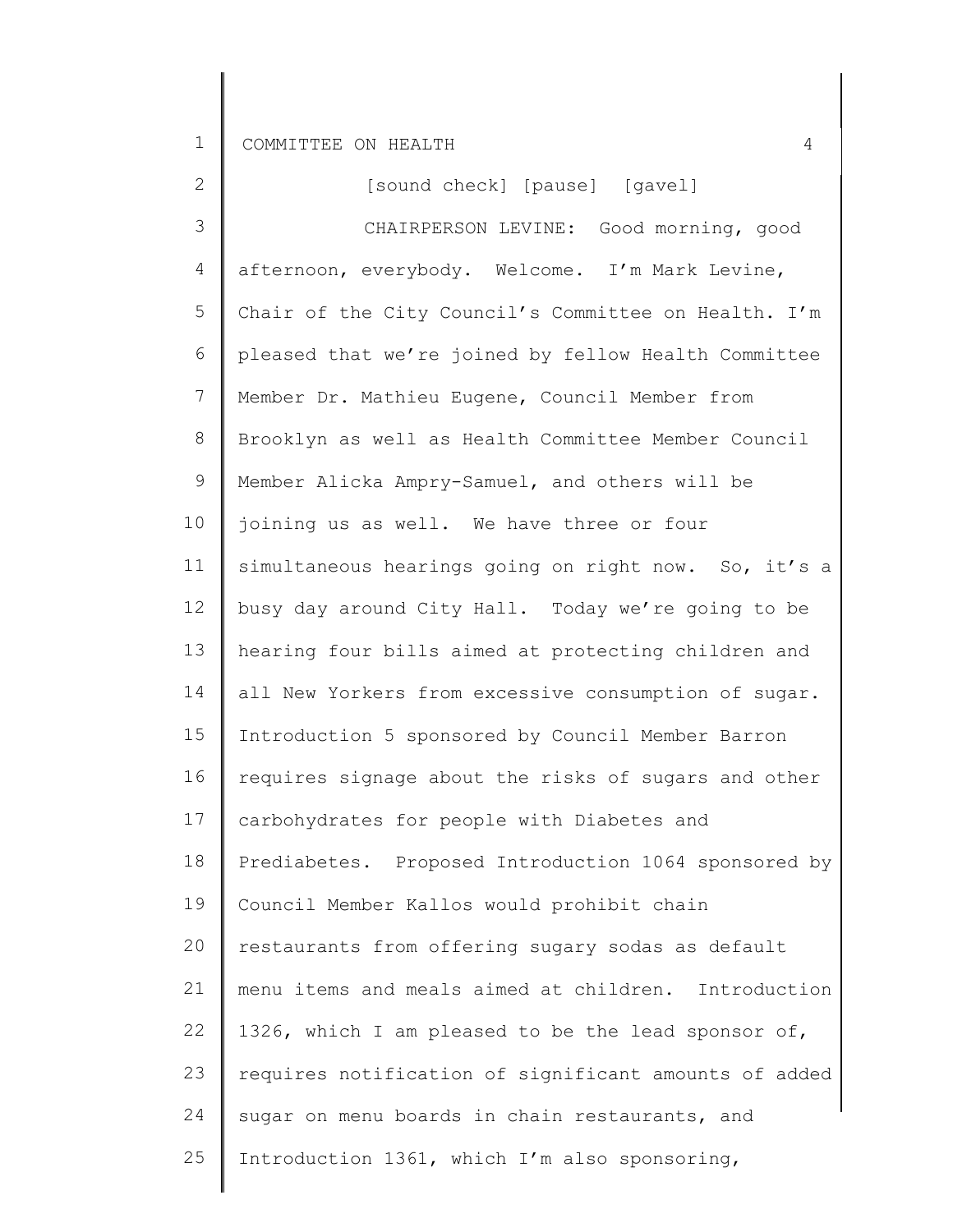2 3 4 5 6 7 8 9 10 11 12 13 14 15 16 17 18 19 20 21 22 23 24 25 requires the Department of Health to report on the occurrence of diabetes and diabetes related complications, and to develop a plan to reduce such health problems. New York City is losing the fight against obesity and Type 2 Diabetes, and sugar is largely to blame. According to DOHMH, 34% of city adults are overweight, and another 22% are categorized even more problematically as obese, and tragically this crisis is affecting children as well starting at extremely young ages. One in five kindergarteners and one in four Head Start children are obese in New York City. The statistics on Type 2 Diabetes are similarly alarming with an estimated 987,000 New Yorkers now afflicted with this disease, many without knowledge of their condition. And there is a disproportionate impact among African-American, Latino and Asian New Yorkers who are average—who are on average twice as likely as white New Yorkers to have Type 2 Diabetes. We need to give New Yorkers every tool we can to help them win the battle against obesity and Diabetes, and there is no tool more powerful than information. Unfortunately, when it comes to the food we eat in this city, critical information is often lacking. A quick look at a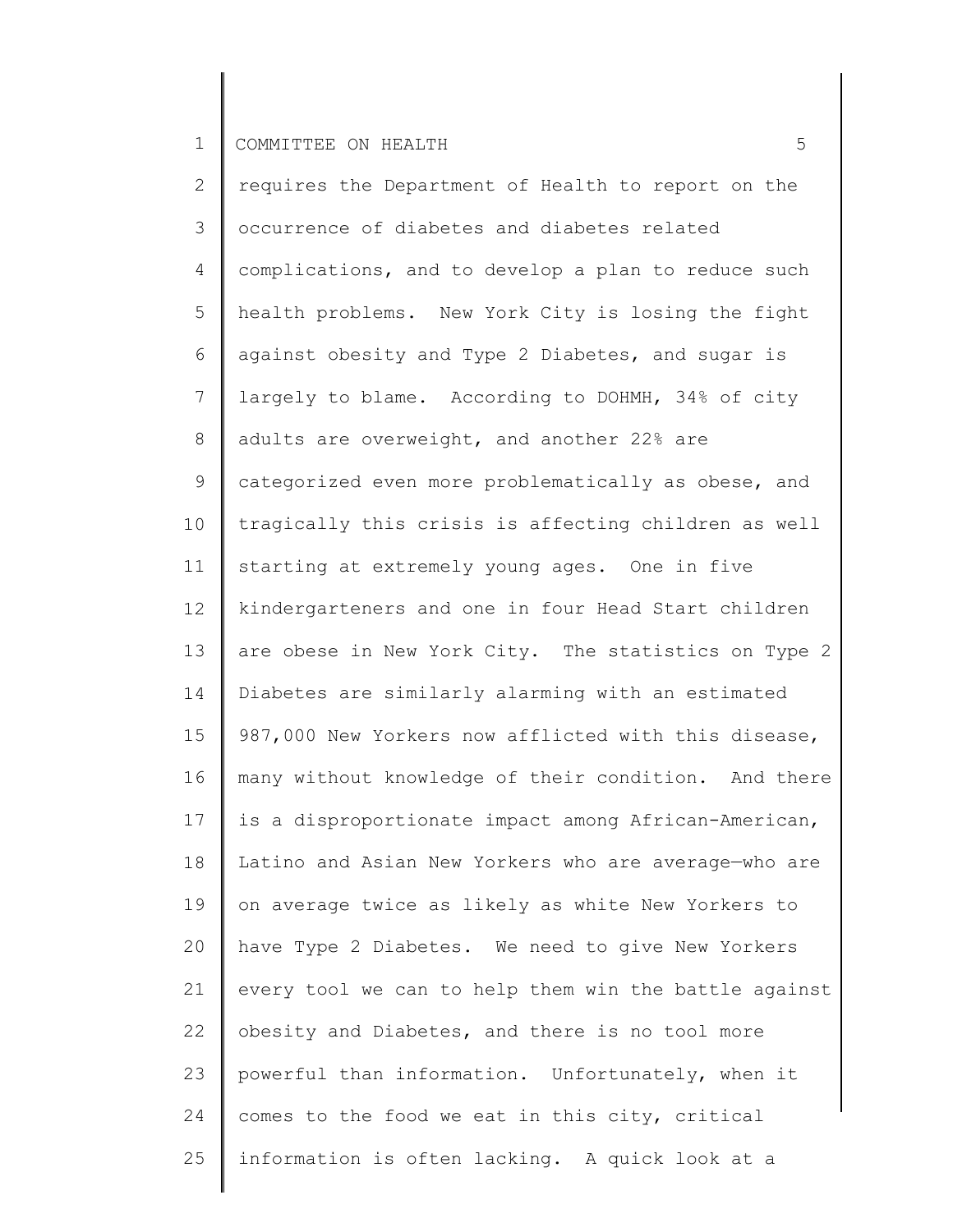2 3 4 5 6 7 8 9 10 11 12 13 14 15 16 17 18 19 20 21 22 23 24 25 typical fast food menu makes it clear New Yorkers are being served items that they would have no reasonable expectation of knowing are packed with added sugar. I'm not talking about desserts, which everyone knows have a lot of sugar. I'm talking about items like the following: These are actual menu items at chain restaurants in New York City. A salad with 40 grams of added sugar. That's equivalent to 10 teaspoons of added sugar. A side order of baked beans with 18 grams of added sugar. That's like 4-1/2 teaspoons added into an order of baked beans. A honey barbecue sandwich with 21 grams of added sugar. A family size macaroni salad with 30 grams of added sugar. A small barbecue Hawaiian pizza, 33 grams of added sugar. An individual order of oatmeal, 33 grams of added sugar. I could go on and on and on, but it is clear that New Yorkers are ordering menu items, which they should have no reasonable expectation are packed with what in some cases is more than the entire recommended maximum consumption of sugar in one single menu item. New Yorkers need to be warned of the excessive amounts of sugar being added to food they are eating. That's why our bill Intro 1326 would require an icon to appear on menu items in chain restaurants warning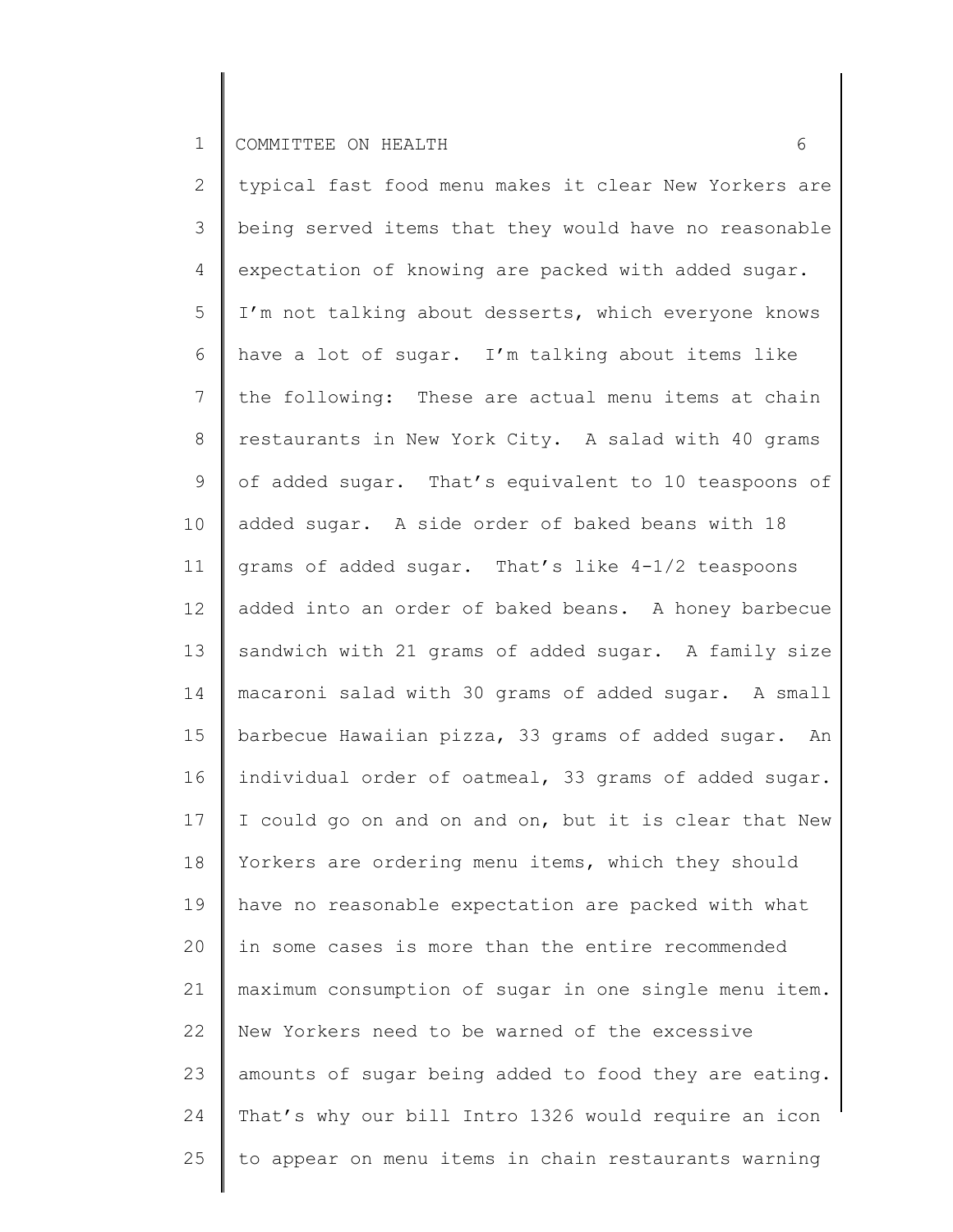2 3 4 5 6 7 8 9 10 11 12 13 14 15 16 17 of high amounts of added sugar. This bill builds on the successful implementation of calorie counts and sodium warning on New York City menus, which are already providing critical and valued information to New Yorkers. If we are going to win the fight against obesity and Type 2 Diabetes, we need to empower New Yorkers with the knowledge to make better, smarter and healthier eating choices. This package of bills will go a long way towards achieving that goal. We look forward to hearing from the Department of Health and from advocates and health experts on how we can partner together in this fight. I am pleased that we have been joined by the lead sponsor of Intro 1064, our colleague Council Member Ben Kallos, and I am going to turn it over to him for opening remarks.

18 19 20 21 22 23 24 25 COUNCIL MEMBER KALLOS: Thank you. Good afternoon. I'm Council Member Ben Kallos. You can Tweet me at Ben Kallos. I want to thank all of the parents, advocates. I see children in the audience and I think that's absolutely amazing, students and members of the media who are here and watching online. Thank you to our Speaker Corey Johnson and to our Health Committee Chair Mark Levine for working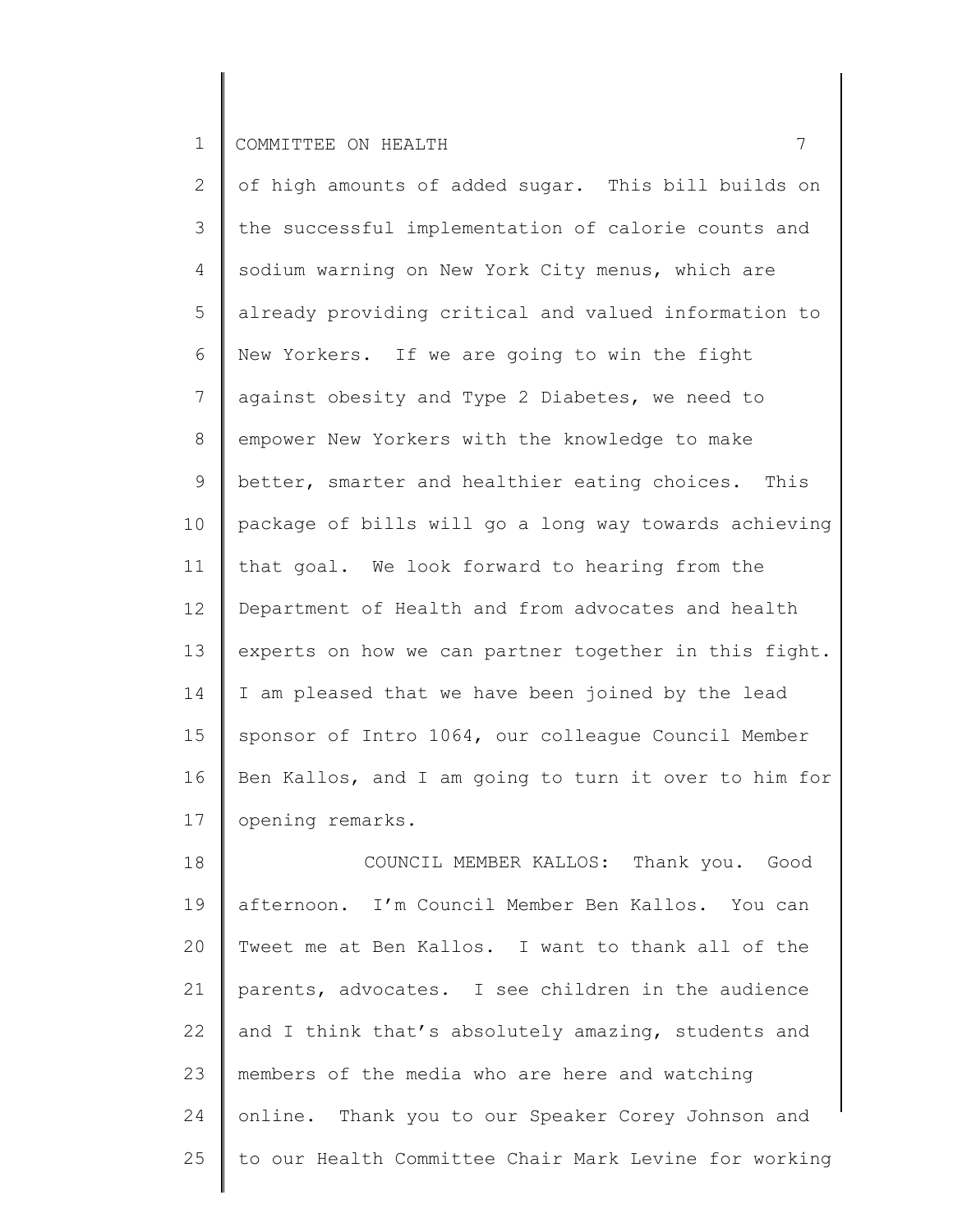2 3 4 5 6 7 8 9 10 11 12 13 14 15 16 17 18 19 20 21 22 23 24 25 to get this bill heard, and thank you to the Council staff for your hard work to ensure this bill reflects the voices and expertise of parents and advocates for the Healthy Happy Meals Legislation. The CDC, the Center for Disease Control estimates that one in five school age children and young people 6 to 19 years is obese. Accord to the New York City Department of Health, half of elementary school children are overweight with one-fifth of kindergarten students and one-fourth of Head Start students are obese. Obese children and adolescents are more likely to become obese adults, and even young children can develop chronic health conditions, and diseases including Asthma, Sleep Apnea, bone and joint problems, Type 2 Diabetes, and risk factors for heart disease. The American Heart Association recommends that children over the age of two have no more than one 8-ounce sugary drink a week. Yet, the AHA also reports that children today are consuming as much as 10 times that amount. Introduction 1064 of 2018 can help reverse these trends by requiring restaurants to make healthy drinks like non-fat milk and water, the norm on children's menu. Intro 1064 of 2018 ensures that water or milk 100% fruit juice and flavored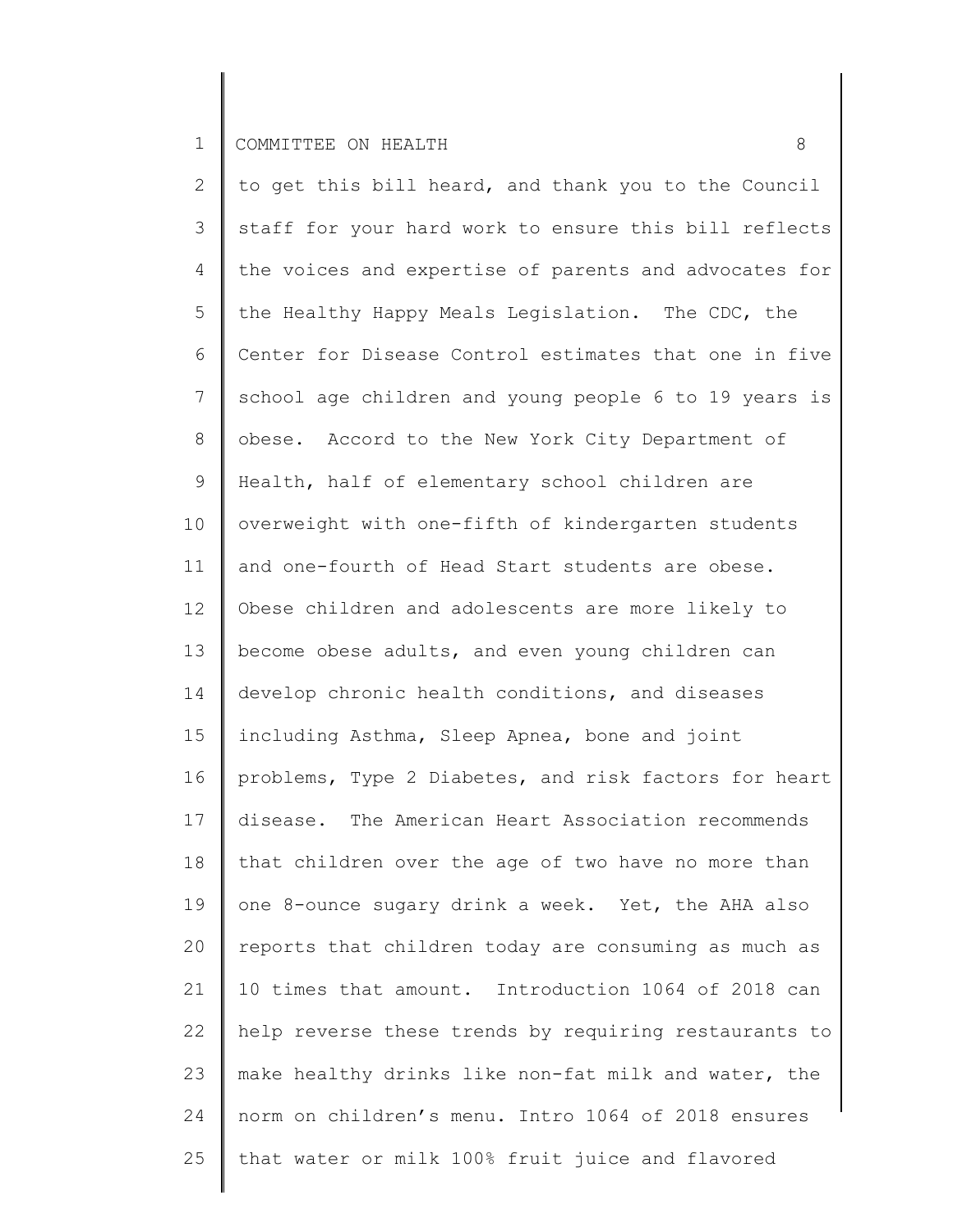2 3 4 5 6 7 8 9 10 11 12 13 14 15 16 17 18 19 20 21 22 23 24 25 water without added sweeteners are preferred options for all restaurant kids' meals offered in New York City. This would be across every single restaurant. A 2017 Global Strategy group survey commissioned by the American Heart Association found that New Yorkers expressed nearly support at 94% for making the food and beverage option in children's menus healthier. The survey concluded that New York City voters are strongly in favor at 87% of making healthy drinks like water and low fat milk the default drink option on children's menus. This also would—bill would also hold non-compliant restaurants accountable. Any restaurant that violates any of the provisions of this bill would be held liable for penalties between \$200 and \$500. For the first violation \$500 and \$1,000 for the second violation within any 12-month period and \$1,000 to \$2,500 for a third or subsequent violation within any 12-month period. A version of this legislation was in—originally introduced in 2011 by former Council Member and current State Senator LeRoy Comrie. It was something that I later reintroduced with co-sponsorship by Council member now Speaker Corey Johnson, and Council Member Steve Levin. It shouldn't need to take eight years to move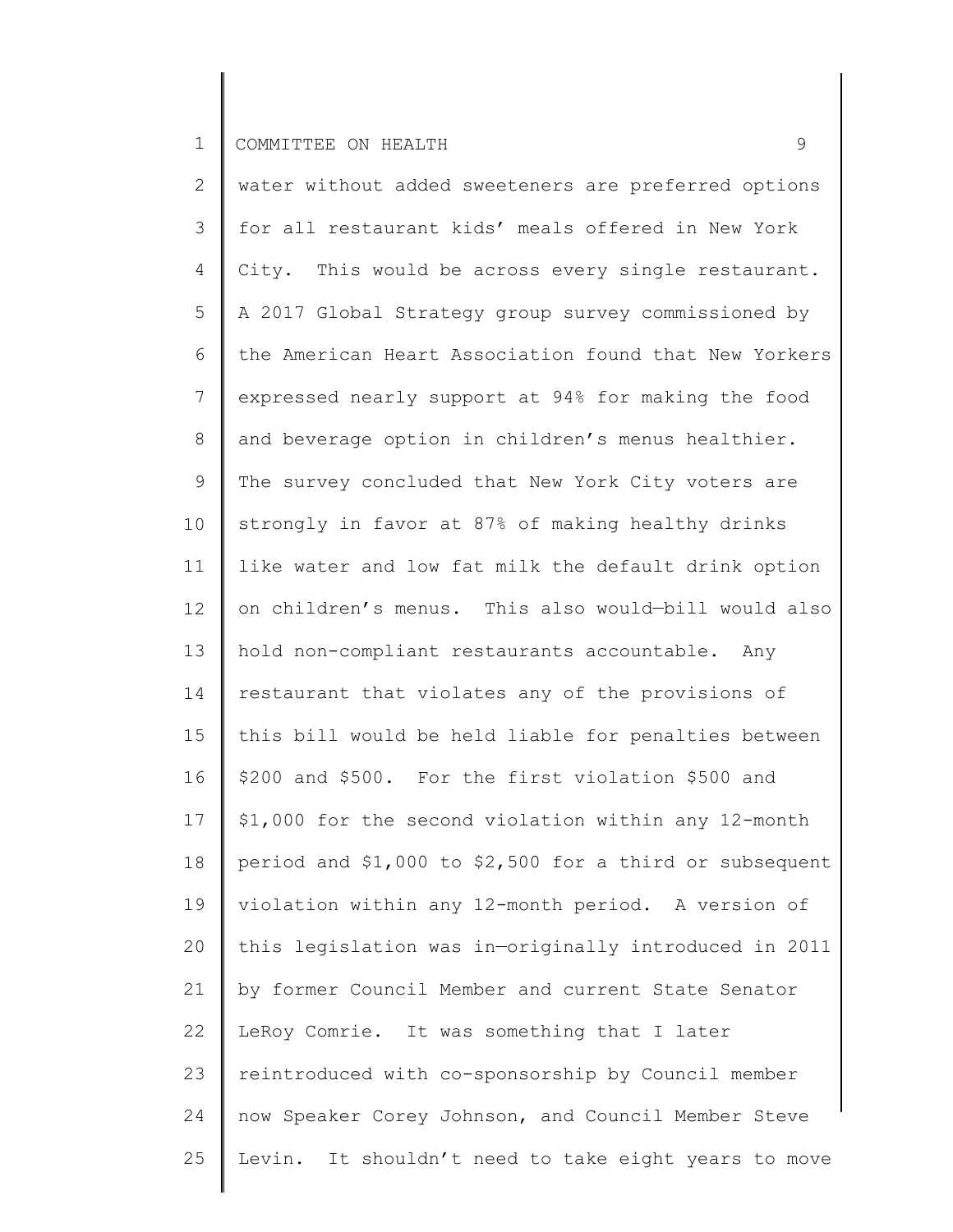| $\mathbf{2}$    | public health to where we are today, but we're        |
|-----------------|-------------------------------------------------------|
| 3               | committed, and we're going to keep going, and         |
| 4               | continue to ensure that we have access to healthy     |
| 5               | food. I would like to thank our Chair, Council        |
| 6               | Members Espinal, Ayala, Rose, Reynoso, Rosenthal,     |
| $7\phantom{.0}$ | Richards and Rivera for co-sponsoring this current    |
| 8               | version of the bill. Thank you.                       |
| 9               | CHAIRPERSON LEVINE: Thank you, Council                |
| 10              | Member Kallos, and we're not going to turn it over to |
| 11              | representative of the Administration. It's            |
| 12              | Commissioner Kessler and Assistant Commissioner and   |
| 13              | Director Schiff. You-you can give us your proper      |
| 14              | titles. We will ask you to do the affirmation with    |
| 15              | our Committee Counsel Sarlis.                         |
| 16              | LEGAL COUNSEL SARLIS: Do you affirm to                |
| 17              | tell the truth, the whole truth, and nothing but the  |
| 18              | truth in your testimony before this committee, and to |
| 19              | respond honestly to Council Member questions?         |
| 20              | ASSISTANT COMMISSIONER KESSLER: I do.                 |
| 21              | ASSISTANT COMMISSIONER KESSLER: I do.                 |
| 22              | LEGAL COUNSEL SARLIS: Thank you.                      |
| 23              | CHAIRPERSON LEVINE: Please.                           |
| 24              | ASSISTANT COMMISSIONER KESSLER: Thank                 |
| 25              | you and Good afternoon Chair Levine and members of    |
|                 |                                                       |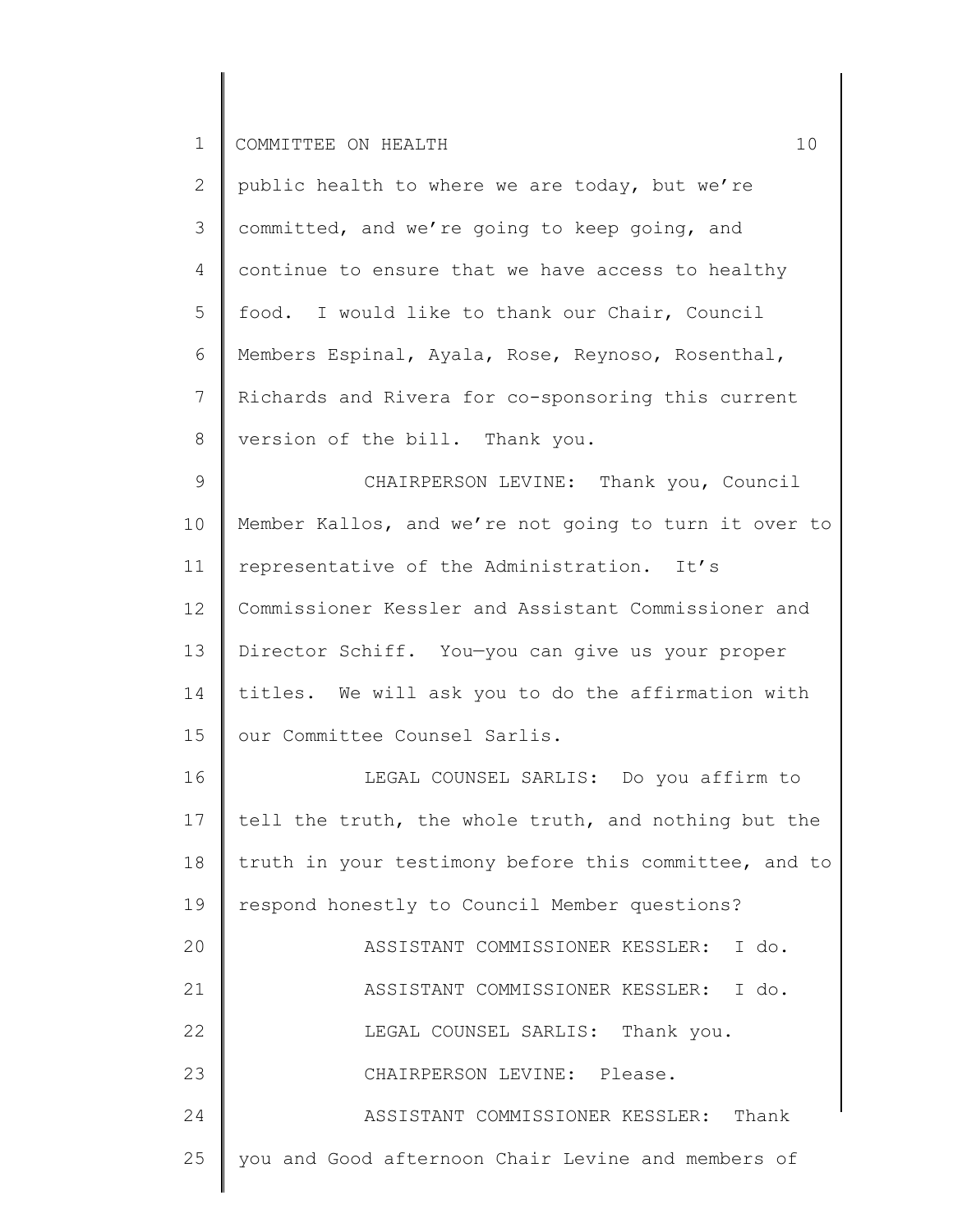2 3 4 5 6 7 8 9 10 11 12 13 14 15 16 17 18 19 20 21 22 23 24 25 the committee. I am Kim Kessler, Assistant Commissioner for the Bureau of Chronic Diseases Prevention and Tobacco Control at the New York City Department of Health and Mental Hygiene, and I'm joined by my colleague Sarah Shih, Assistant Commissioner for Primary Care Information Project. On behalf of Commissioner Barbot, thank you for the opportunity to testify today on the proposed legislation, which would require healthy drink options for children's meals; create a warning for food in restaurants that are high in added sugar; require restaurants to post signage about the risks of sugars and other carbohydrates, and require the department to report data about New Yorkers with Diabetes. The mission of the Health Department is to improve and protect the health of all New York City residents and promote health equity. Obesity and other diet related diseases including Type 2 Diabetes and heart disease are significant health problems in New York City, and disproportionately affect Black, Latino, and poor New Yorkers. New York City has implemented numerous programs, policies and initiatives to improve the health of New Yorkers. Yet, unacceptable inequities, avoidable and unjust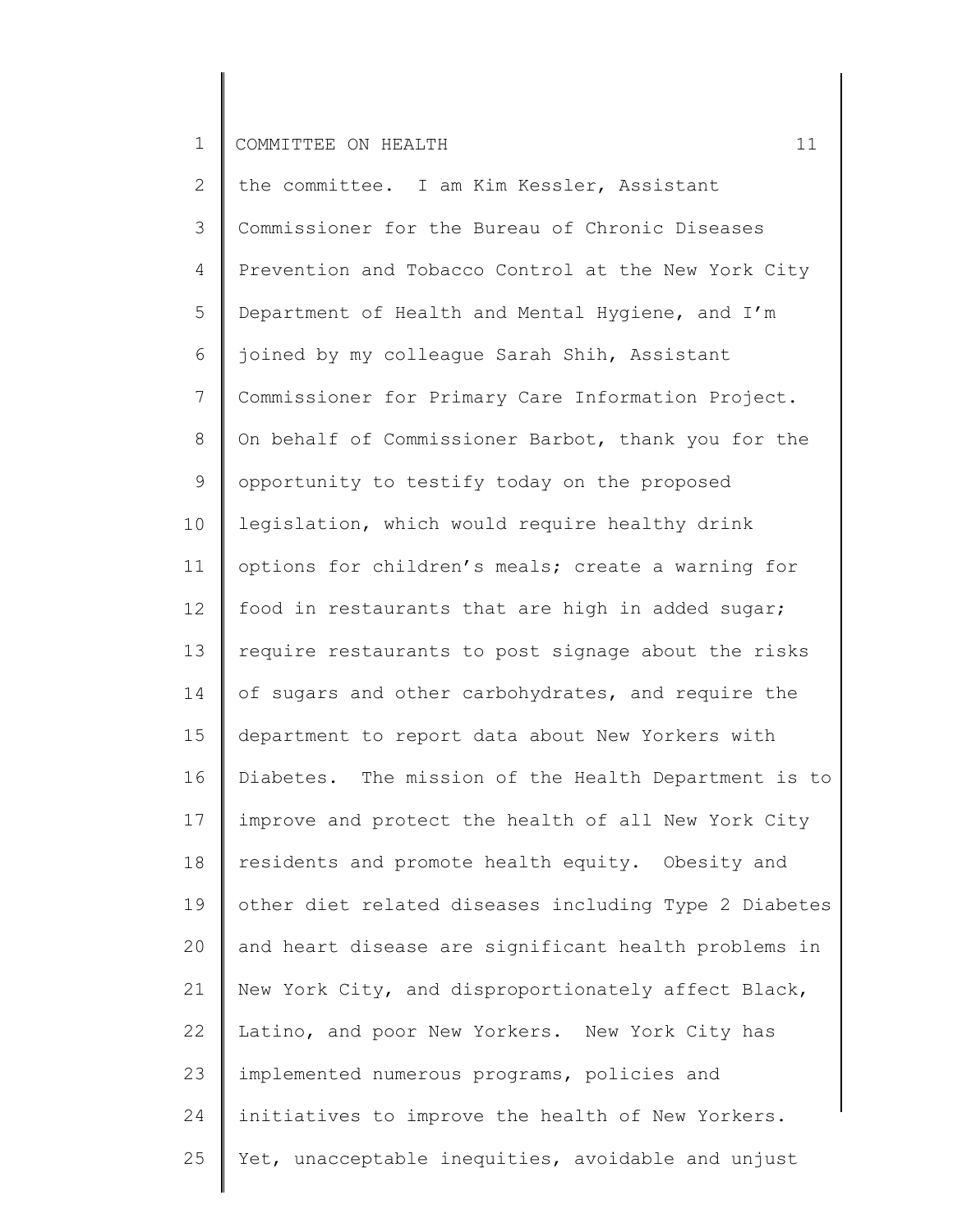2 3 4 5 6 7 8 9 10 11 12 13 14 15 16 17 18 19 20 21 22 23 24 25 differences in health outcomes remain. In New York City in 2017, over 34% of Black adults and 33% of Latino adults had obesity compared to 19% of White adults. Fifteen percent of Black adults and 16% of Latino adults had diabetes compared to 7% of White adults, and Diabetes rates are increasing in New York City and across the country. Since 2002, adult prevalence of Diabetes in New York City has increased by over 40%. Continued efforts to address these chronic conditions are needed, and pursuing these efforts is a top priority for the department. Diet is a key risk factor for poor health outcomes. Yet, New Yorkers face a difficult environment when trying to make healthy choices. Foods high in salt and sugar are widely available, heavily promoted and often offered in large portions. In the face of this landscape, we have many strategies to increase availability, access and awareness of healthy food, promote active living and decrease consumption of foods high in salt and sugar. For example, in 2017, we distributed over \$1 million worth of fruit and vegetables via Health Bucks helping to put fresh, locally grown produce into the hands of thousand of low-income New Yorkers. The Health Department also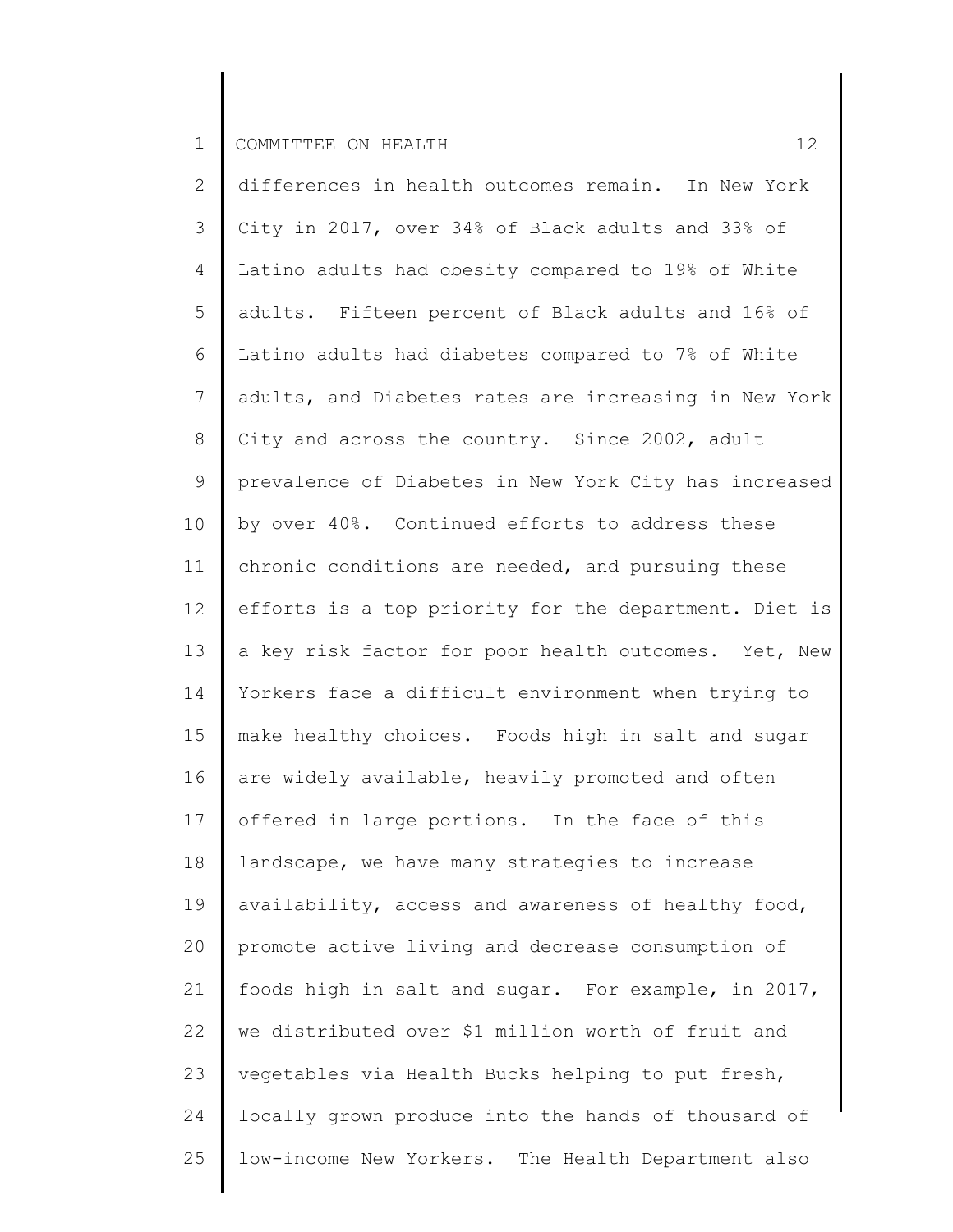| $\overline{2}$ | provides nutrition education in many settings across  |
|----------------|-------------------------------------------------------|
| 3              | the city including childcare centers through programs |
| 4              | like Eat Well, Play Hard, which alone has reached     |
| 5              | over 85,000 children, parents and staff since its     |
| 6              | inception in 2008. We have also produced media        |
| $\overline{7}$ | campaigns that call attention to the aggressive       |
| $8\,$          | marketing practices of the food industry, highlight   |
| $\mathcal{G}$  | the importance of family support and making healthy   |
| 10             | lifestyle changes, and urge New Yorkers to make       |
| 11             | healthy choices like avoiding sugary drinks and       |
| 12             | choosing fruits and vegetables more often.<br>The     |
| 13             | department's strategies are aimed at addressing       |
| 14             | multiple aspects of the food system from production   |
| 15             | to consumption with initiatives that target food      |
| 16             | industry practices as well as individual behaviors.   |
| 17             | The department's actions that reduce the prevalence   |
| 18             | of the impact of Diabetes are similarly               |
| 19             | comprehensive. We focus on prevention and address     |
| 20             | Diabetes, obesity and related chronic disease. At     |
| 21             | many stages from baby-friend hospitals and breast     |
| 22             | feeding empowerment programs to nutrition standards   |
| 23             | in community and faith-based organizations, childcare |
| 24             | centers and public schools to discourage the          |
| 25             | consumption of sugary drinks across the population.   |
|                |                                                       |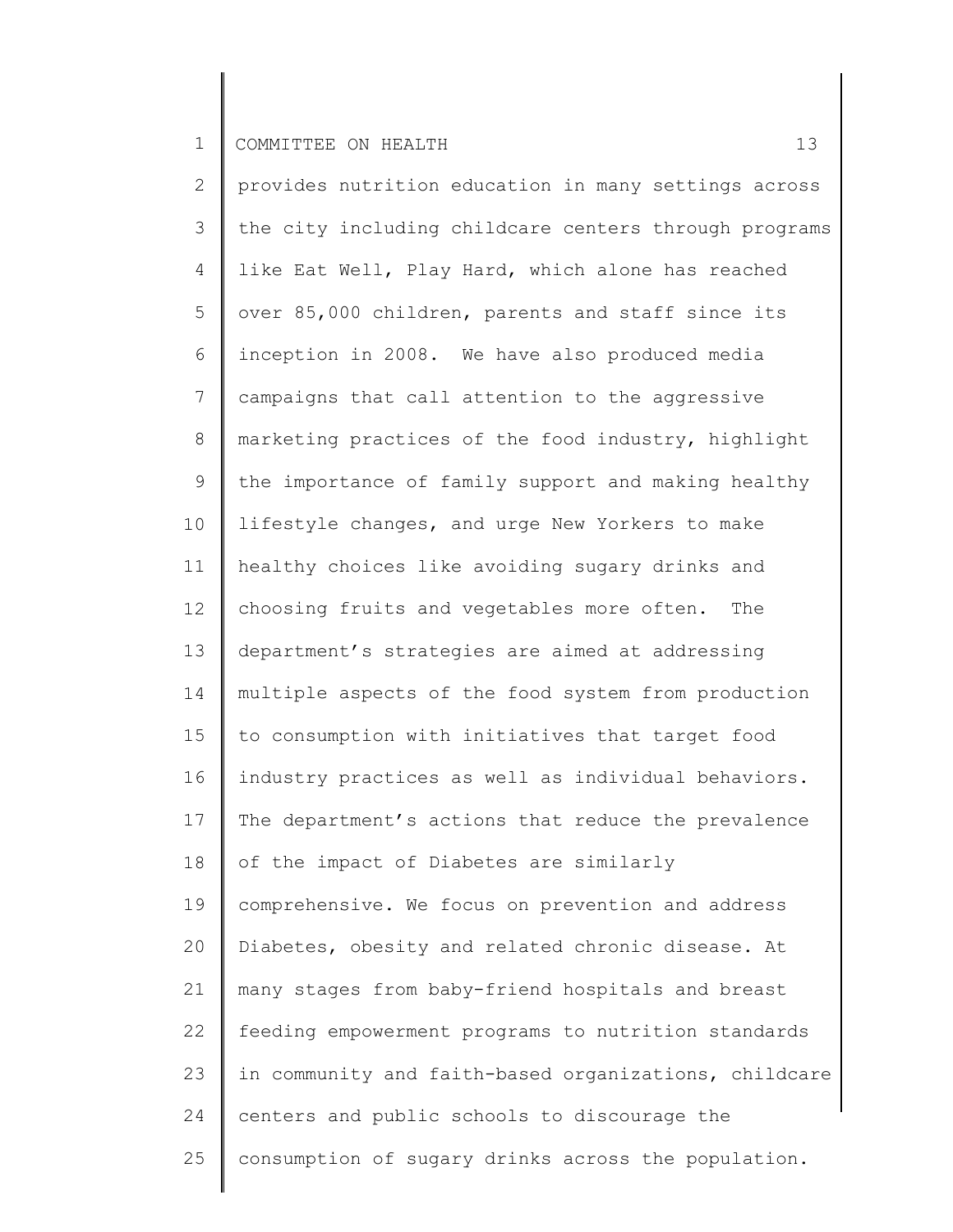| $\mathbf{2}$    | We also work both clinical and community-based        |
|-----------------|-------------------------------------------------------|
| 3               | partners to increase the availability of the National |
| 4               | Diabetes Prevention Program or NDPP in the            |
| 5               | neighborhoods of high rates of obesity and chronic    |
| 6               | disease in the city. The Health Department has added  |
| $\overline{7}$  | over 140 NDPP workshops over the past four years      |
| 8               | focusing on communities with the worst public health  |
| $\mathsf 9$     | outcomes. Reducing consumption of sugary drinks is a  |
| 10 <sub>o</sub> | top priority of the department and relevant to the    |
| 11              | bills we are discussing today. Not only are sugary    |
| 12              | drinks heavily marketed to youth, low-income          |
| 13              | neighborhoods and communities of color, they are also |
| 14              | linked to serious health risks including weight gain, |
| 15              | heart disease and Type 2 Diabetes. Actions that       |
| 16              | reduce sugary drink consumption also create           |
| 17              | opportunities to address racial and ethnic health     |
| 18              | inequities in these diet related diseases?<br>I thank |
| 19              | the Council for recognizing these issues, and Chair   |
| 20              | Levine and Council Members Kallos, Espinal, Ayala,    |
| 21              | Rose and Barron for sponsoring these pieces of        |
| 22              | legislation. I would now like to turn to the bills    |
| 23              | under consideration today. Intro 1064-A would remove  |
| 24              | sugary drinks as the default beverage for children's  |
| 25              | meals offered at certain food establishments.         |
|                 |                                                       |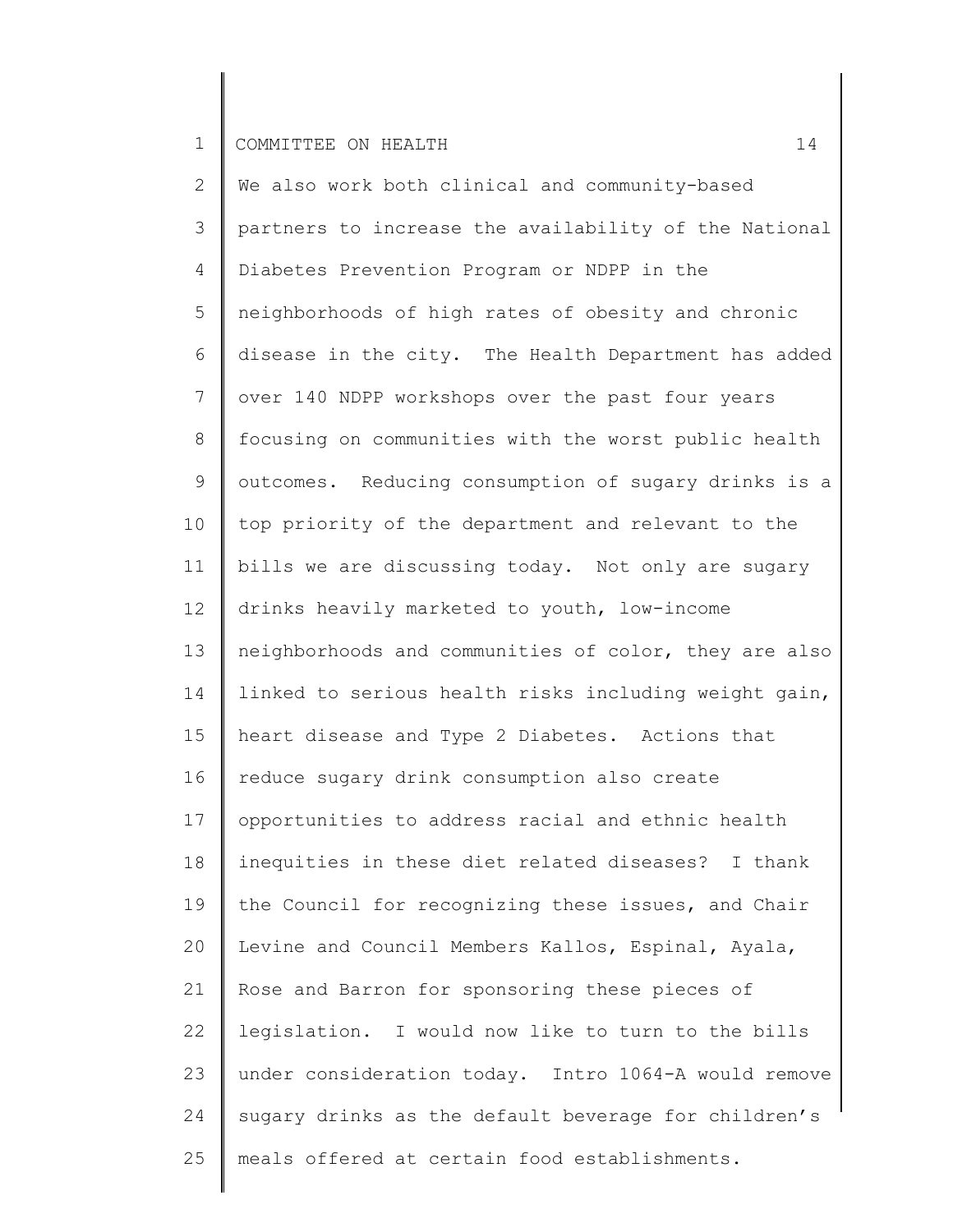2 3 4 5 6 7 8 9 10 11 12 13 14 15 16 17 18 19 20 21 22 23 24 25 Improving beverage options in children's meals is important and we always recommend water and unflavored, unsweetened milk or milk alternatives as the best beverage options for your health. The Administration supports this bill. This will shift norms about these beverages and create—and create the opportunities that would—to the de-sugary (sic) and consumption among youth. This is especially important since just one sugary drink serving can contain more calories from added sugars than a child's recommended daily limit. Of note, sugary drink consumption is especially concerning in our youngest New Yorkers. In 2015, nearly a quarter of New York City children ages zero to five consumed one or more sugary drinks daily, and within the same age range Black and Latino children were significantly more like to drink sugary drinks daily than white children. These differences in consumption are mirrored in our adult populations, and they demonstrate that it is never too early to send strong messages about the importance of avoiding sugary drinks. We would like to propose some edits for enforcement purposes and recommend limiting flavored mile to 130 calories, which aligns with the New York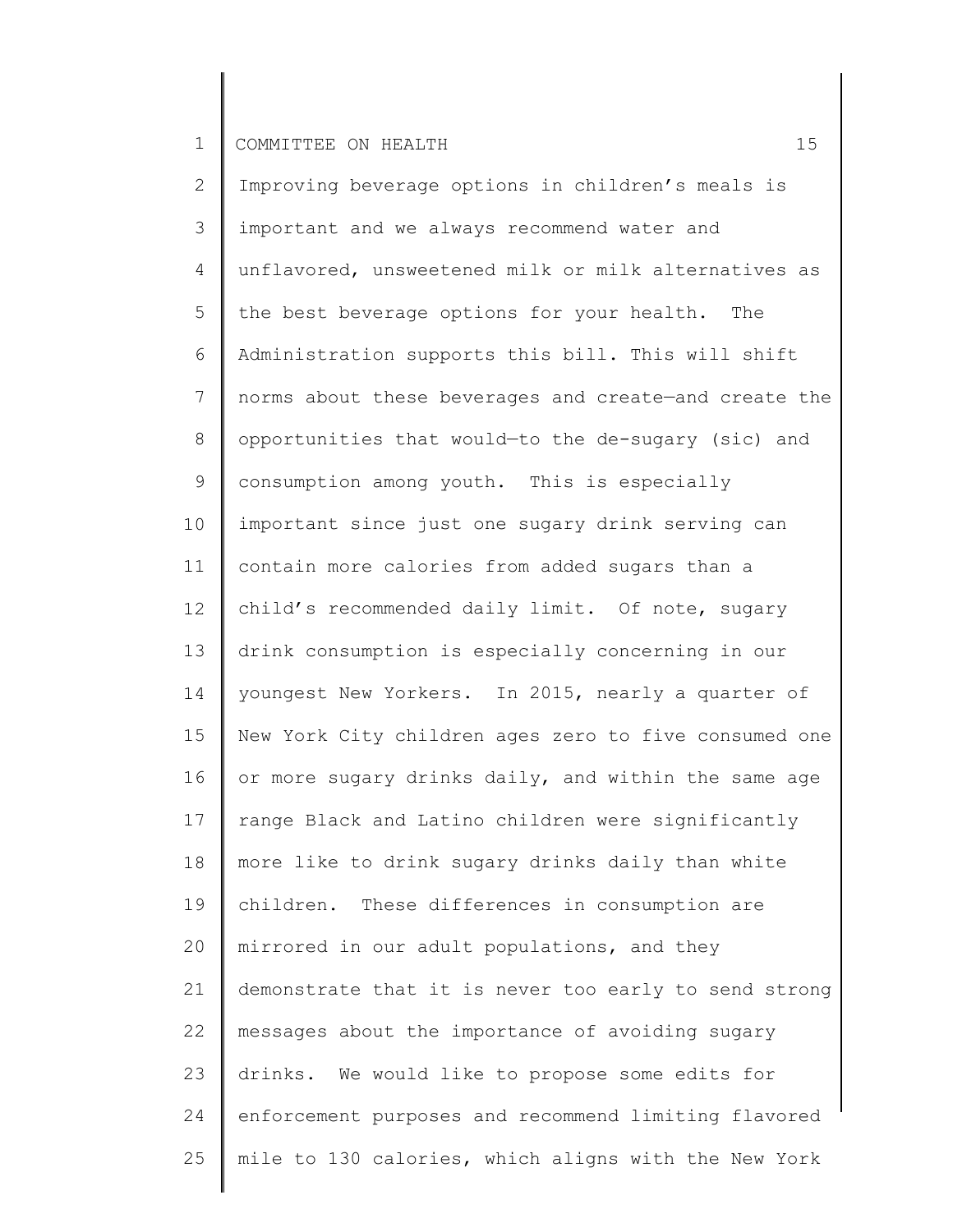2 3 4 5 6 7 8 9 10 11 12 13 14 15 16 17 18 19 20 21 22 23 24 25 City Food Standards. We look forward to working with Council to make this important change in the food environment for children. Intro 1326 would require certain food service establishments to post a warning label and icon for menu items that contain more than 12 grams of added sugars. We thank the Council for raising this important topic and highlighting the impact that added sugars can have on our health. Sugary drinks are the largest single source of added sugars in our diets, and nearly half of that is consumed by children and teens comes from these beverages. We look forward to speaking further with Council about the feasibility of implementing this policy. Intro 5 would require certain food service establishments to display an informational poster about the risks of excessive sugar and other carbohydrate intake for Diabetic and Pre-Diabetic individuals. We appreciate the intent of this bill to address this disease on a population level by providing information to consumers, and we agree that restaurants are an important place for approaches to address public health, including through health lines for people living with Diabetes and Prediabetes. Diet is a key component of the individualized care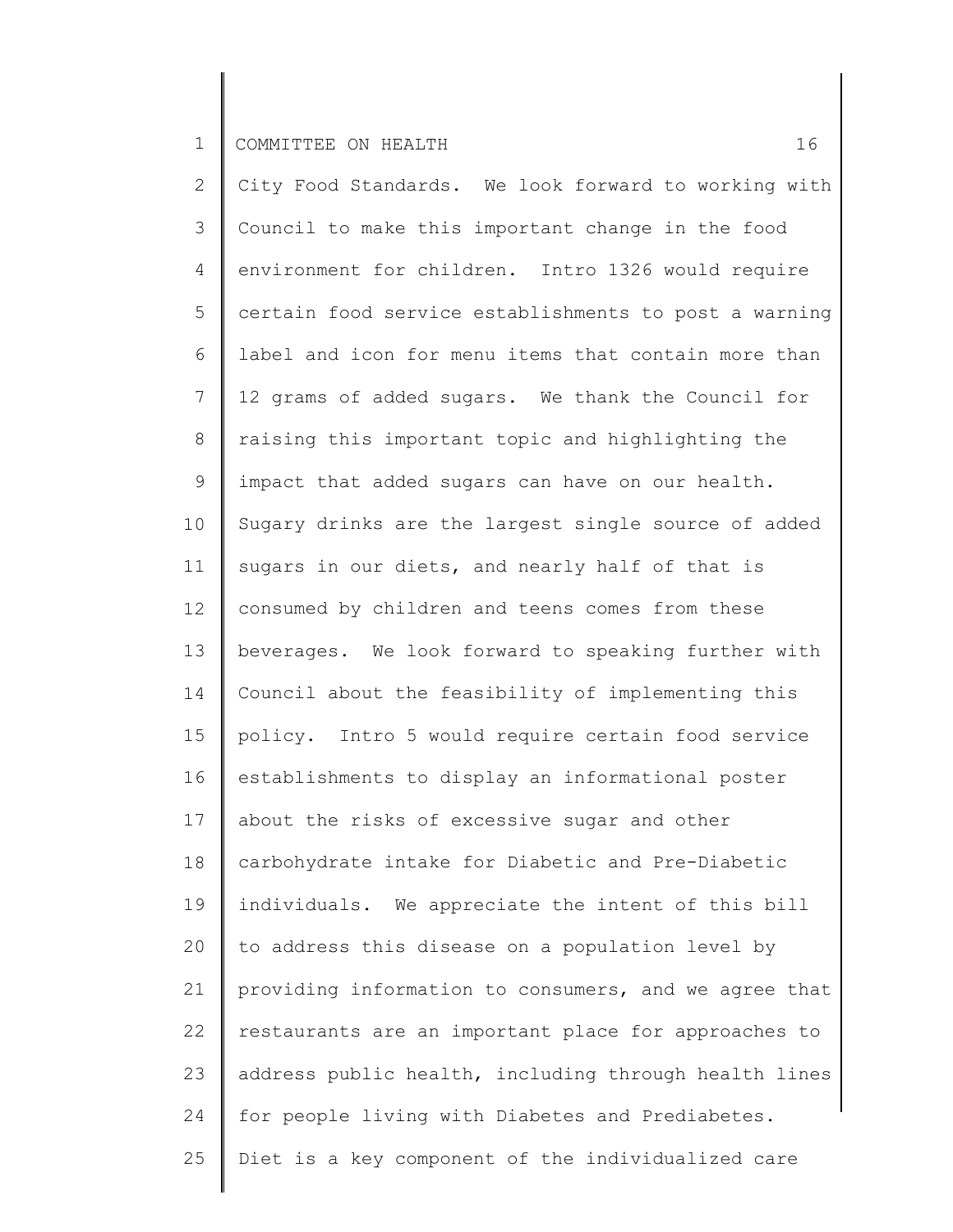2 3 4 5 6 7 8 9 10 11 12 13 14 15 16 17 18 19 20 21 22 23 24 25 plan. However, because there is no one-size-fits-all dietary recommendation for all people with Diabetes and Prediabetes, crafting a poster that provides sufficient materials and information on complex topic could present challenges. We also note that experts recommend that nutrition labels be simple and easy to understand requiring no specific or sophisticated nutritional knowledge. However, the proposed signage may not provide actual information to consumers as it does not link health messaging to specific menu items. We look forward to discussing this bill further. Intro 1361 would require the department to report on a variety of Diabetes related health problems disaggregated by various demographics and issue recommendations for reducing the public health impact of Diabetes. The Administration supports this bill. We understand the importance of being able to track progress in order to understand the factors associated with these complications, and develop policies and programs to move the needle in the right direction. The department has access to a variety of data sources including our own robust A1C Registry, vital statistics data, and Community Health Survey Results as well as the State Health Department's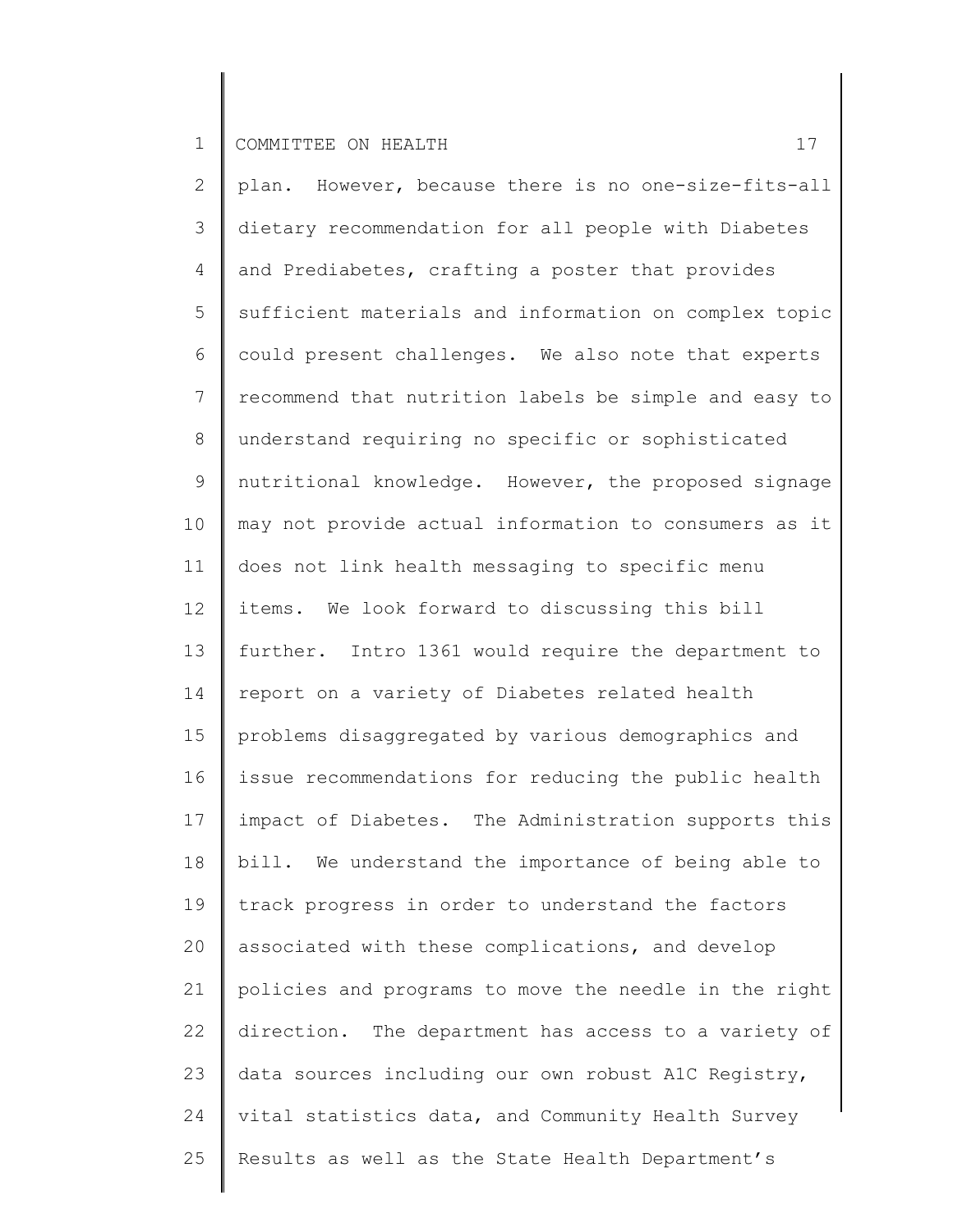| Statewide Planning and Research Cooperative System or |
|-------------------------------------------------------|
| SPARCS dataset and the United States Renal Data       |
| System. While the available data does not cover all   |
| of the indicators requested in the bill, we look      |
| forward to working with counsel to develop a report   |
| based on available data that provides a comprehensive |
| picture of Diabetes and its health impact in New York |
| City. Thank you for the opportunity to testify.<br>We |
| are happy to answer questions.                        |
| CHAIRPERSON LEVINE: Thank you both.<br>T.             |
| want to focus on the alarming trends that you         |
| mentioned. I just want to get the stats out there.    |
|                                                       |
| What is the current rate of overweight and obesity in |
| New York, and can you describe the trend on that      |
| factor?                                               |
| ASSISTANT COMMISSIONER KESSLER: Current               |
| rates of overweight and obesity I think that you      |
| include in your opening statement for adults it's     |
| near two-thirds of the population that overweight and |
| obese, and for kids as you indicated, it's about 1 in |
| 5 in our K to 8 population.                           |
| CHAIRPERSON LEVINE: How does that                     |
| compare to past years?                                |
|                                                       |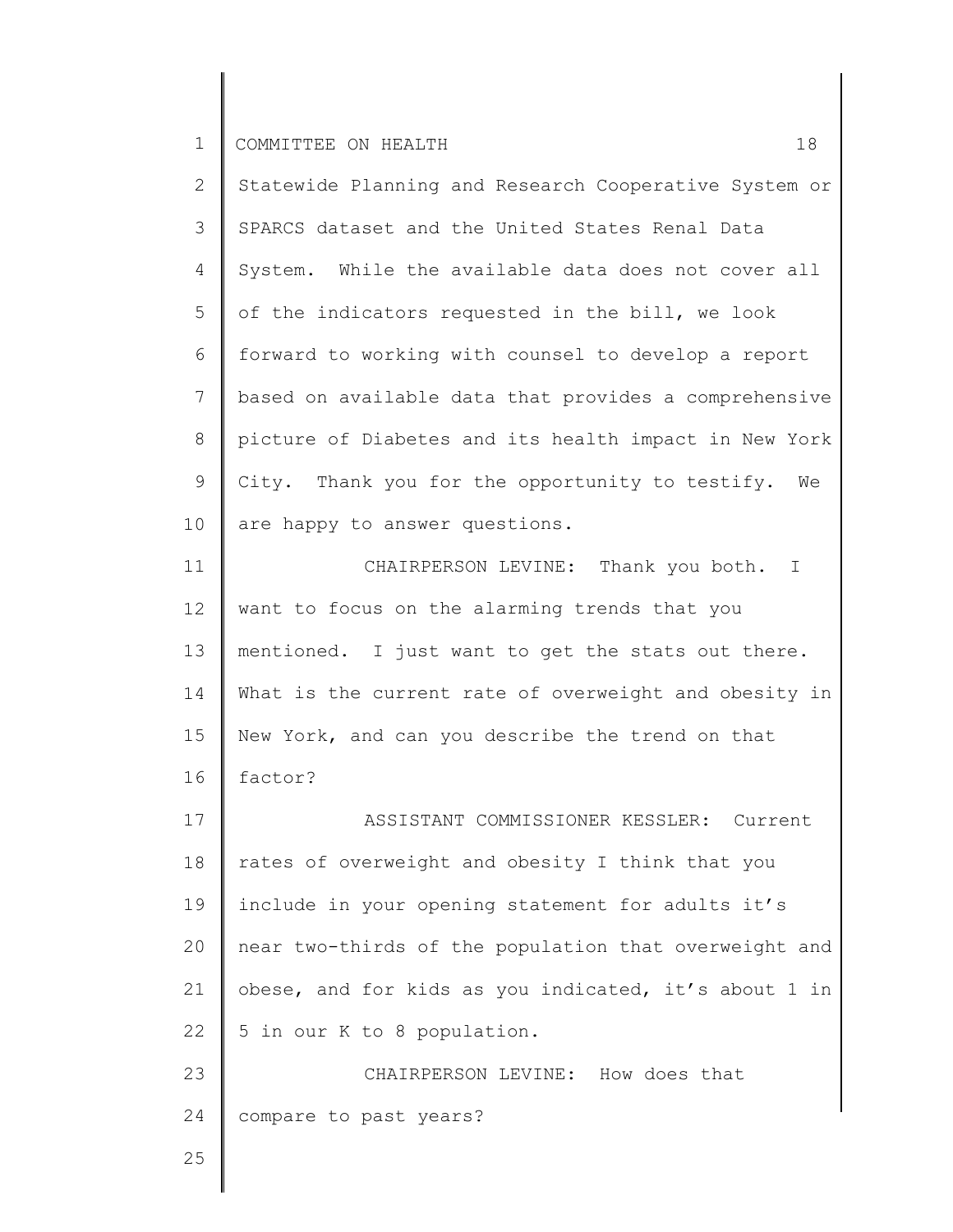2 3 4 5 6 7 8 9 10 11 12 13 14 15 16 17 18 19 20 21 22 23 24 25 ASSISTANT COMMISSIONER KESSLER: We've had—we haven't made the progress that we like to have made in addressing this—this factor. So, obesity rates have been relatively steady in New York City in the past several years. They're not going down. CHAIRPERSON LEVINE: Diabetes, what is the rates? ASSISTANT COMMISSIONER KESSLER: Diabetes rate citywide is a little over 11% I believe with with vast disparities in different communities. CHAIRPERSON LEVINE: I definitely want to focus on the disparities, but just to get the trend sound or the global trend. So, Diabetes has also plateaued or is it actually getting worse? ASSISTANT COMMISSIONER KESSLER: Diabetes rates have been going up. Is that correct, Sarah? ASSISTANT COMMISSIONER SHIH: Yes, Diabetes had experienced an increase from 2002 from 8% to current, and it's—it continues to increase steadily. CHAIRPERSON LEVINE: So, amidst all of the public policy interventions, all of the advances in science that has helped us understand the components of healthy diet, all of the public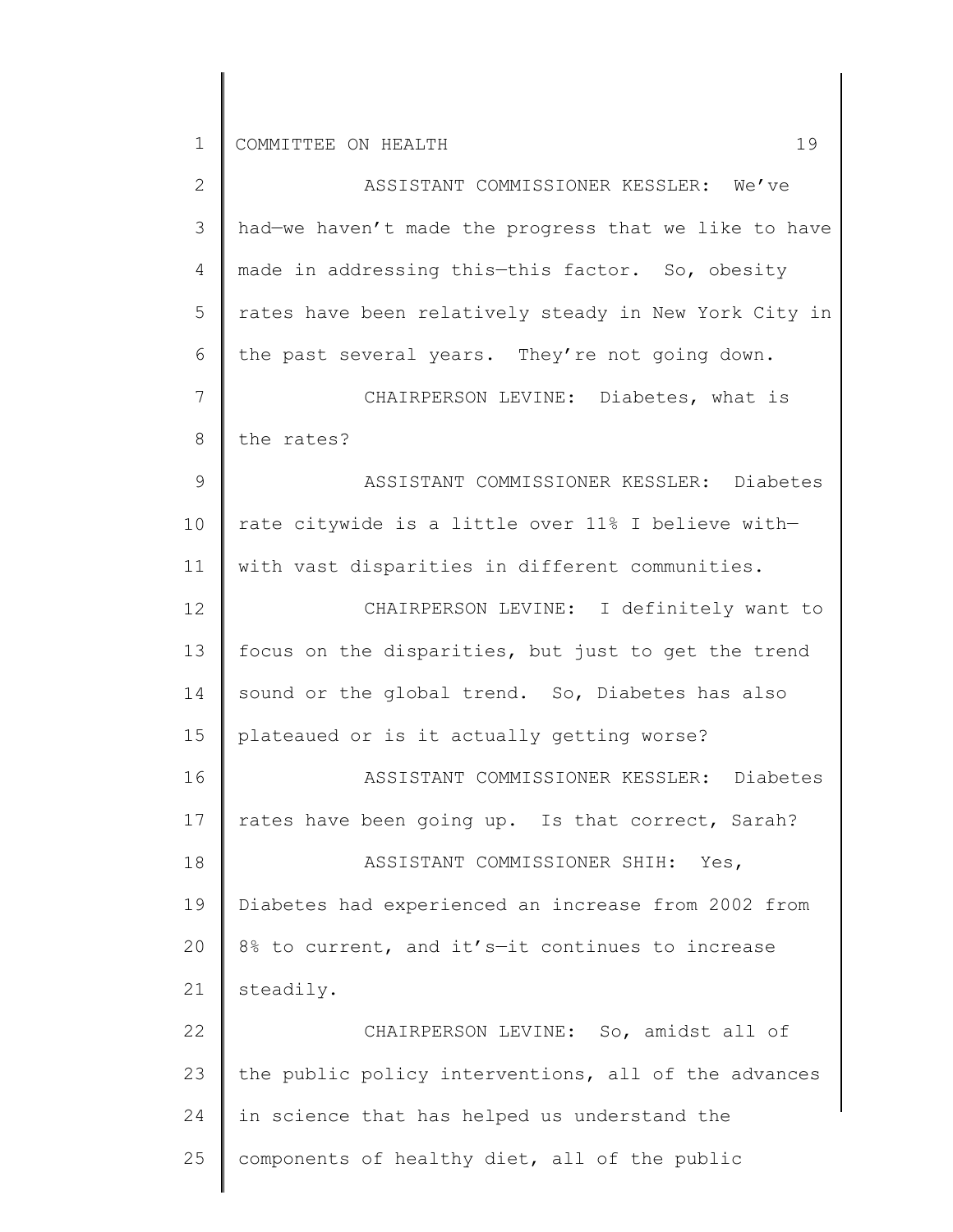2 3 4 information campaigns that we've done in this city, how is it that we are stalled on obesity and sliding backwards on Diabetes?

5 6 7 8 9 10 11 12 13 14 15 16 17 18 19 20 21 22 23 ASSISTANT COMMISSIONER KESSLER: Thank you for that question. I—I agree with the—your characterization of this as something to be extremely concerned about. The rates even where we've seen rates steady up as opposed to increases, they are certainly far too high despite the efforts that we've had at the local level, and efforts that have been happening nationally and state—statewide as well in terms of awareness of this issue. OPC is a complicated issue. It's—we're really—we are up--New Yorkers are up against a lot when they're trying to make healthy choices in the city. It has to do with the food environments that we're all trained to navigate and other—and other factors that contribute to this. It would be challenging to see changes in obesity rates over time because it is difficult for people to reverse obesity once they have obesity, which doesn't mean that we can't see progress in other areas.

24 25 CHAIRPERSON LEVINE: Right, but the continual emergency will be seen at young ages means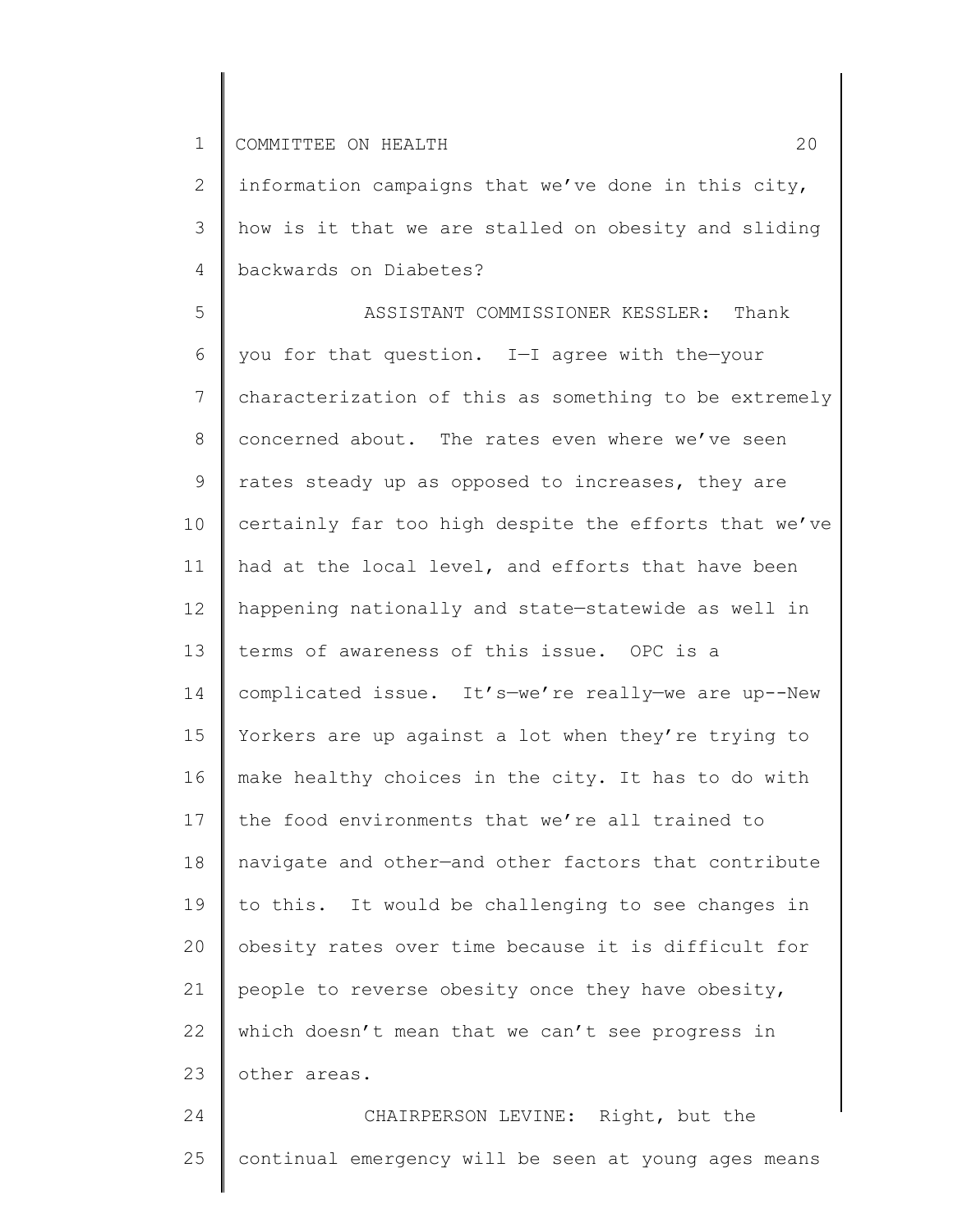2 3 4 5 6 7 8 9 10 11 12 13 14 15 16 17 18 19 20 21 22 23 24 that we're—we're in the midst of some sort of ongoing failure. This isn't only a legacy of—of people who who have suffered from obesity for years, and have challenges overcoming it, there are additional people, young people, the most vulnerable, the most innocent you could say. And it's—it's just—it's enormously frustrating and worrying because of how far we've come in understanding the ways that diet and exercise contribute to these diseases, and the work that we have attempted to—to spread that information I think it—this gets beyond the scope of this hearing in some ways. But I think it probably reflects a fail—failure of—of curriculum in the public school system to help teach people what is healthy eating. It—it probably reflects failures in the diet that were—and—and the meals that we're providing in schools. Again, this is beyond the scope of the hearing, but it's extremely worrisome to me, and a source of yet additional frustration are disparities in these diseases along lines of race, ethnicity, and income. Could you say anything about how the city looks from a perspective of racial equity on these diseases?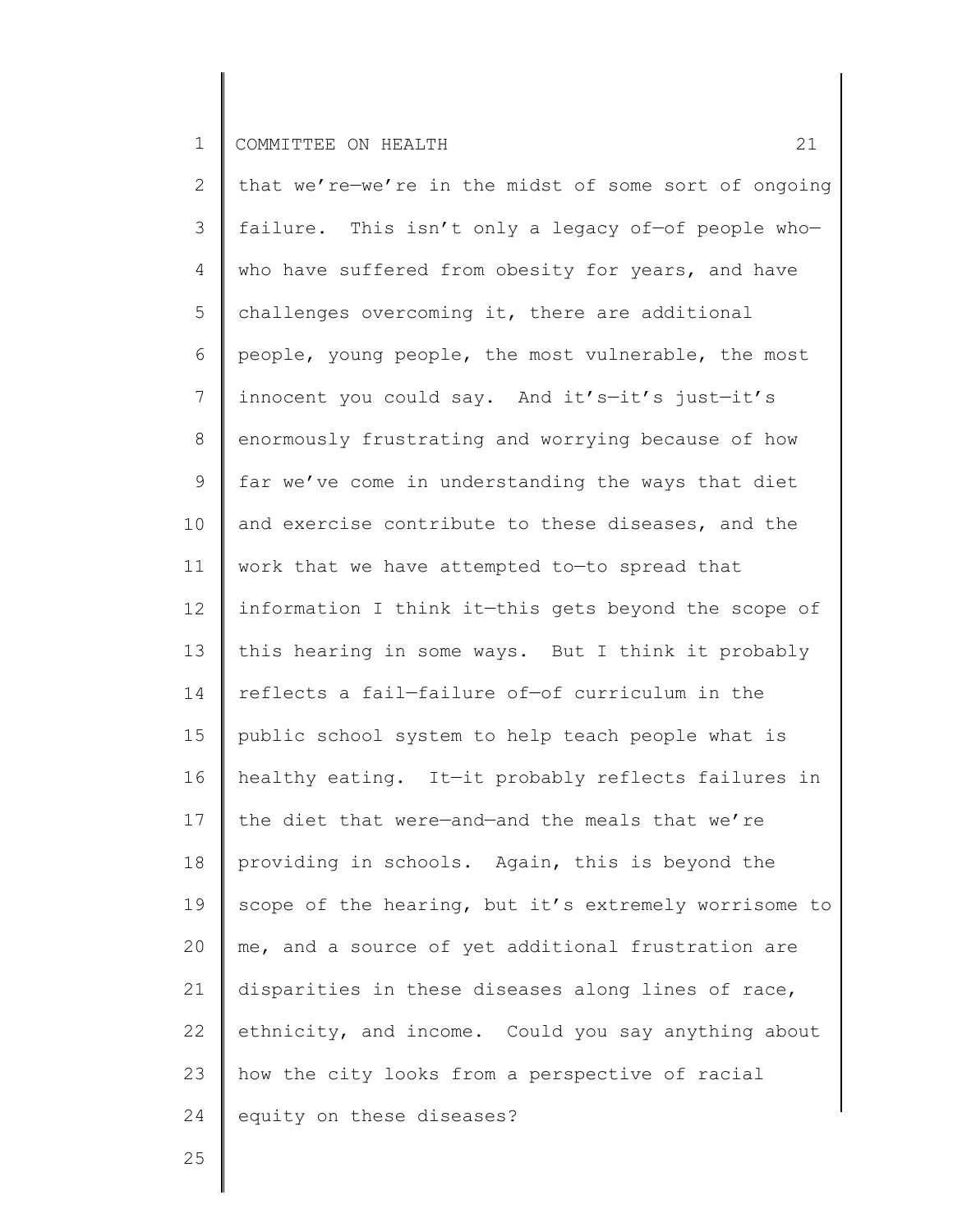2 3 4 5 6 7 8 9 10 11 12 13 14 15 16 17 18 19 20 21 22 23 24 25 ASSISTANT COMMISSIONER KESSLER: Yeah. I want to start by saying we share your sense of urgency and frustration in terms of not being able to turn the tide on—on these conditions in the way that we have hoped to and with the comprehensive types of approaches that we've tackled—that we've used to tackle these issues. In terms of disparities, I know for Diabetes rates they are very significant. I think that Latino and Black New Yorkers have rates about twice as high as White New Yorkers, and similarly, that's similarly true for sugary drink consumption as well as for health outcomes like obesity in terms of people of color in comparison to Whites. We think—I think we have to recognize that these problems are rally complex, and they go to core inequities in our city. Their foundation of health comes from opportunities and resources, and what's available to New Yorkers, and those resources include things like housing, transportation, clean and safe parks, healthy and safe food, and those resources have not been distributed equally throughout our city, and I know this is—I know this is a concern that you share. We still believe that changing environments to increase opportunities for people to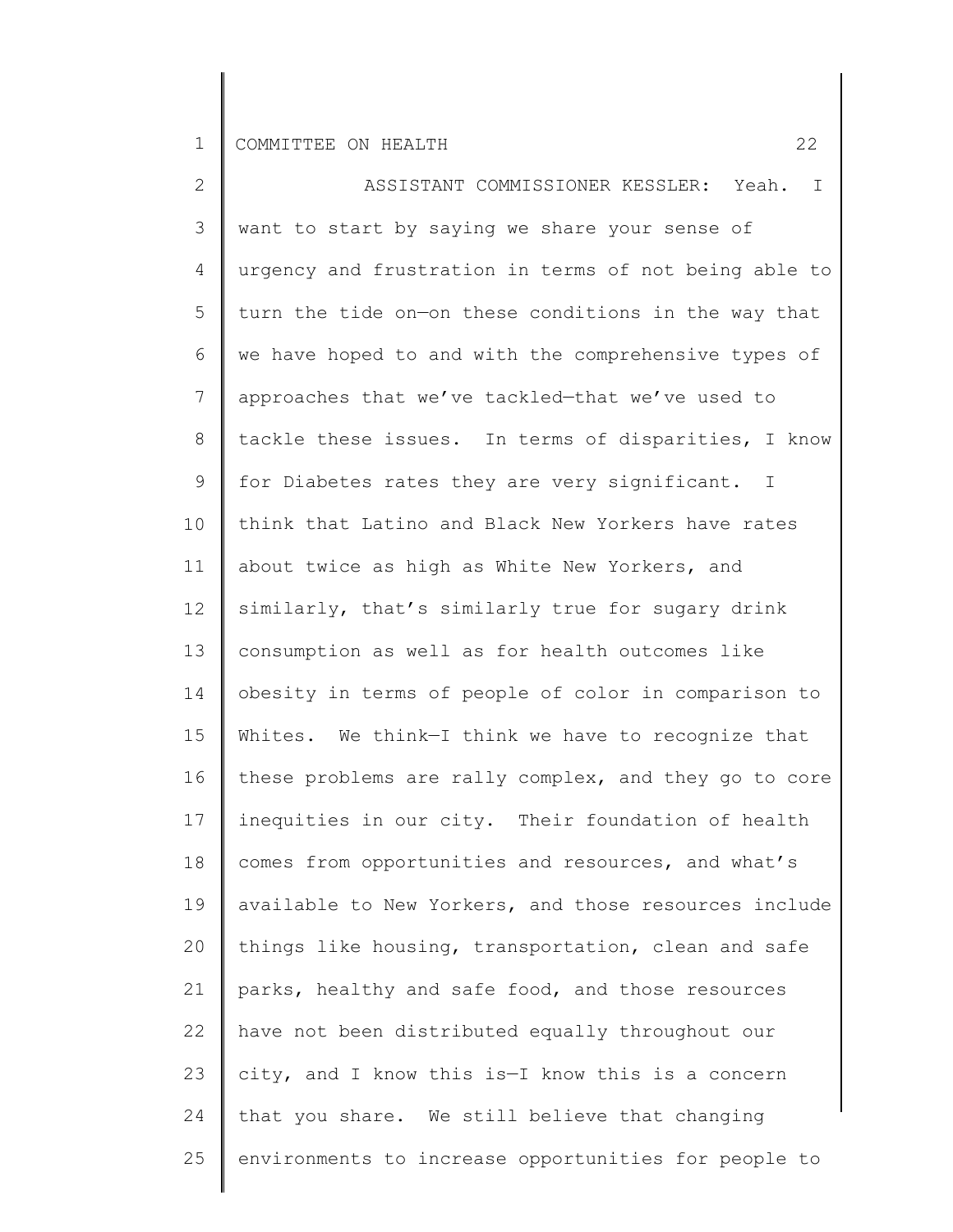| $\overline{2}$ | be-for people to be able to make healthier choices    |
|----------------|-------------------------------------------------------|
| 3              | and to make those healthier choices easier in the     |
| 4              | ways that we have done with the policy approaches     |
| 5              | that we have-have pursued and the educational         |
| 6              | approaches that we have pursued can make a difference |
| 7              | for New Yorkers, and that's why we're enthusiastic    |
| $8\,$          | about the Council's attention on these issues, and    |
| $\mathsf 9$    | some of the proposals that you have introduced today. |
| 10             | CHAIRPERSON LEVINE: Yes. We need to                   |
| 11             | look at the availability of healthy food. People are  |
| 12             | creatures of their environment, and the food that is  |
| 13             | provided in low-income areas in the city and          |
| 14             | communities of color in this city is markedly less    |
| 15             | healthy. It still remains true throughout the city    |
| 16             | that-that the most wholesome and healthy food is more |
| 17             | expensive, and generally less accessible for people   |
| 18             | in low-income communities. Hence the origin of the    |
| 19             | term food deserts. I live on 153rd Street in          |
| 20             | Washington Heights, and in my local bodega you have   |
| 21             | to go eight freezers in to find a drink that is not   |
| 22             | sugary. So, if you want a diet drink or water, you    |
| 23             | have to go eight freezers in, and the average person  |
| 24             | is not going to make it to the eighth freezer. They   |
| 25             | are going to grab what's available, and again this is |
|                |                                                       |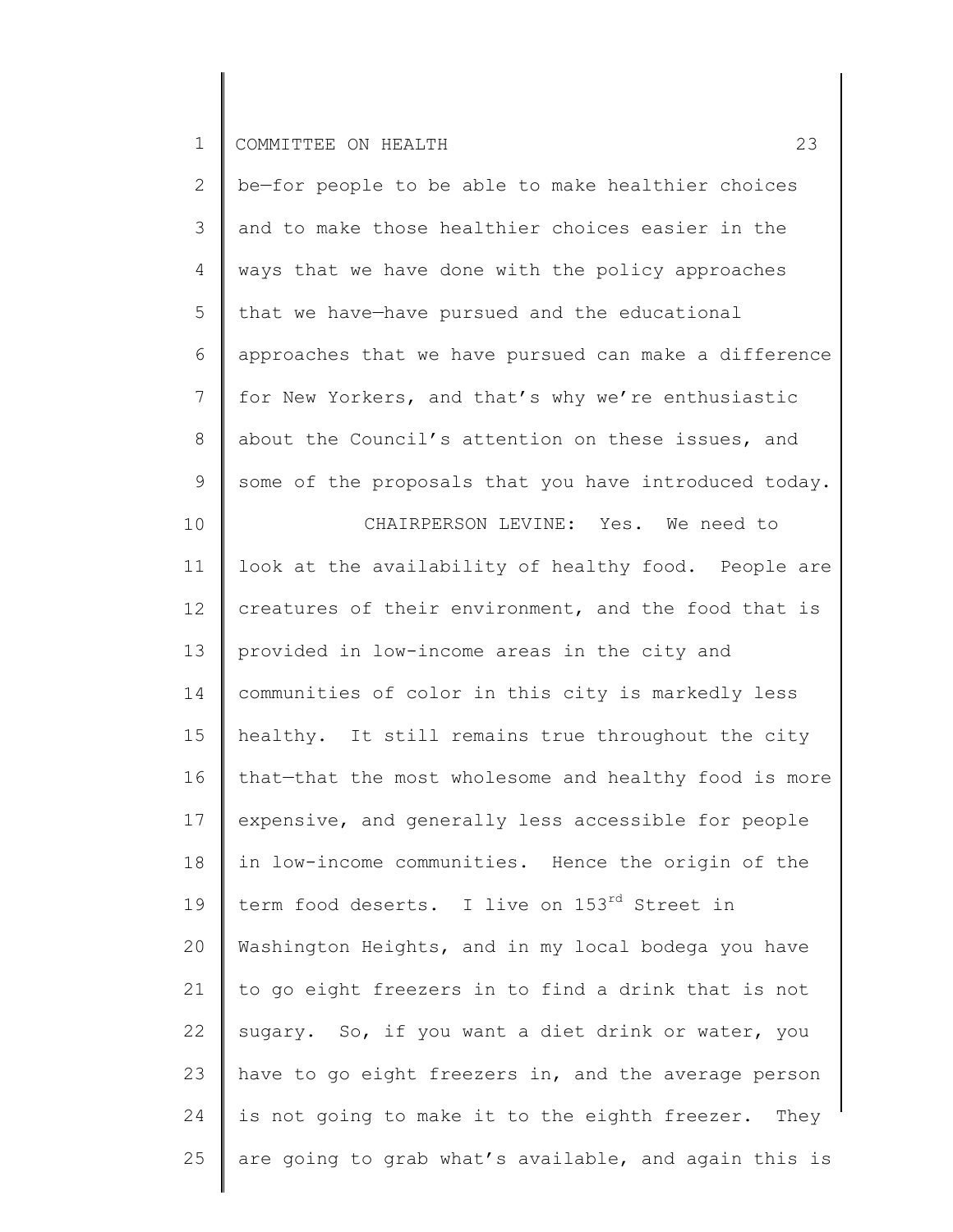2 3 4 5 6 7 8 9 10 11 12 13 14 15 16 17 18 19 20 21 22 23 24 25 beyond the scope of this hearing, but understanding the availability of healthy food and making sure it's accessible and affordable to every single person in the city is—is an absolutely key—key part of—or it has to be a key part of our strategy. And, you know, I'm so frustrated because back in the '70s and '80s the science wasn't exactly settled on this or—or at least it hadn't been disseminated yet, and—and I've— I've often recounted my—my traumatizing incident from middle school where I had a class on health, and I was taught that pepperoni pizza was healthy because it had all four food groups [laughter] and-- But but, we have learned so much since then, and that information has been disseminated. We understand now you have to reduce processed food. You—you need to reduce consumption of animal-based products. You certainly need to reduce the amount of added sugar, sugar period in your diet, which is our focus today. And so the fact that we're not winning that war is enormously frustrating, and pushing the envelope on getting people information is really a key part of this hearing today. I want to pause and acknowledge that we've been joined by a member or the Health Committee, Council Member Inez Barron, who is also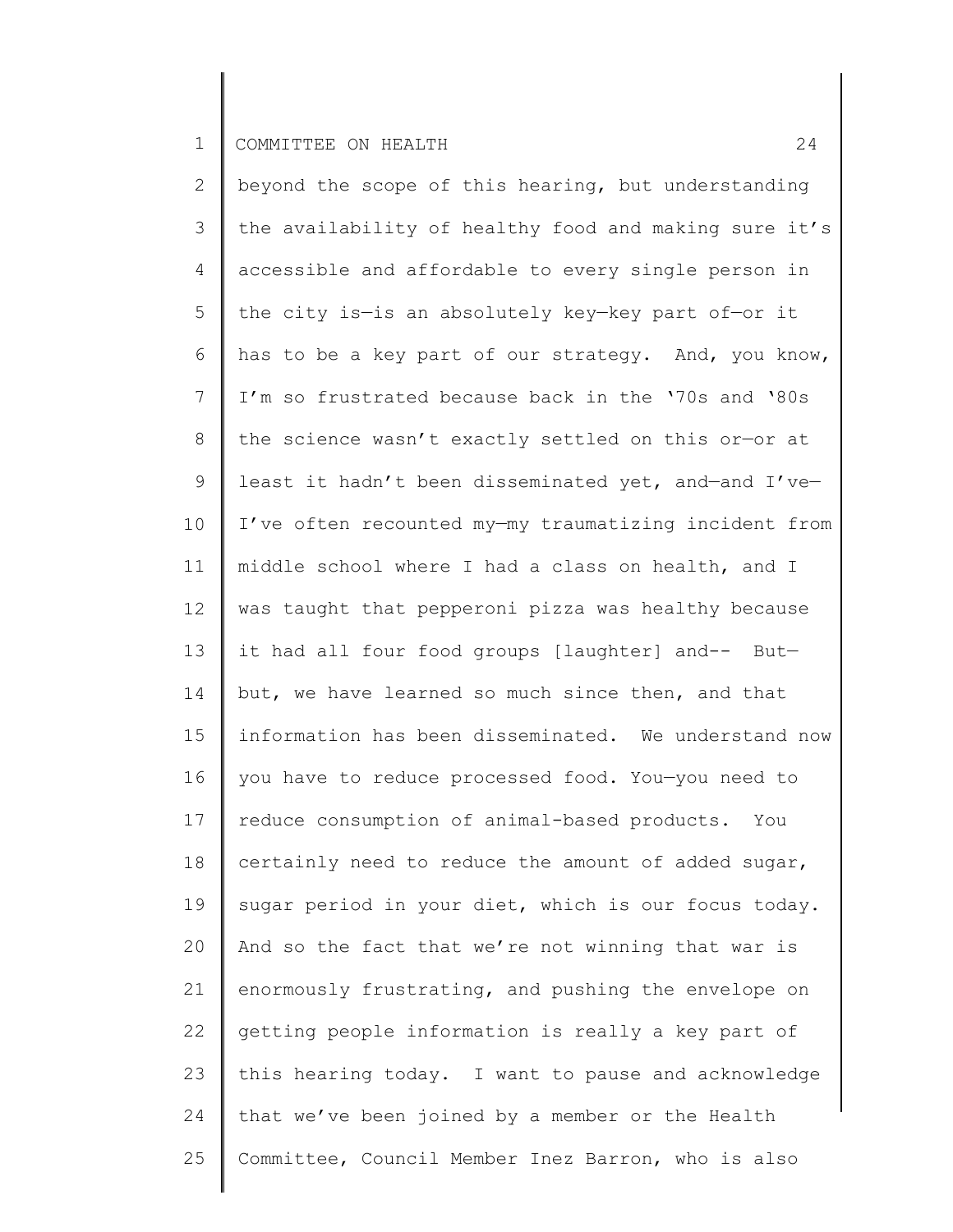2 3 4 5 6 7 8 9 10 11 12 13 14 15 16 17 18 19 20 21 22 23 24 25 the lead sponsor of Introduction 5, and I'm going to ask her to say some remarks about her bill, please. COUNCIL MEMBER BARRON: Thank you, Mr. Chair for holding this very important hearing, and thank you to the panel and to the audience that's here as well to witness this. The bill is very simple. It simply says that where there are restaurants that have a seating capacity that there be a chart that informs the consumers that excessive the risk of excessive sugar and carbohydrates particularly for persons with Diabetes and Prediabetes. Similar to the salt shaker where you have number 2 of number 1 salt shaker to indicate that. I think that perhaps many people have forgotten or do not—will never perhaps learn that carbs turn to simple sugars. So, they've got to be aware that the process of digestion results in the sugar in the bloodstream. So, this is an attempt to bring that awareness, to bring that familiarity. We know that there are, in fact, the advertisements that are going forward now talking about the risk of smoking, what the conditions are that caused by that. We know that there's a public campaign bringing awareness to the dangers of these excesses or the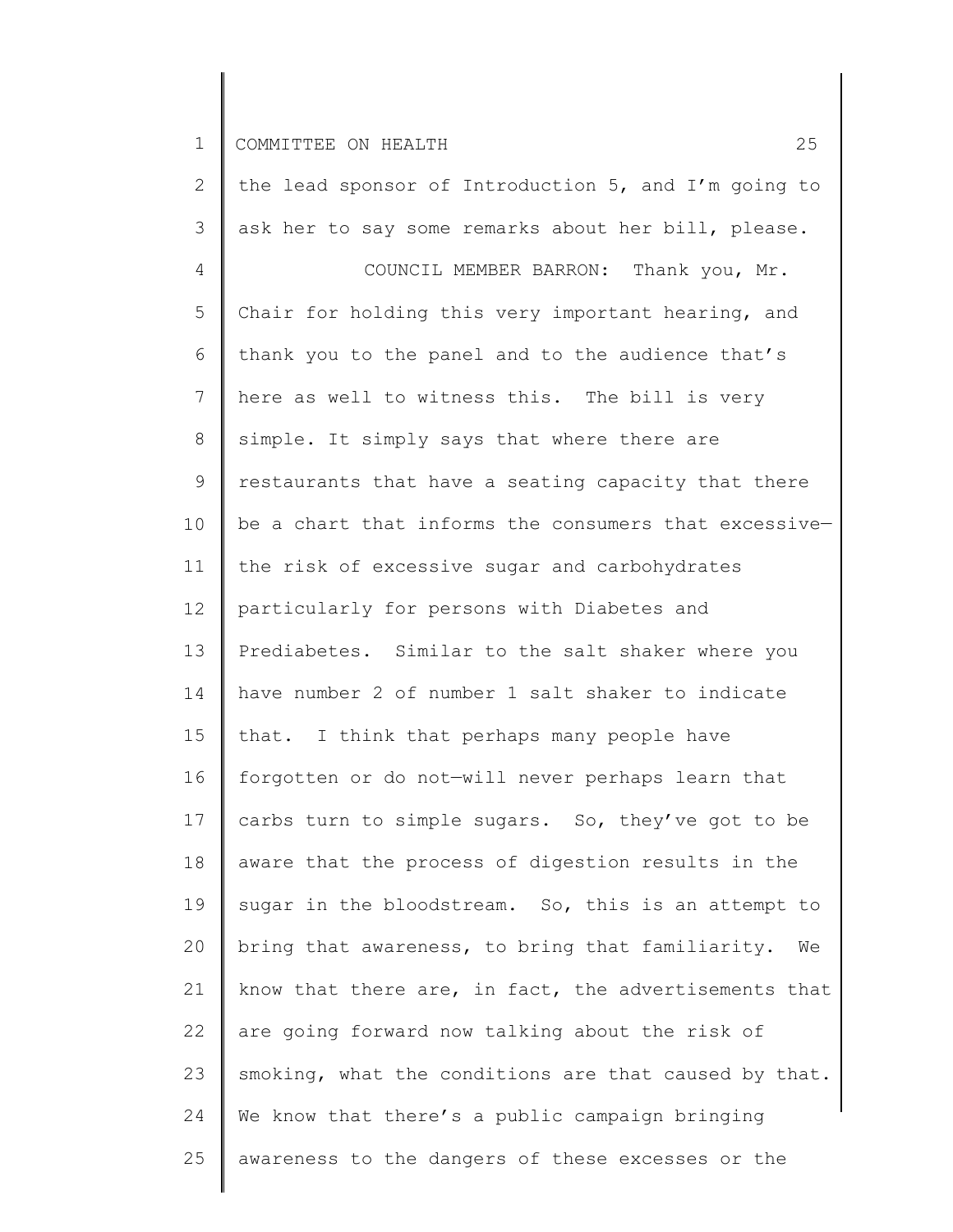2 3 4 5 conditions that contribute to these chronic diseases that result. So, that's what the bill talks about, and I'd like to know what's the position of the Administration on the bill?

6 7 8 9 10 11 12 13 14 15 16 17 18 19 20 21 22 23 24 ASSISTANT COMMISSIONER KESSLER: Thank you so much for your question. We also agree with you around the importance of this topic, and the importance of bringing interest in education and information of what's healthy to eat to all New Yorkers. Our concern with the bill is that providing information for people with Diabetes or people with Prediabetes in a format such as a poster would be difficult. It would be difficult to craft a poster that would give meaningful and actual information to people with Diabetes in a restaurant environment, and this is because there really is no one-size-fits-all recommendation with Diabetes in terms of what to consume and the topic of carbohydrates is somewhat complicated in terms of the way that carbohydrates appear in all different types of food including fruits and vegetables and including whole—whole grain foods that could be very much a part of a healthful diet. And so, in that way it's complicate to

25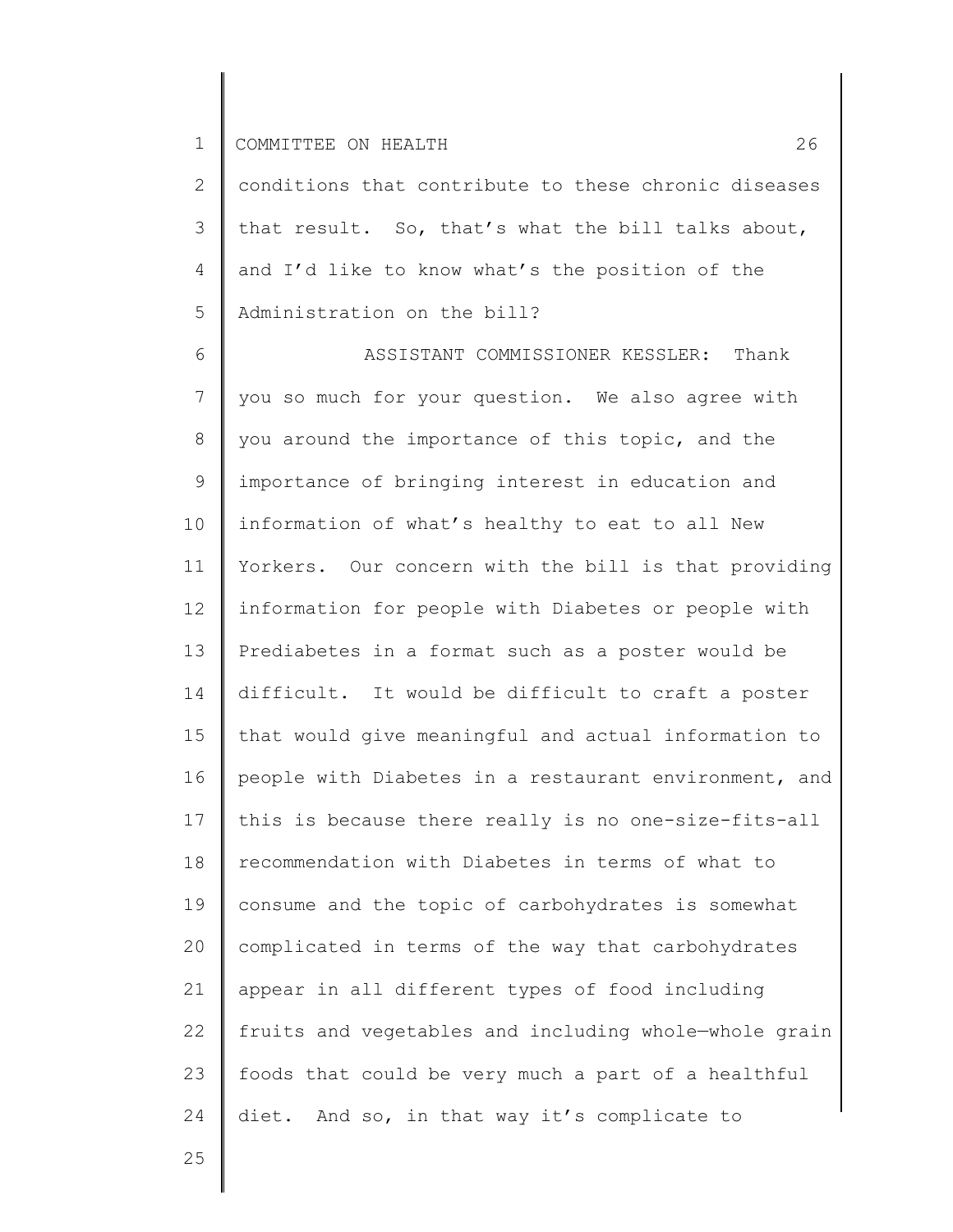2 3 translate this to a poster, and—and we think that could pose a challenge.

4 5 6 7 8 9 10 11 12 13 14 15 16 17 18 19 20 21 22 23 24 25 COUNCIL MEMBER BARRON: We love challenges. It's an opportunity. So, I have several ideas about how we can get that done. You know when— I used to teach, and that's still my gift and my calling, and I think that's something that I'll always be in touch with, and I'm sure that amongst the 1.2 million school children that are out there that they might be able to devise a very direct, simplistic poster which gets at what we're talking about. I believe it was a child who came up with the Reduce, Reuse, Recycle symbol, and no it's not indepth. It doesn't go all the way, but it gets the direct message that we need to be able to circulate and I would think that somewhere amongst the 1.2 million children and the teachers that are committed to getting them to be creative that there would be a way to get the message very directly. And I would want to know would the Administration consider that? Would the Administration work with the DOE to talk about that as a campaign, and look to see what we can come up with along with the Department of Health and Mental Hygiene-Mental Health?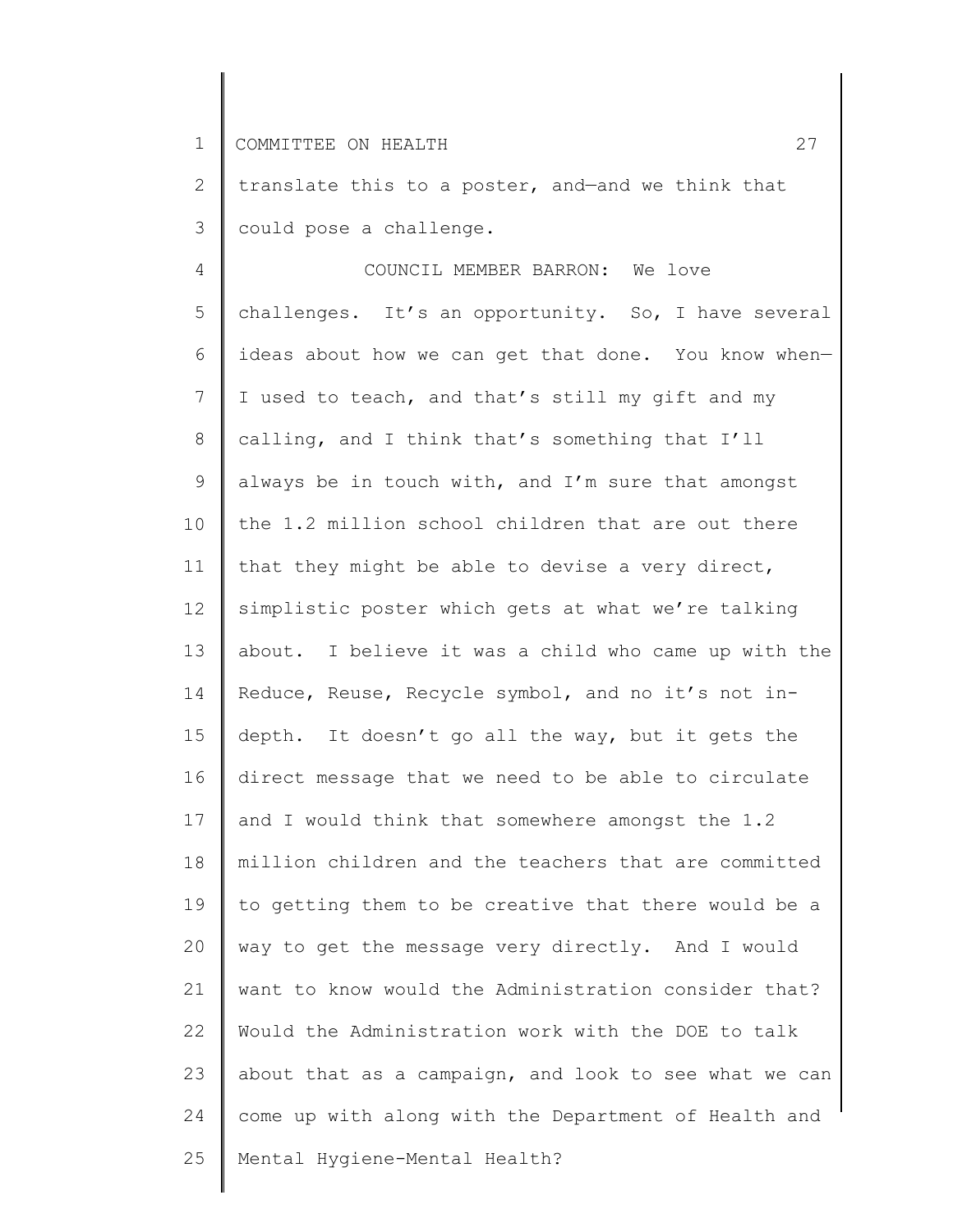| $\mathbf{2}$   | ASSISTANT COMMISSIONER KESSLER: We                    |
|----------------|-------------------------------------------------------|
| 3              | certainly are interested in any mechanisms that we    |
| 4              | think we can use to get helpful-messages that can     |
| 5              | help people make healthier choices out and working    |
| 6              | with the DOE is something that we do in a variety of  |
| $7\phantom{.}$ | different ways. Nutrition education is a core part    |
| 8              | of our activities. We have a nutrition education in   |
| 9              | childcare settings. We have nutrition education in    |
| 10             | Farmer's Markets, and we would-we'd welcome the       |
| 11             | opportunity to discuss how we can help more New       |
| 12             | Yorkers understand what's healthful for them to eat,  |
| 13             | and I think we would look forward to doing that.      |
| 14             | COUNCIL MEMBER BARRON: So, you mentioned              |
| 15             | nutrition education. What in the curriculum           |
| 16             | addresses nutrition? You brought it up so--           |
| 17             | ASSISTANT COMMISSIONER KESSLER: So, I                 |
| 18             | was speaking of nutrition education programming that  |
| 19             | the Department of Health offers and not specifically  |
| 20             | DOH nutrition education programming, which I wouldn't |
| 21             | be the best person to speak to. In terms of our       |
| 22             | programming, we offer, as I mentioned, nutrition      |
| 23             | education, which that takes place in childcare        |
| 24             | centers across New York City in low-income            |
| 25             | neighborhoods specifically, and that's designed to    |
|                |                                                       |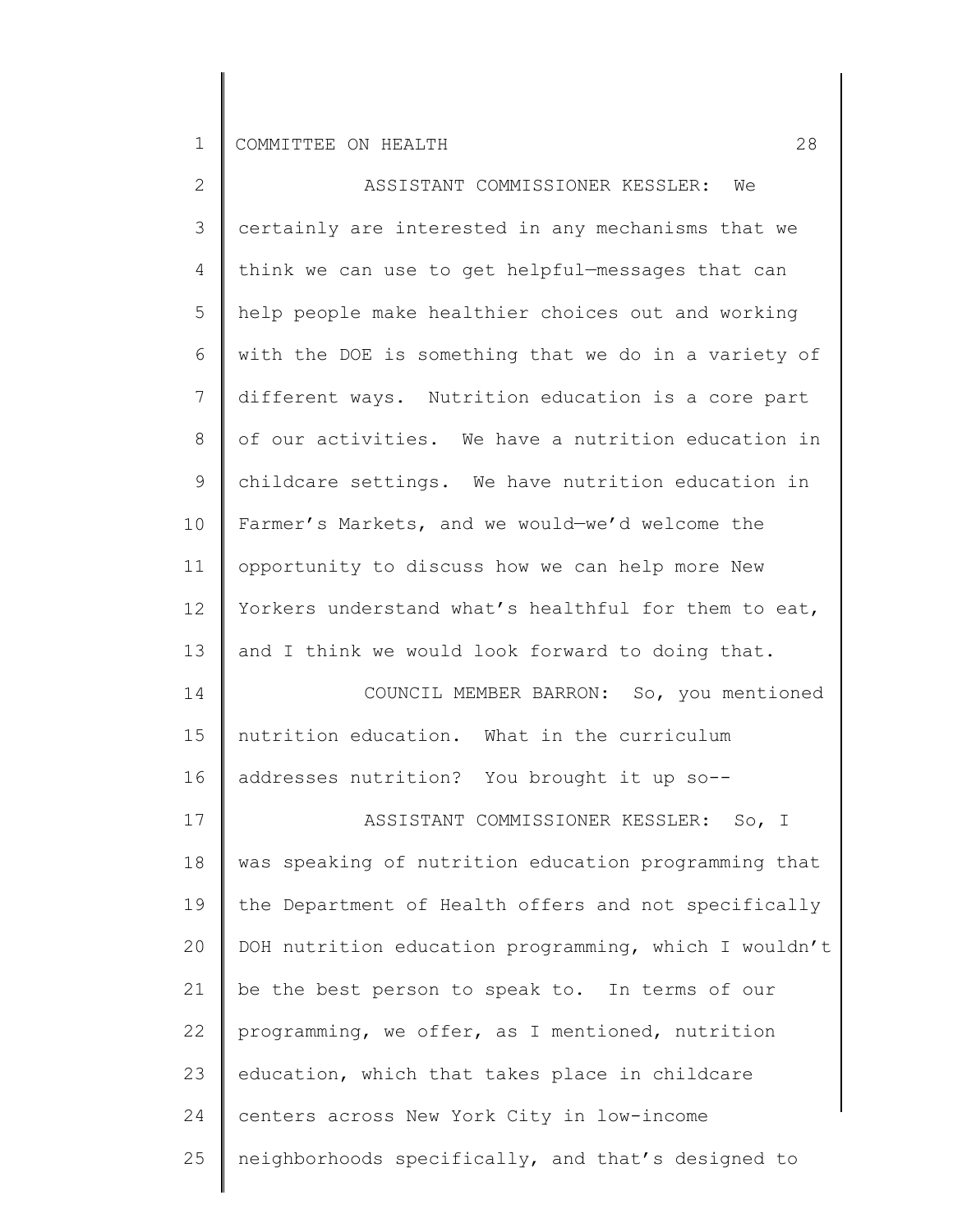| 2  | reach parents and staff as well as kid, and then also |
|----|-------------------------------------------------------|
| 3  | nutrition education at Farmers' Markets throughout    |
| 4  | the city, and that covers a whole host of topics      |
| 5  | from-from sodium to sugary drinks to using more fruit |
| 6  | that's at the farmer's markets and it has a culinary  |
| 7  | component to it as well, culinary education component |
| 8  | to it as well.                                        |
| 9  | COUNCIL MEMBER BARRON: Do any of that-                |
| 10 | does of that information-I've seen it in pamphlets    |
| 11 | and things of that nature. Does any of that           |
| 12 | information come in a direct kind of chart or--?      |
| 13 | ASSISTANT COMMISSIONER KESSLER: We have               |
| 14 | lots of different print collateral.                   |
| 15 | COUNCIL MEMBER BARRON: Where you have                 |
| 16 | the plates and the information. (sic)                 |
| 17 | ASSISTANT COMMISSIONER KESSLER: Yeah, we              |
| 18 | have lots of different information like that that     |
| 19 | people-that is available from calling 311. We also    |
| 20 | have information that we use and develop to educate   |
| 21 | providers or work with providers around increasing    |
| 22 | awareness of public health information that we want   |
| 23 | them to share with their patients. So, on topics      |
| 24 | such as Diabetes as well as hypertension and-and      |
| 25 | currently we are visiting providers in low-income     |
|    |                                                       |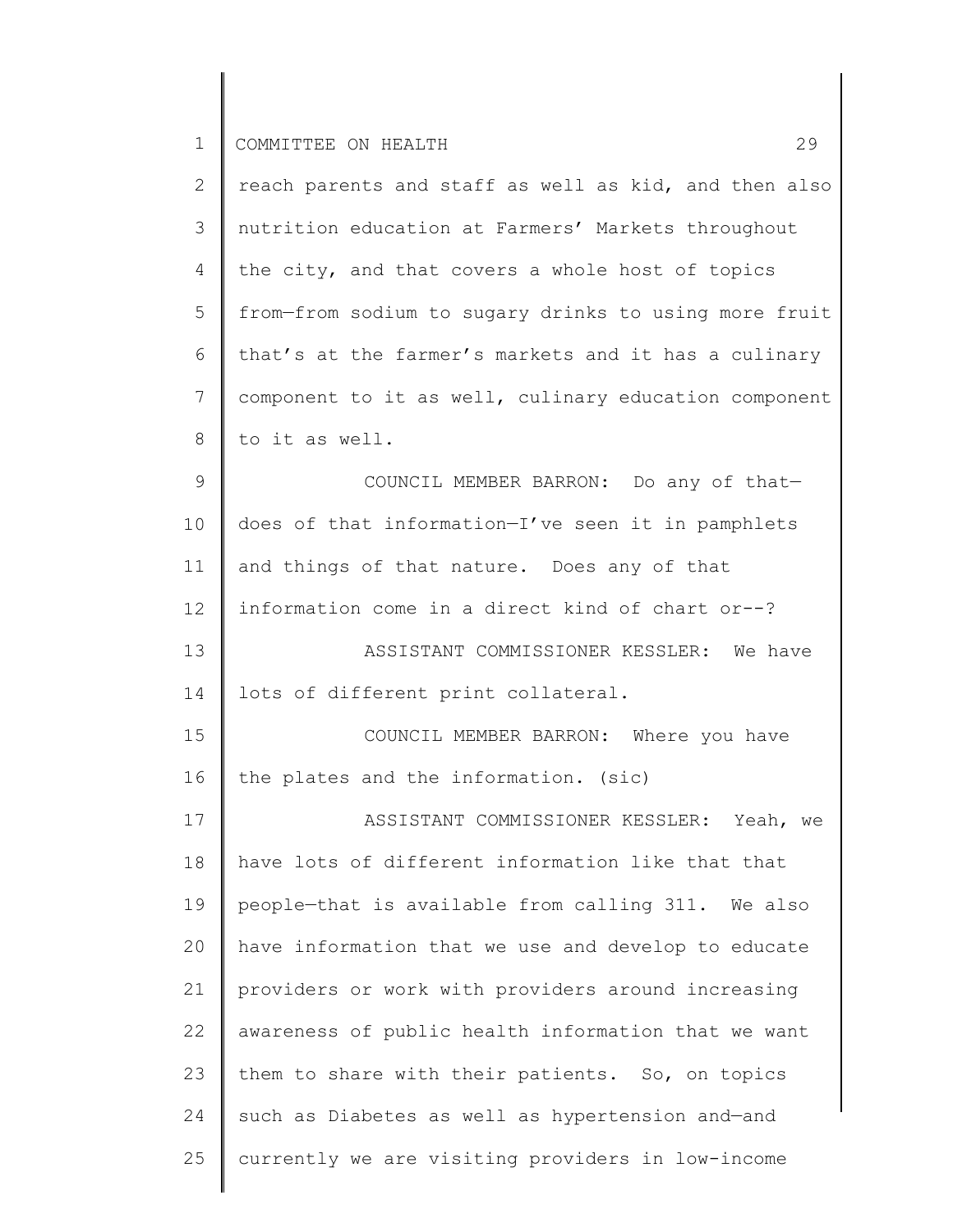2 3 4 5 neighborhoods with a—with an education kit that's about pediatric obesity, and what providers can do around increasing awareness of pediatric obesity, and addressing pediatric obesity.

6 7 8 9 10 11 12 13 14 15 16 17 18 19 20 21 22 COUNCIL MEMBER BARRON: Well, I think you for that, and I look forward to seeing how we can, in fact, draw on the creativity and the intelligence and the ingenuity of students in particular to come up with a poster that would be directly to the point considering all of the complexities of what carbohydrates do, and how they are synthesized differently in—individuals that would address this issue because we certainly know that in particularly communities of color this is a high incidence, and it gets to be a question of inequity in providing services and information to those communities where there's a high incidence of these chronic diseases, and it's something that I think we need to address, and not just talk about how complex it is, and not have a plan to address it and resolve it. Thank you, Mr. Chair.

23 24 25 CHAIRPERSON LEVINE: Thank you Council Member. I want—I want to continue a few questions on the issue of sugar, and I want to emphasize that our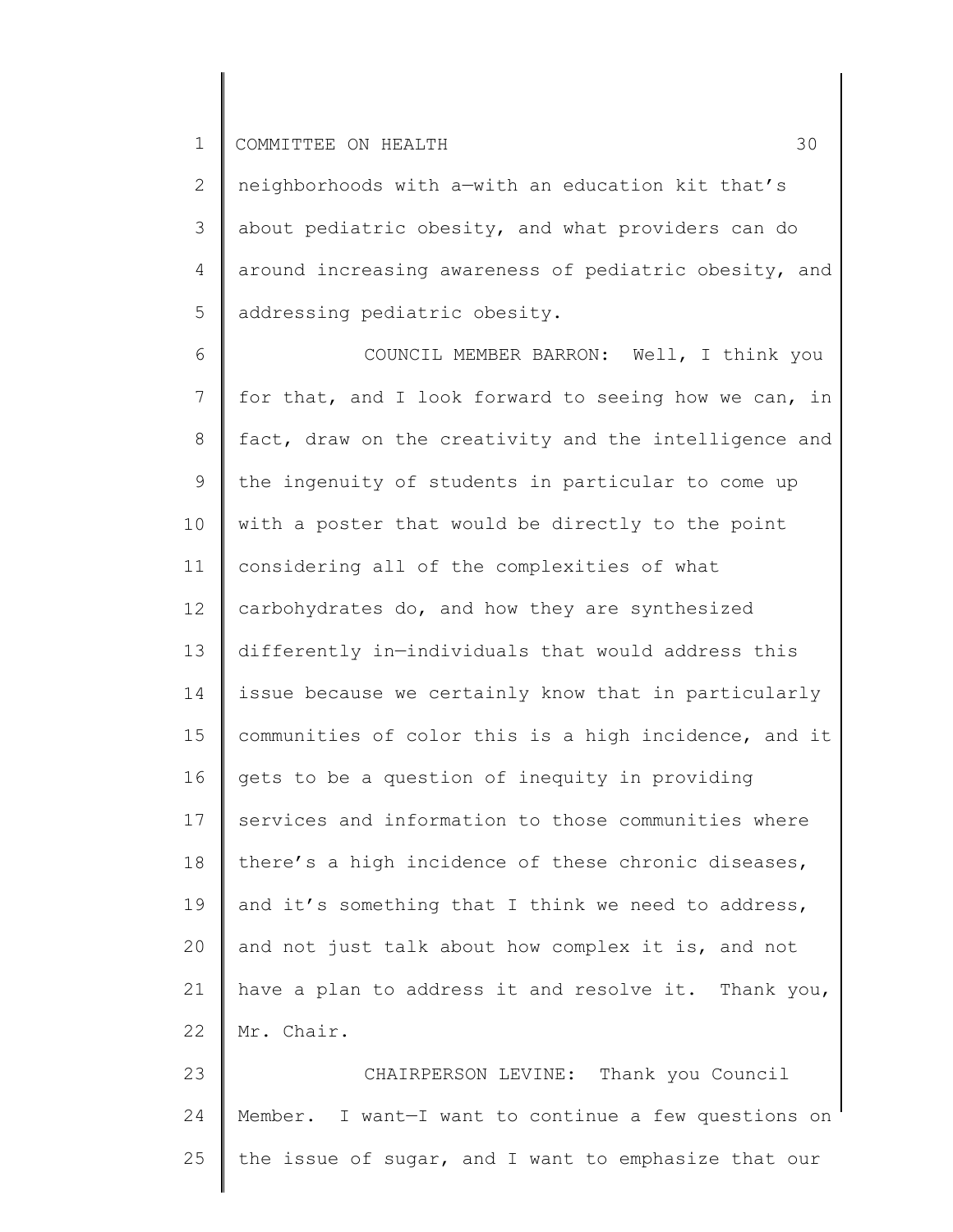25

2 3 4 5 6 7 8 9 10 11 12 13 14 15 16 17 18 19 20 21 22 23 24 focus in this hearing is on foods and drinks with added sugar, and—and why—why we make that distinction. Too much sugar from any source can still be a health problem, but the reality is that the sugars that occur naturally in fruits are considered less worrisome (1) because fruits have some other beneficial health qualities and (2) because people are just less prone to binge eat. No one is going to sit down and eat eight apples in one sitting the way people are prone to eating chocolates and other things that have—have all the negatives without any of the positives. And so our focus on—on our bill for sugar labeling is on added sugar, and as I mentioned, added sugar in—in dishes or meals where one wouldn't expect to see it. I understand that you agree with the spirit and intent of the bill, but that you have concerns about legal matters and implementation. Could you explain again your concerns on—on the practicalities? ASSISTANT COMMISSIONER KESSLER: As you indicated, we—we share your concern around added sugars, and we also recognize that the restaurant environment is one that is challenge to make

healthful choices in, and where more and more New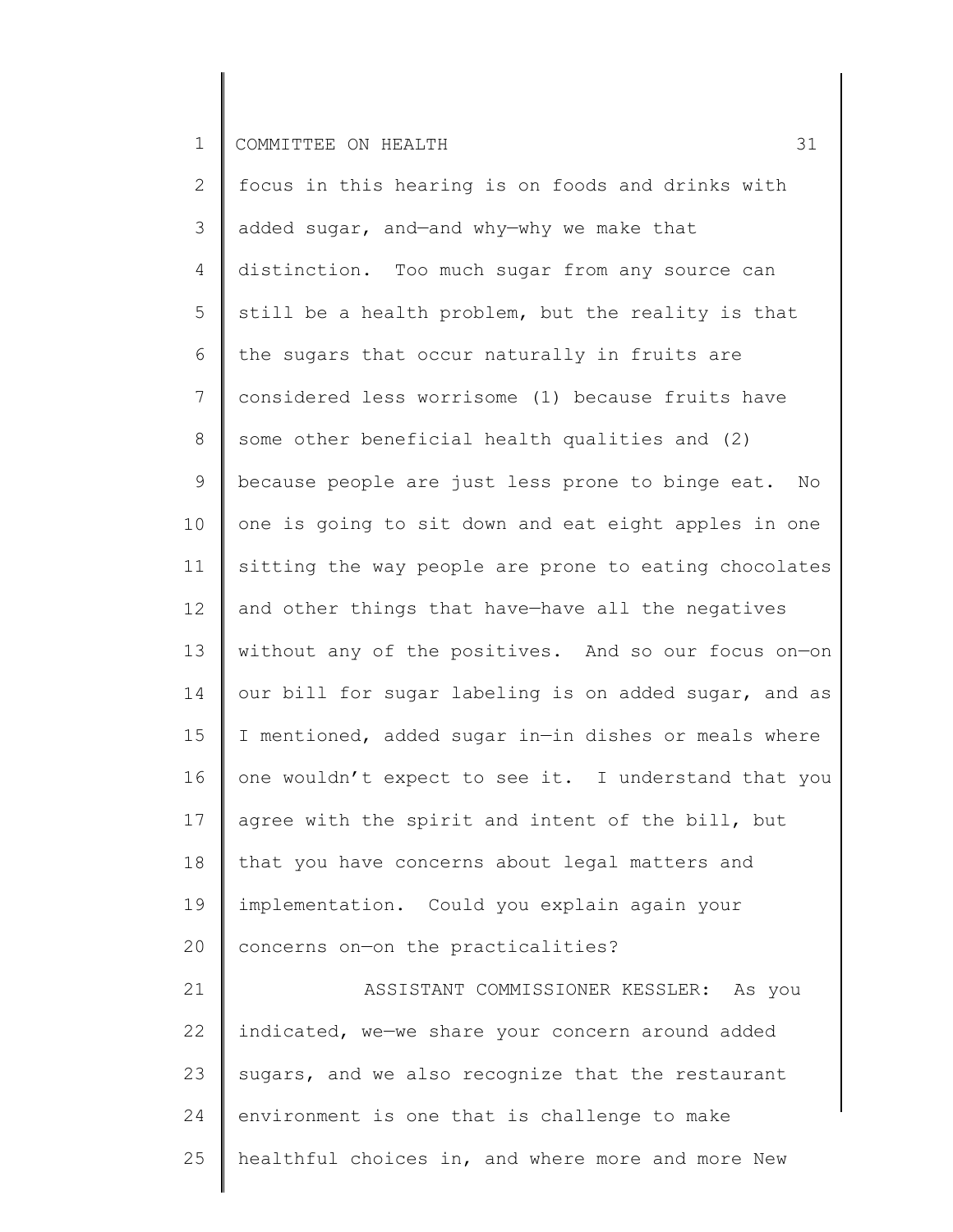2 3 4 5 6 7 8 9 10 11 12 13 Yorkers and people across the country are eating away from the home, we think the restaurant environment can be an important place to act. In terms of challenges with this bill in particular, the issue is that added sugar information isn't available to us, and it isn't available to customers in chain restaurants in New York City. So, under what restaurants are required to provide is to have nutrition information for their foods on site, and information—that information would include the total sugars that are in the food that they're offering, but not added sugars.

14 15 16 17 18 19 20 21 22 23 24 25 CHAIRPERSON LEVINE: Right, and as I understand this, we are victims of federal failures in this policy area where the federal government really for decades has been slow to act on sugar--and this had been documented—in part because of the influence of the sugar lobby, big sugar, so to speak, which has managed to beat back a number of promising public policy interventions at the federal level, and so now today we're stuck with federal mandates on menu and recipe reporting that are not included in this critical—this—this critical piece of information. Am I correct about that?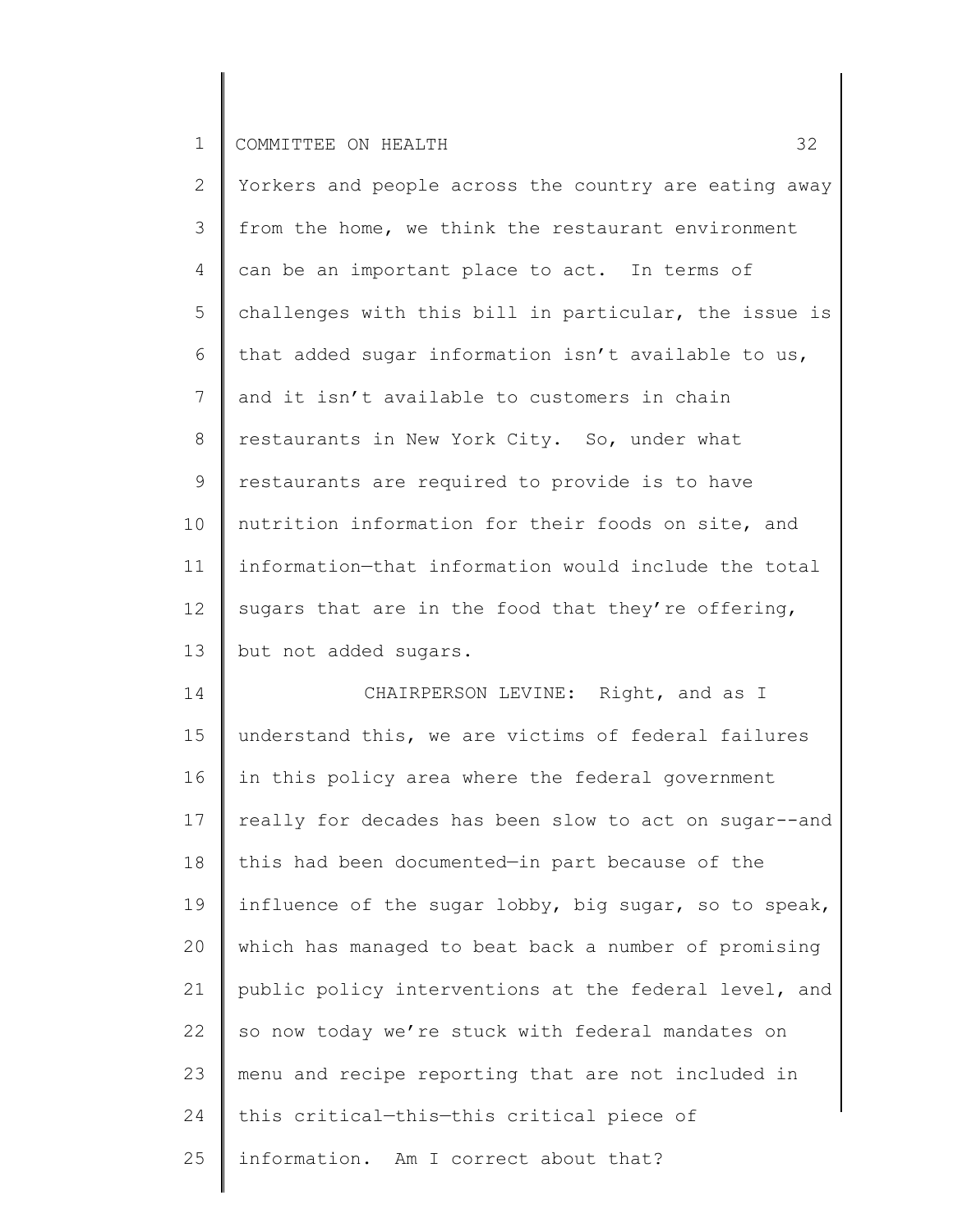| $\overline{2}$  | ASSISTANT COMMISSIONER KESSLER: You're                |
|-----------------|-------------------------------------------------------|
| 3               | correct about the status of the calorie labeling at   |
| 4               | the local level. So, the federal government is very   |
| 5               | close to-the federal government has made an           |
| 6               | announcement that will require that on packaged       |
| $7\overline{ }$ | goods, the nutrition fact label that we're all used   |
| $8\,$           | to looking at on packaged goods is going to require   |
| 9               | added sugars, and that's coming into effect very      |
| 10              | shortly. So, I believe it's in January of next year   |
| 11              | that we'll begin to see that. However, in their menu  |
| 12              | labeling requirements that are also in effect, don't- |
| 13              | don't include that piece about added sugars. They     |
| 14              | include total sugars only. We were pleased to see     |
| 15              | the federal government have nutrition-have menu       |
| 16              | labeling go into effect with the requirements of the  |
| 17              | Affordable Care Act, and make that a-a nationwide     |
| 18              | requirement was something that was first adopted here |
| 19              | in New York City, and so it's a positive step to see  |
| 20              | that it's being required nationally now, and it's     |
| 21              | also a positive step to know that added sugars will   |
| 22              | be required on packaged foods. However, there is      |
| 23              | this gap where added sugar information is not as a    |
| 24              | result of where the federal law is now. It's not      |
| 25              | going to be available in restaurant settings.         |
|                 |                                                       |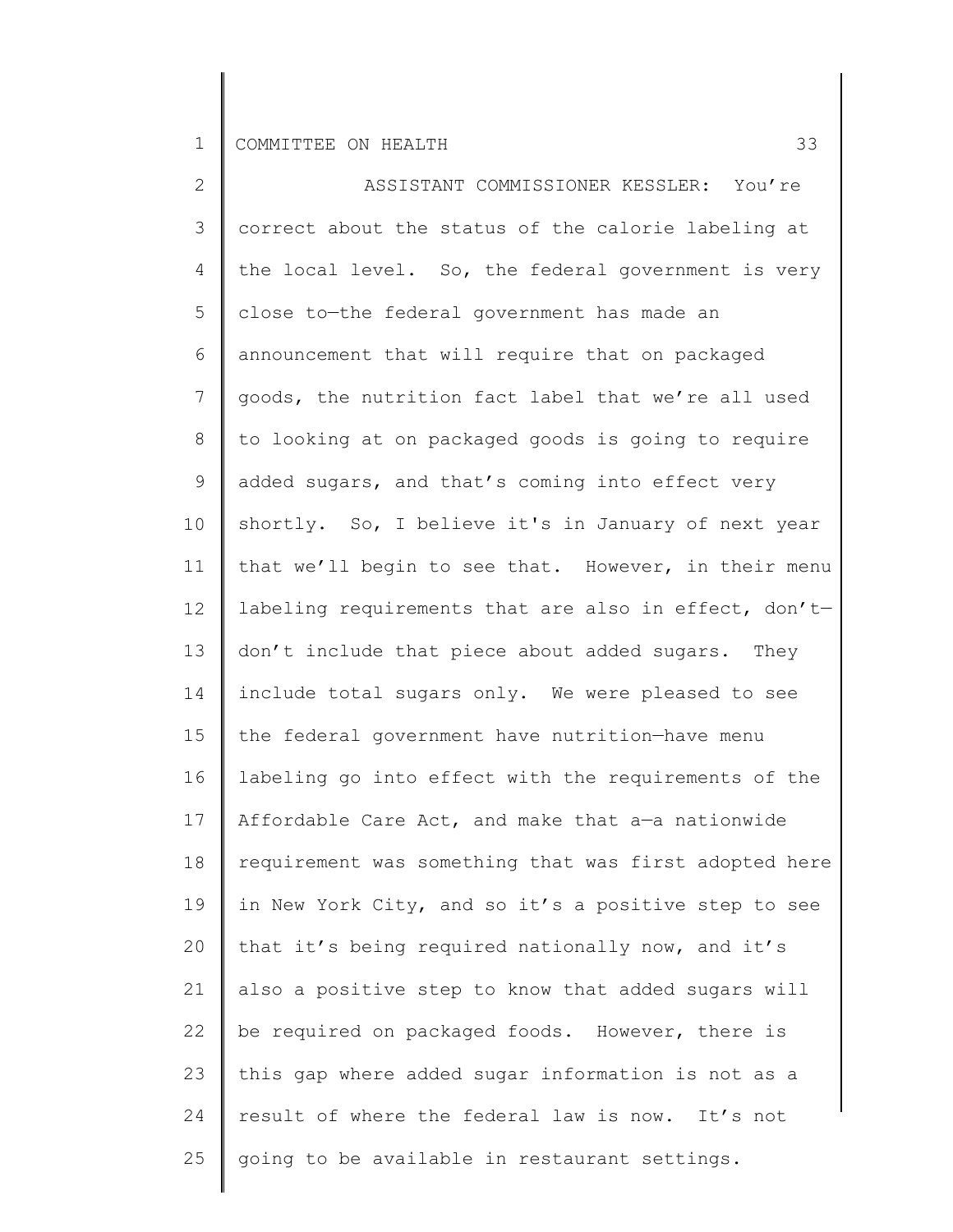| $\overline{2}$ | CHAIRPERSON LEVINE: We were able to have              |
|----------------|-------------------------------------------------------|
| 3              | a successful sodium warning program, which survived a |
| 4              | legal challenge. It's come to be appreciated by New   |
| 5              | Yorkers. I've even heard anecdotal stories of         |
| 6              | restaurants adjusting their recipes so that they are  |
| 7              | under the threshold that requires the sodium warning. |
| 8              | That to me is a great success. If we're-if as a       |
| 9              | result of providing information to the public,        |
| 10             | restaurants feel obligated to make their menus more   |
| 11             | healthy, that's a win. Why-why-why did the technical  |
| 12             | challenges that you described for sugar not apply for |
| 13             | sodium warnings?                                      |
| 14             | The<br>ASSISTANT COMMISSIONER KESSLER:                |
| 15             | sodium warning goes onto any item that has more than  |
| 16             |                                                       |
|                | 2,300 milligrams in that particular item, which is    |
| 17             | the federal guideline for the recommended maximum     |
| 18             | limit of what someone should consume in a day, and    |
| 19             | that information is available. That is part of what   |
| 20             | is required to be available on site as a result of    |
| 21             | menu labeling.                                        |
| 22             | CHAIRPERSON LEVINE: Well, here again, so              |
| 23             | the federal government was smart enough to define a   |
| 24             | suggested maximum sodium intake, but unless I've      |

25 | missed it, they haven't done it for sugar, and there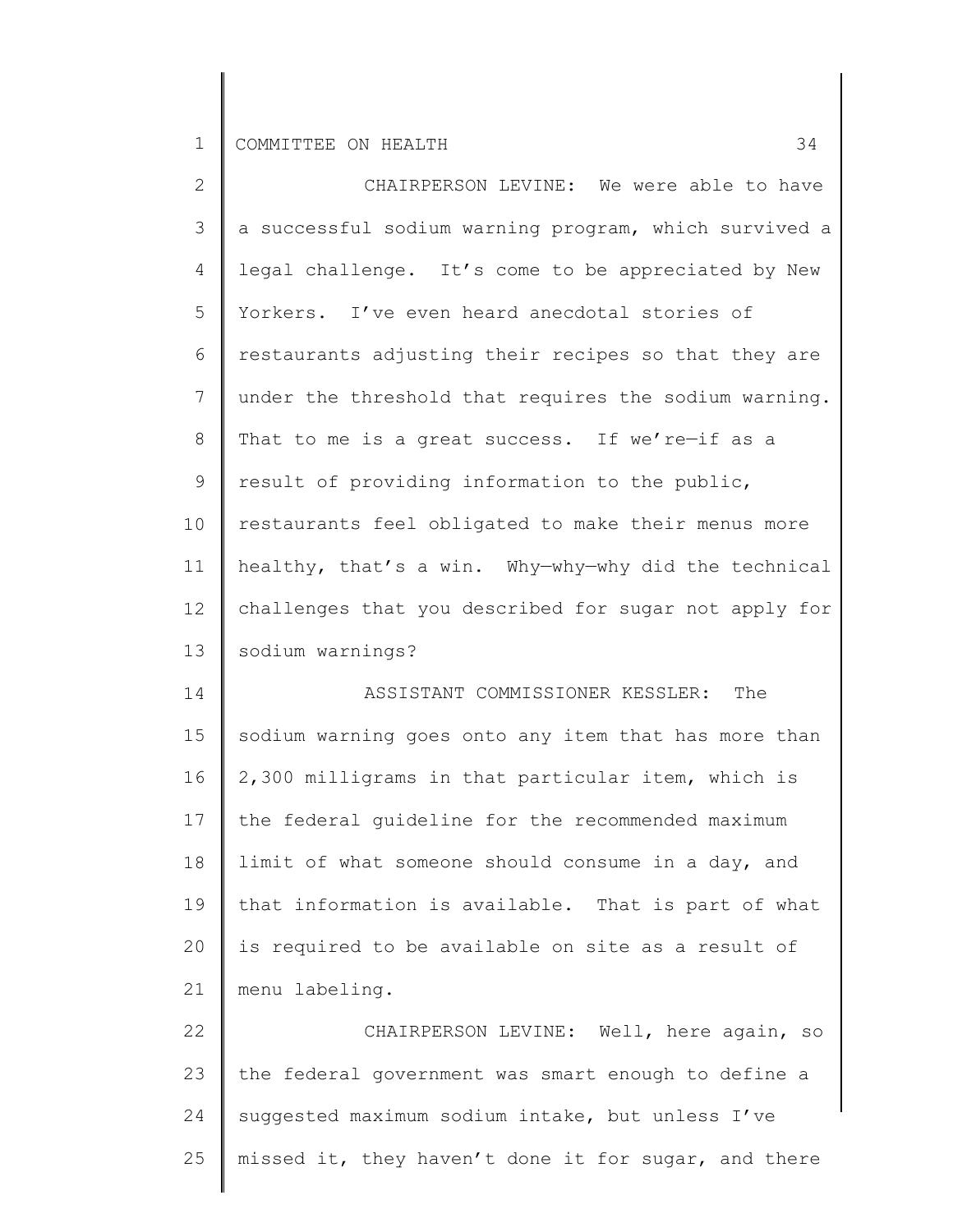2 3 4 5 6 7 8 9 10 11 12 13 14 15 16 17 18 19 20 21 22 23 24 25 have been some great independent—I think the American Heart Association and others have defined it, but it doesn't have the force of law, and it—it's—it's easy to see the hand of big sugar behind this because there's so many compelling public policy interests in the American people knowing what's too much sugar, and there—there is no agreed upon threshold there and so it's—it's limiting our action at the local level. And you did mention some progress on the labeling for packaged goods with added sugar. It's a miracle that got through the Trump Administration. I guess he didn't notice it, but that really is a great step forward, but—but this hearing today is really not focused on packaged foods, which are labeled. This is really focused on rescue—restaurant items where it's not clear what the recipe is or what the content is, and this—this is where we need to help New Yorkers who, as you point out, are—are still eating in restaurants, in chain restaurants at very, very, very high numbers, and I think it was you yourself who told me that a national study showed that something like 90% of families got at least one meal for their child at a fast food restaurant over the course of a week, which is a shocking number, but on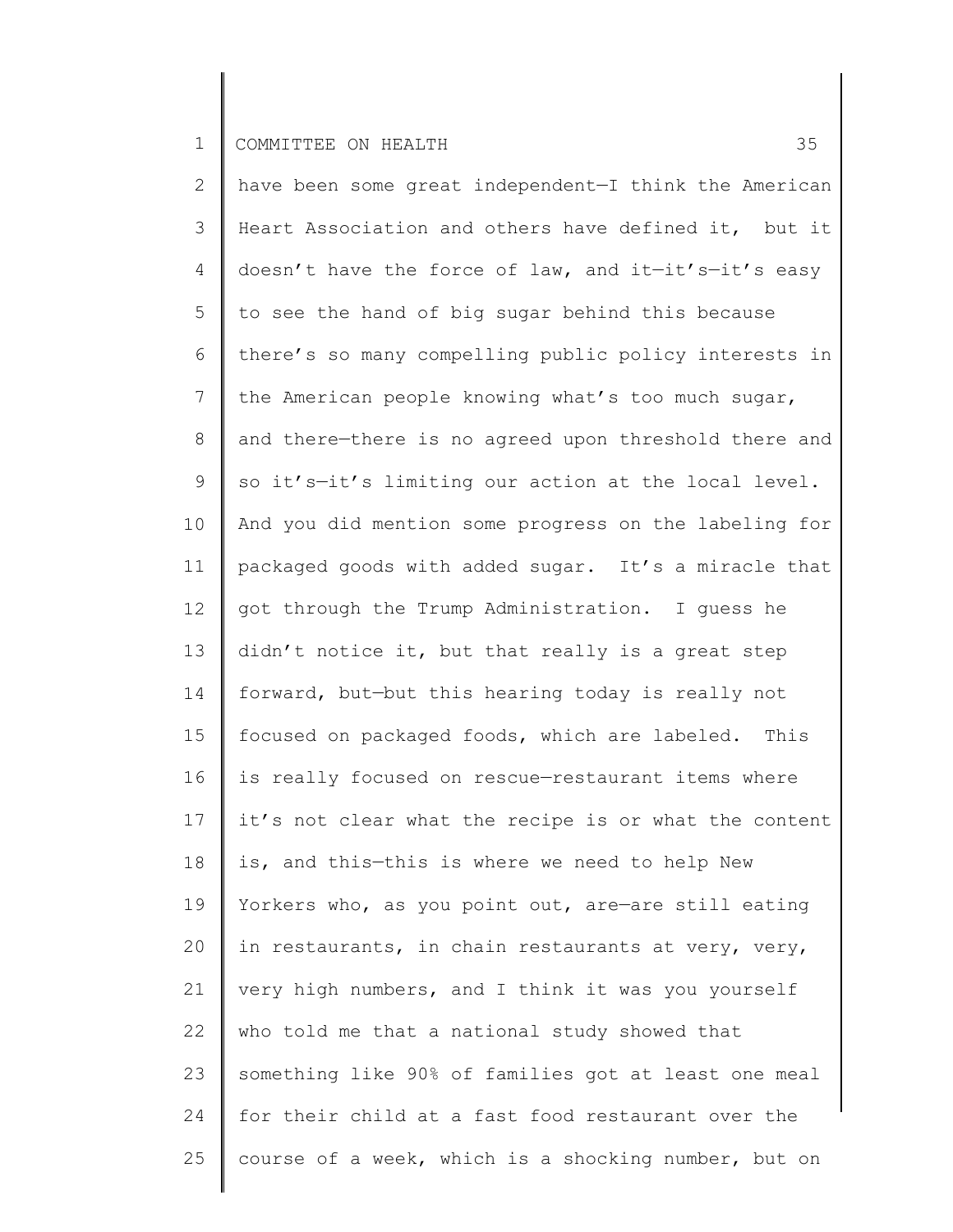| $\mathbf{2}^{\mathsf{I}}$ | the plus side it does mean that if we can intervene   |
|---------------------------|-------------------------------------------------------|
| 3                         | to make fast food restaurants healthier then there is |
| 4                         | the potential to really yield great benefits in the   |
| 5                         | diet of young people in New York City and beyond.     |
| 6                         | So, I'm going to pause now. I want to first           |
| $7\overline{ }$           | acknowledge we've been joined by fellow Health        |
| 8                         | Committee Member Council Member Keith Powers, and I   |
| 9                         | want to turn it over to our colleague, Ben Kallos for |
| 10                        | his questions.                                        |
| 11                        | COUNCIL MEMBER KALLOS: Thank you, Chair,              |
| 12 <sup>°</sup>           | Hashtag 3 committees one time. It's good to be right  |

13 14 15 16 back. When we heard this legislation previously, the Administration was not supportive. Now the Administration and the Mayor are supportive. Can you share what changed in the past couple of years?

17 18 19 20 21 22 23 24 25 ASSISTANT COMMISSIONER KESSLER: We are we are happy to be able to support this bill. We think it will set norms that are important to help parents and caregivers to make the right choices for their kids. It sends a very strong signal that sugary drinks have no place in the diet of children. So, we appreciate you bringing attention to this. The change list that the prior legislation had—had comprehensive nutrition standards for the whole host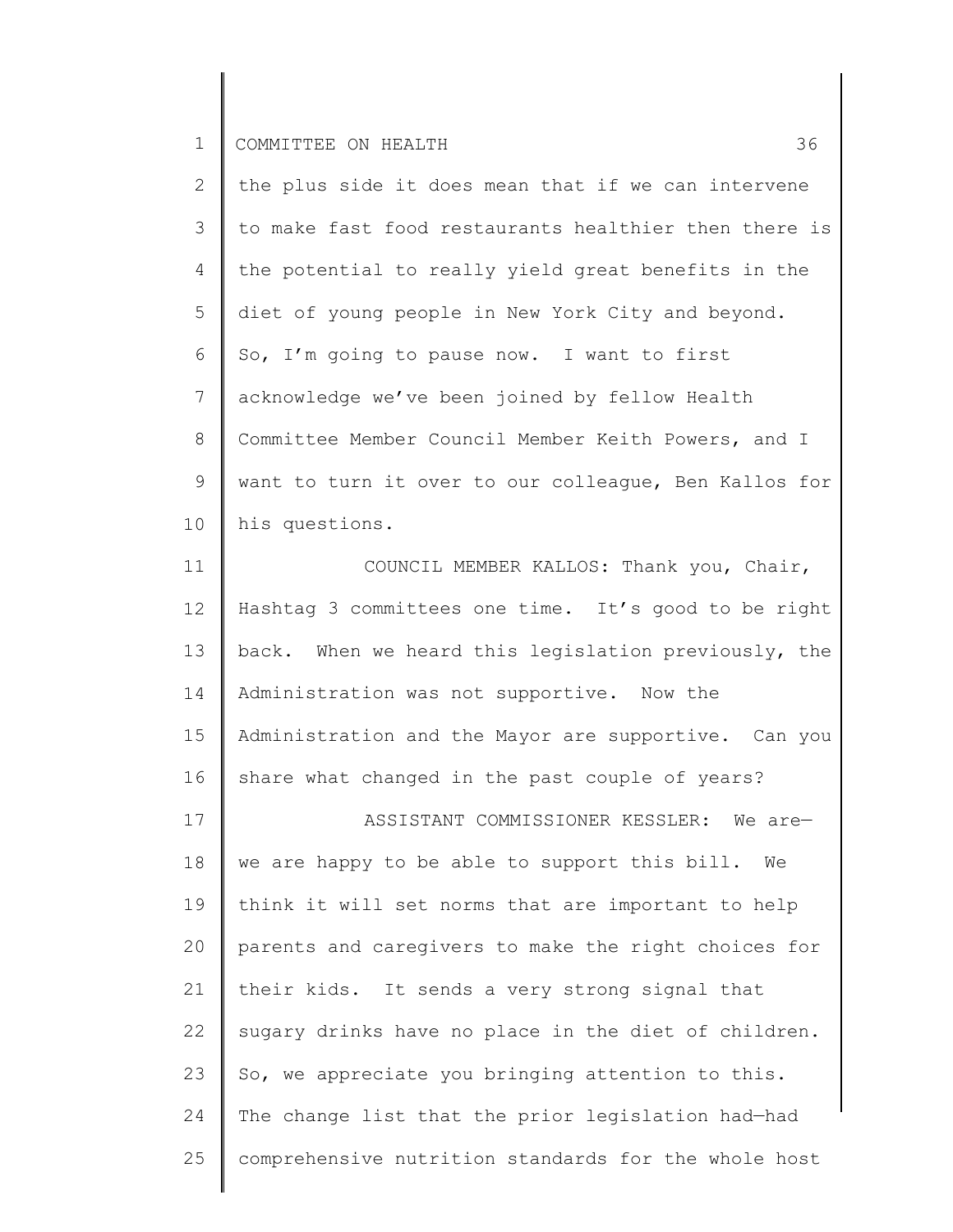| $\mathbf{2}$               | of what was offered in the restaurant setting, which    |
|----------------------------|---------------------------------------------------------|
| 3                          | would have been challenging from an enforcement         |
| 4                          | perspective. So, we think this is feasible to           |
| 5                          | implement. It's already been done in a number of        |
| 6                          | places, and will be very important from raising         |
| 7                          | awareness and understanding of the implications of      |
| 8                          | sugary drinks for kids.                                 |
| 9                          | COUNCIL MEMBER KALLOS: The original                     |
| 10                         | legislation tied only to incentive--children's meals    |
| 11                         | with incentive items. This legislation applies to       |
| 12 <sup>°</sup>            | all children's meals. Does that change the way-one      |
| 13                         | way or another?                                         |
|                            |                                                         |
|                            | ASSISTANT COMMISSIONER KESSLER:<br>$\mathbb{I}$         |
| 14<br>15                   | understood that-with that with regard to the            |
|                            | incentive items and this is for children's meals.<br>We |
|                            | will be interested to talk further in terms of some     |
|                            | of the definitions and around the bill to make it a     |
|                            | little easier for enforcement and to-to match some of   |
| 16<br>17<br>18<br>19<br>20 | our existing language in the Health Code. The past      |
| 21                         | legislation was more comprehensive in terms of its      |
| 22                         | approach or in terms of once meals were covered by      |
| 23                         | the legislation it had nutrition standards for a        |
| 24                         | broader set of foods being offered, which would have    |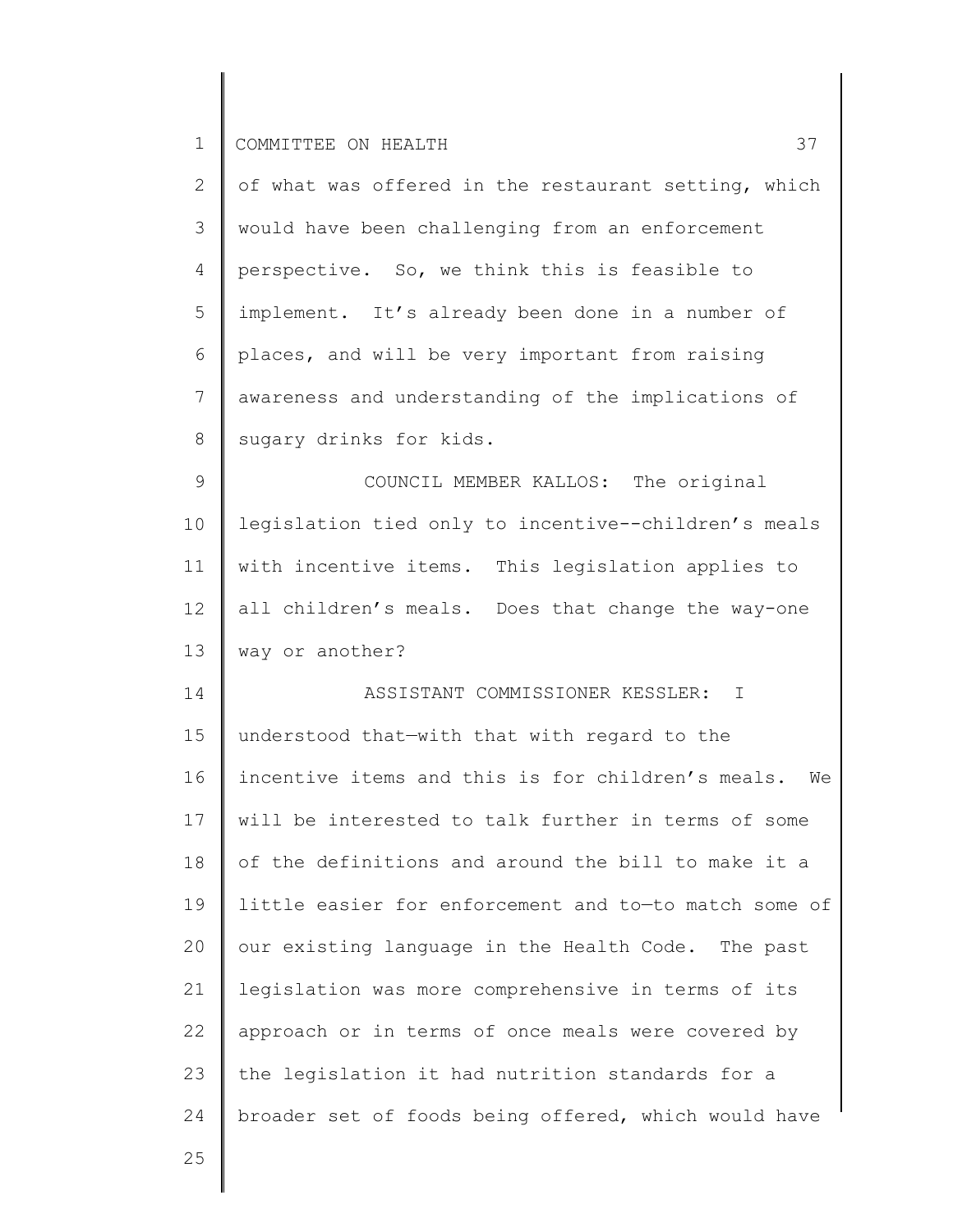2 3 been more complicated for reinforcement—for enforcement standpoint.

4 5 6 7 8 9 10 11 12 COUNCIL MEMBER KALLOS: I think one of the things that we saw is that—is that legislation had been modeled on San Francisco, and the committee report, which I know you can download on the Internet at council.nyc.gov indicates that some of the research found that—that all that ended up happening was a ten cent fee was added in order to acquire the toy, which made it non-bundled somehow. So, how many restaurants will this apply to?

13 14 15 16 17 18 19 20 ASSISTANT COMMISSIONER KESSLER: We don't actually know how many restaurants it will apply to. There's about 25,000 restaurants in New York City or 24,000 I think, and we don't know which ones are offering meals that are aimed at children. It's something that I think we would be learning as we went through the—on up the ramp—the ramp-up stage for this.

21 22 23 24 25 COUNCIL MEMBER KALLOS: And—and DOHMH has folks who can engage and look at the children and go. So what would-I'm sorry this is-I'm-I'm an operations type person. So, would you be sending folks to each restaurants to inspect the menu or would you just be—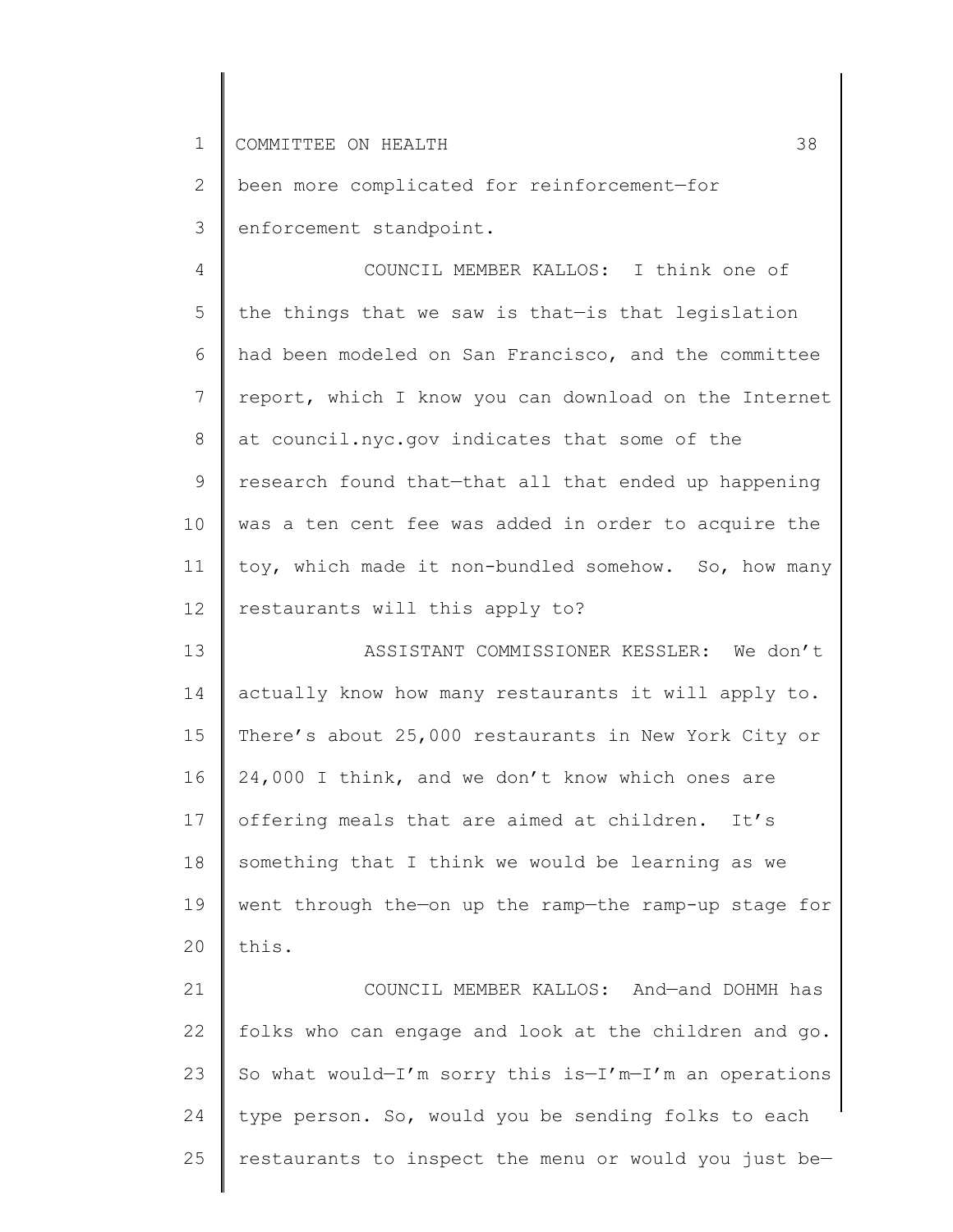2 3 4 5 and I'm not plugging a specific company, but like whether it's seamless or—or something else where you just hop online and look at the menus and see if there's a kid's menu or not?

6 7 8 9 10 11 12 13 14 15 16 17 18 ASSISTANT COMMISSIONER KESSLER: We—this is—this is really the first step in the process for us. So, once the bill is finalized, we would look into developing compliance guides and understanding from industry how the bill fits with their operating environment, and then we always—always with any kind of legislation that impacts the restaurants environment make our selves available for questions, and take it from there in terms of implementation. So, I believe it would have to do—I mean at some point there would have to be an analysis of—of what the menu indicates in terms of whether or not meals are being offered for kids.

19 20 21 22 23 24 25 COUNCIL MEMBER KALLOS: With regards to your suggestion, currently the legislation would allow for flavored milk. You're recommending a calorie cap on flavored milks. Why 130 calories? Why not 50 calories or 150 calories? I just did a quick search, and different milk—different flavored milk products have different calorie limits.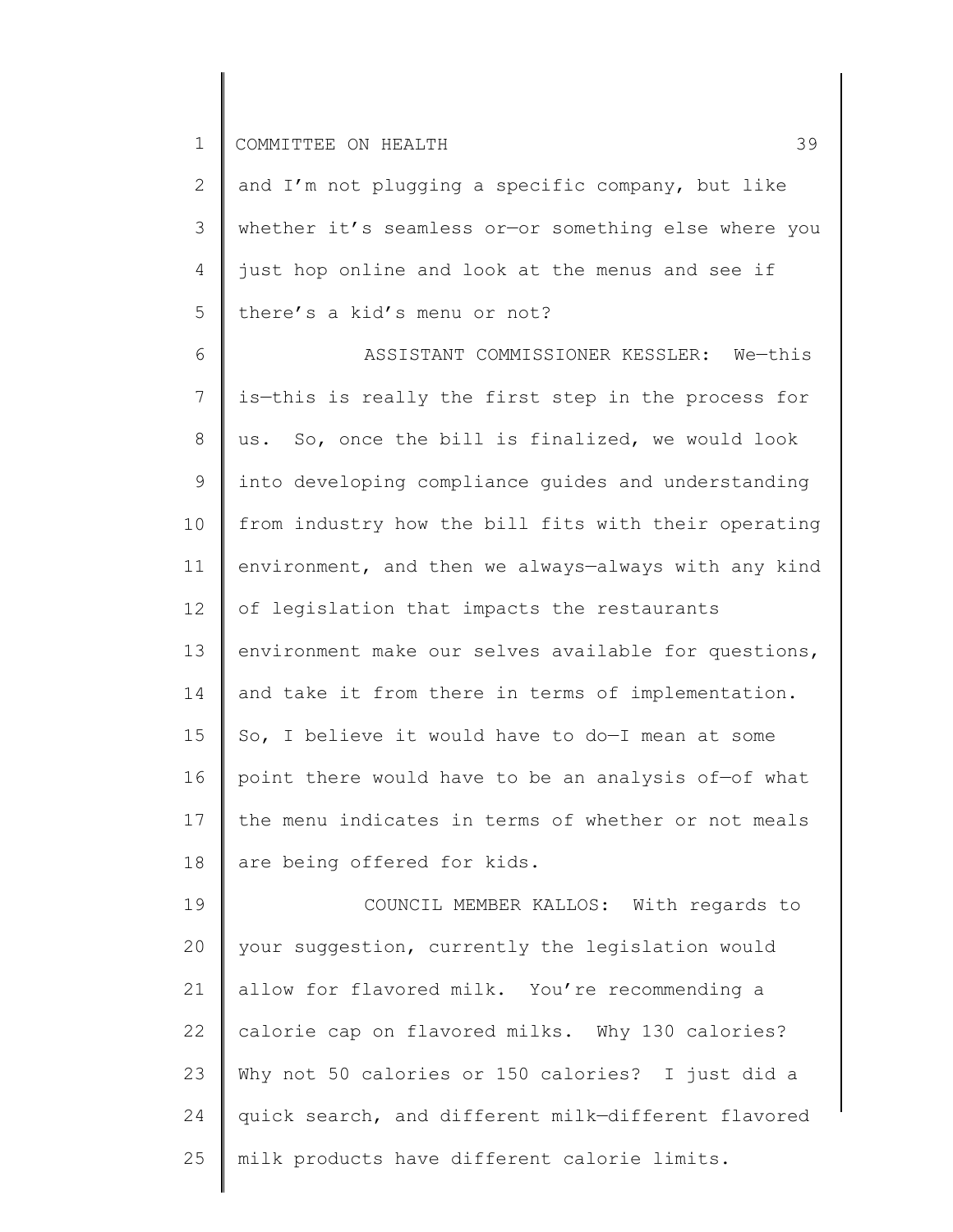25

2 3 4 5 6 Similarly, alternative milk products have different calorie counts. So where—where would you see the calorie count and has the Administration had any conversations with industry about how that would impact that?

7 8 9 10 11 12 13 14 15 16 17 18 19 20 21 22 23 24 ASSISTANT COMMISSIONER KESSLER: We are recommending the 130 calorie count to be consistent with the New York City Food Standards. Those food standards apply to all of the meals and snacks that are offered through New York City Food Service or any—any food service that's funded by us, and for food service that is for kids we have even stricter standards particularly for sugary drinks, and no sugary drinks are available through any of the settings that offer food to kids, but flavored milks can be served, and they have a calorie cap, which makes them that much more healthful than sugar—than flavored milk that went over the calorie cap. COUNCIL MEMBER KALLOS: Does milk offer any nutritional value over and above other beverages such as water, flavored water or juice? ASSISTANT COMMISSIONER KESSLER: Milk has different—different nutritional benefits than those

other items. So, it's high in health standards, high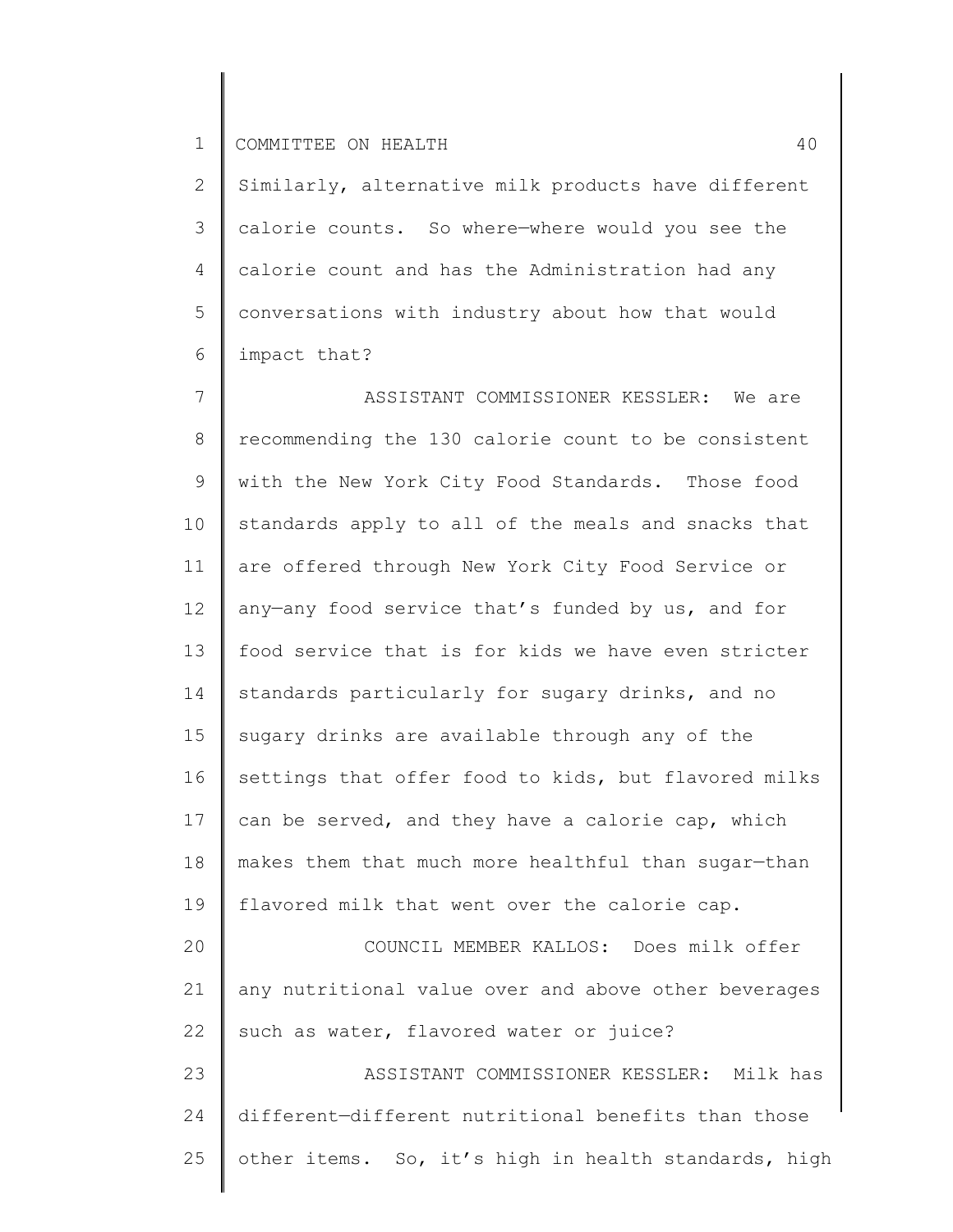2 3 4 5 in vitamin D. It's a source of protein. So, it—it does have place in a healthful diet for kids. We recommend unflavored milk in general, but we think a calorie cap would be helpful here.

6 7 8 9 10 11 12 13 14 15 16 17 18 19 20 COUNCIL MEMBER KALLOS: With regards to other places in your testimony you indicated that DOHMH is playing a role in childcare centers in public schools, which was good to hear because I thought we were federally preempted. So, I actually want to learn a little bit if I may. Just are thereare public schools—do we have better nutritional standards in public schools? I think some folks who have seen our legislation have said, well, how-if-if your legislation is doing all of this how—do we still have canned soda for sale in vending machines in public schools? Where are we in the other environments that you're looking, which are community and faith-based organizations, childcare centers and public schools?

21 22 23 24 25 ASSISTANT COMMISSIONER KESSLER: Yes. In public schools we have worked in partnership with DOE for a long time to make those setting more health promoting. So, in addition—as part the New York City Food Standards, there are standards for the meals and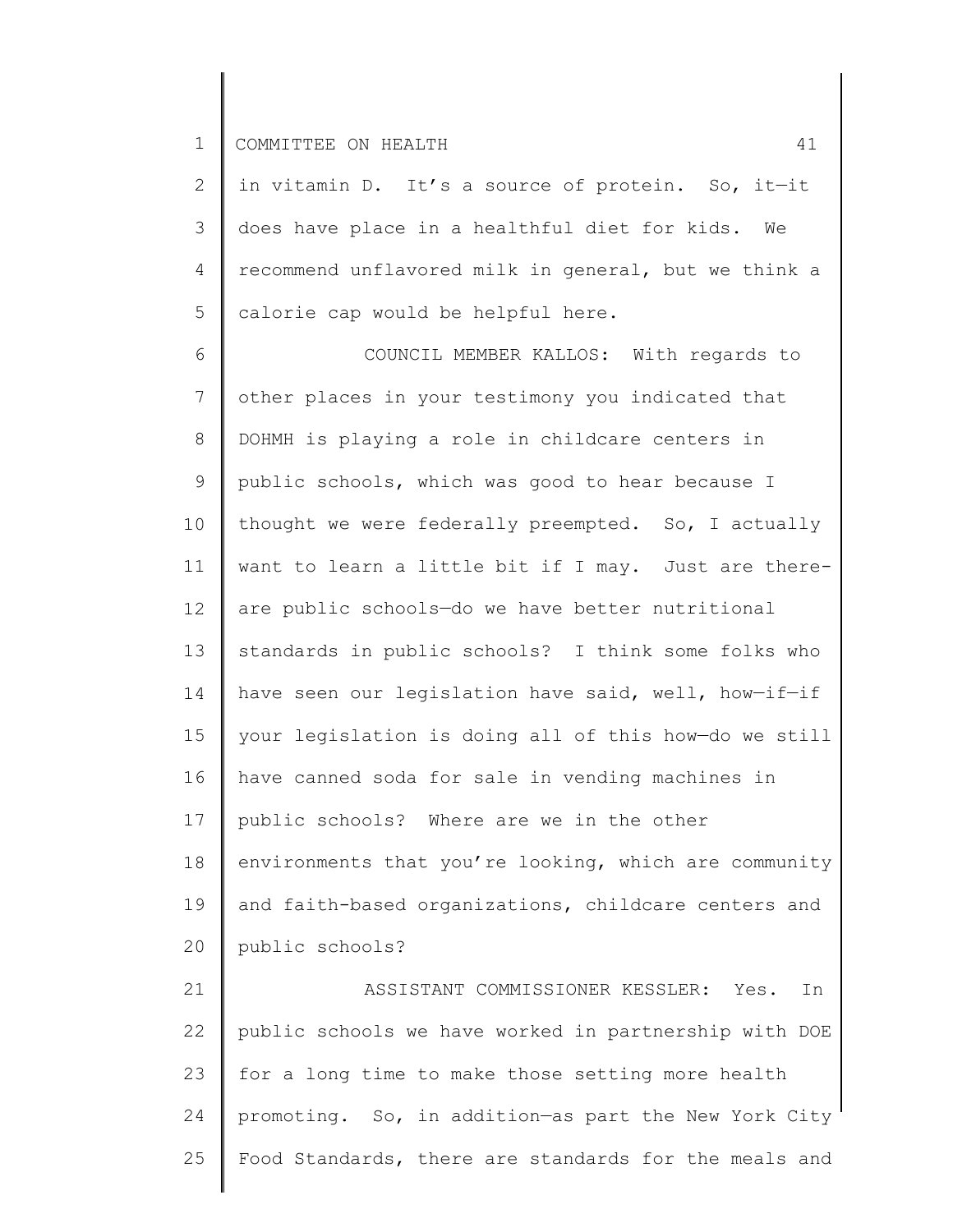2 3 4 5 6 7 8 9 10 11 12 13 14 15 16 17 18 19 20 21 22 23 the snacks that are served, and those do apply to school meals. School meals also have to comply with Federal Guidelines, as you indicated, but they comply with both the Federal Guidelines, and the New York City Local Standards, which in some cases—in some aspects are more stringent than what's required by the federal government, and that's been a long time process of—those have been in place since 2008 in New York City. So, we've been working hand-in-hand with with DOE in terms of the—in terms of the adherence to the New York City Food Standards for some time. As part of the New York City Food Standards there's also beverage standards and those have strict requirements for any beverage—for any vending machines that are available in DOE settings. So, there are calorie thresholds in what can be offered to kids, and requirements that there's no artificial sweeteners either. So, in New York City schools in our vending machines, there are not sugary drinks available for you. COUNCIL MEMBER KALLOS: What—what would somebody, what would somebody find in a—in a vending

machine in school cafeteria or in a public school?

24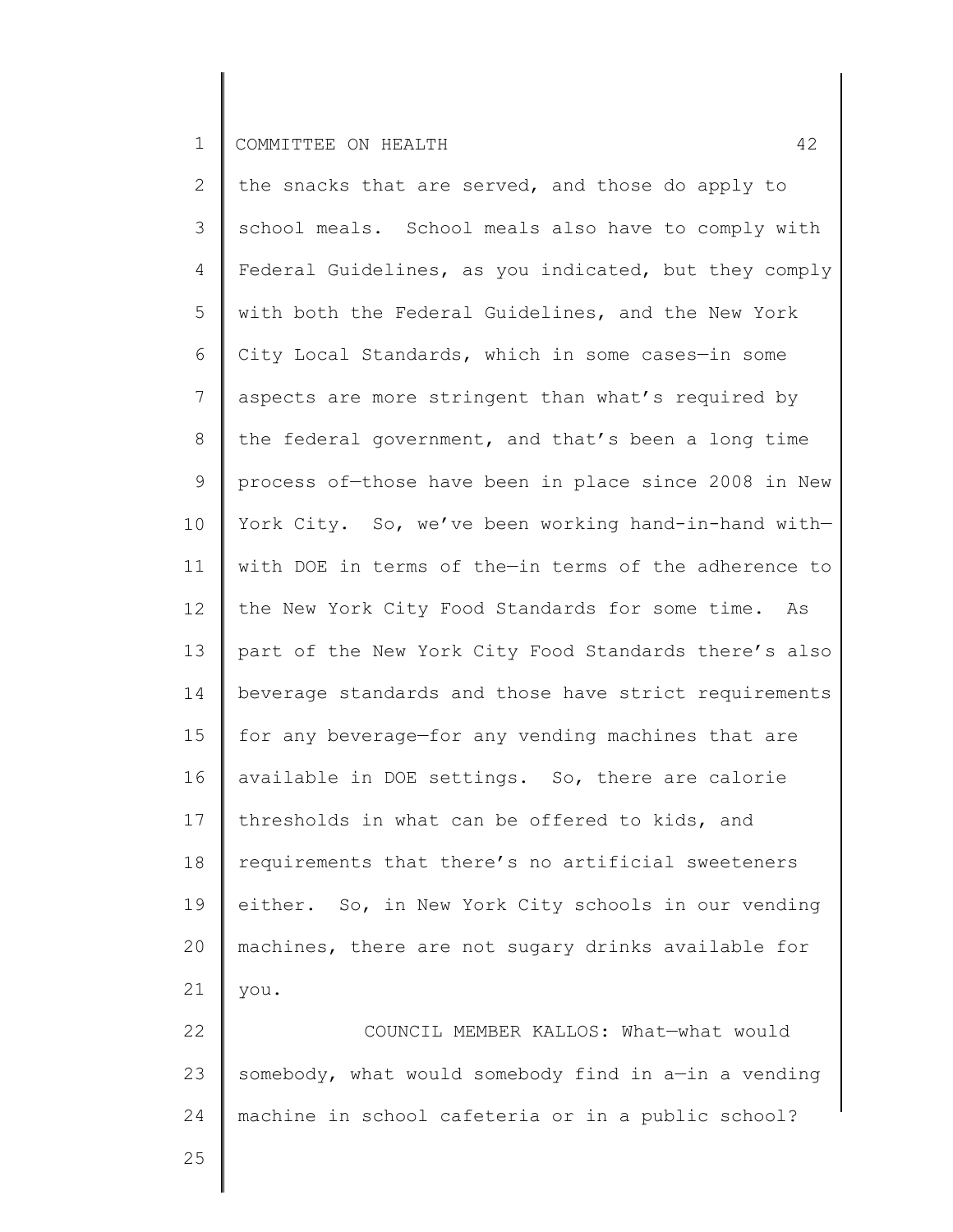| $\overline{2}$  | ASSISTANT COMMISSIONER KESSLER: I don't                         |
|-----------------|-----------------------------------------------------------------|
| 3               | know what the current procurements are for-for DOE,             |
| 4               | but I think they're-in the past there have been                 |
| 5               | things like very lightly-lightly sweetened with a               |
| 6               | small amount of juice in terms of the kinds of items            |
| $\overline{7}$  | that might be available or flavored seltzers of                 |
| 8               | flavored-lightly flavored waters.                               |
| 9               | COUNCIL MEMBER KALLOS: I don't think I                          |
| 10              | have a vending machine at most of the high schools in           |
| 11              | my district, but I-I did go to the 80 <sup>th</sup> Anniversary |
| 12 <sup>°</sup> | for Bronx Science, and I feel like the vending                  |
| 13              | machine was still there in the corner, and it still             |
| 14              | had all the stuff that as a high school student I               |
| 15              | might make the poor choice to get the most calories             |
| 16              | possible at 4:00 when that snack time came around.              |
| 17              | In terms of the marketing of sugary beverages, to-to            |
|                 | 18   youth, you mentioned that in your testimony. Is that       |
| 19              | something that you're still seeing?                             |
| 20              | ASSISTANT COMMISSIONER KESSLER:<br>Yeah,                        |
| 21              | marketing--sugary drinks are heavily marketed to                |
| 22              | everyone. They're aggressively marketed to everyone,            |
| 23              | and they-they are especially-that is especially true            |
| 24              | in low-income communities and communities of color.             |
| 25              | We know that there's just a saturation of sugary                |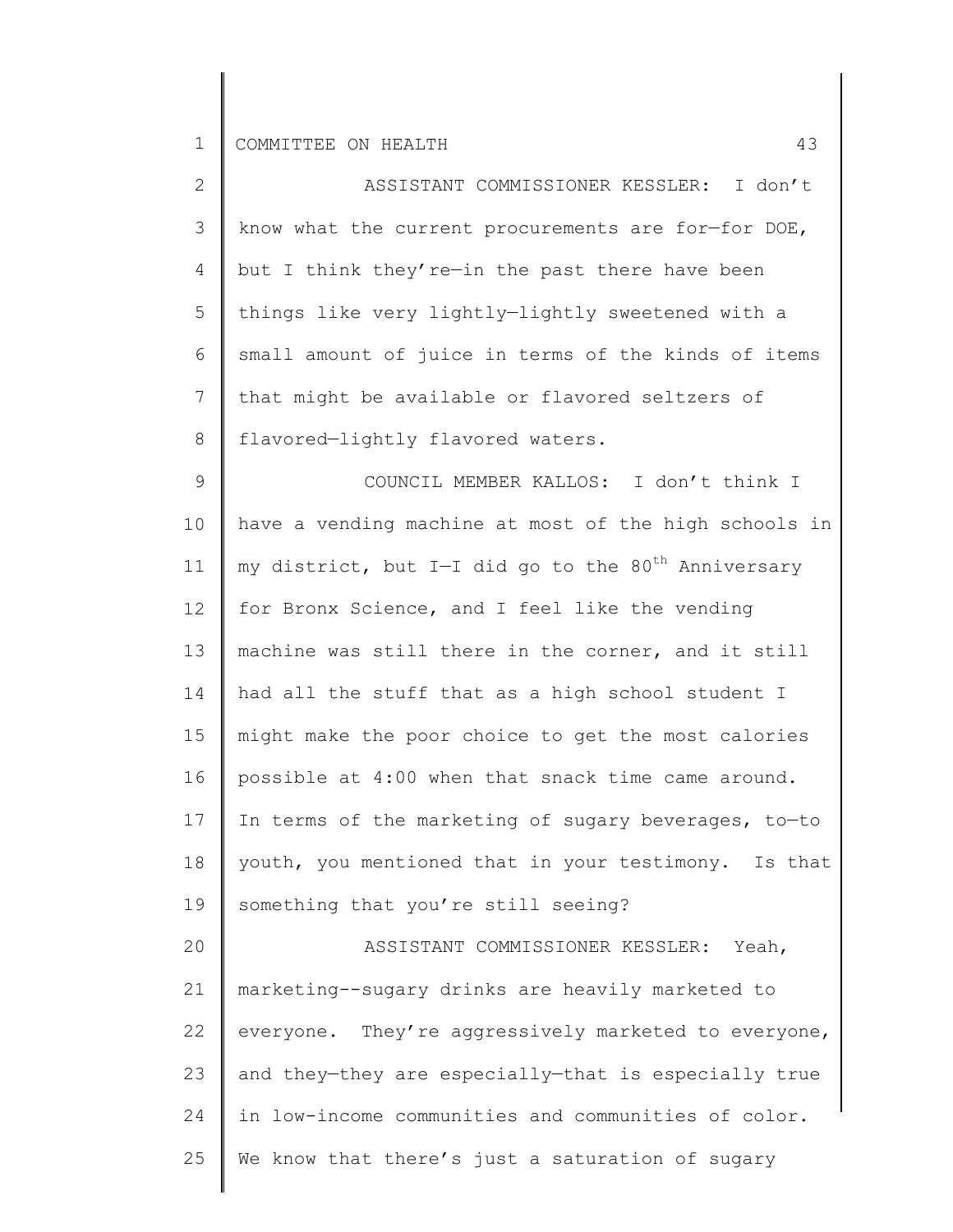2 3 4 5 6 drink messages in certain communities, and something that we tried to bring attention to including with the recent media campaign that called attention to the role of marketing and—and promoting of sugary drinks.

7 8 9 10 11 12 13 14 15 16 17 18 19 20 21 22 23 24 25 COUNCIL MEMBER KALLOS: And we've done research with NYU, and I hope to have them here where they studied the impacts of the first bill, and they've--I believe we'll hopefully hear what the impacts of this would be, and so in your testimony, you indicated that a quarter of New York City children ages 0 to 5--which like scares the dickens out of me because my daughter is a year old—are having one or more sugary drinks daily, which scares me a lot [laughs] because my daughter is still on milk or water. So, you're really seeing this trend and—and how—in your testimony you indicated that Black and Latino children were more likely. How much more significantly? Is it a couple of percentage or is it prices? What the given-- ASSISTANT COMMISSIONER KESSLER: [interposing] In that age with—oh, excuse me. Thank you for your question. I that grade—age group there was a—there was a really serious gap. It was I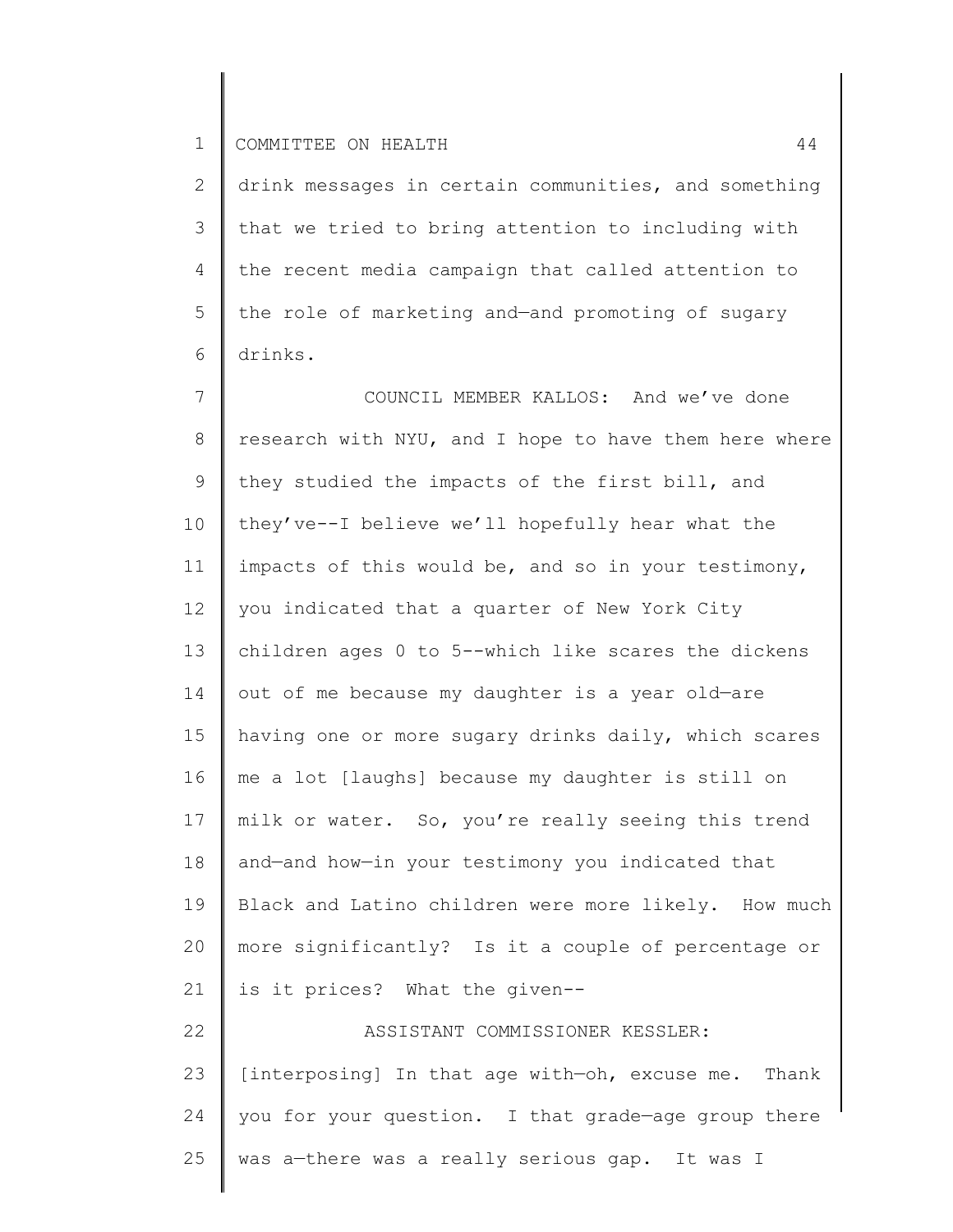2 3 4 5 6 7 8 9 10 11 12 13 14 15 16 17 18 19 20 21 22 23 believe three or four times more likely for Black or Latino Children as compared to white children in the 0 to 5, and that was the first time that we had collected data among that age, in that age group. Among other youth and New Yorkers in general—I do want to share that we have actually made a lot of progress in sugary drink consumption in terms of reducing rates. So there is-we have seen that from the comprehensive effects that the-that the city in partnership with others—many other stakeholders throughout the city and the Administration and in partnership with many others. Our efforts have yielded declines in sugary drink consumption in New York City, but we—you know, as your—as you are pointing out and as our data shows, those rates are still far too high, and especially to see those-those number for our youngest New Yorkers is extremely concerning. COUNCIL MEMBER KALLOS: Thank you very much for your support. We look forward to working with on the New York City Food Standards, and complying the legislation and for getting this done.

24 It's—it's been eight years. How quickly do you think

25 you can get it implemented?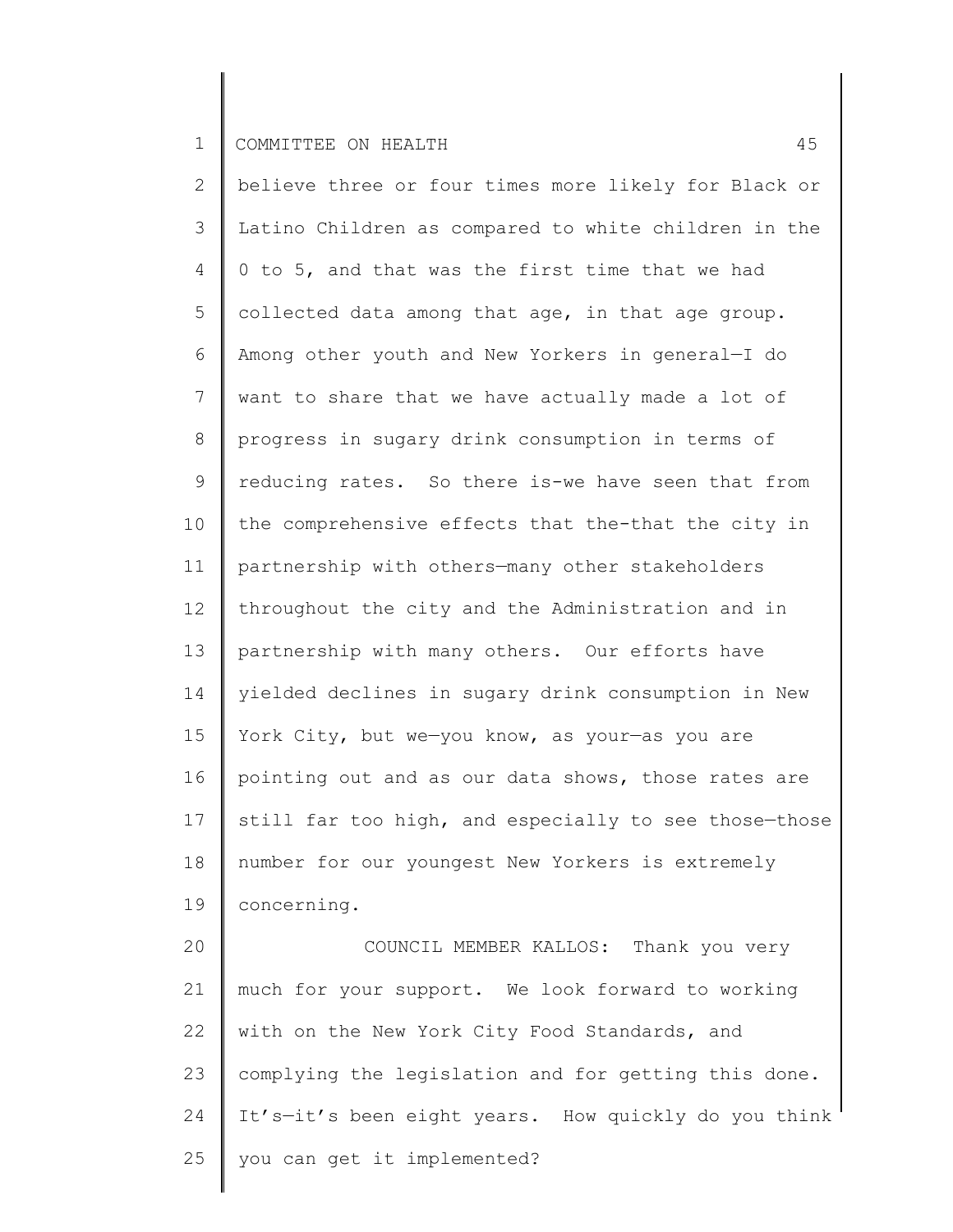| $\mathbf{2}$  | ASSISTANT COMMISSIONER KESSLER: I don't               |
|---------------|-------------------------------------------------------|
| $\mathcal{S}$ | think that's exclusively up to us, but we'll-we would |
| 4             | work with you in terms developing that timeline.      |
| 5             | COUNCIL MEMBER KALLOS: Thank you.                     |
| 6             | CHAIRPERSON LEVINE: They wanted it at                 |
| 7             | 9:00 a.m. today. [laughter] Thank you, Council        |
| $\,8\,$       | Member Kallos for this great bill, and I'm going to   |
| $\mathsf 9$   | pass it off to our colleague Council Member Powers.   |
| 10            | COUNCIL MEMBER POWERS: Sure. Thank you.               |
| 11            | I'm sorry I missed your testimony, but I had an       |
| 12            | opportunity to-to catch up and read it. I am in       |
| 13            | support of-of all sort of public health efforts, most |
| 14            | of the public health efforts that give consumers more |
| 15            | direct information on what they're eating             |
| 16            | particularly because even on the packaging I know     |
| 17            | there have been some reforms there, but when you      |
| 18            | read-when you buy a bag of chips or candy or whatever |
| 19            | it may be, you know like chips or things like that,   |
| 20            | like the serving size it always seems to be           |
| 21            | completely misinformative to somebody about how much  |
| 22            | what the health standards is, and then when you go to |
| 23            | a restaurant, you often get little information about  |
| 24            | what you're actually eating, and how much they're     |
| 25            | adding into it in a-in sort of a climate where        |
|               |                                                       |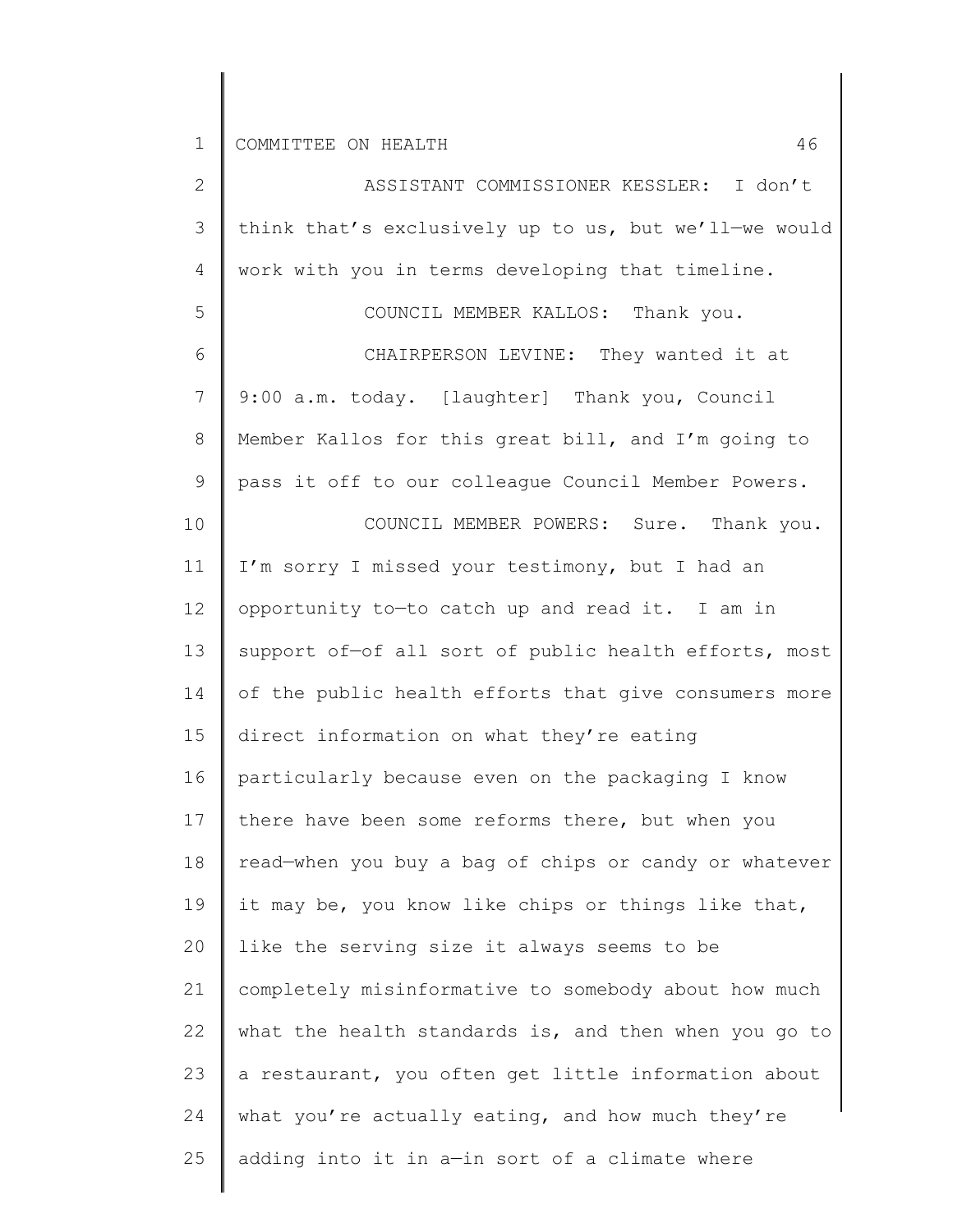| $\overline{2}$  | they're trying to get you to eat more-and-and to      |
|-----------------|-------------------------------------------------------|
| 3               | return and things like that. So, I-I am supportive    |
| 4               | of 1326, which gives more information, and I share    |
| 5               | the chair's belief that there's some way we can get   |
| 6               | to this. I understand that it's not federal           |
| $7\overline{ }$ | standard, and it's-and there's other sort of          |
| 8               | considerations here, but-but certainly supportive of  |
| $\mathsf 9$     | some place to give the consumer more information      |
| 10 <sub>o</sub> | about what their-what their intake is on any specific |
| 11              | thing. And all of this is obviously around-around     |
| 12 <sup>°</sup> | sugar. All of this also comes into context when we    |
| 13              | talk about prior efforts around sugar, beverage sizes |
| 14              | things like that. So, can you tell us what-and-and    |
| 15              | I'm sorry if I missed part of it, but any-any efforts |
| 16              | just generally here in the city, have kind of         |
| 17              | reconsidered and thought about the size mandate again |
| 18              | that Mayor Bloomberg put forward that shows their     |
| 19              | position on it? Are there efforts to try to curb      |
| 20              | sugar intake not just-that-that really is about       |
| 21              | changing consumer behavior in restaurant or retail?   |
| 22              | ASSISTANT COMMISSIONER KESSLER:<br>Yeah,              |
| 23              | we-sugary drinks were made a top priority for the     |
| 24              | department and the administration, and reducing       |
| 25              | consumption is our shared goal that we have with you. |
|                 |                                                       |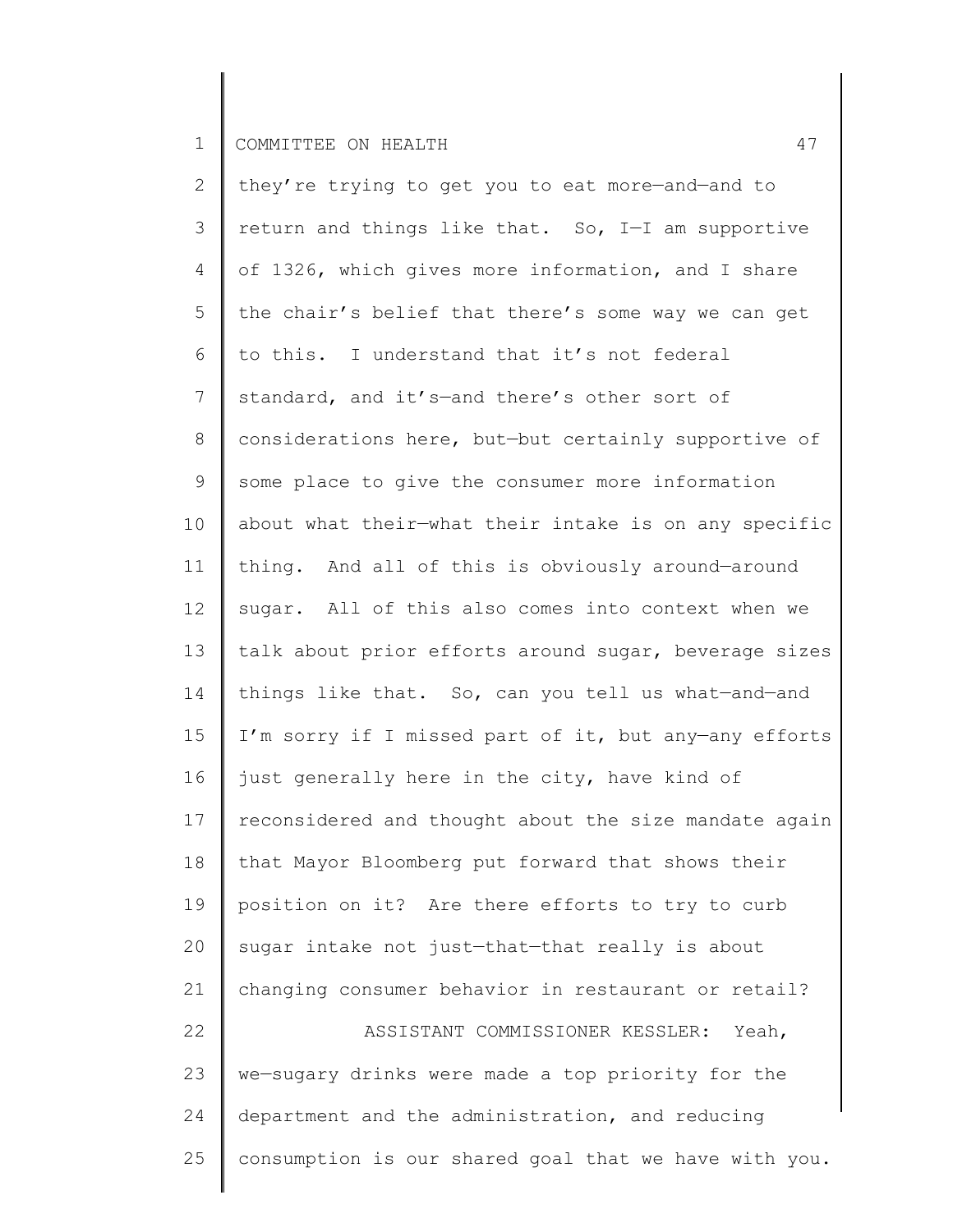2 3 4 5 6 7 8 9 10 11 12 13 14 15 16 17 18 19 20 21 22 23 what we have been doing to build upon some of the policies that were put in place earlier like removing sugary drinks from childcare settings and making sure that any—any setting where New York City is serving food, sugary drinks aren't available is also building on our public education efforts, and our community programming to reduce consumption of sugary drinks. So, that includes things like the media campaigns, which I've referenced already. We also have partnerships with CBOs to mobilize people around awareness, around sugary drinks, and they are nutrition education efforts, which I mentioned, too. In terms of policy, we've been excited to see the momentum on sugary drink policy that's been happening across the country. There's a lot of different innovative types of approaches including taxes being adopted at the local level, and—and policies like kids' meals, which we are enthusiastic to see taking place here, and so we're—we're looking forward to continue to explore what could be the best kind of approach. We think there is a role for policy and with this integrate and consumption.

24

25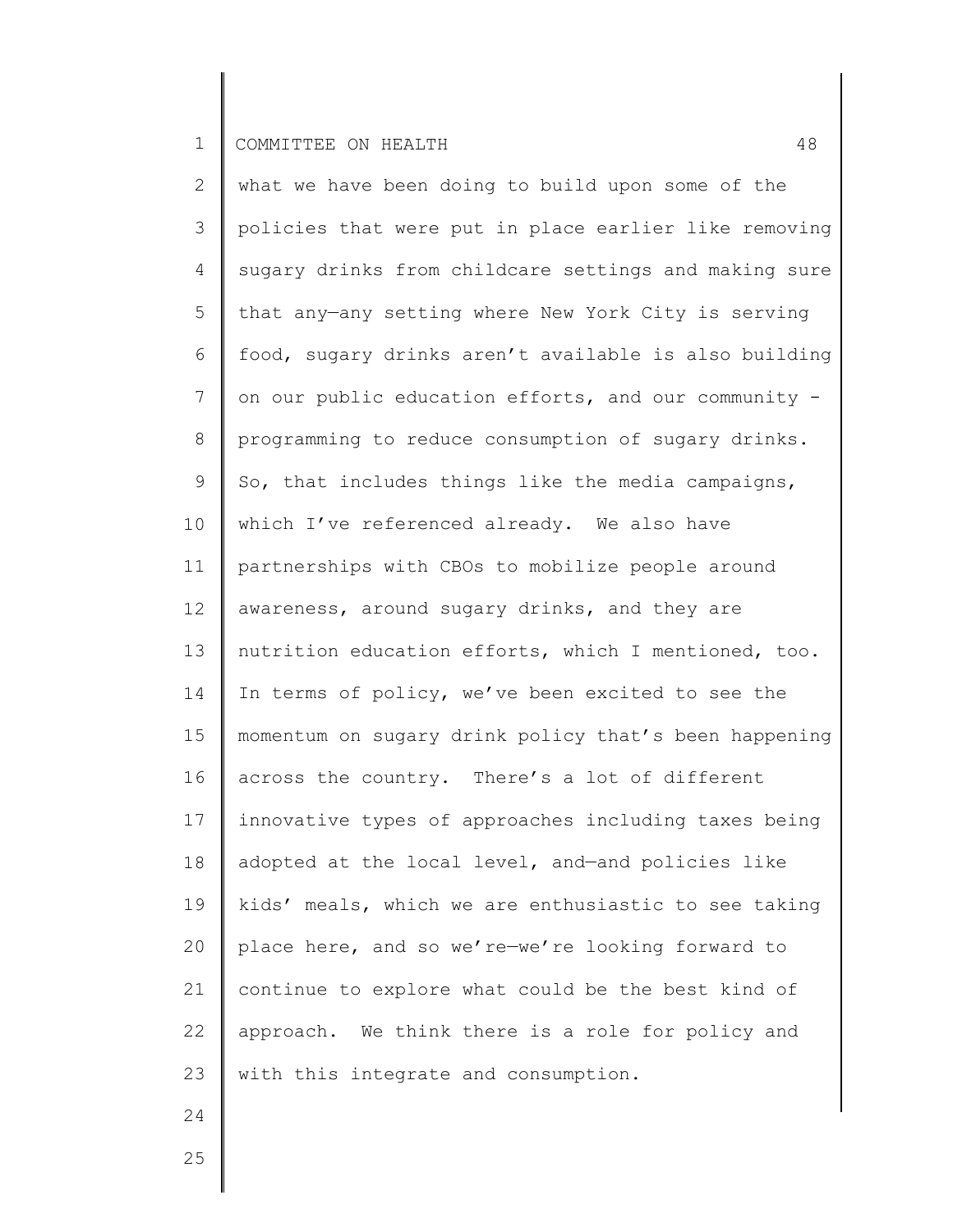| $\overline{2}$ | COUNCIL MEMBER POWERS: And is that a                   |
|----------------|--------------------------------------------------------|
| 3              | fair way to say that this Administration doesn't have  |
| 4              | a position today on the size of the beverage?          |
| 5              | The<br>ASSISTANT COMMISSIONER KESSLER:                 |
| 6              | Administration doesn't have a position today.          |
| $\overline{7}$ | COUNCIL MEMBER POWERS: Okay and can you                |
| $\,8\,$        | tell me about other policies in other cities and       |
| $\mathsf 9$    | states? I think there's San Francisco and some of      |
| 10             | the cities that have adopted policies around either    |
| 11             | the children's menus or just around or-or consumer     |
| 12             | understanding of it that you-are there specific ones   |
| 13             | that you guys feel like New York City should be        |
| 14             | evaluating or adopting?                                |
| 15             | ASSISTANT COMMISSIONER KESSLER:<br>The                 |
| 16             | other kind of policy that we've been seeing across     |
| 17             | the country I mentioned already. So, kids' meals is    |
| 18             | one. That's in adoption in a number of places.<br>It's |
| 19             | been one of the more popular ways for localities to-   |
| 20             | to move forward and address sugary drinks and-and      |
| 21             | remind people that sugary drinks have no role in       |
| 22             | their children's diet, and similarly taxes have been   |
| 23             | adopted in a number of jurisdictions. A warning        |
| 24             | label has been proceeding and considered a             |
| 25             | legislation around warning labels to have been         |
|                |                                                        |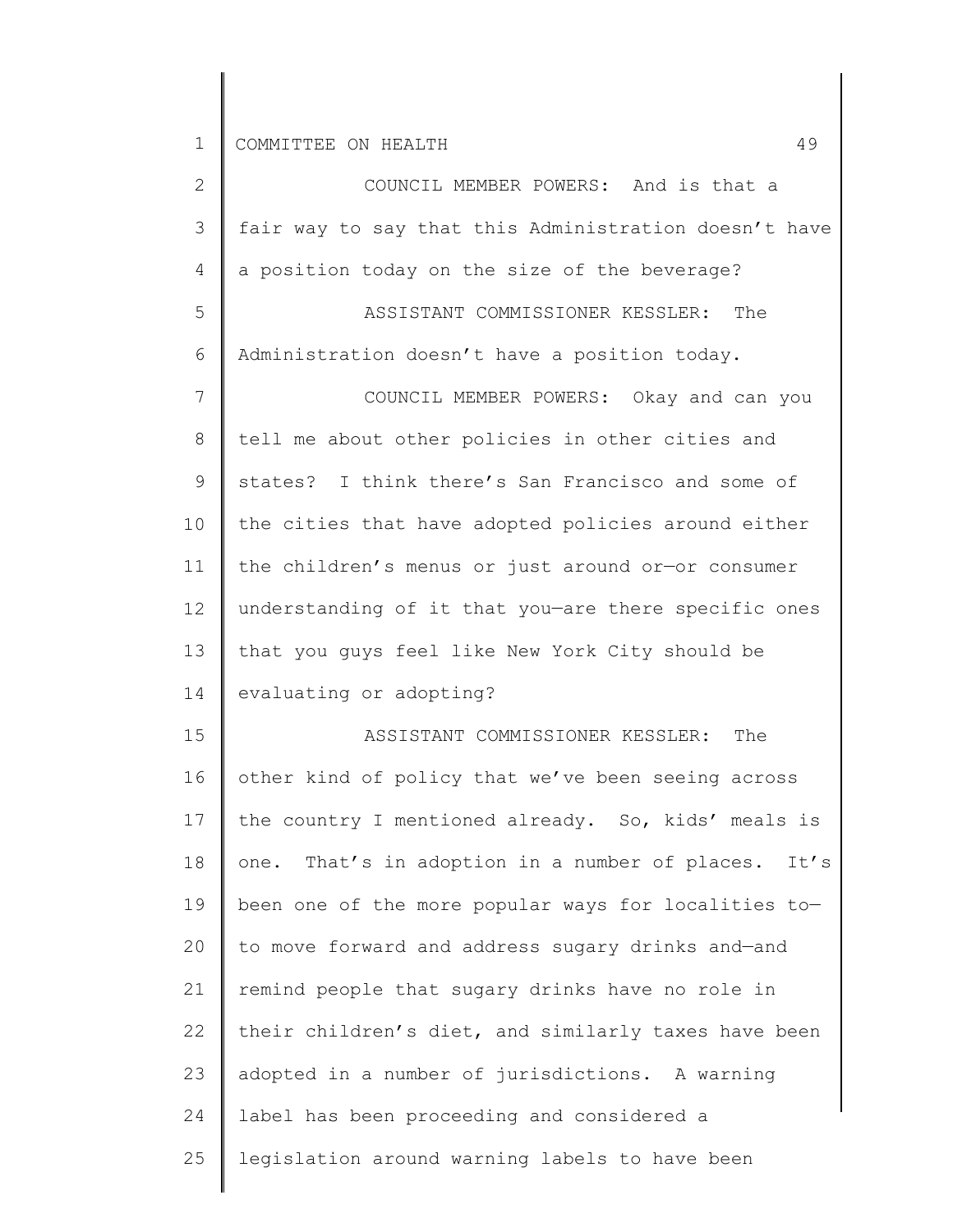| $\mathbf{2}$    | introduced in a number of places, and those are the   |
|-----------------|-------------------------------------------------------|
| 3               | ones that come-are coming to my neck- California      |
| $\overline{4}$  | actually just introduced the legislation around       |
| 5               | portions, too. So there's a lot of momentum, and      |
| 6               | we're-we're watching that closely and interested to   |
| $7\phantom{.0}$ | see how those things develop.                         |
| 8               | COUNCIL MEMBER POWERS: Okay, thanks, and              |
| $\mathsf 9$     | I'm sorry that I missed part of this, but can you     |
| 10              | just lay out the concerns of 1326? There's a-I heard  |
| 11              | one part was a federal-lack of a federal standard for |
| 12              | what's too much. Is that correct?                     |
| 13              | ASSISTANT COMMISSIONER KESSLER: Yes.                  |
| 14              | So, there is actually federal quidance in terms of    |
| 15              | added sugar consumption. So the Federal Guidance      |
| 16              | it's a little bit different than sodium. It's not     |
| 17              | one number of a maximum limit, but the Federal        |
| 18              | Guidance is that we don't consume more than 10% of    |
| 19              | our calories from added sugars, and so for most       |
| 20              | people that would be about 50 grams of added sugar    |
| 21              | per day or for the 2,000 calorie diet. And I think    |
| 22              | what many people don't realize is how easy it is to   |
| 23              | do that just by drinking one sugary drink. One 20-    |
| 24              | ounce bottle of sugary drink can contain even 75      |
| 25              | grams of added sugar, and for kids it's even easier   |
|                 |                                                       |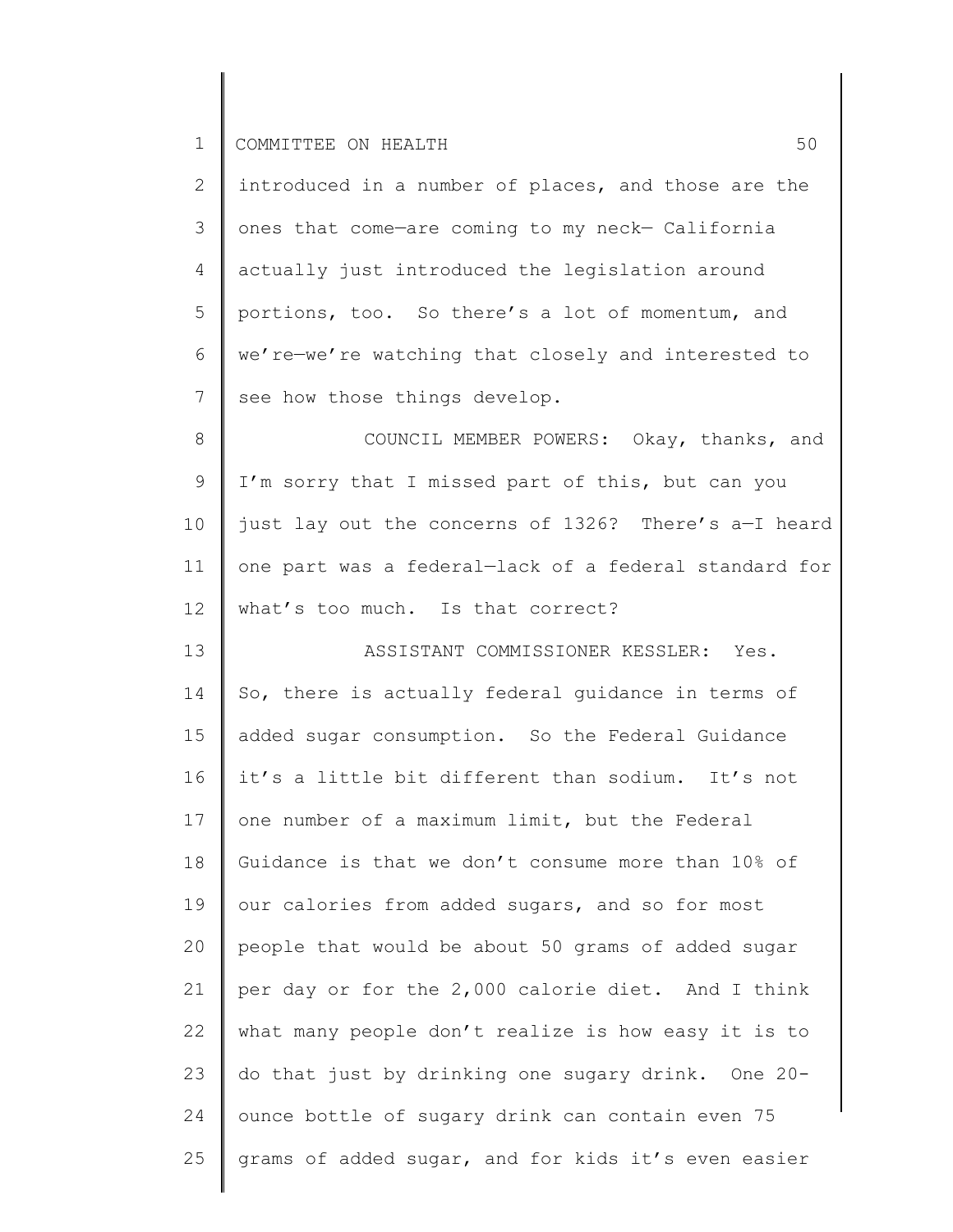2 3 4 5 6 to go over that daily limit. So, a kid—a kid's max for added sugar would be much, much lower. Something for a moderately active 8-year-old it's more like 40 grams of sugar, and that could be easily consumed in just one sugary drink.

7 8 9 COUNCIL MEMBER POWERS: Yeah, and that's that's just about the federal standard. What are the other--

10 11 12 13 14 15 16 ASSISTANT COMMISSIONER KESSLER: [interposing] Well, in terms of the concerns of the with the legislation, it's just the fact that the added sugar information isn't available to us. Restaurants are not required to make available added sugar information. They required to make available total sugar information.

17 18 19 COUNCIL MEMBER POWERS: Total sugar information. Total sugar in every single item they serve?

20 21 22 23 24 ASSISTANT COMMISSIONER KESSLER: Total sugar in every single item that they serve, and because as Council Member Levine spoke about, the sugars appear naturally in a number of foods including fruits and including dairy. That means

25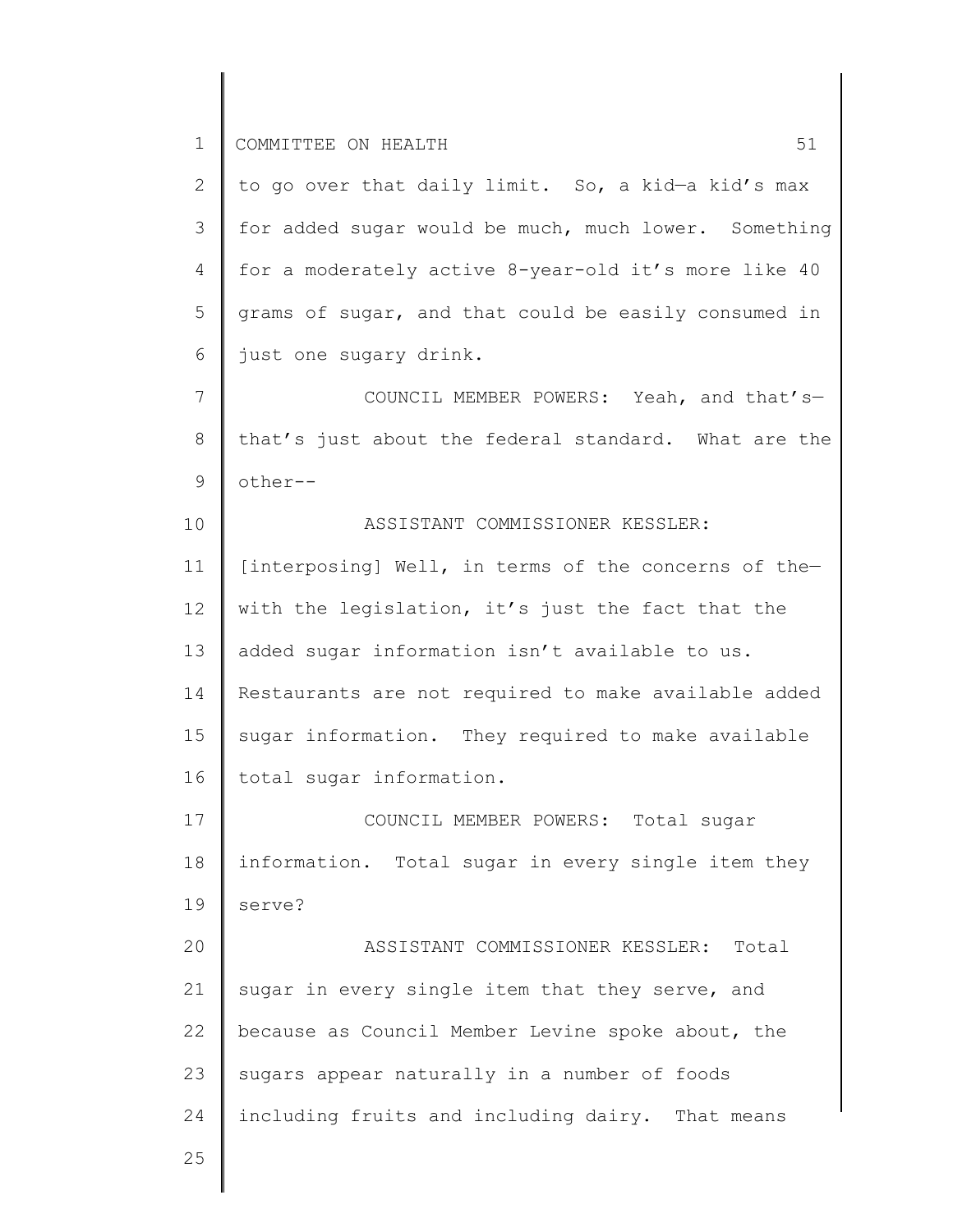| $\mathbf 1$ | 52<br>COMMITTEE ON HEALTH                             |
|-------------|-------------------------------------------------------|
| 2           | that it will be difficult to identify what-what items |
| 3           | have just-what items are at-at a sugar threshold.     |
| 4           | CHAIRPERSON LEVINE: But the bill would                |
| 5           | be implementable if the changes as to focus on sugar  |
| 6           | in general? Sorry, Council Member.                    |
| 7           | COUNCIL MEMBER POWERS: That was going to              |
| 8           | be my last question so--                              |
| 9           | ASSISTANT COMMISSIONER KESSLER: If-so                 |
| 10          | information that is available at different            |
| 11          | restaurants sites includes total sugars.              |
| 12          | COUNCIL MEMBER POWERS: So, so-                        |
| 13          | theoretically you have a federal sort of guidelines   |
| 14          | about the tenth. We know what sort of the average     |
| 15          | intake should be calorie wise. We have sort of a      |
| 16          | federal standard around 10%. We have existing manual  |
| 17          | labeling I believe around sodium, and we have some    |
| 18          | information about total input. That seems like the    |
| 19          | genesis of a regular headache or something sort of.   |
| 20          | I mean it seems like the bill that we're discussing   |
| 21          | one of the main problems here is actually must that   |
| 22          | not having the added value information. I think to    |
| 23          | the Chair's point, was my next question is whether    |
| 24          | you could just take total sugar because it's still-   |
| 25          | whether it's added or-or natural sugar, it still      |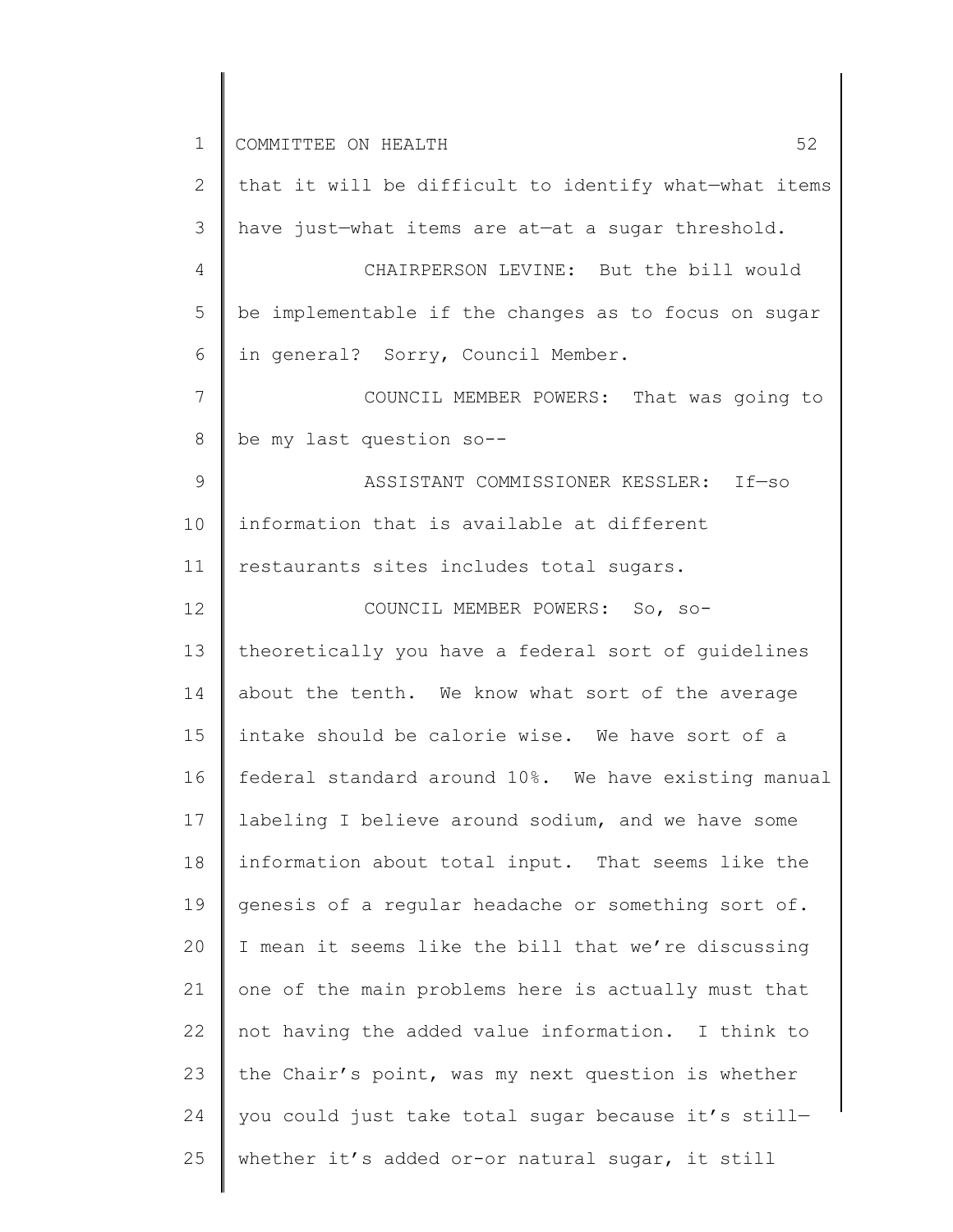1 2 3 4 5 6 7 8 9 10 11 12 13 14 15 16 17 18 19 20 21 22 23 24 25 COMMITTEE ON HEALTH 53 seems like there's some should, you know, there should be some limit on how much you can take. ASSISTANT COMMISSIONER KESSLER: So, just to—just to make clear, what the Federal Guidance is about is about adage. COUNCIL MEMBER POWERS: [interposing] By acknowledgement (sic). ASSISTANT COMMISSIONER KESSLER: And—and I think in—in terms of additional ways of approaching this we'd be interested to discuss that with you, and it's an interesting idea to address. COUNCIL MEMBER POWERS: Are there Federal Guidelines around total sugar? ASSISTANT COMMISSIONER KESSLER: There are not. COUNCIL MEMBER POWERS: Not. Okay, and going to sodium, what are the current New York City Regulations around sodium? There's a—there's a display if it's over 2,300 grams of sodium for a restaurant. That's correct? ASSISTANT COMMISSIONER KESSLER: Yes. COUNCIL MEMBER POWERS: And are there other—or have there been any other considerations of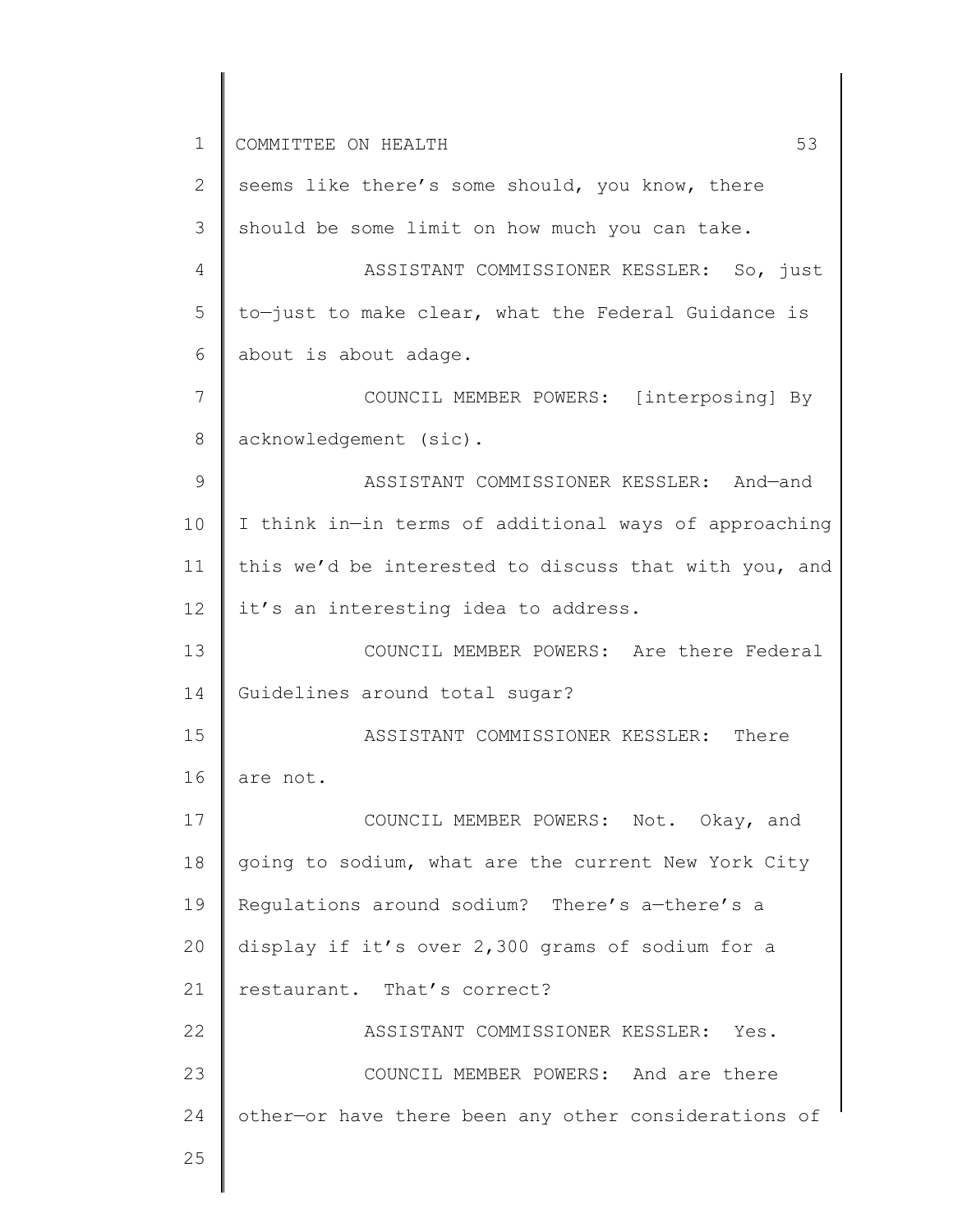25

2 3 4 5 6 7 8 9 10 11 12 13 14 15 16 17 18 19 20 21 22 23 24 the Department of Health around sodium intake whether it's either in retail or restaurants, or otherwise? ASSISTANT COMMISSIONER KESSLER: Yeah, we—sodium is another top priority for us as one of the things that people—we want people to be consuming less of it. And we know that all Americans and New Yorkers as well are consuming much more—much more on average than the daily recommended limit. In addition to the sodium warning rule, through the New York City Food Standards we set, we set stringent sodium requirements for what's offered in New York City environments. I know we do a lot of education including we did campaign awareness around sodium as well. COUNCIL MEMBER POWERS: Got is and I'm not necessarily saying I'm supportive of this, but I am just posing the question have—I know there—I think there's been some conversation in the past around placement of items in retail settings and things like that? Is that something that the department is considering? ASSISTANT COMMISSIONER KESSLER: Yes. That's a—that's a kind of programmatic approach that

we take. We can work with small retailers. For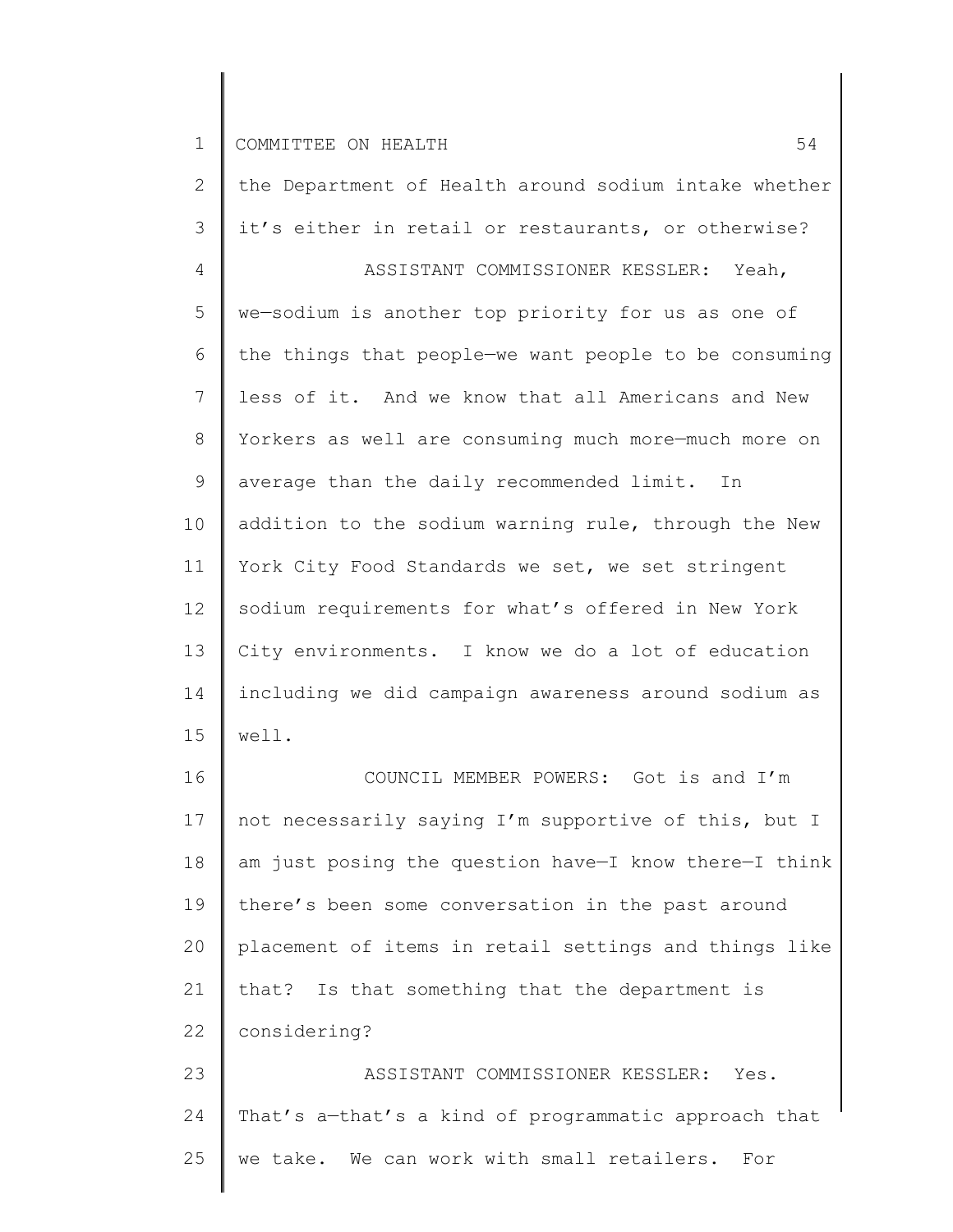| $\mathbf{2}$    | example through the Shop Healthy Program, and that    |
|-----------------|-------------------------------------------------------|
| 3               | has a number of steps we could ask retailers to take  |
| 4               | like a-like a corner store bodega or a local          |
| 5               | supermarket in terms of making that environment more  |
| 6               | health promoting or easier to navigate, and so it     |
| $7\phantom{.0}$ | would be things like offering a healthy lunch meal,   |
| 8               | making-make--ensuring-make sure that you're stocking  |
| 9               | low sodium items. Having shelf talkers that would     |
| 10              | indicate where healthier items are. So, steps like    |
| 11              | that that we think can help make our environment-     |
| 12              | retail environments healthier, but those are          |
| 13              | programmatic efforts.                                 |
| 14              | COUNCIL MEMBER POWERS: And what's the                 |
| 15              | incentive for a retailer to-to decide to change their |
| 16              | store format to sell healthy items first and          |
| 17              | unhealthy maybe more popular items after they're--    |
| 18              | ASSISTANT COMMISSIONER KESSLER:                       |
| 19              | [interposing] Well we work--in that program we work   |
| 20              | closely with retailers. So, we offer technical        |
| 21              | assistance. There's also community-based supporters   |
| 22              | who may be advocating for that kind of change, and    |
| 23              | we'll provide tools to community members who want to  |
| 24              | advocate for that kind of change or work with a       |
| 25              | particular store. We think there-there are a lot of   |
|                 |                                                       |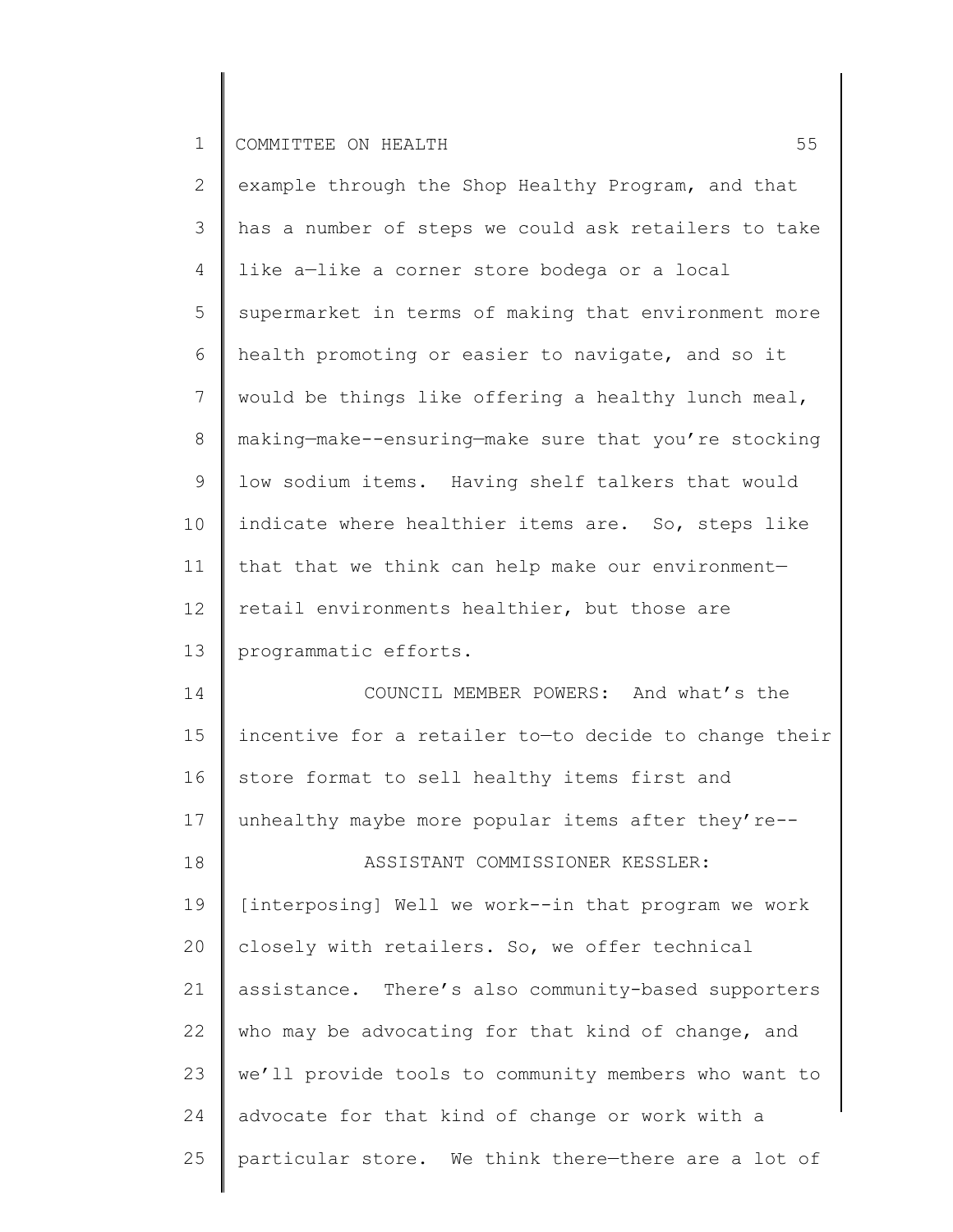| $\overline{2}$  | examples where, you now, the department is certainly  |
|-----------------|-------------------------------------------------------|
| 3               | support of making these sorts of changes, but we're   |
| 4               | not acting alone. One of those would be the Healthy   |
| 5               | Beverage Zone Project that's taking place in the      |
| 6               | Bronx, which is something where the department        |
| $7\phantom{.0}$ | through our Neighborhood Action Center there is a     |
| 8               | member of a coalition, but we're just one stakeholder |
| 9               | in this coalition that's using a collective impact    |
| 10              | model to provide-to make a call to action to          |
| 11              | different CBOs and stakeholder in the Bronx to adopt  |
| 12              | sugary drinks policies to make sugary drinks not      |
| 13              | available in their settings, and-and raise awareness  |
| 14              | about sugary drinks. And so, that's an example        |
| 15              | that's being really led by community partners, and so |
| 16              | we think there's champions and supporters all across  |
| 17              | New York City for 130 calories (sic) and non-sugar    |
| 18              | consumption.                                          |
| 19              | COUNCIL MEMBER POWERS: Got it, but it-I               |
| 20              | think those are my questions. I think we touched on   |
| 21              | the Department of Education and some other            |
| 22              | initiatives. So, thanks-thank you for the answers.    |
| 23              | CHAIRPERSON LEVINE: Thank you, Council                |
| 24              | Member. How many restaurants receive a grade today,   |
| 25              | a letter grade?                                       |
|                 |                                                       |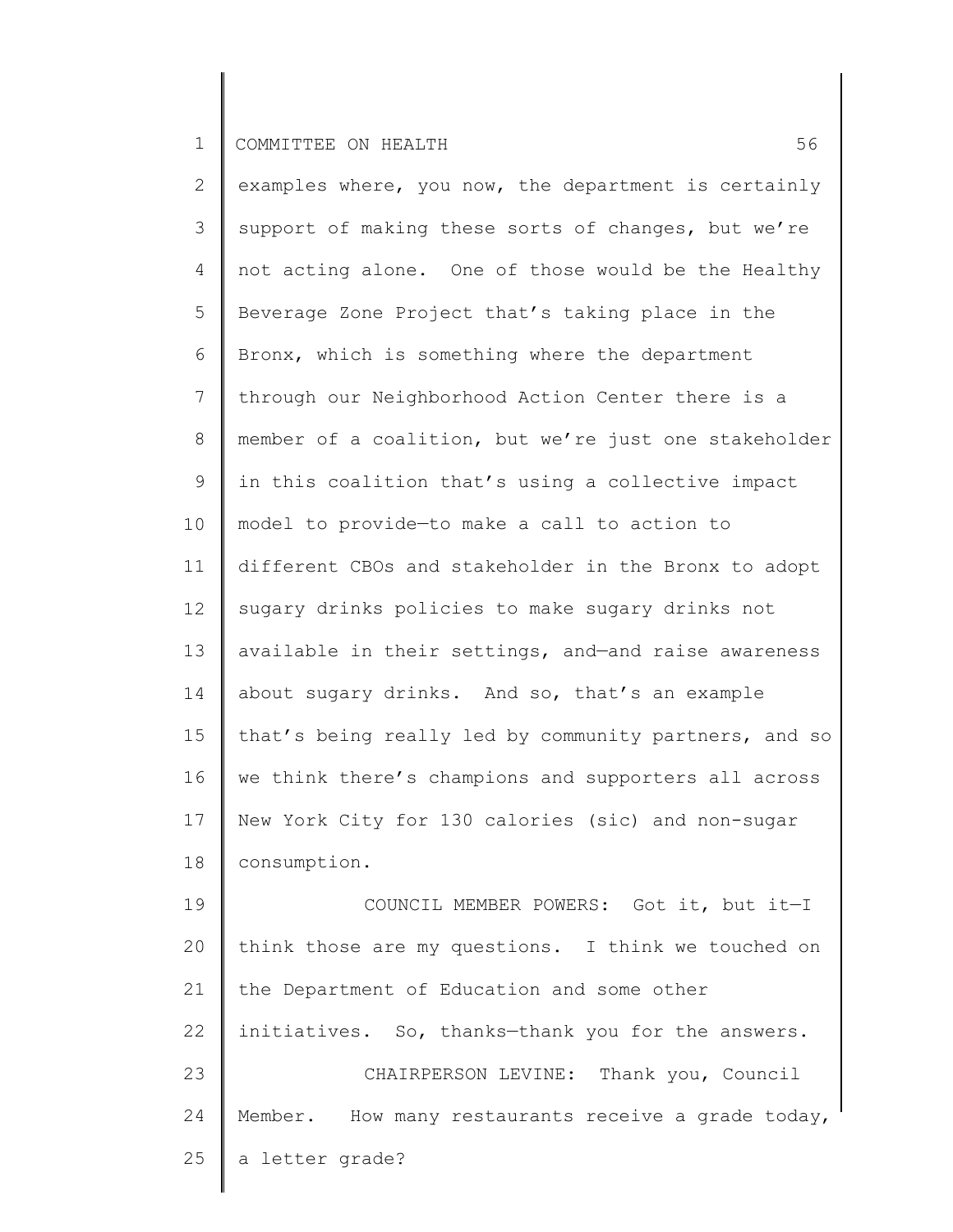1 2 3 4 5 6 7 8 9 10 11 12 13 14 15 16 17 18 19 20 21 22 23 24 25 COMMITTEE ON HEALTH 57 ASSISTANT COMMISSIONER KESSLER: [laughs] So, you-- CHAIRPERSON LEVINE: [interposing] A rough—rough number. ASSISTANT COMMISSIONER KESSLER: I'm talking with Graham. I think it's about 20—it should be about 24,000, the same, all restaurants in New York City. CHAIRPERSON LEVINE: About 20-- ASSISTANT COMMISSIONER KESSLER: [interposing] 24,000. CHAIRPERSON LEVINE: Got it. ASSISTANT COMMISSIONER KESSLER: And I was thinking 24 and 25,000 yes. CHAIRPERSON LEVINE: Now, our bill for sugar warning labels is a subset of that because it's only restaurants with 15 outlets or more. Do you have an estimate on how many restaurants would be included in that definition? ASSISTANT COMMISSIONER KESSLER: I think that's about 3,000, a little bit over 3,000. CHAIRPERSON LEVINE: So, it is pretty incredible that there are 3,000 fast food establishments in the five boroughs. It's—it's kind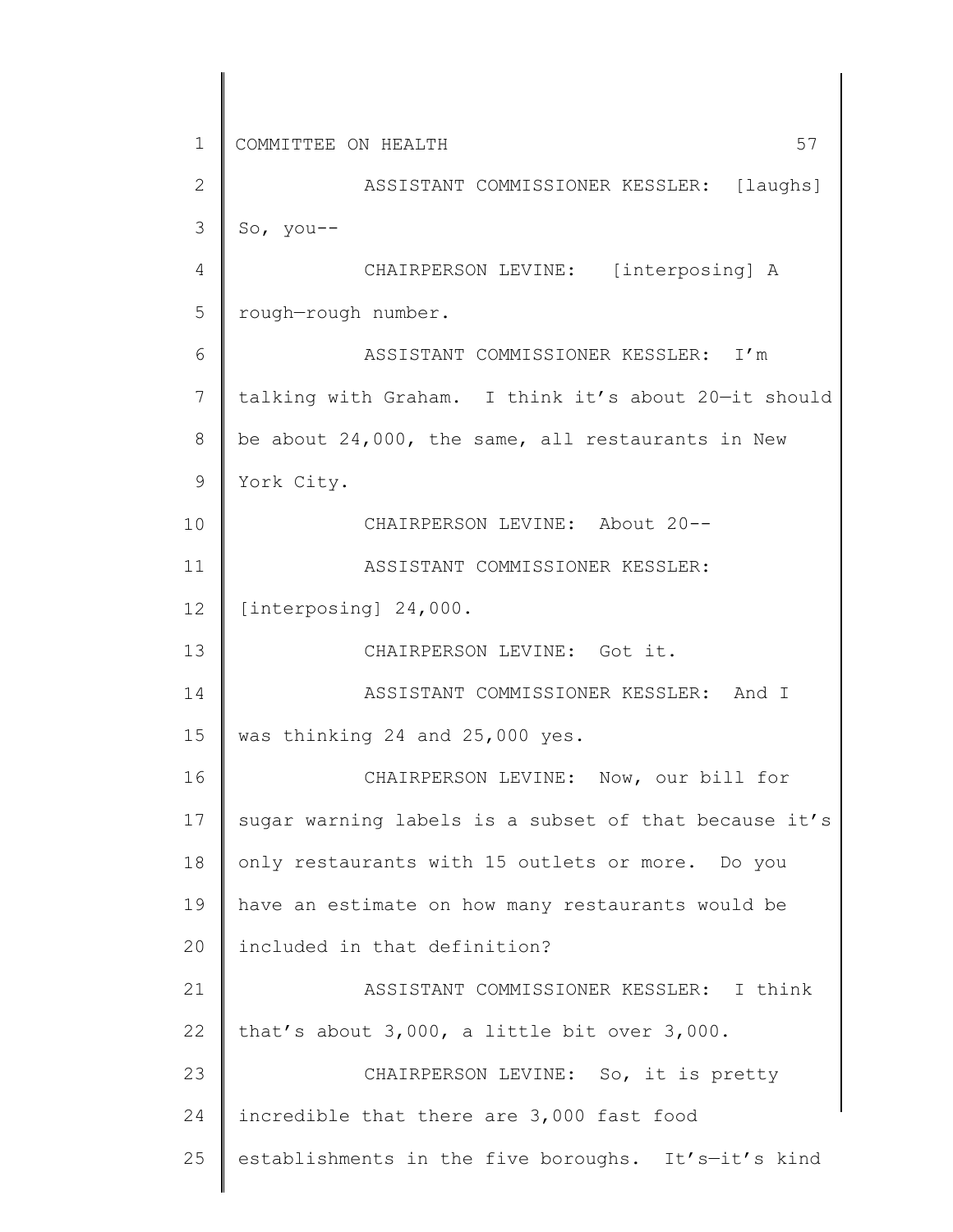25

2 3 4 5 6 7 8 9 10 11 12 13 14 15 16 17 18 19 20 21 22 23 24 of a sober reminder of—of just how many New Yorkers are getting their food from fast food establishments, which is why we're here, but this—it's still very much a mass market phenomena even with all the health awareness that we were talking about earlier in the hearing. Now the—assuming we implement either the limitations on children's meals or the warnings or—or any of these other bills, they're only going to be as good as enforcement, and that requires inspector. Those are presumably DOHMH inspectors. You have a force out there already doing various—inspecting for various—compliance with various health codes. So you have an estimate on the additional staffing that would be needed to cover if—if we implement these bill today for a workforce that I think is fair to say is already pretty over-stretched. ASSISTANT COMMISSIONER KESSLER: You know, and so I don't have any estimate on that today. I did would just note that the chain restaurants in New York City are a variety of different types of restaurants. So, some are fast food, some are fast casual, some may even be sit-down and some of them may be—they have a variety of different types of menu

items that they offer in addition to what we might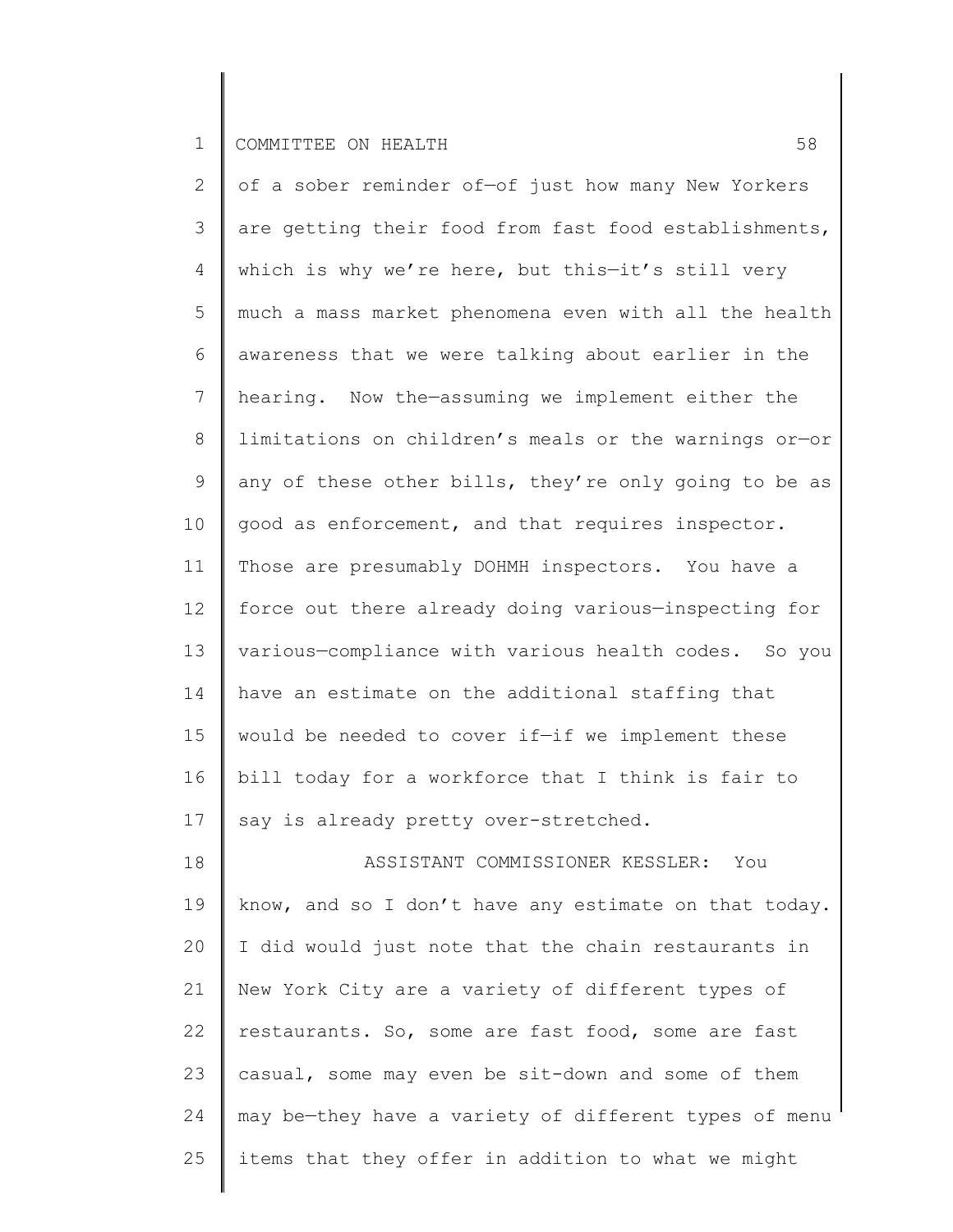2 3 typically think of the fast food chains that we all know well.

4 5 6 7 8 9 10 11 12 13 14 15 16 17 18 19 20 21 22 23 24 25 CHAIRPERSON LEVINE: Yes. I think many of the fast casual restaurants offer the illusion of healthfulness [laughter] but often are serving menu items that have just as much sodium and sugar and—and fat content and—and et cetera. So, I think we're absolutely right to include them in this legislation, and I don't want to let them off the hook either as a place to—to intervene to help New Yorkers eat better. I'll—I'll—I just want to emphasize that—that we think about the workforce. It's needed to ensure compliance, and that we try not to just simply add more of a workload onto this--the existing force of inspectors because that probably means things are going to fall through the cracks or that an insufficient number of restaurants will be inspected. So as we move forward on discussing these bills, just want to urge the department to think about the staffing needs particularly since its budget time, and we're looking at the Health Department budget, and we want to make sure that you're adequately staff for a function that does directly impact public health in this city. I want to thank the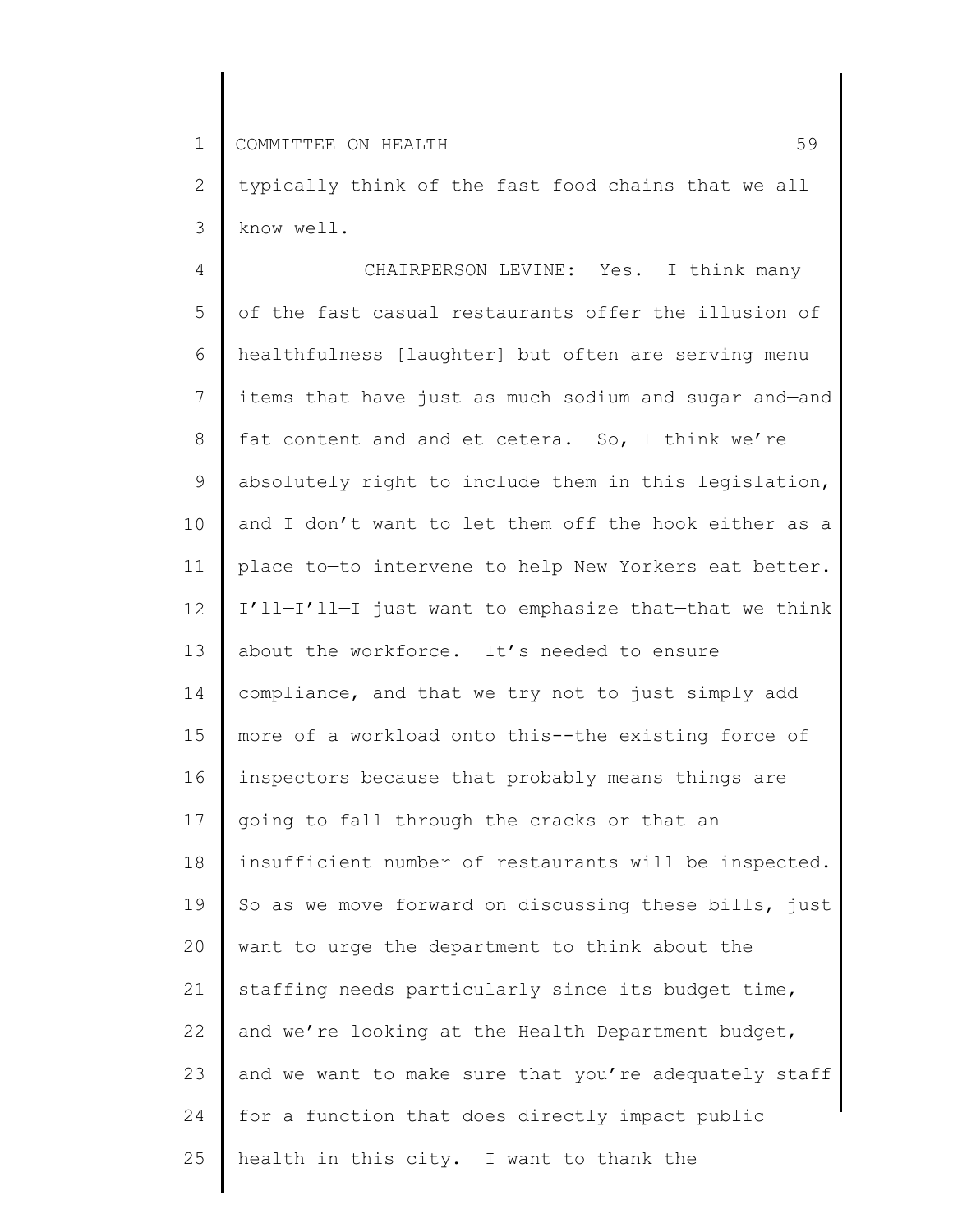| $\mathbf 1$  | COMMITTEE ON HEALTH<br>60                             |
|--------------|-------------------------------------------------------|
| $\mathbf{2}$ | Administration for-for speaking today. We have long   |
| 3            | list of-of members of the public who we're going to   |
| 4            | ask to testify. So, we're all-we are going to move    |
| 5            | on, but thank you for your testimony today.           |
| 6            | ASSISTANT COMMISSIONER KESSLER: Thank                 |
| 7            | you for the opportunity.                              |
| 8            | CHAIRPERSON LEVINE: And we're going to                |
| 9            | call up a panel of advocates one of whom has been     |
| 10           | waiting very, very patiently, and I think is arguably |
| 11           | the best behaved member of the public in this         |
| 12           | hearing, and that is Rose Davoli, and her sidekick    |
| 13           | Michael Davoli who by day works for the American      |
| 14           | Cancer Society. We're also going to invite up the-    |
| 15           | the one and only and incredible Robin Vitale from the |
| 16           | American Heart Association as well as Claire Wang     |
| 17           | from the New York Academy of Medicine. That will be   |
| 18           | our first panel. [background comments/pause] We need  |
| 19           | to keep a phone book around here for boosting up-     |
| 20           | [laughter] Welcome, Rose. Thank you for coming.       |
| 21           | [laughter] Thank you for being here. Are you          |
| 22           | planning on speaking or are you just here to support  |
| 23           | that? If you'd like to speak, you can kick us off.    |
| 24           | MICHAEL DAVOLI: Do you want me to start?              |
| 25           | Alright. So, Good afternoon, Council Member, good     |
|              |                                                       |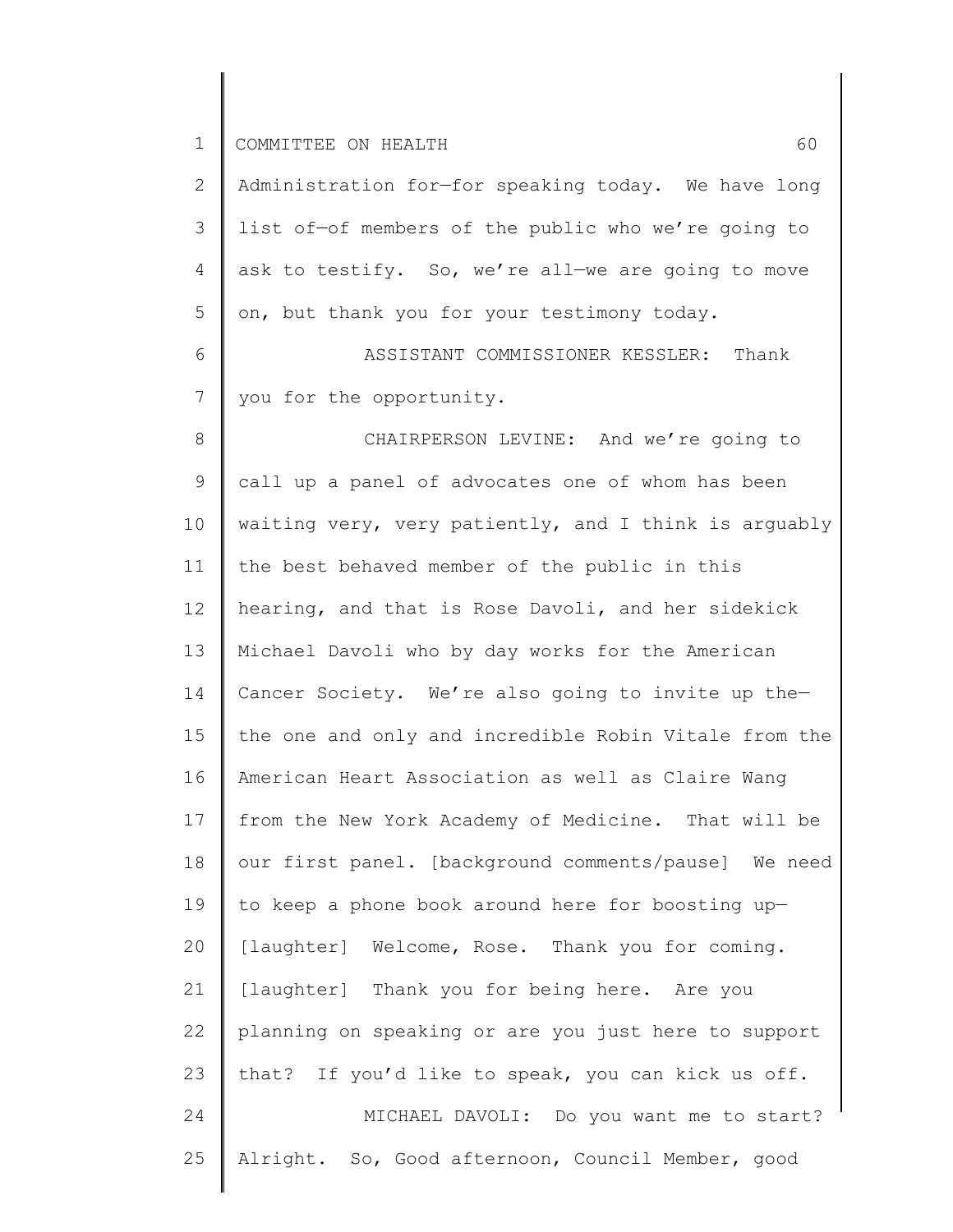2 3 4 5 6 7 8 9 10 11 12 13 14 15 16 17 18 19 20 21 22 23 24 25 afternoon to the Committee and thank you all so much for giving us an opportunity to speak this morning or this afternoon. I'm going to speak very briefly and then I am going to turn—turn it over to Rose here for a moment. My name Michael Davoli. I'm the Director of Government Relations for the American Cancer Society Cancer Action Network here in New York City. I'm not going to through and recite any of the stuff that you've heard this morning. Obviously, I think everyone here understands the—the grim statistics that we—we're seeing when it comes to obesity. But one thing I just want to emphasize is the direct connection between obesity and cancer. When you look at cancers in New York City, when you look at cancers in New York State and nationwide, 18% of all cancers are directly linked to obesity, and so it is often not something that we think of when we think of—we think of obesity directly connected to heart disease. We don't necessarily think of it linked directly to cancer, and so that is something when—when you look at, you know, other than smoking, there's no greater cause of cancer than obesity. And so that is why American Cancer Society is so, you know, highly—so interested in this issue. When you look at cancer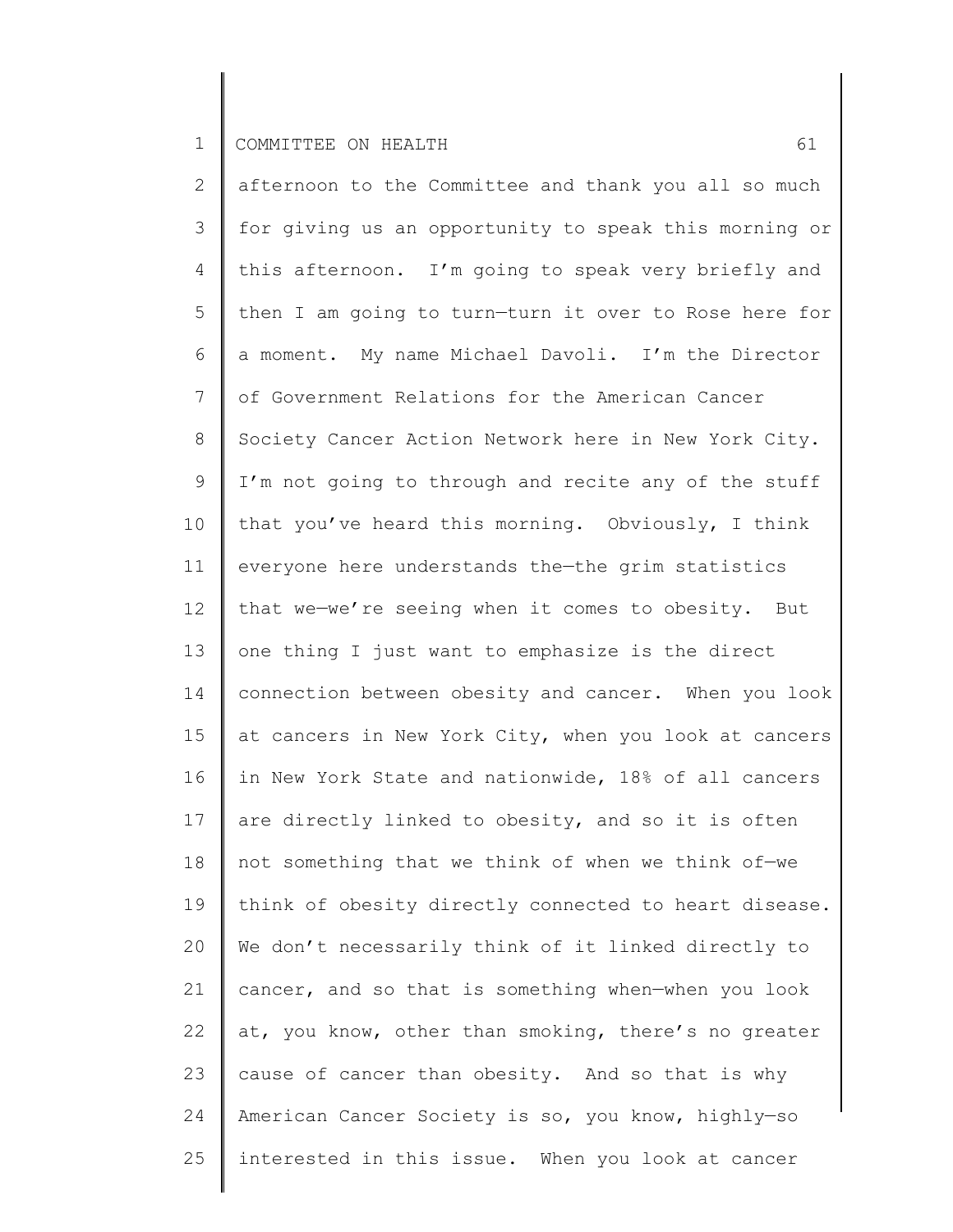2 3 4 5 6 7 8 9 10 11 12 13 14 15 16 17 18 19 20 21 22 23 24 25 rates in New York City, they vary by borough, they vary by neighborhood, they vary by race and ethnicity just like obesity does. Just like sugary drink consumption does. And so, we are here today actively in support of Intro 1064. We very much believe that we need to do everything in our power to help keep our kids healthy, and while we are-we are fully supportive of the general mission of what the committee is doing today, we have to limit our testimony just to the sort of 1064 in terms of the sugary drink consumption. I—the—you know, it was interested that the Commissioner's office when they talked about placing a calorie cap on the sugary drink and the kids in the bill. (sic) That is something that we would definitely be interested in exploring as well. We are comfortable with the bill as it is and we do strongly support it as it is, but if that was something that the Council was interested in exploring, we would definitely be interested in exploring that with them. So, I want to just stop and—and just very quickly on a personal note I am someone who has struggled with my weight all my life. I think about the-the, you know, a \$1.10 is what my parents would give me to go to school everyday for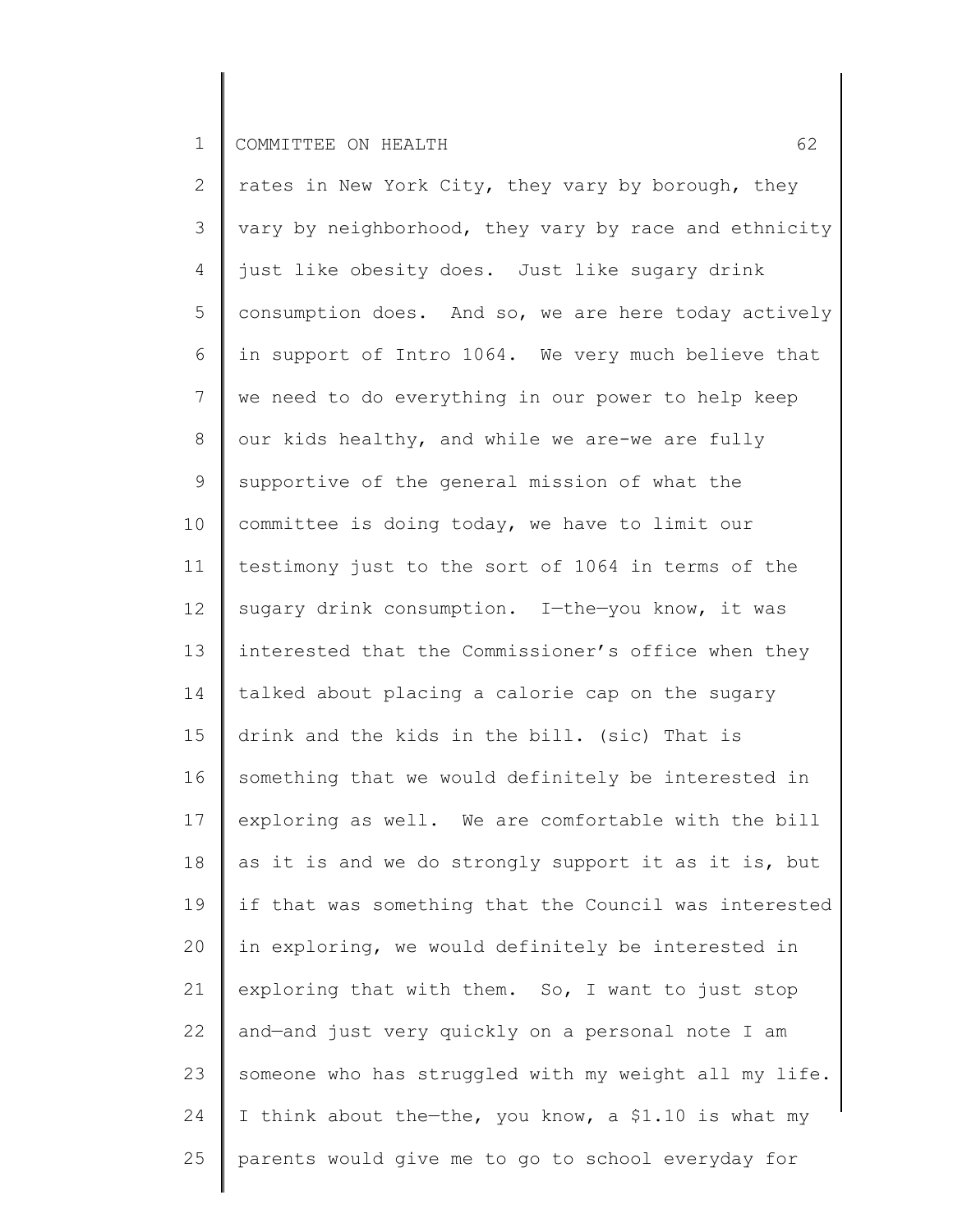2 3 4 5 6 7 8 9 10 11 12 13 14 15 16 17 18 19 20 21 22 23 24 25 lunch, and I would get two chocolate chip cookies and two chocolate milks, and I struggled with my weigh all my life, and my mission as a child—as a father of 6-year-old and a 1-year-old is to help them lead a healthy life. And every single day as parents as a community we ensure, you know, our job is to ensure that our kids eat healthy at home. We send them to school. We want them to eat healthy at school. Often—more and more often people are eating out. Their parents are eating out, kids are eating out. In fact, you know it was fine, it was fascinating to me at the Starbucks down the street I grab a quick cup of coffee. The only milk that they had there was chocolate and vanilla with 22 grams of sugar in each of those. The only vanilla flavored milk. The only juice they had there was sugar sweetened juice, and while that—that –that is not a—that wasn't a kid's menu, that sort of—that captures the problem that we have here is that a parent rushing to simply—who want to give their kids something healthy, it's just not that easy. So—so let me just start up Rose. Do you want to—can you say—want to just say quick words. What is that, you know, you-you dictated this to me and then I typed it up for you. So, what is it you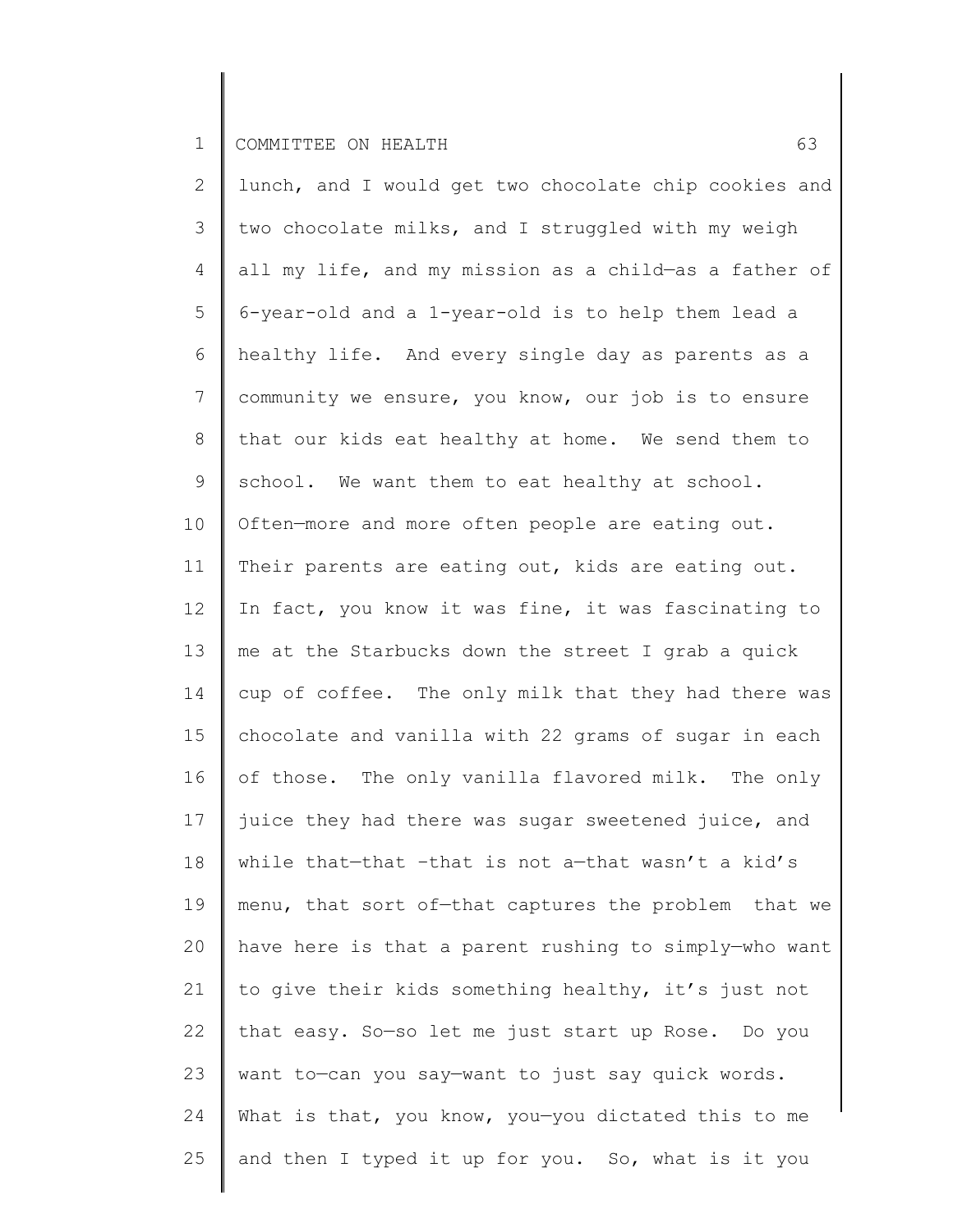1 2 3 4 5 6 7 8 9 10 11 12 13 14 15 16 17 18 19 20 21 22 23 24 25 COMMITTEE ON HEALTH 64 think? Why is it that kid—a kid needs to be healthy and eat and drink healthy? ROSE DAVOLI: Just say what you-? [pause] MICHAEL DAVOLI: Are you going to be shy now? You clearly can't be my child if you're shy. [laughter] Come on, do you want to say anything? If you want to read what you—what you told me? CHAIRPERSON LEVINE: Or maybe dad can read what you told him? MICHAEL DAVOLI: Alright, that's fine. So, so this is what—so we talked about this last night. So, it's important that kids like me eat healthy. Eating healthy will help me grow up big, strong and smart. Sugar is a treat, and should not be something we eat every day. My mom and dad give me healthy food and drinks. This idea will help me help keep me and my sister healthy. CHAIRPERSON LEVINE: That was outstanding testimony. [laughter] Outstanding and an important contribution. Thank you very much for that. COUNCIL MEMBER KALLOS: Thank you. To Rose, I get—I get shy sometimes, too, and the best thing to do is just pretend no one is in the room, and that you're just here with your dad and one of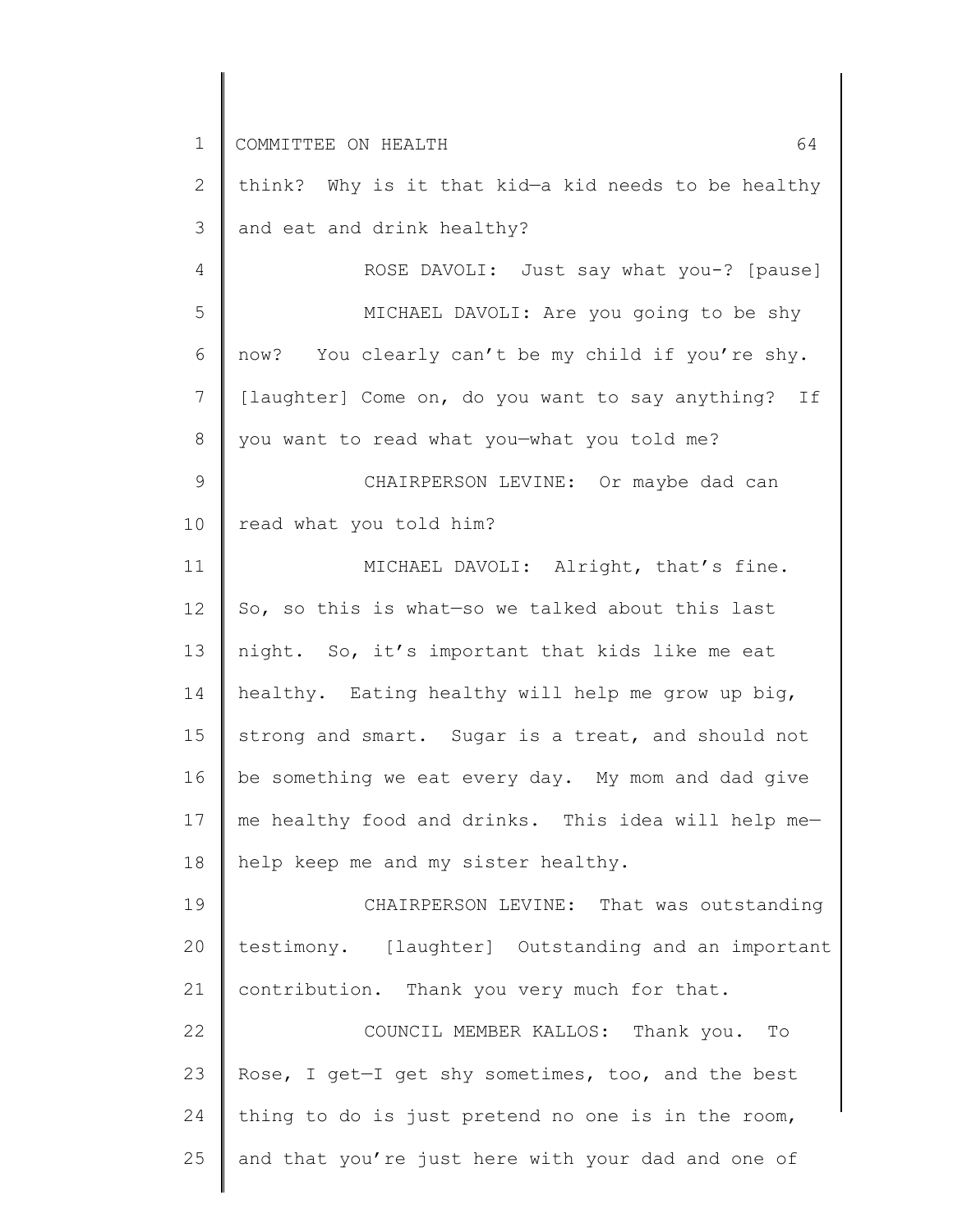1 2 3 4 5 6 7 8 9 10 11 12 13 14 15 16 17 18 19 20 21 22 23 24 25 COMMITTEE ON HEALTH 65 their friends. Do you want to say anything else just to add on? You don't have to if you don't want to. Goodbye. That's okay. ROSE DAVOLI: Mommy is watching. COUNCIL MEMBER KALLOS: Do you want to just say hi mom? ROSE DAVOLI: Look at the camera and say hi mommy. See I can't move there. COUNCIL MEMBER KALLOS: Okay. Alright, don't worry about it. ROBIN VITALE: Rose, you're a tough act to follow. [laughter] Thank you, Chair, and—and we want to obviously thank you for your leadership on this very much. My name is Robin Vitale. I serve as Vice President of Health Strategies for the American Heart Association here in New York City, and we are strongly supportive of this entire conversation. You know, sugary drinks and—and the consumption of added sugars is a very significant health concern for us and our focus around, you know, really thinking about health and wellness across all channels for—for all New Yorkers. This measure 1064 and 1326 we believe very strongly will be effective policies to help broaden the awareness and really think about the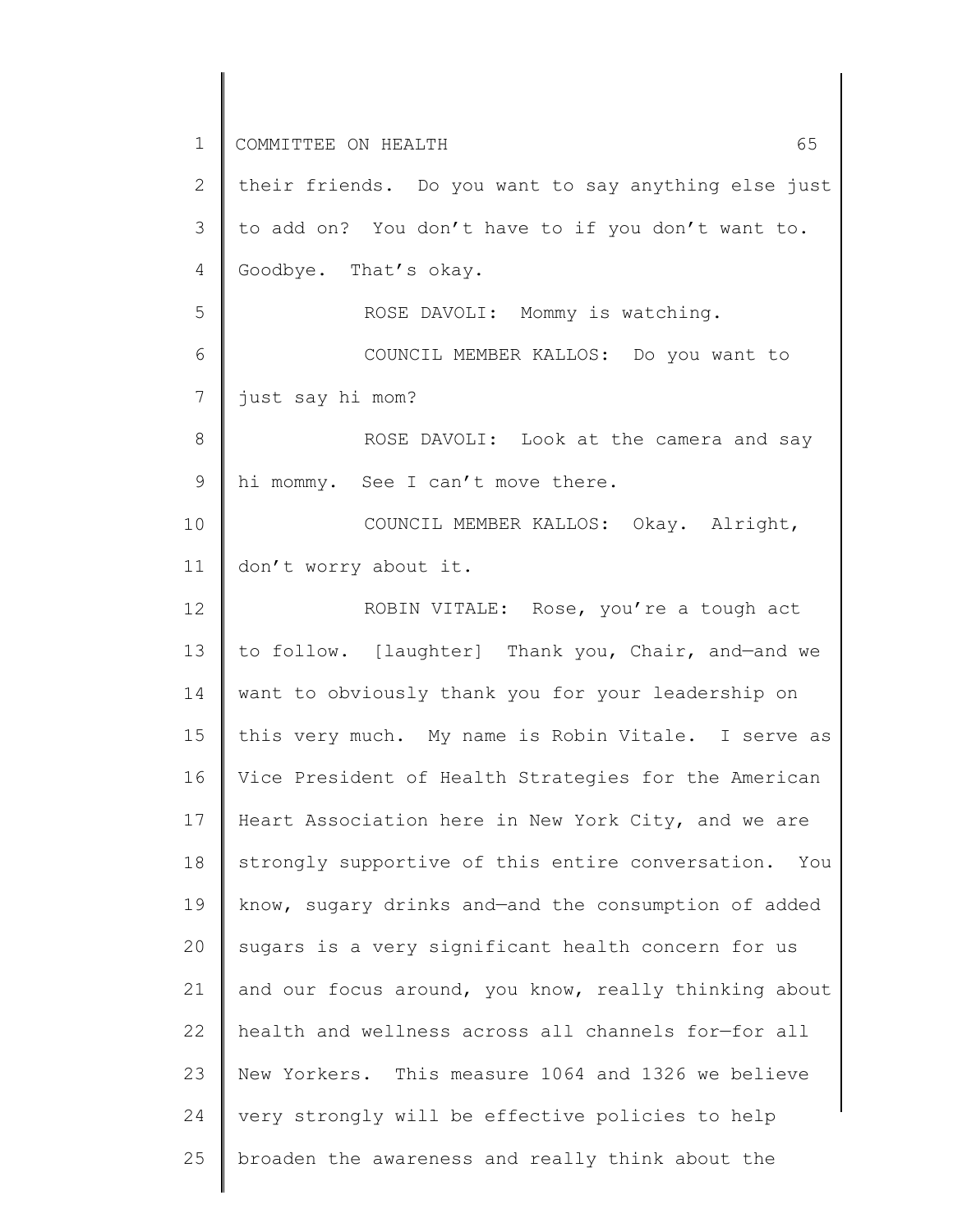2 3 4 5 6 7 8 9 10 11 12 13 14 15 16 17 18 19 20 21 22 23 24 25 norms of our diet and nutrition. My testimony has a little bit more detailed information relative to the stats and the figures and all of those--useful information about why we're here to support this, and we do have other advocates that are slated to testify that I think will speak more directly to that point. So my testimony I really want to driver into some of the more technical details, and around kids' meals we have been working with Council Member Kallos on this measure for the entire timeline that you mentioned. I was reflecting earlier that when we first started this campaign together neither one of us were parents and now we both have young ones at home. So, it's become much more personal for us, but it's just really crystalized why we're doing this. Before it was about the science and the research. Now, it's about families. So, I—I really am deeply indebted to Council Member Kallos for your long—long support on this, and indeed the Heart Association was privileged to work with the Leroy Comrie when he first started talking about this. I have correspondence going back to 2009 on this issue. So, it's long time coming. We're very excited to not only have the Council's support, to having the Administration's support, and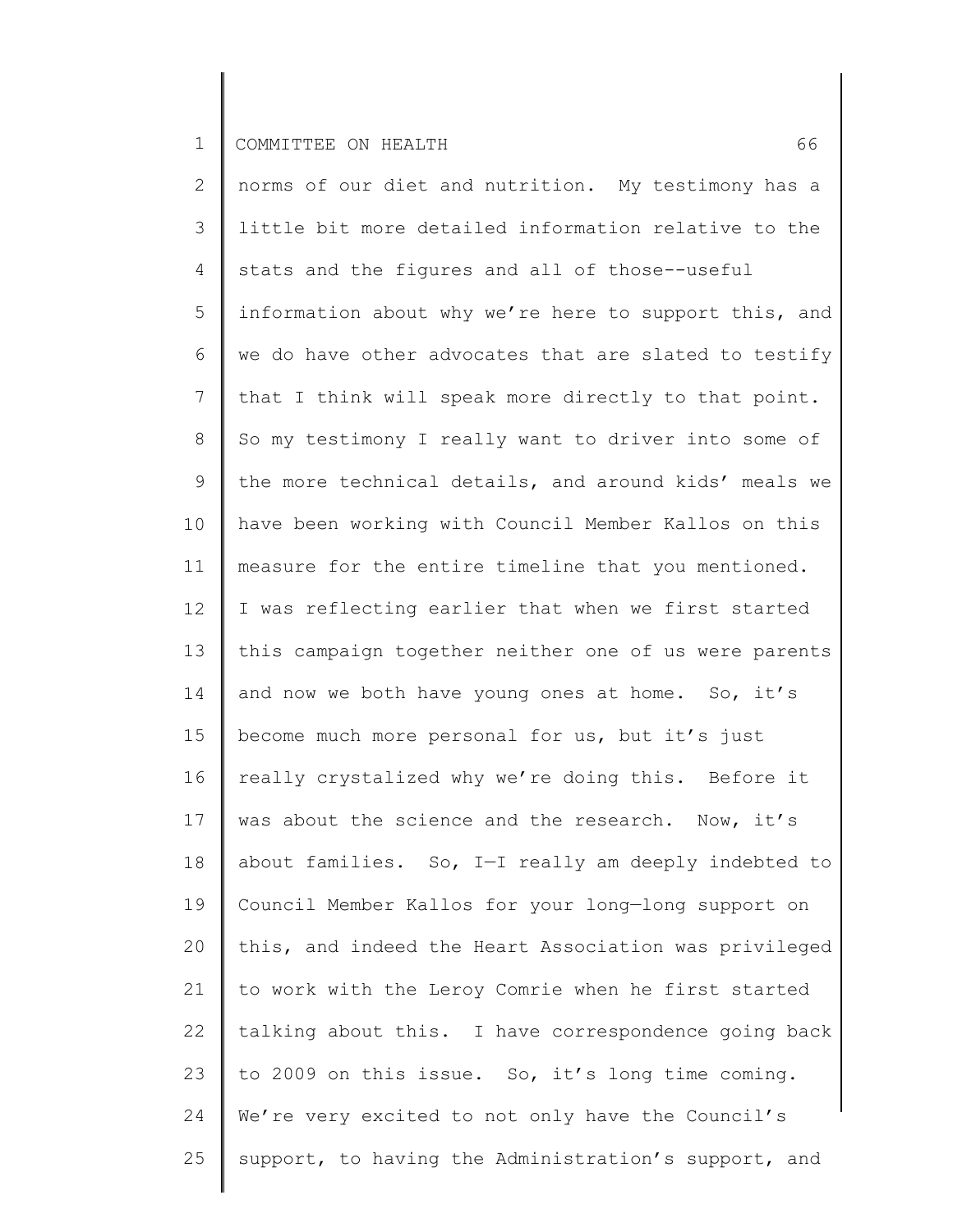2 3 4 5 6 7 8 9 10 11 12 13 14 15 16 17 18 19 20 21 22 23 24 25 we look forward to seeing this finally. I mean that would be a very exciting day for us for sure. On the—Chair, on your proposal on Intro 1326 we also are very supportive of the intent of the—the policy. We share your enthusiasm for what we're seeing around the sodium warning icon. We are very supportive of that as well. Sodium consumption as well as added sugars consumption are I think very appropriate areas of focus for the city to be prioritizing. As was outlined by the Administration with the previous testimony from the Health Department, there are some technical edits that we would like to—to see happen just to make sure that it is going to be something that's enforceable, that is in line with the—the current public health research and ultimately something that—that will be—be impactful in as much as—as the intent is behind it. So with all of that, we again are—are deeply grateful for your leadership. We look forward to the-the movement on both of these bills, and certainly deeply appreciate your focus around this important health topic. CHAIRPERSON LEVINE: Thank you, Robin for all your great work and being a force for good health policy and for being here today.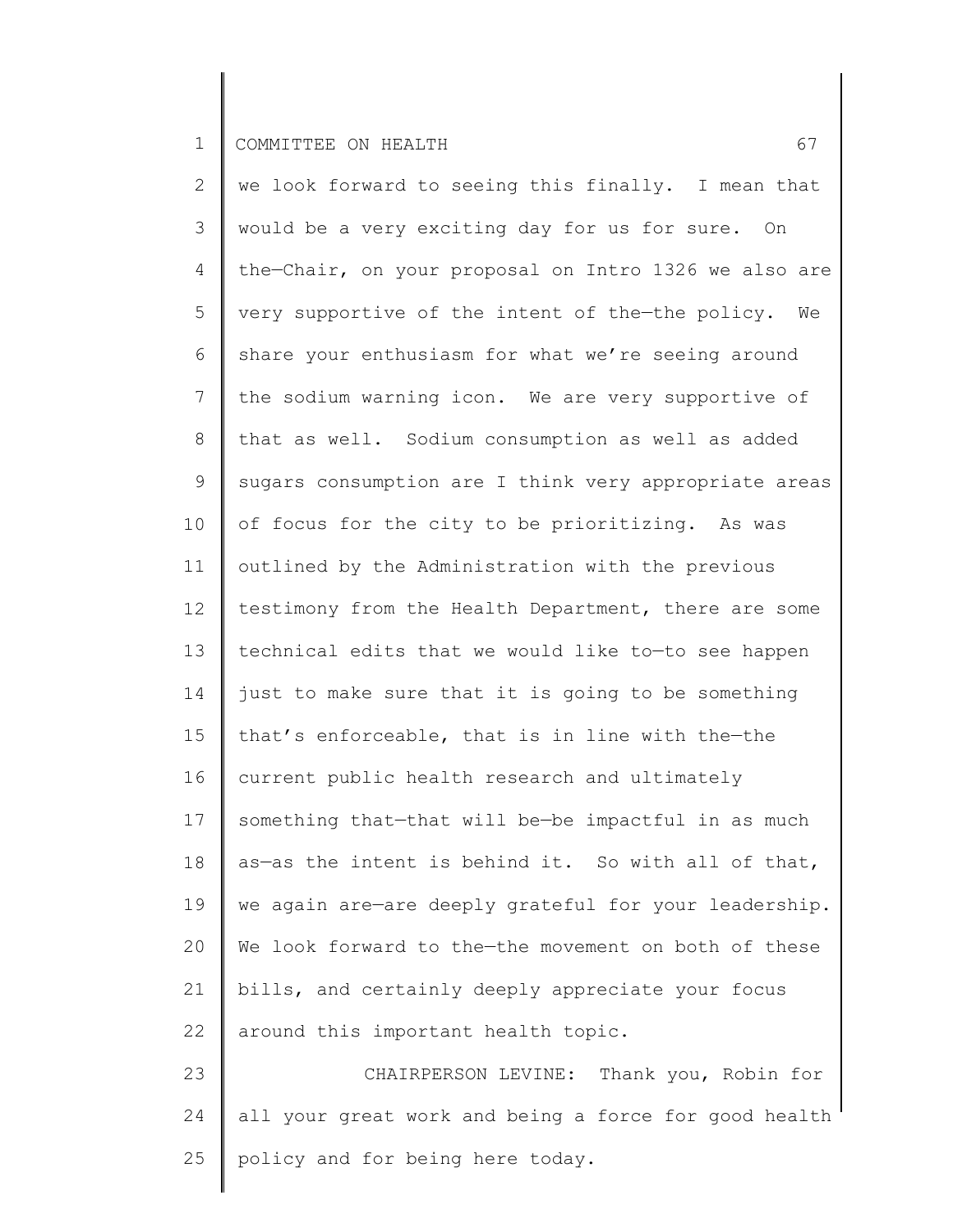2

3

ROBIN VITALE: Thank you.

CHAIRPERSON LEVINE: Thank you.

4 [background comments]

5 6 7 8 9 10 11 12 13 14 15 16 17 18 19 20 21 22 23 24 25 CLAIRE WANG: Good afternoon. Thank you very much for the opportunity to testify. I'm specifically speaking to the Proposed Healthy Kids' Meal, Intro 1064. My name is Claire Wang, and I am the Vice President for Research Evaluation and Policy at the New York Academy of Medicine. I'm also an Asian Professor at Columbia University Mailman School of Public Health. The Academy was established in 1847. We've been dedicated to ensuring every adult and every child has the opportunity to thrive and be healthy. Such vision, you will note that it requires more than just high quality healthcare. It requires entire communities work together to ensure the environment in which our children learn, play and grow are healthy and safe. With one in three children in our lessons in humanity (sic) in the United States suffer from obesity and overweight, obesity remains a serious threat to children's health in the United States and the city. An overconsumption of sugary beverages is a major contributor. According to my research a 12 ounce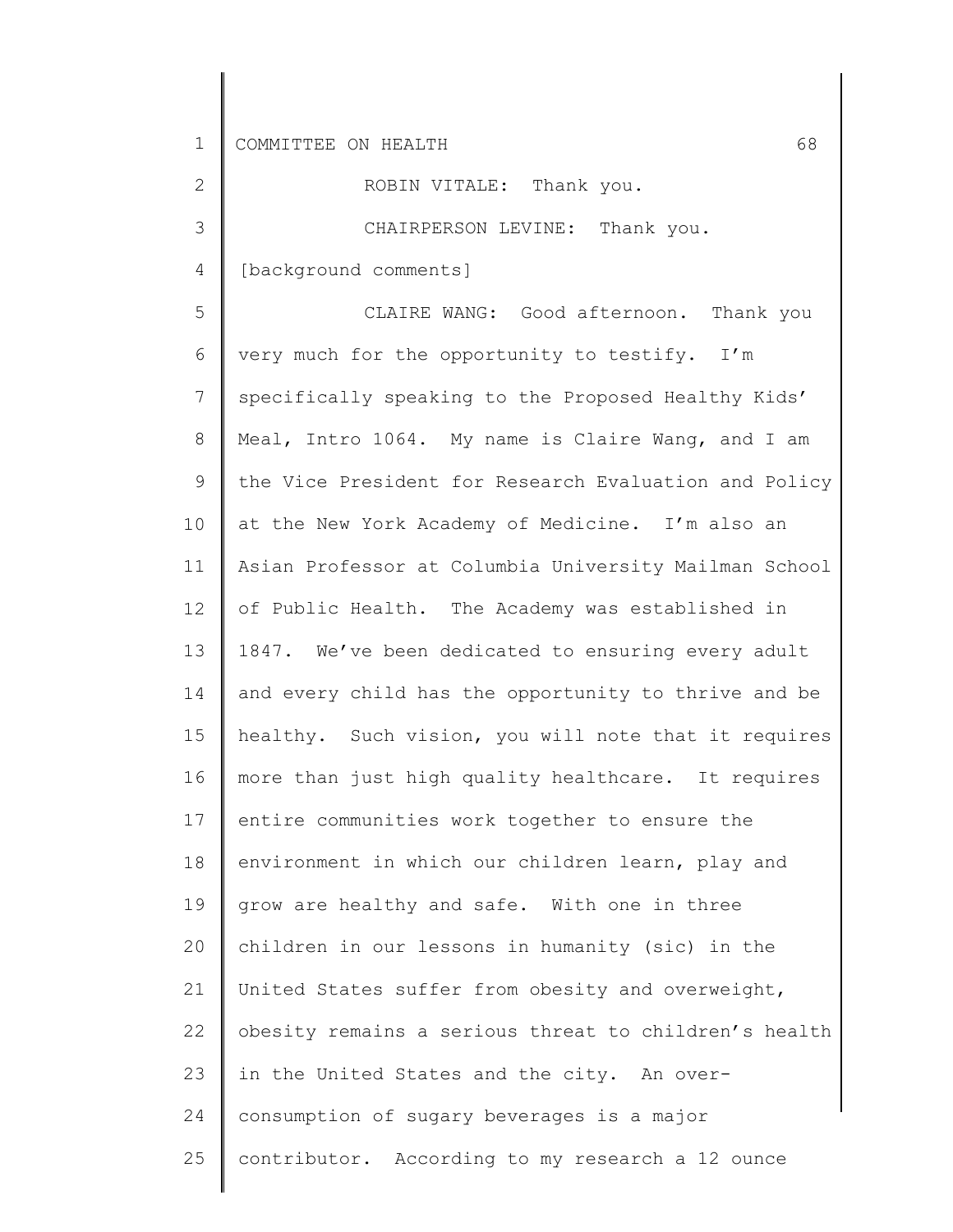| $\overline{2}$ | soda typically offered as part of a kid's meal can    |
|----------------|-------------------------------------------------------|
| 3              | contain 150 calories and more than 9 teaspoons of     |
| 4              | sugar. For an 8-year-old that would-he or she would   |
| 5              | need to walk the distance between City Hall and Times |
| 6              | Square in order to walk the calories off. Thanks to   |
| $\overline{7}$ | the efforts championed by the Department of Health    |
| $8\,$          | and Mental Hygiene, and many cross-sectorial          |
| $\mathsf 9$    | partnerships, we now have policies in place to ensure |
| 10             | nutritional standards were-were reinforced in schools |
| 11             | and childcare centers. We also have seen an           |
| 12             | education and media campaign to make sure sugary      |
| 13             | beverages are less ubiquitous, but we do believe more |
| 14             | work is needed. This is also a matter of health       |
| 15             | equity. While these beverages contains absolutely no  |
| 16             | nutrients, they are heavily marketed to low-income    |
| 17             | neighborhoods and communities of color. Healthy       |
| 18             | default alone would not eliminate childhood obesity,  |
| 19             | of course, but it is a step in the right direction.   |
| 20             | It is especially important for younger children who   |
| 21             | are still forming their taste preferences and calorie |
| 22             | (sic) norms. The truth is many chain restaurants      |
| 23             | have already removed sugary beverages from their      |
| 24             | menus, and it has become a state law in California.   |
| 25             | We believe that the Healthy Kids' Meal Proposal is a  |
|                |                                                       |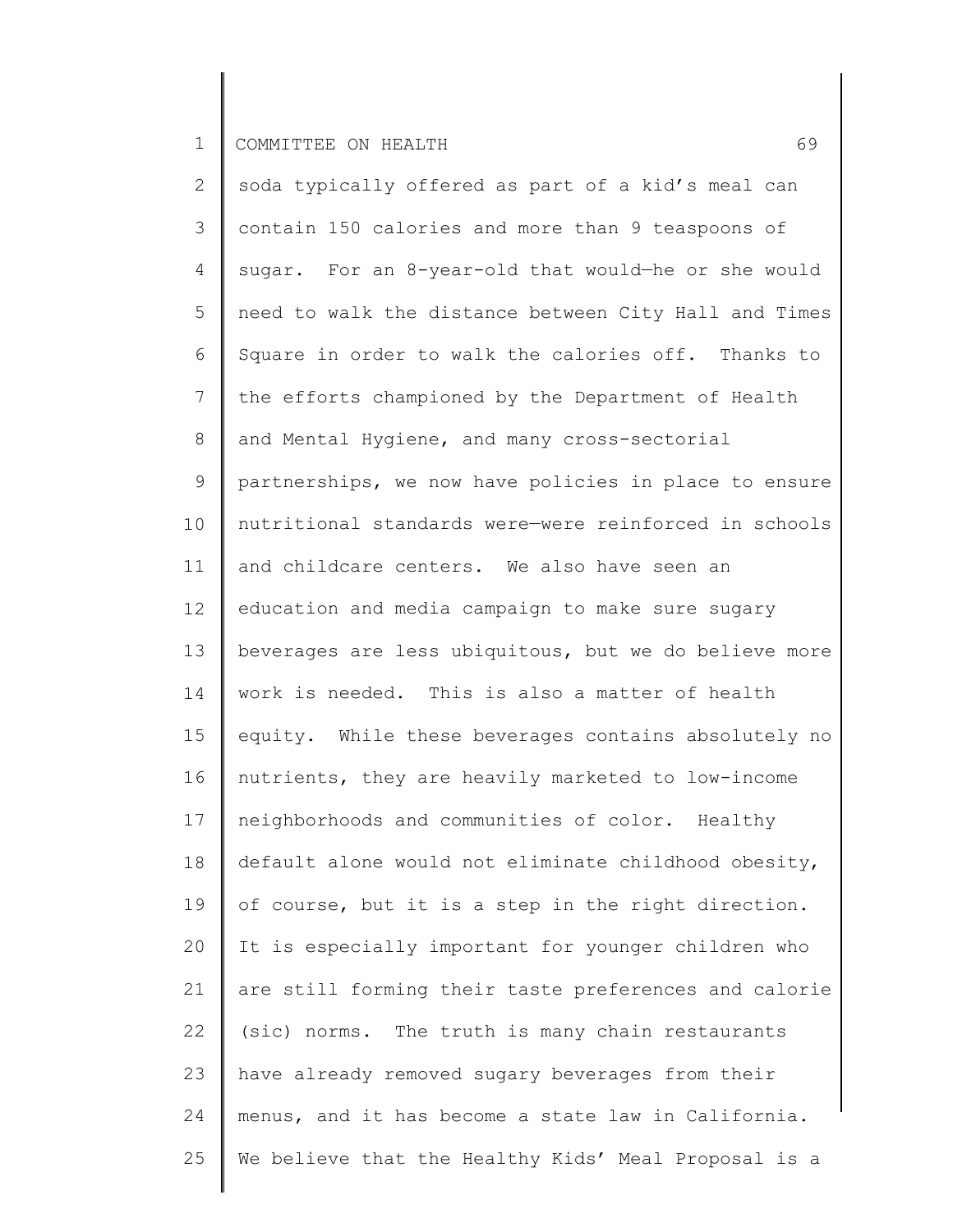2 3 4 5 6 sensible policy, and can strengthen market incentives for developing healthier menus for children. For these reasons the Academy fully supports the bill, and again we thank you for the opportunity to testify on this important issue.

7 8 9 10 11 12 13 14 15 16 17 18 19 20 21 22 23 24 25 CHAIRPERSON LEVINE: Thank you very much. Thank you to the excellent panel. I just want to emphasize one point, which Michael brought up which is the trend of people cooking less at home, and eating more out, and that means they don't know what's in their food. If you do cooking at home, as you can see everything you're putting in. You know if it's fresh. You know if it's healthy, you know if you're adding sugar, and when you go out to eat, you might not, and I think underlying the motivation for a lot of these bills is to try and intervene in the face of that trend to make sure that what people do eat is healthier, and that at a minimum they know what they're putting in their bodies like they would if they were preparing it at home. We think this is an important response to that trend, which has so many implications. I know we have a lot of members of the public. Some—do you have a quick question? Alright, we're going to pass it off to—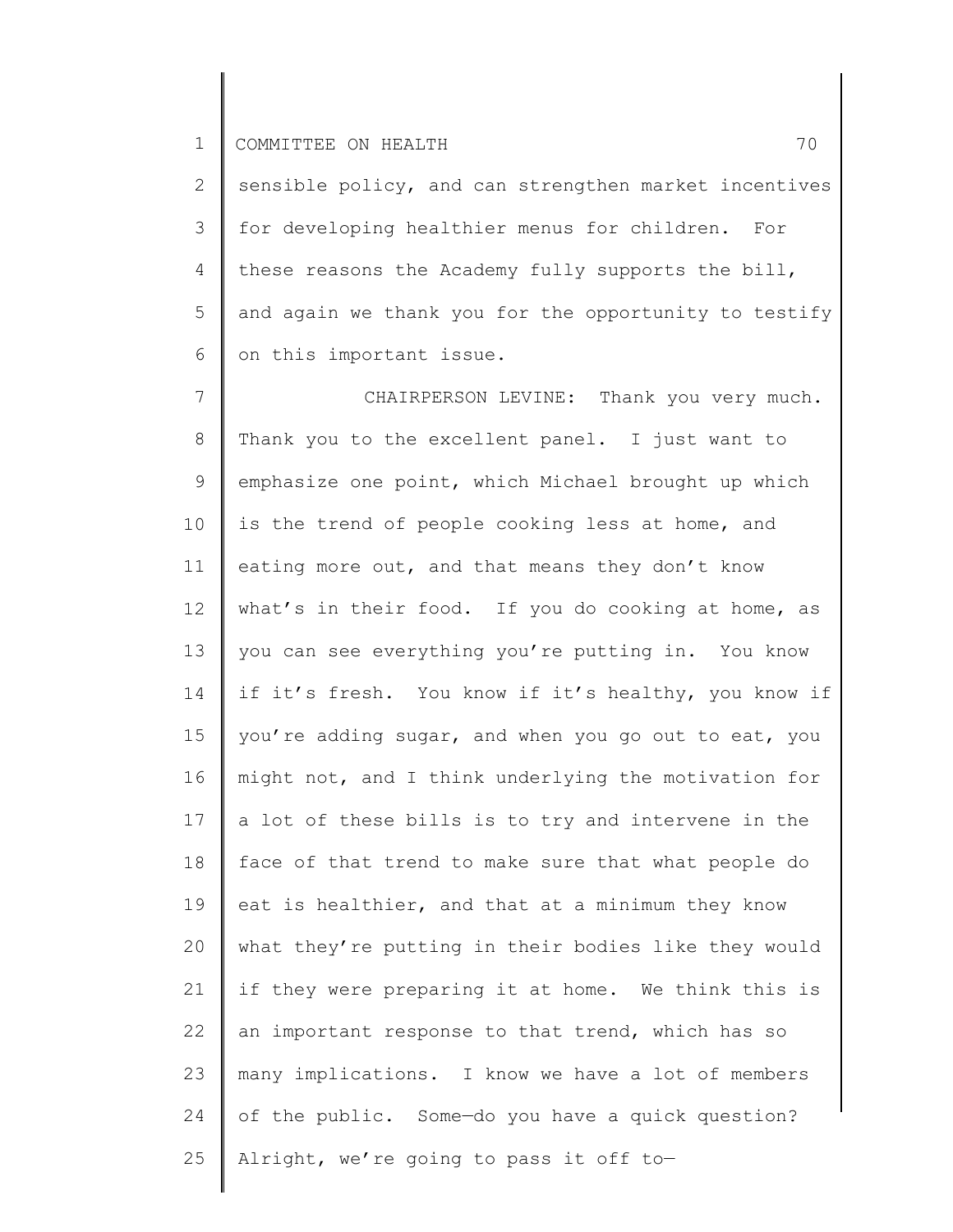| $\mathbf{2}^{\mathsf{I}}$ | COUNCIL MEMBER KALLOS: I will-I will be               |
|---------------------------|-------------------------------------------------------|
| 3                         | quicker than I was with the previous panel. I quess   |
| 4                         | to the other parents on the panel, it seems like even |
| 5                         | when you choose something that's labeled a baby or    |
| 6                         | kids or healthy, when you spin it over it can have a  |
| 7                         | lot of sugar in it and added sugar. You have to end   |
| 8                         | up reading through the ingredients. How-how-how can   |
| $\mathsf 9$               | this help in-in parenting and I swear to God I can't  |
| 10                        | believe you saw it: Vanilla flavored. [laughter]      |
| 11                        | I've-I've never heard of that, and I can't believe    |
| 12                        | that's a thing.                                       |
| 13                        | MICHAEL DAVOLI: That-that vanilla and                 |
| 14                        | chocolate flavored milk is all that they sever there. |
| 15                        | COUNCIL MEMBER KALLOS: [interposing] I-I              |
| 16                        | got the chocolate milk, but--                         |
| 17                        | MICHAEL DAVOLI: Yeah, it's-there's-                   |
| 18                        | there's-there's a whole slew of different flavored    |
| 19                        | milks and-and there-it's a-they're sold by a company  |
| 20                        | that promotes organic milk, and so that's one of the  |
| 21                        | challenges that so you think something is healthy.    |
| 22                        | It's healthy in maybe respect, but not so in the      |
| 23                        | other respect, and-and that's one of the challenges.  |
| 24                        | That-that's why what you're doing here today, and     |
| 25                        | that's why this hearing is so important is that it's  |
|                           |                                                       |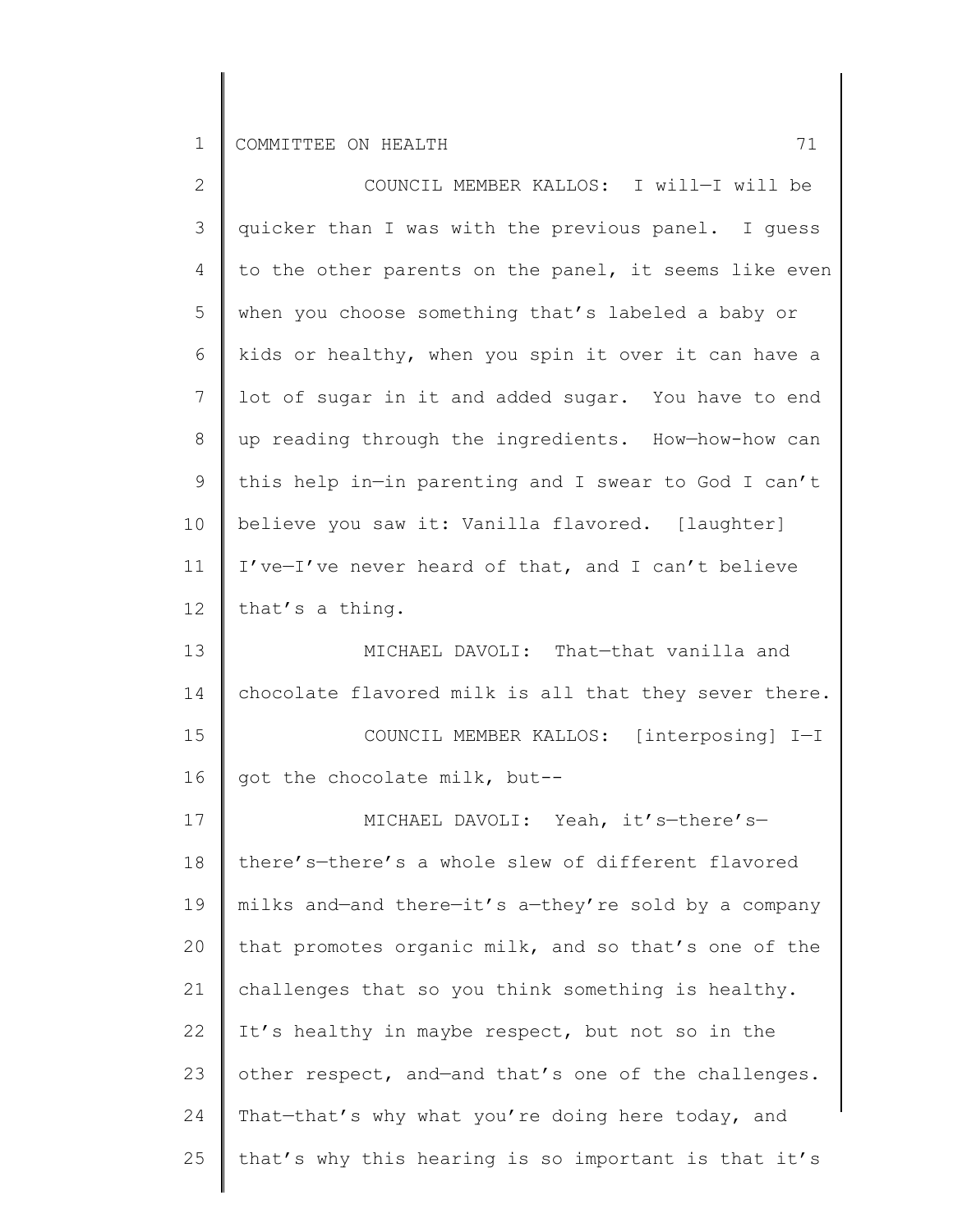2 3 exposing a lot of the –the hidden places that sugar is constantly found.

4 5 6 7 8 9 10 11 12 13 14 15 16 17 18 19 20 21 22 23 24 ROBIN VITALE: And if I may, I think one of the pivotal parts of all this discussion is really helping to support parents in exactly that for both. So, right now, it's incumbent for the parents to do their homework to—to really work steadfastly to make sure that things that they're buying for their-their kid, things that they assume are healthy indeed actually aren't because there's so much misguided or or mislabeled--to just be blunt—food out there, and so I think when you're-you're thinking about the norms that we're instilling in our children. Measures like the—the 1064 and 1326 will help to really turn that on—on the side. So, whereas right now we have to fight harder to get the healthier foods, these measures will help us to make healthy foods more accessible, make that the norm. If you want to have the occasional sugary drink as a treat, you as a parent make that decision, you can still get that, and I think that's part of the sensible, responsible way this bill is drafted. We're not banning anything. We're not restricting parents'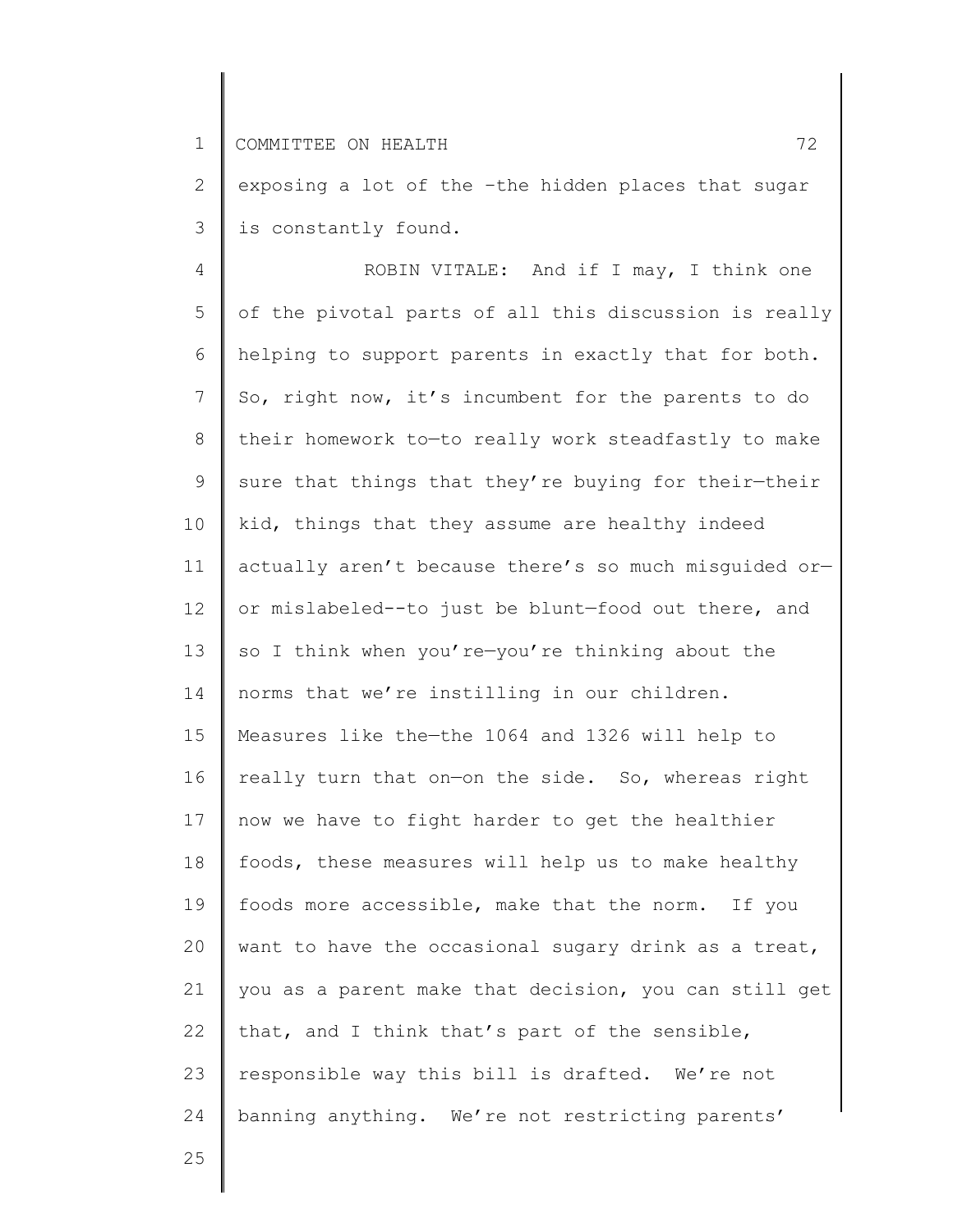2 3 rights. We're simply asking for the norm to be the healthier option.

4 5 6 7 8 9 10 11 COUNCIL MEMBER KALLOS: So, I've gotten some questions from the media about the initial version of the legislation that was tied to children's meals that had incentive items associated with them, and what happened in in San Francisco versus focusing on sugary beverages. What is—what is the American Heart Association's take on the—the change, and what we leaned from other cities.

12 13 14 15 16 17 18 19 20 21 22 23 24 25 ROBIN VITALE: Well, you had—over the—the ten years or so that we have been working on this issue, the evolution science has been I think moving along in—in the same space as we've been thinking about how to address these concerns in New York City. So, what we've learned in those early days is that the—the toy, the incentive piece it's very easy to created loopholes around that, as you mentioned in your opening comments, and there's a long list of other restaurants that don't have the 20 incentive. But our marketing indicates that would not be impacted in that space. So, if we're thinking about the most impactful, most equitable policy, having it attributed to all restaurants, if you have a kid's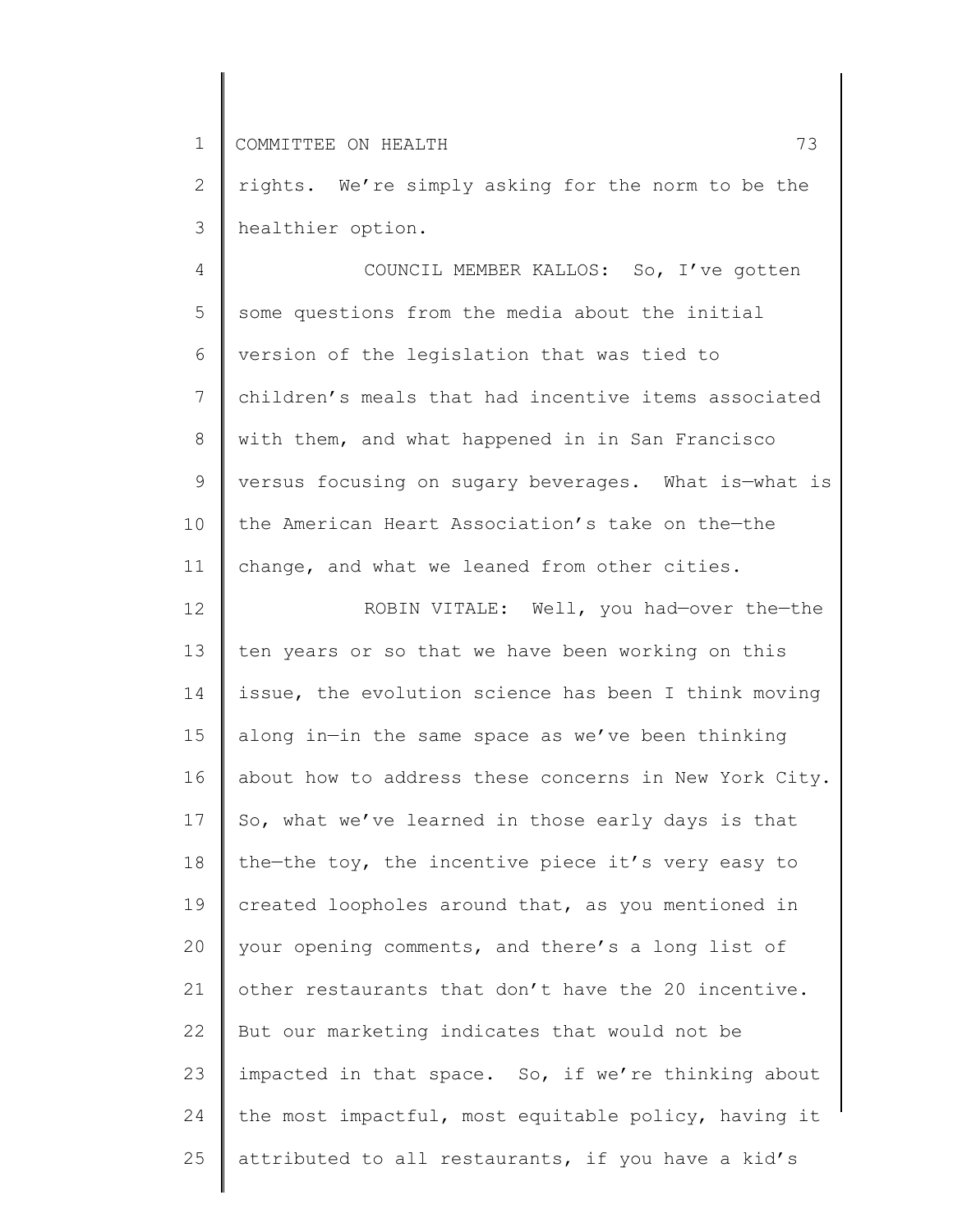| $\mathbf{2}$   | menu that they would have to have these healthy      |
|----------------|------------------------------------------------------|
| $\mathcal{S}$  | options. It makes good sense. Now, the concern       |
| 4              | around both the food standards and the beverage      |
| 5              | standards I think that's unique for New York City.   |
| 6              | The Heart Association across the country would be    |
| $7\phantom{.}$ | very supportive of food criteria as well. We would   |
| $8\,$          | love to see the city get to a place where that can   |
| $\mathsf 9$    | also be manageable. We hear the concerns from the    |
| 10             | Health Department. We understand the complications   |
| 11             | around enforcement and implementation. So, we think  |
| 12             | the beverages are a good first step, and we are      |
| 13             | strongly supportive of the current bill draft, and   |
| 14             | we'll see what we might be able to do down the road. |
| 15             | COUNCIL MEMBER KALLOS: In your testimony             |
| 16             | you indicated that in the detailed 4-page testimony, |
| 17             | which anyone can read at Council.nyc.gov, you        |
| 18             | indicate that parents still have a choice. They can  |
| 19             | still choose to spend that one sugary beverage a     |
| 20             | week, which is allowed. Not every day--              |
| 21             | ROBIN VITALE: [interposing] They have                |
| 22             | to. [laughs]                                         |
| 23             | COUNCIL MEMBER KALLOS: -- but, and so,               |
| 24             | why is the right to choose so important, and how     |
| 25             | would that work?                                     |
|                |                                                      |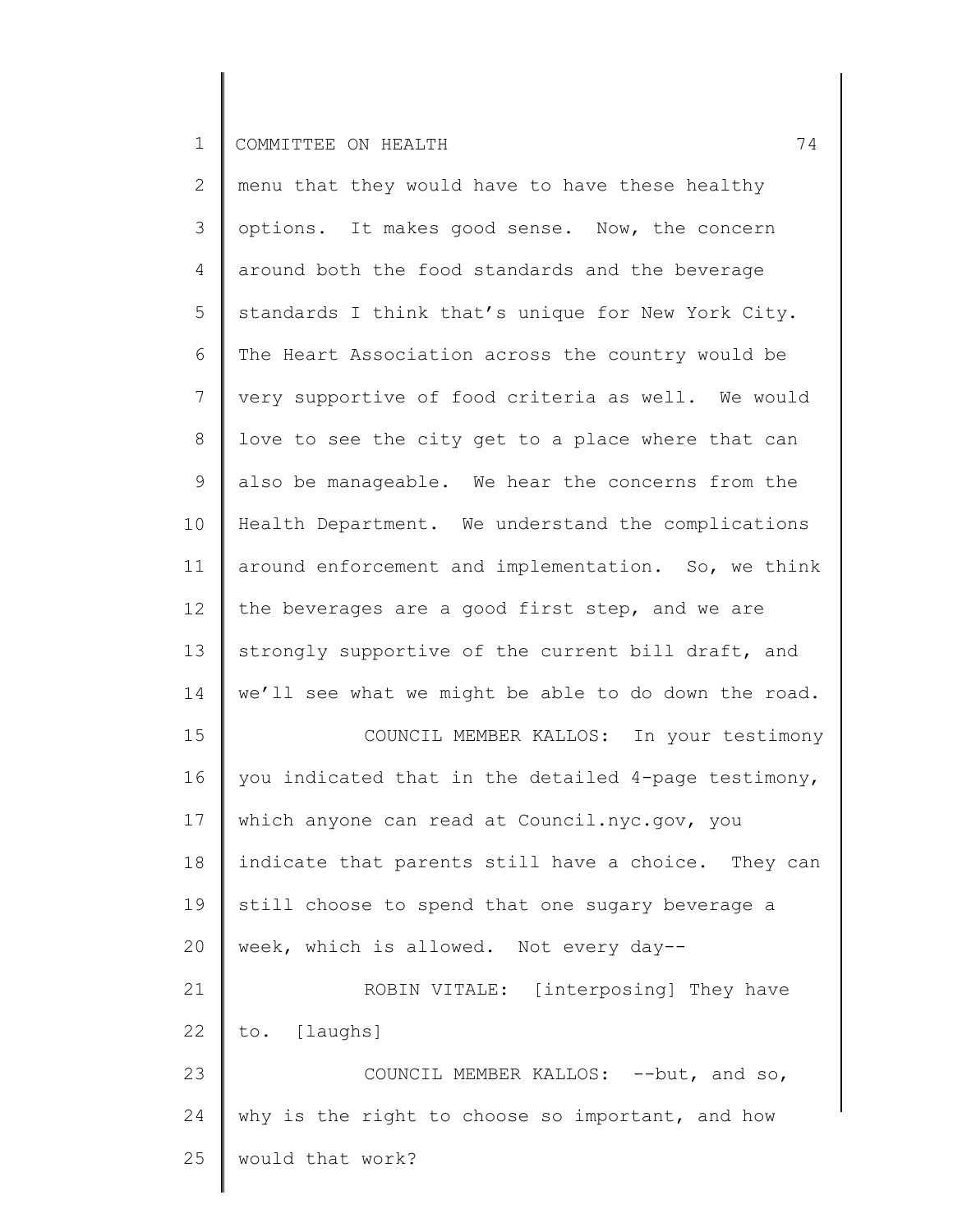2 3 4 5 6 7 8 9 10 11 12 13 14 15 16 17 18 19 20 21 22 23 24 25 ROBIN VITALE: Well, I—I think, you know, again, this is turning the norm around. So, that right now parents have to fight extra hard to get the healthier drink options as opposed to what we're recommending here is the healthy options are the norm, and parents can ask for that—that sugary drink if they so choose. You know, I think New York City is—is very well established as a leader in—in appropriate evidence-based public health policy, and allowing the parent to continue to have that—that authority, how they're going to parent is of their own jurisdiction and at their own discretion. But obviously I think this helps to educate all New Yorkers, and particularly parents and young, you know, people that said that they need to be mindful about what they're consuming, and the occasional sugary drink is perhaps something that they be comfortable with. We'd obviously would encourage to only focus on healthy drink options, but certainly there is some room in diet and nutrition science to allow for the occasional treat to happen. COUNCIL MEMBER KALLOS: And if I may have one last question. I see in the New York Academy of Medicine reference to a piece by a Wang YC.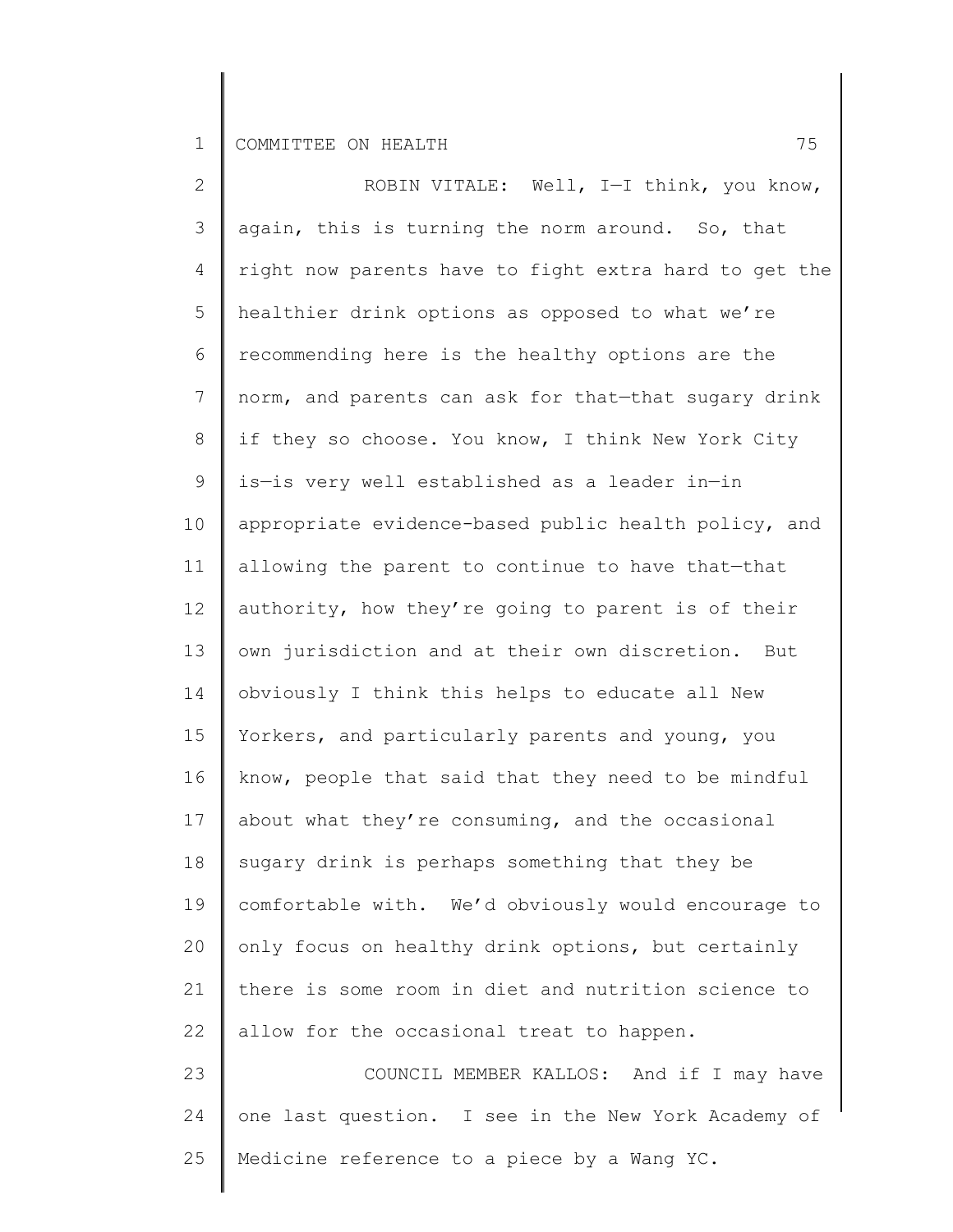| $\overline{2}$ | CLAIRE WANG: That's me. [laughter]                    |
|----------------|-------------------------------------------------------|
| $\mathcal{S}$  | COUNCIL MEMBER KALLOS: I was curious                  |
| 4              | about that and the caloric calculator average caloric |
| 5              | impact of childhood obesity interventions and I see   |
| 6              | you're not wearing a white coat, but you are, in      |
| $7\phantom{.}$ | fact, a doctor and are now playing one on TV. If you  |
| $8\,$          | can share with us some of the-what you learned in     |
| 9              | your-in your research published in 2013 on page E-3-  |
| 10             | and 313?                                              |
| 11             | CLAIRE WANG: I'm happy to. So, I'm                    |
| 12             | trained-I'm trained as a physician epidemiologist.    |
| 13             | So that piece of work is part of our effort to        |
| 14             | calculate. You know, many people might say a calorie  |
| 15             | is a calorie, and all you needed to do is exercise    |
| 16             | more in order to burn it off. In our opinion, that    |
| 17             | is a complicated and sometimes dangerous message that |
| 18             | some of the industry voices might push because, in    |
| 19             | fact, when you do the math you could see that how     |
| 20             | difficult it is to burn off these calories, and that  |
| 21             | came from these added sugar that's added into the     |
| 22             | sugary water that has absolutely no nutrients. So,    |
| 23             | the example I used there is a crinkle (sic) kit size  |
| 24             | so that that's serving kids meals. In order to burn   |
| 25             | that off, you do for an average-an average 8-year-old |
|                |                                                       |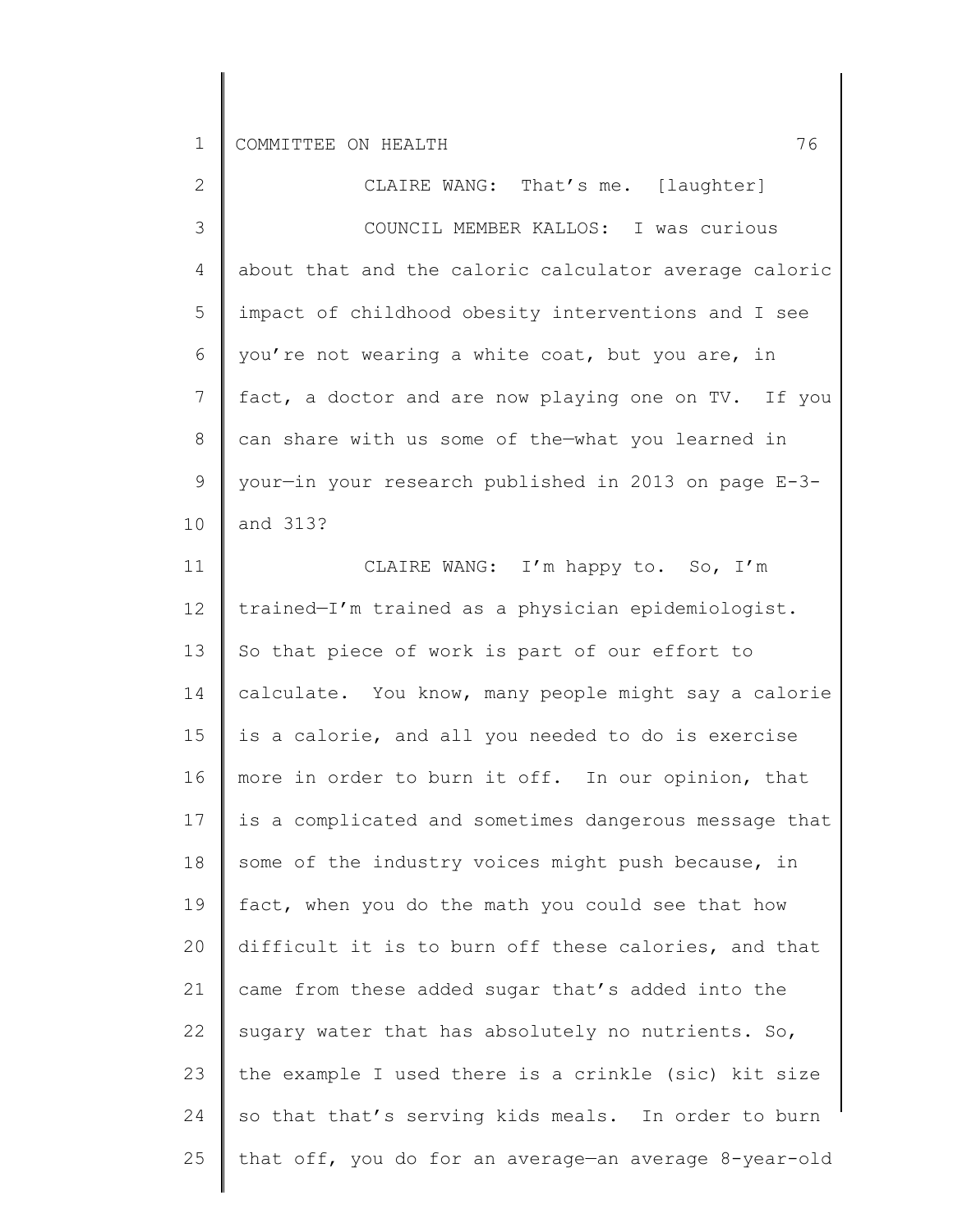| $\mathbf{2}$    | yes you will have to walk for 70 minutes in order to  |
|-----------------|-------------------------------------------------------|
| 3               | burn that off. So, for active individuals and-and     |
| 4               | children will know that we want them to be more       |
| 5               | active but, in fact, when you do the math and-and     |
| 6               | really figuring out how much calories are in these    |
| $7\phantom{.0}$ | drinks, they could be very kind of-very deceiving.    |
| 8               | So, that was just what the body of research is about  |
| 9               | to really be conscious about the caloric count and    |
| 10 <sub>o</sub> | sugar content in these beverages.                     |
| 11              | COUNCIL MEMBER KALLOS: Thank you.                     |
| 12              | CHAIRPERSON LEVINE: Thank you and thank               |
| 13              | you to this great panel.                              |
| 14              | MICHAEL DAVOLI: Thank you.                            |
| 15              | CHAIRPERSON LEVINE: Okay, next up we                  |
| 16              | have Miguel Graham and Joshua Delgado from Teens for  |
| 17              | Food Justice; the Minister John Williams from the New |
| 18              | Creation Community Health Empowerment; Anna Flattau;  |
| 19              | and Chris-oh, boy-Nowacks--                           |
| 20              | CHRIS NORWOOD: [off mic] Norwood.                     |
| 21              | CHAIRPERSON LEVINE: Norwood. Alright,                 |
| 22              | from Health People. [background comments/pause]       |
| 23              | Joshua and Miguel, thank you for joining us.          |
| 24              | JOSHUA DELGADO: Thank you.                            |
| 25              |                                                       |
|                 |                                                       |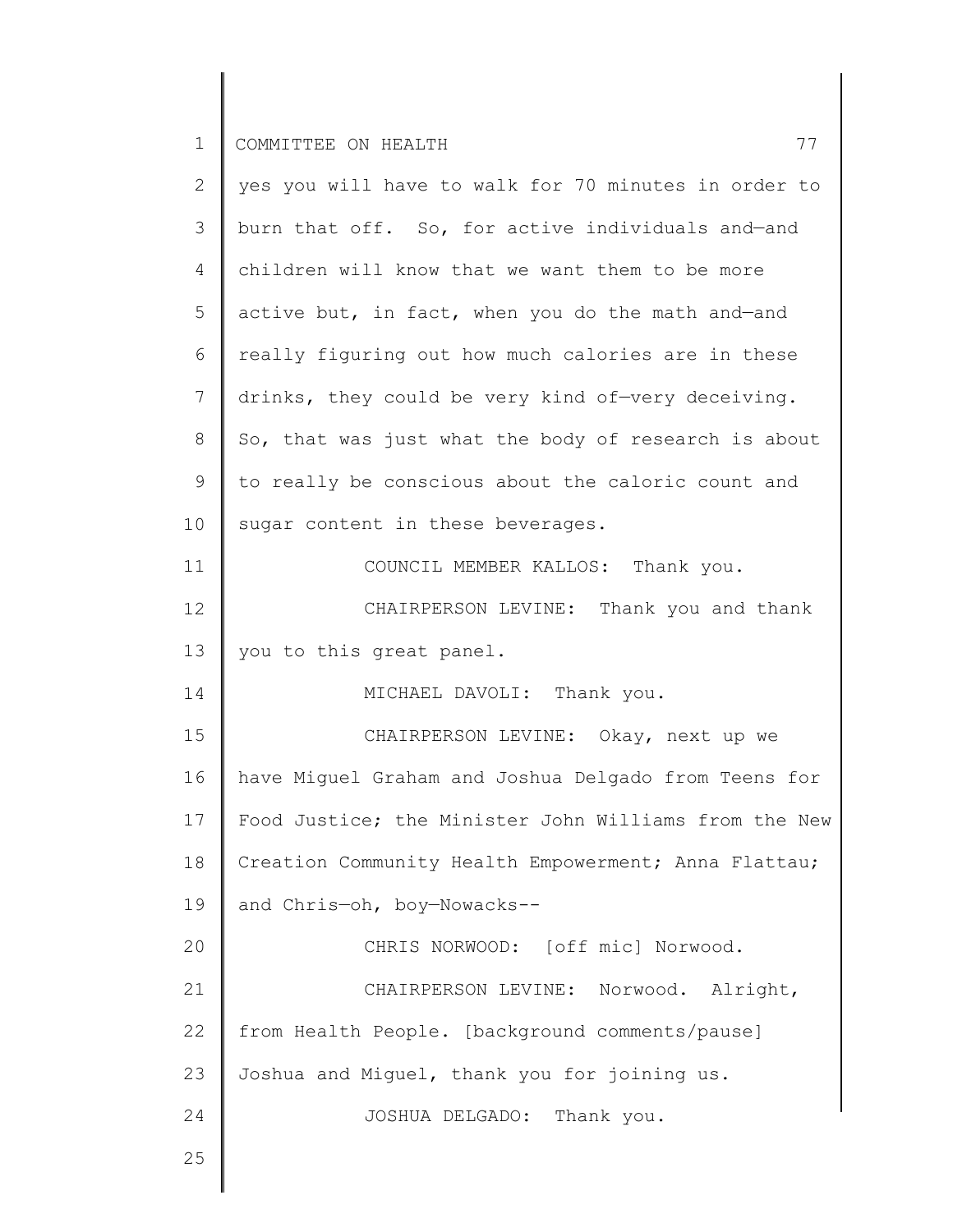2 3 4 5 6 7 8 9 10 11 12 13 14 15 16 17 18 19 20 21 22 23 24 25 CHAIRPERSON LEVINE: You have a hard act to follow with Rose [laughter] and we're glad that youth voice is in the house, and would you like to start us off? MIGUEL GRAHAM: Sure. Hi. My name is Miguel. [background comments] COUNCIL MEMBER KALLOS: Can you share your names on social media where there's like Twitter and Instagram and things like that? We'll share it. MIGUEL GRAHAM: Hi, my name is Miguel, and I'm attended—student at DeWitt Clinton High School campus. I'm also a member of Teens for Food Justice After school Apprenticeship Program where we explore food justice issues and advocate for healthy food and drinks access in our community. I'm here to testify in support of Bill 1064 because I believe kids should not only have access to healthy food, but also healthy beverages on restaurant menus. JOSHUA DELGADO: [coughs] Hi. My name is Joshua Delgado. I am a senior at the DeWitt Clinton High School Campus. Like Miguel, I am a part of Teen for Food Justice as both an intern on our hydroponics farm [laughs] and a member of Apprenticeship. I am also here to express my support of Bill 1064 because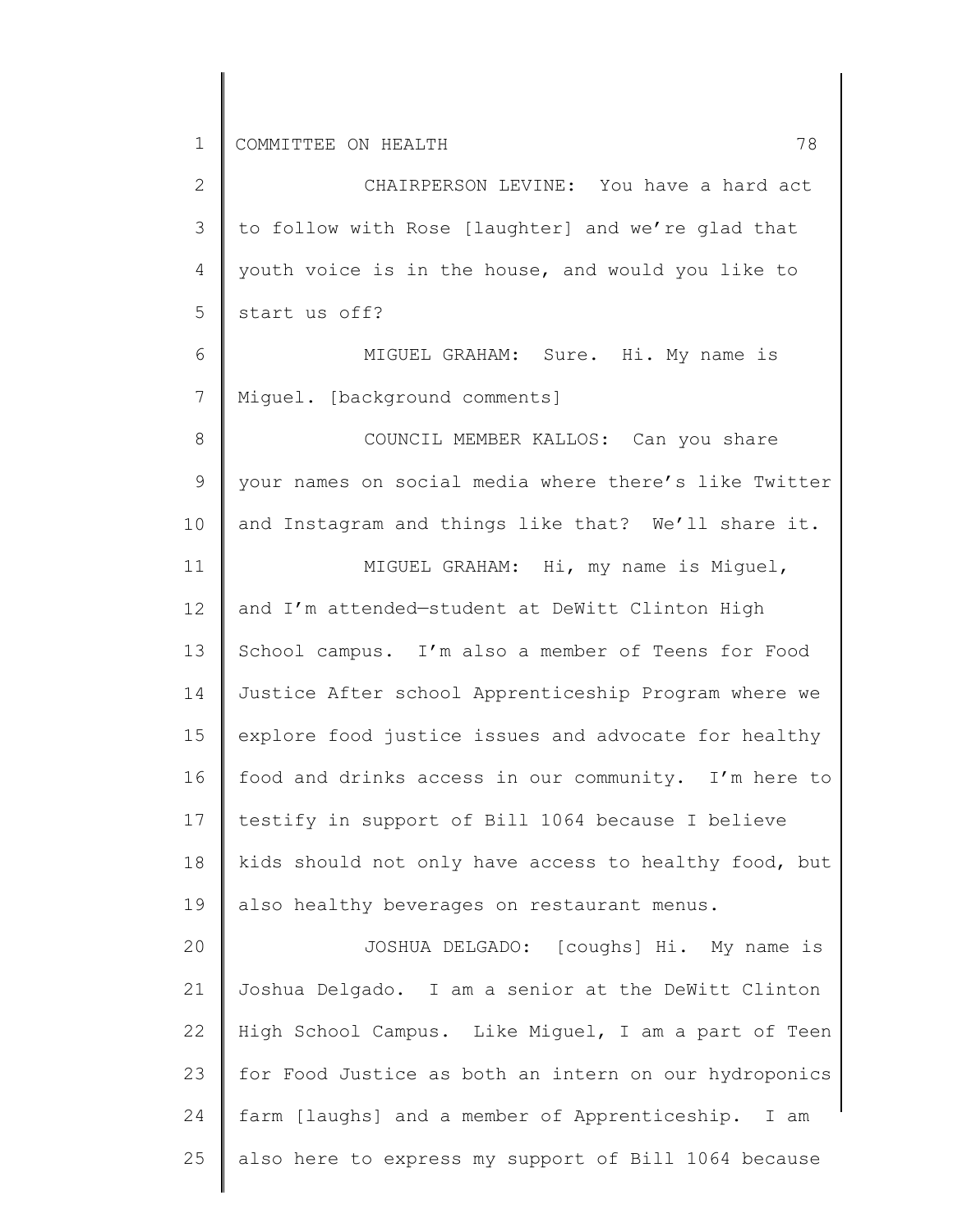2 3 4 5 6 7 8 9 10 11 12 13 14 I think that we deserve to have a—to have the option to make healthy choices. Oh, sorry. COUNCIL MEMBER KALLOS: [off mic] JOSHUA DELGADO: Behind our hydroponic farm and cafeteria and that includes drinks on restaurant menus. We support this bill that would require restaurants in New York City that serve children's meals to include drinks that are free of added sugars and sweeteners. After going into our communities to survey restaurants and analyze food and drink menus, we find lots of soda and sugary drinks like Sprite, Fanta and Hi-C, but very few healthy options.

15 16 17 18 19 20 21 22 23 24 25 MIGUEL GRAHAM: During apprenticeship we learn a lot about food and drinks access in our community, and what it means for ourselves on health, and we've began—we—we—well, we began to go beyond the classroom, and decided to explore options on restaurant menus. As a group, we created a survey that include—included our look at drinks on kids' menus, and the availability of healthy of substantial. We found that sugary beverages were always the default. Also, the way they are featured in kids' menus section or in their restaurant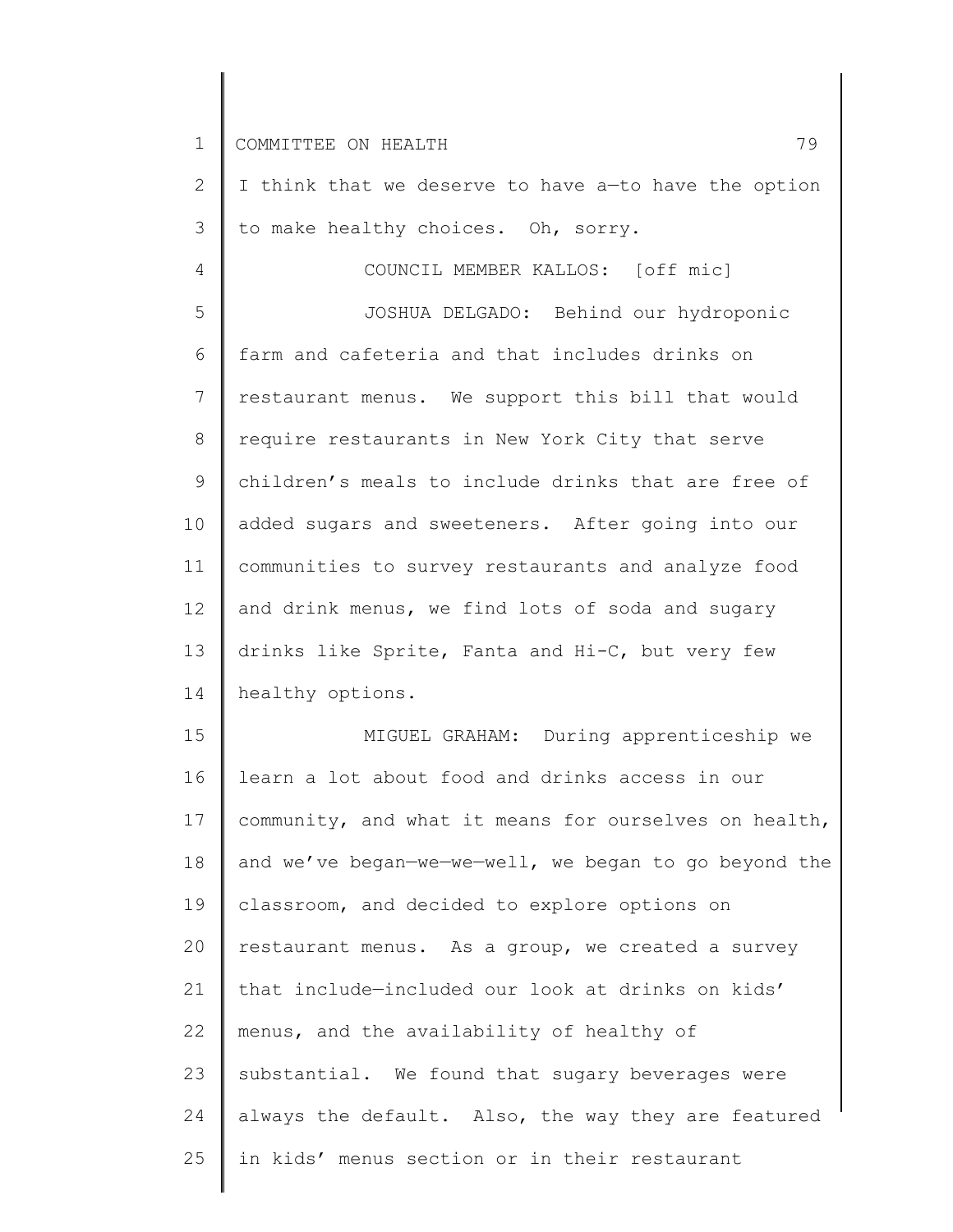2 3 themselves seems dis—dis—displaced to catch the eyes of young people.

4 5 6 7 8 9 10 11 12 13 14 15 16 17 JOSHUA DELGADO: I have learned and now know that companies often target teenagers and younger people by using colorful and catchy marketing in order to influence us to consume more sugary beverages. These tactics work because restaurants and companies know how to tie our products to recent pop culture and imagery to capture our attention. As a student, I am busy and don't always have the time to carefully consider restaurant menus when I buy a quick lunch meal. Sometimes I make the choice that are most familiar and easy. So, if kids' menus were to offer drinks free of sugar, and sweeteners, then the healthier choice would be that much easier to make.

18 19 20 21 22 MIGUEL GRAHAM: Thank you for allowing us to testify before you in support of this important bill. We're happy to answer any questions that you have. CHAIRPERSON LEVINE: That was

23 24 outstanding. Thank you Miguel and Joshua. Really impressive testimony and important. We thank you for

25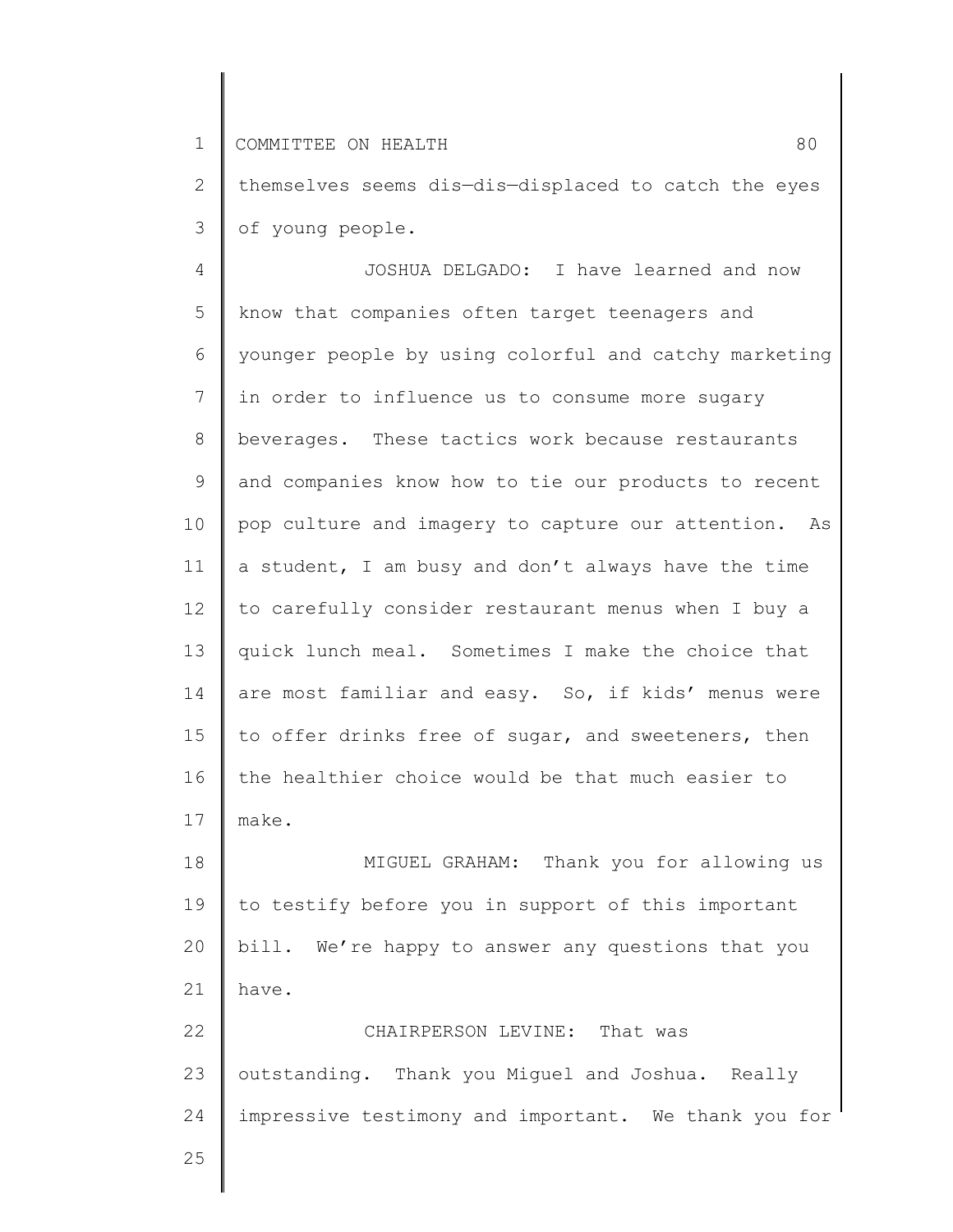1 2 3 4 5 6 7 8 9 10 11 12 13 14 15 16 17 18 19 20 21 22 23 24 25 COMMITTEE ON HEALTH 81 being here. We'll—we'll continue the panel. Ms. Norwood, would you like to— CHRIS NORWOOD: Thank you-- CHAIRPERSON LEVINE: -- proceed. CHRIS NORWOOD: -- and it's-it's very nice to speak with young people. CHAIRPERSON LEVINE: A tough act to follow, indeed. CHRIS NORWOOD: [laughs] We-were like, they will make a better future, definitely. Right now, one million New Yorkers have Diabetes, and one third of adults have Pre-Diabetes. Yet, there is absolutely no city plans for the control and prevention of Diabetes. The situation, Mr. Chair, is unprecedented. We have never seen in the modern era an epidemic allowed to grow for decades without any coherent effort to stop it. It is a public disgrace in public health. We had one case of Ebola, and the whole city was mobilized. We haven't mobilized for Diabetes even knowing that thousands who have Diabetes will suffer terrible, but avoidable complications like amputation, blindness and dialysis and that without intervention 5% of Pre-Diabetics will develop Diabetes every year. We sincerely thank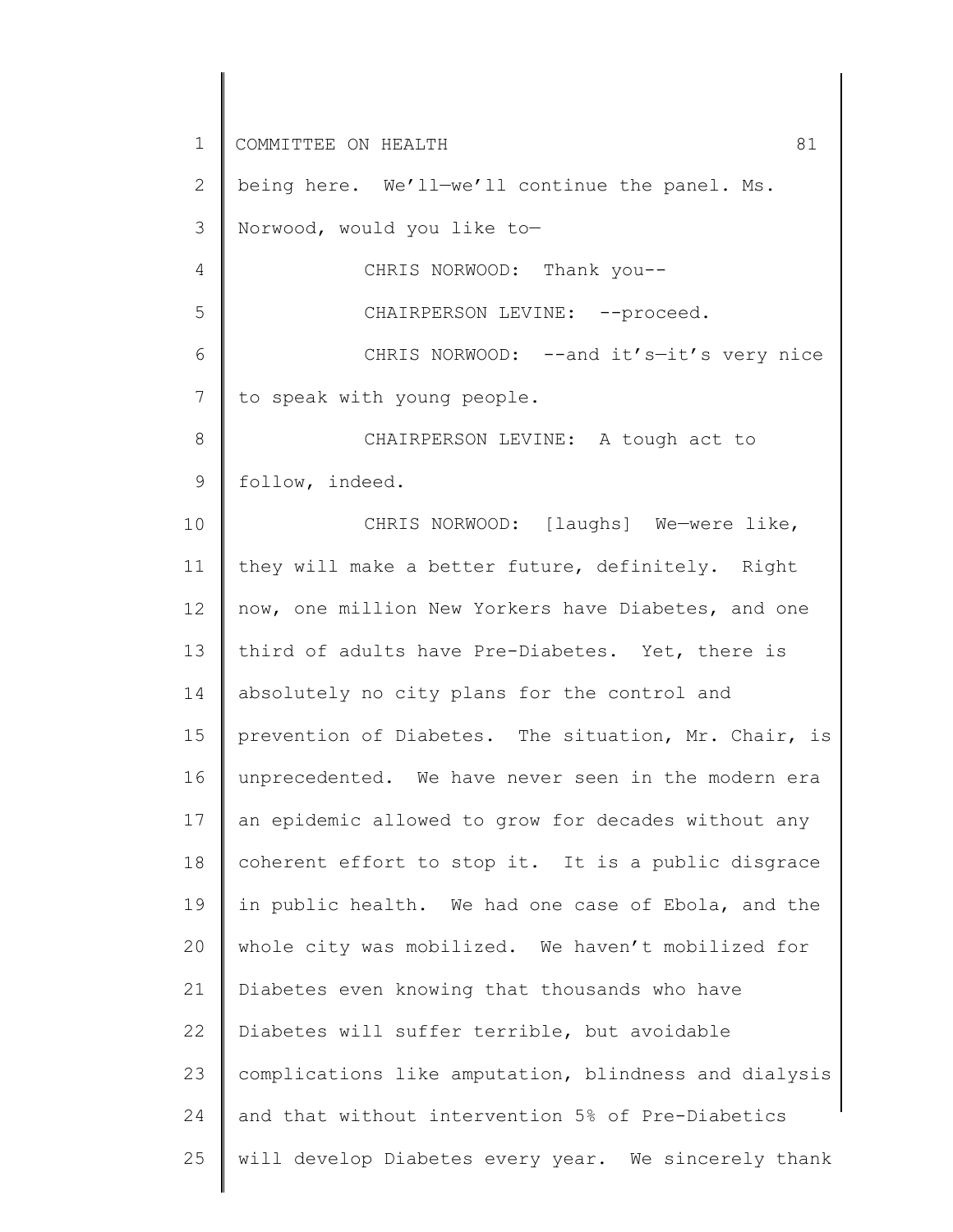2 3 4 5 6 7 8 9 10 11 12 13 14 15 16 17 18 19 20 21 22 23 24 25 you, Chairman Levine as sponsor, and the Council Health Committee for introducing legislation 1361. I was happy to just learn that the department supports, but I will review it because it shows where we are at. It requires the New York City Department of Health to finally compile a comprehensive report and a plan to reduce the occurrence of Diabetes related health problems. Amazingly, this has never occurred before. The legislation also requires the city to track numbers of complications like amputation, blindness, and dialysis ever six months, and also to report on the massive data on citywide A1C levels and measure of blood sugar that it already has in the Diabetes Registry. The importance of this is underscored by a just released study with intensive sampling that shows, in fact, the combined rate of both diagnosed and undiagnosed Diabetes for adults in New York. It's 16%, about 1 in 6 adults, not the 10 to 11% widely used. Similarly, with Council oversight to assure full tracking through procedure codes and claims data, we can finally expect full understanding of the disastrous complications of Diabetes. For one example I expect the amputation rate will be almost double that now reported. Even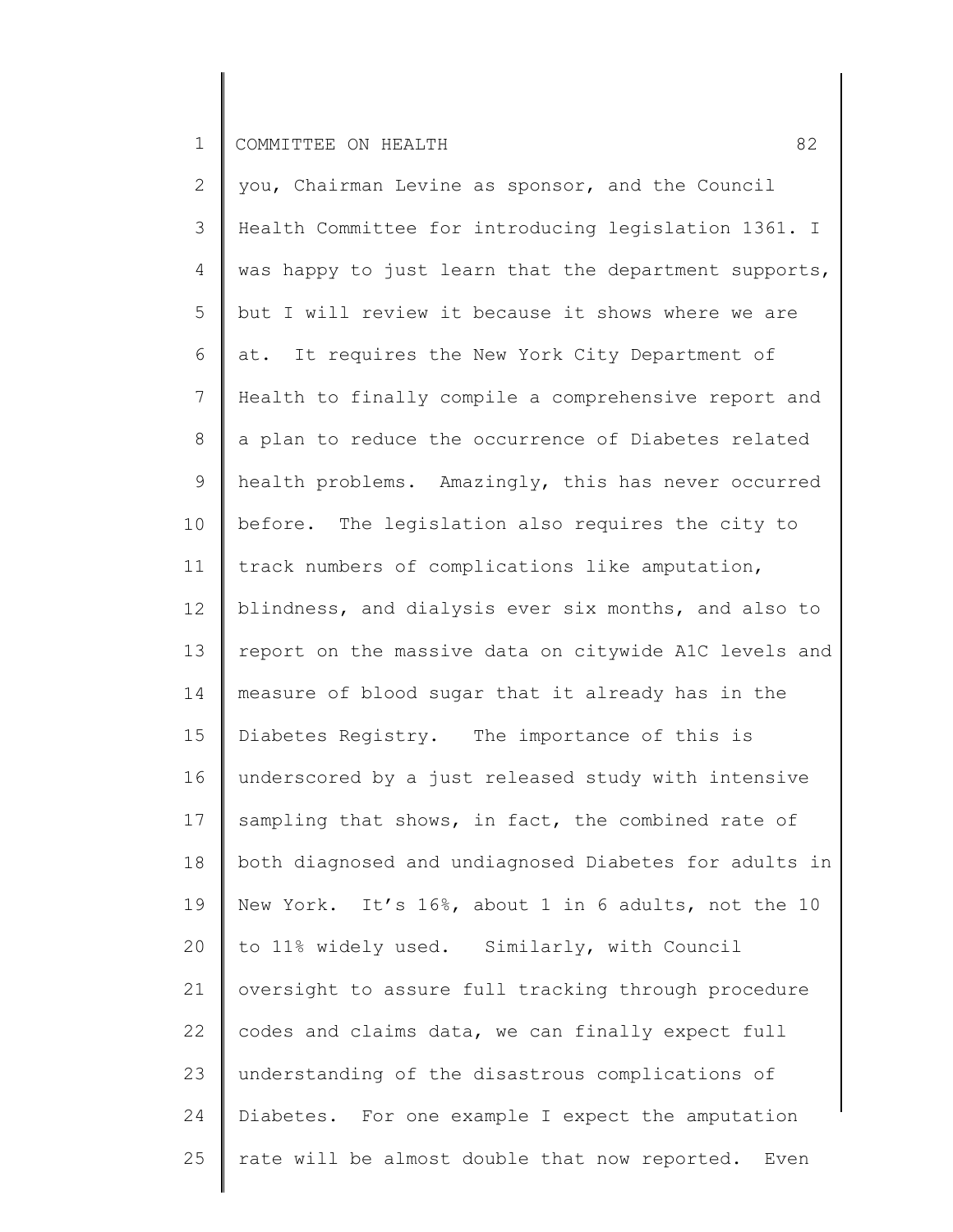2 3 4 5 6 7 8 9 10 11 12 13 14 15 16 17 18 19 20 21 22 23 24 25 as we understand the full toll and tragedy of Diabetes, however, we need to equally understand that we can pull back. Progress is so possible. The Department of Health knows as does everyone in this field that very well proven education will slash the Diabetes risk for people who have Pre-Diabetes just as proven care education for those who already have Diabetes slashes the terrible complications. We could bring this proven education to the most stricken communities almost overnight by training neighborhood residents themselves as peer leaders to provide proven care education. Yet, the Department of Health refuses and refuses and refuses to fund such proven education. I will conclude by telling you that two peer leaders and educators at Health People. One has lost 100 pounds and taken her sugar level from near fatal to normal, but tragically, it was too late for her eyes and she is going blind. The other has terrible foot neuropathy and it is painful for her to walk, but barely able to see, and hardly able to walk, they are out every day teaching good care to other Diabetics because they will not permit these same things to happen to other people when it is clearly avoidable. Where is their Health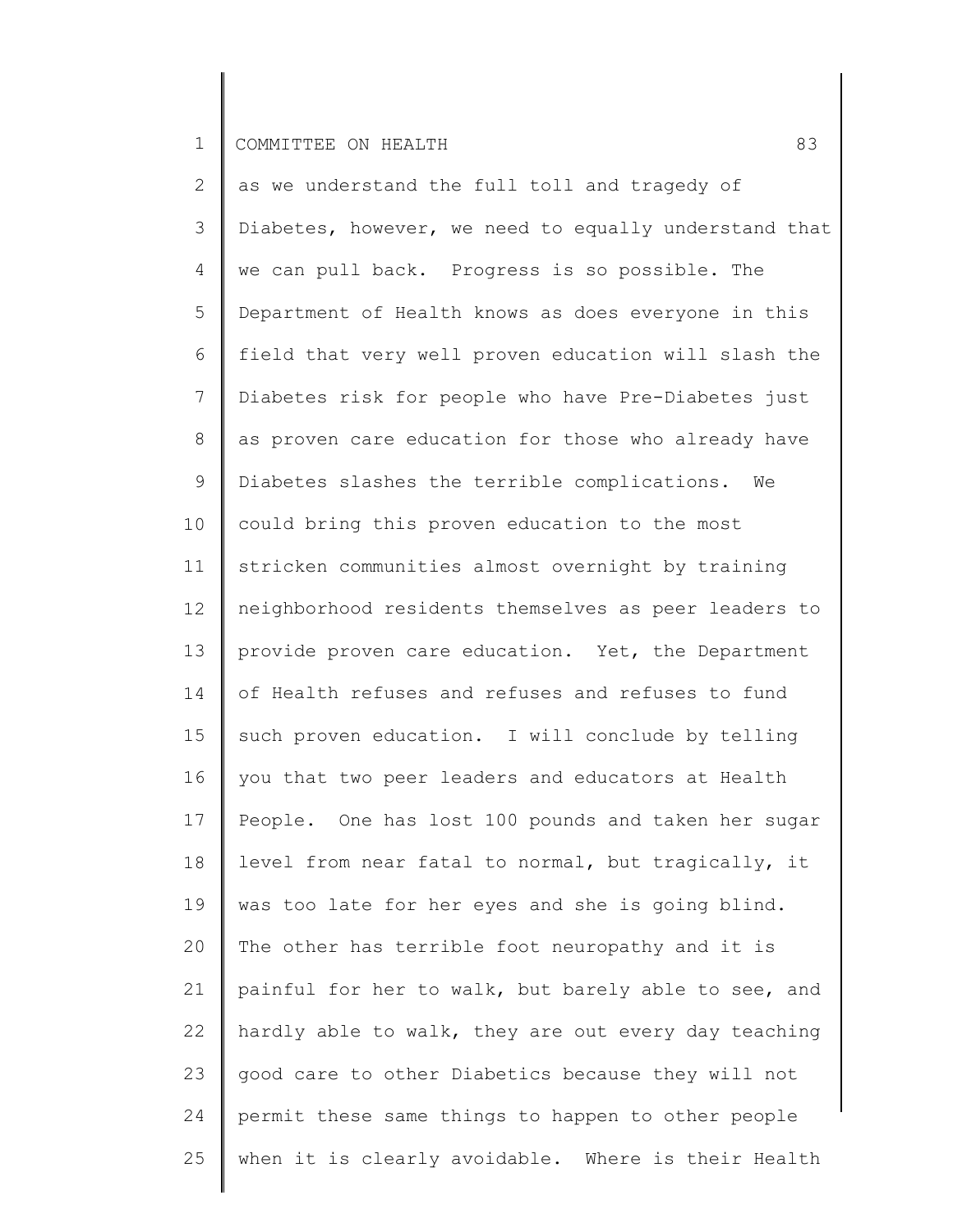| 2           | Department? Where is their support from the Health  |
|-------------|-----------------------------------------------------|
| 3           | Department? They don't pay for this. Thank you      |
| 4           | again, Chairman Levine and the Health Committee for |
| 5           | these very important hearings. I feel they are a    |
| 6           | breakthrough on many levels, and that they are      |
| 7           | starting to make us coherent, which is what we      |
| $8\,$       | haven't been. So, I hope the entire Council will    |
| $\mathsf 9$ | support your efforts. Thank you.                    |
| 10          | CHAIRPERSON LEVINE: Thank you, Ms.                  |
| 11          | Norwood and I-I assume though you didn't explicitly |
| 12          | say it that you're in support of Intro 1361, which  |
| 13          | would require--                                     |
| 14          | CHRIS NORWOOD: [interposing] Yes.                   |
| 15          | CHAIRPERSON LEVINE: -- the Department of            |
| 16          | Health--                                            |
| 17          | CHRIS NORWOOD: [interposing] Yes.                   |
| 18          | CHAIRPERSON LEVINE: -- to report on some            |
| 19          | of the factors that you mentioned.                  |
| 20          | CHRIS NORWOOD: That's correct.                      |
| 21          | CHAIRPERSON LEVINE: Okay. Wonderful.                |
| 22          | Minister, please.                                   |
| 23          | Thank you, Minister Levine. [laughter]              |
| 24          | CHAIRPERSON LEVINE: You just promoted               |
| 25          | me, but thank you.                                  |
|             |                                                     |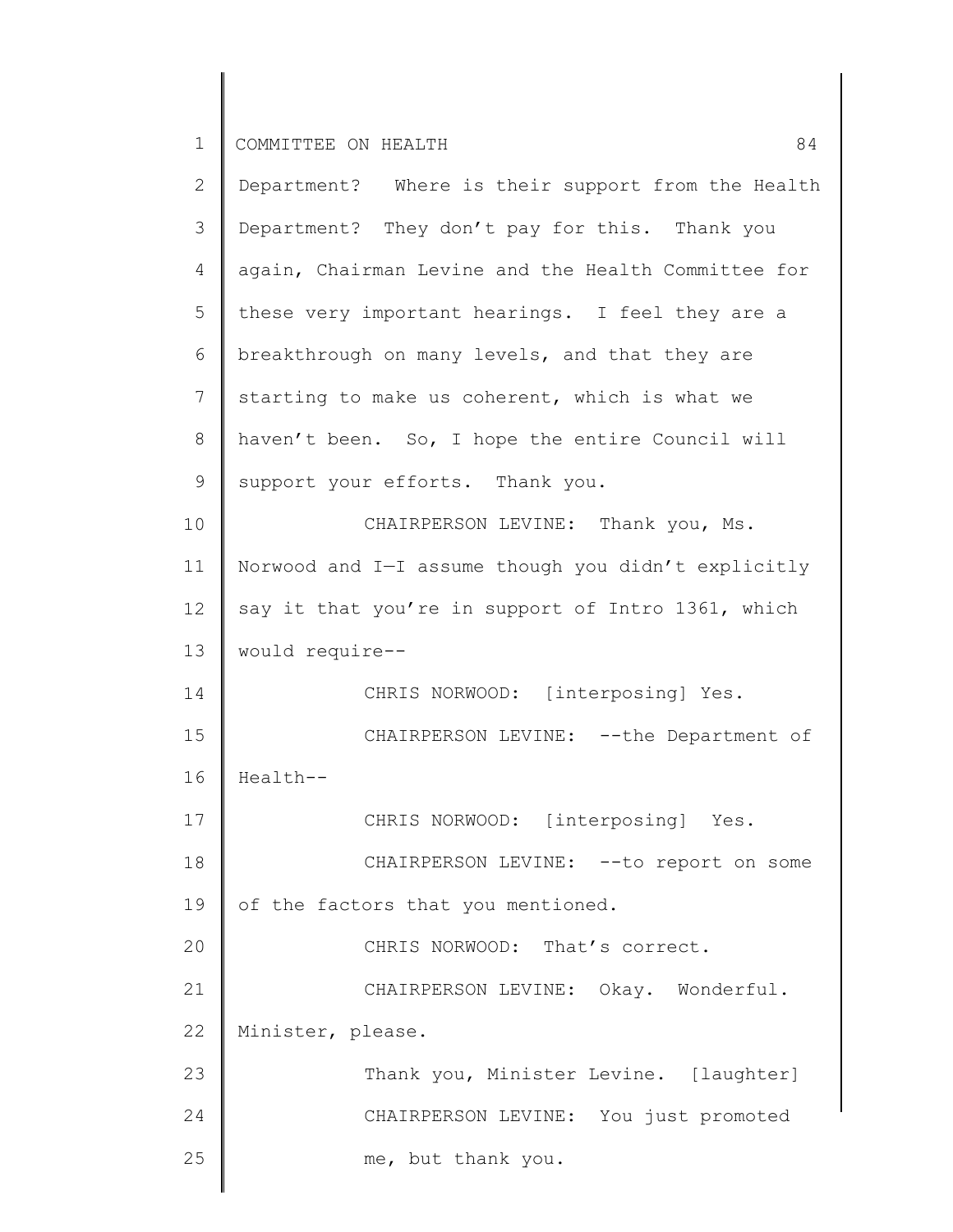2 3 4 5 6 7 8 9 10 11 12 13 14 15 16 17 18 19 20 21 22 23 24 25 MINISTER JOHN WILLIAMS: That's alright. If you're involved in a great evangelistic effort in this city and, you know, New York I just came with the—the Governor and now Speaker Nancy Pelosi that is being the number one state in this country that is going after the gun—lobby gun, you know, violent things, and we know that all the deaths from gun violence, all the deaths from narcotics, drugs or whatever cannot compete with the drug sugar. Sugar is addictive, and it's the most—it's the—it's the worst killer not only in America, in the world, and what you are doing here is—should be commended and I applaud you very much for this bill, these bills that I know that it I going to, you know, bring great I would say benefits to the residents of New York City. In the Dinkins Administration we fought to—to get the—the entire city to get behind the smoking gun in public places and at work. The bill was passed, and today we see the benefits of the smoking. With this sugar bills that you guys are offering, I am here for one purpose and one purpose only. It is that as you as you mentioned today, the representative from the Administration that despite all the efforts that they—despite all the efforts that they put into the—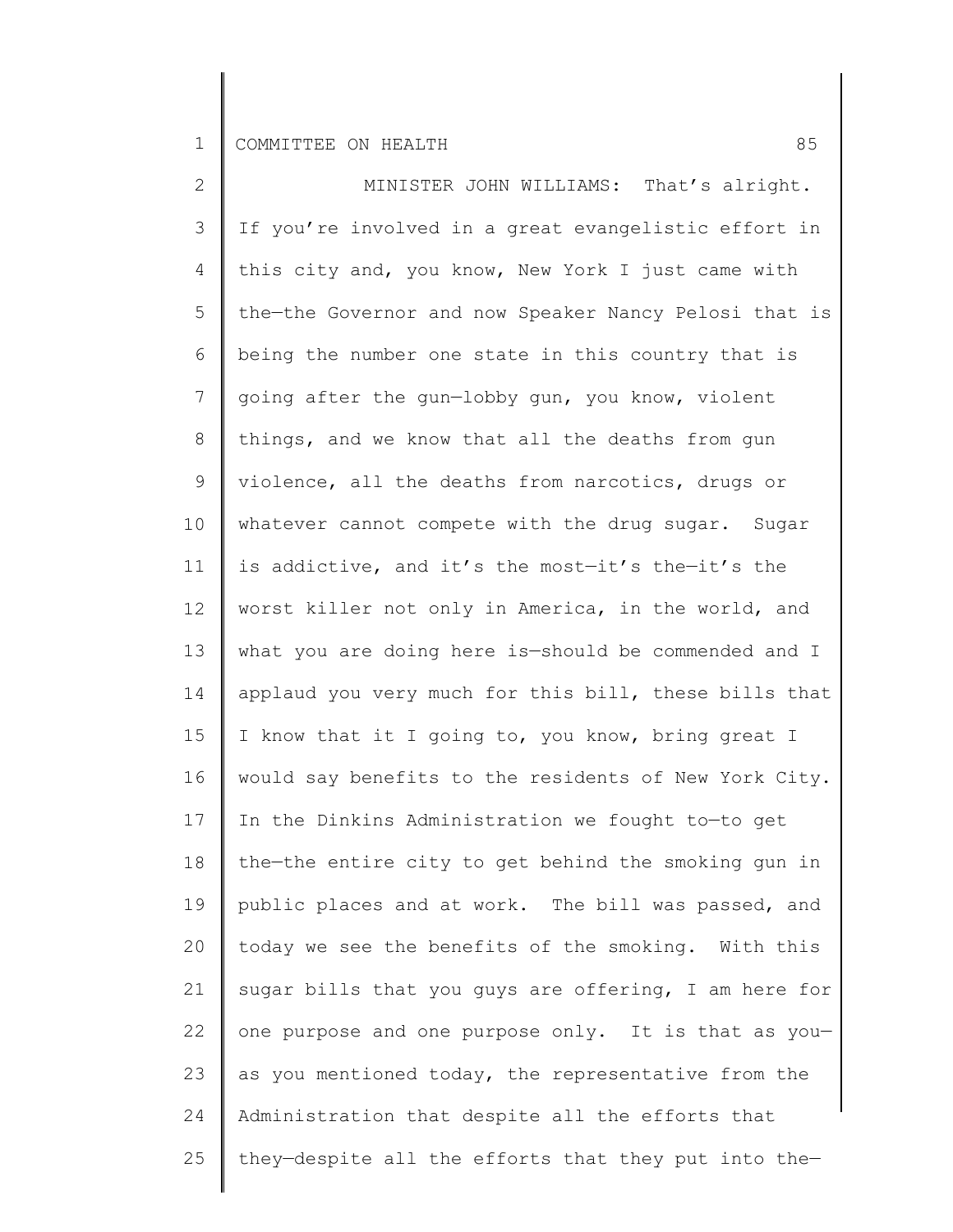2 3 4 5 6 7 8 9 10 11 12 13 14 15 16 17 18 19 20 21 22 23 24 25 the programs to prevent them to do this, where is Diabetes going? Where's the incidents going? I've worked for 25 years with American Diabetes Association to raise funds. Every year they raise hundreds of millions of dollars for Diabetes for not prevention, research and to this date this incidents and prevalence is going way up. So, what I would like for you to do is to back up these with the importance of funding community-based programs that would help to prevent what is happening, and the—the the labeling laws and I don't know. You know, as you—you are saying the people in the—the community that are suffering are the minorities, and I tell you minorities don't read labels. They don't, and so they will be affected greatly by that. The most important thing is to—is to use the church/schoolbased preventive health centers in funding them to educate people like Health People to get the peer leaders, to reach out to the community and educate them about the dangers and to get them to be motivated to want to change their lifestyle, and that's basically what I'm here to testify about. Back up what you are putting in this bill with funding for prevention.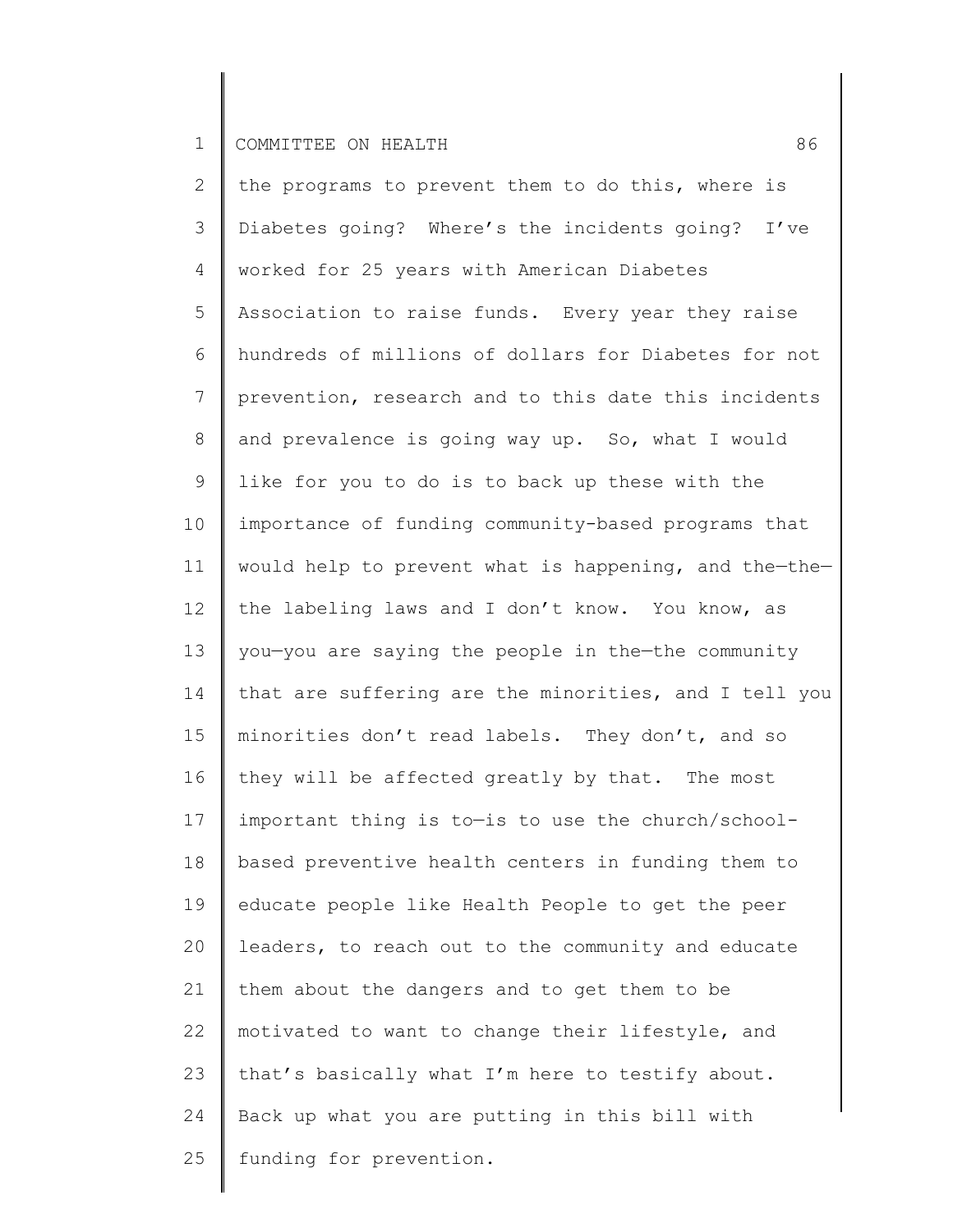2 3 4 5 6 7 8 9 10 CHAIRPERSON LEVINE: Thank you for your passion and your focus on this important issue, Minister, and thank you for being here. I'm going to cue you in a moment, and I—I have to myself quickly run across the street to a press conference. In the interim, you're in the capable hands of Council Member Kallos, and I think we'll also be rejoined by Council Member Barron. I'll be back momentarily, but please take it away.

11 12 13 14 15 16 17 18 19 20 21 22 23 24 25 Thank you for the opportunity to speak. I'm also speaking in support of 1361. My name is Anna Flattau, and I'm the Vice Chair for Clinical Services for Family and Social Medicine at Montefiore Medical Center, and I work in one of our federally qualified health centers in the Bronx. Many of my patients have Diabetes, and I like my colleagues I've seen too many people with life altering complications such as kidney failure, vision loss and amputation of their feet. As well as being a primary are doctor, I directed for eight years a wound healing program where we worked to ensure high level of care for patients with Diabetic foot alters to help them avoid amputations. It's unacceptable that in the Bronx, people lose their feet to Diabetic amputation at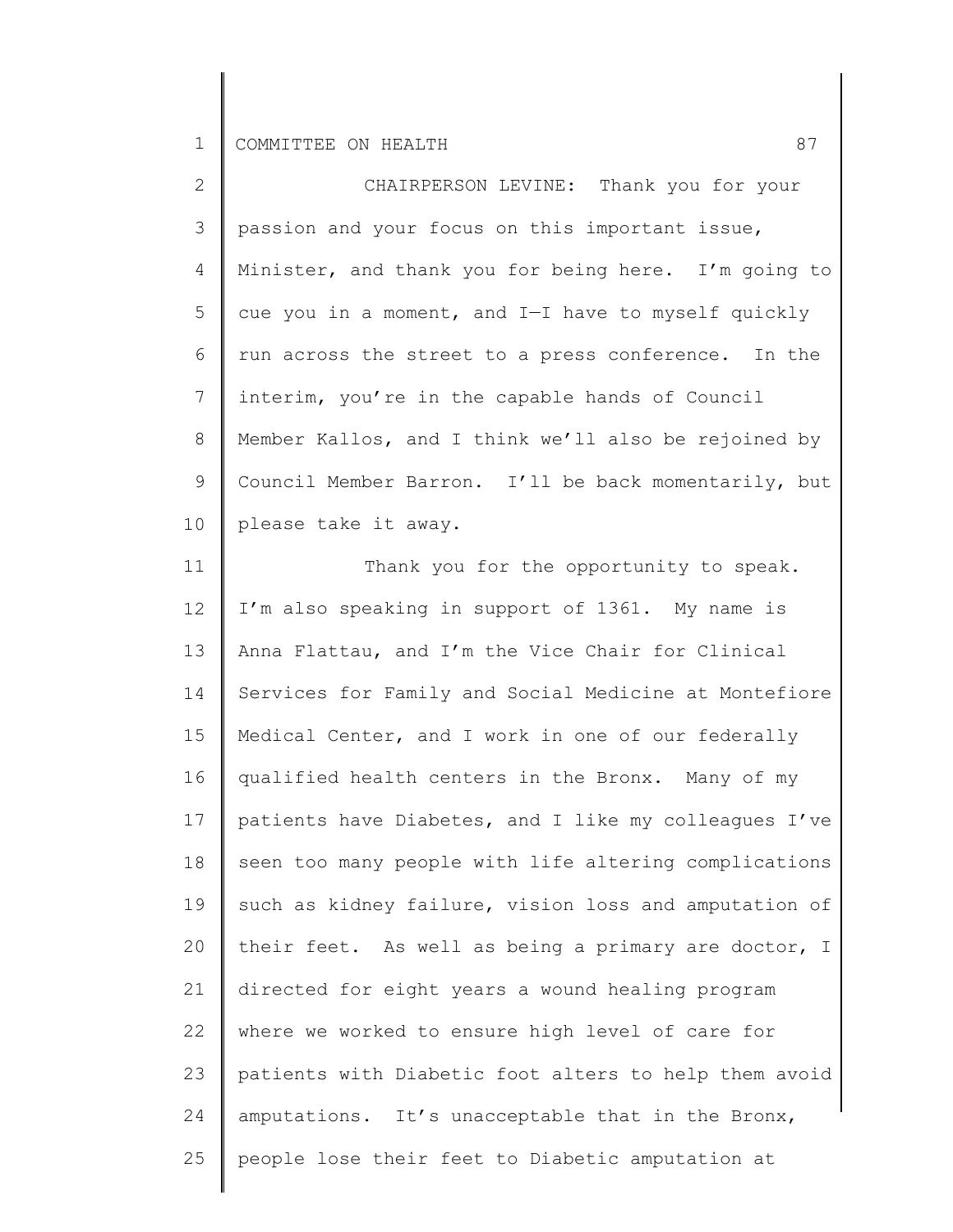2 3 4 5 6 7 8 9 10 11 12 13 14 15 16 17 18 19 20 21 22 23 24 25 twice the rate of patients in Manhattan. There are 306 regions called hospital referral regions in the country and of those 306, the Bronx is number 17 for the highest amputation rate. This pattern is seen in poor neighborhoods and other boroughs in the city as well. Social injustice underlies these results. We all know that it is hard to eat healthy when you are poor, but some neighborhoods lack options for healthy food and exercise and that many communities have inadequate access to primary care. It is also just hard to take care of your health if you are working two or even three jobs just to keep a roof over your head. The amputation rates tell us that once people have Diabetes we are failing them still further. Diabetic foot alters occur because high sugar levels damage the nerves in the feet so that a person can't feel a sharp object or an ill-fitting shoe that is causing the wound. The nerve damage also impairs the person's immune response so that infections can quickly become limb and life threating. Limb loss is devastating to individuals and to their families, and it increases the already high burden of disability in these communities. People with Diabetic nerve damage in partnership with healthcare providers can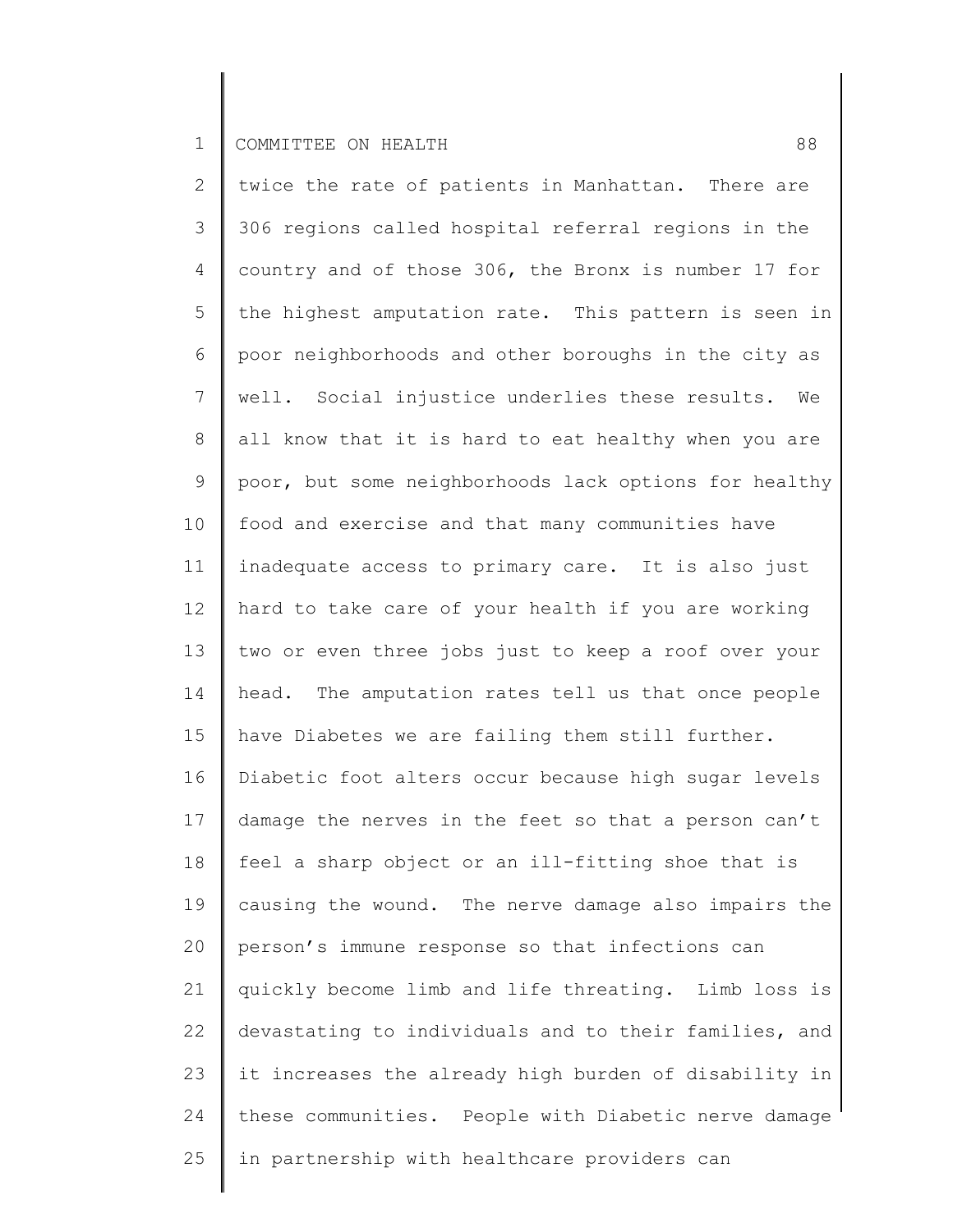2 3 4 5 6 7 8 9 10 11 12 13 14 15 16 17 18 19 20 21 22 23 24 25 substantially lower their risk of amputation if they are able to prevent ulcers and to quickly access high quality treatment when ulcers do occur. Our communities need programs that reduce the rate of amputations for people with Diabetes, and we know from the evidence that there's several types of programs that can achieve this. Successful programs engage communities, educate patients, support preventive foot care services through primary care and podiatry, and provide expedited access to high quality ulcer treatment when needed. These initiatives enhance quality of care for individuals, improve population health outcomes and save healthcare costs by avoiding hospitalizations. However, our highest risk communities currently lack coordinated efforts to reduce amputation rates for their residents. Can we implement these solutions in New York? It might be we have no other choice because the alternative is to allow the crisis of Diabetic amputations to continue unchecked. The close tracking of amputation data is as proposed in this legislation is a necessary foundation for us to start coordinating efforts to actually reduce the Diabetes amputation rate in poor neighborhoods.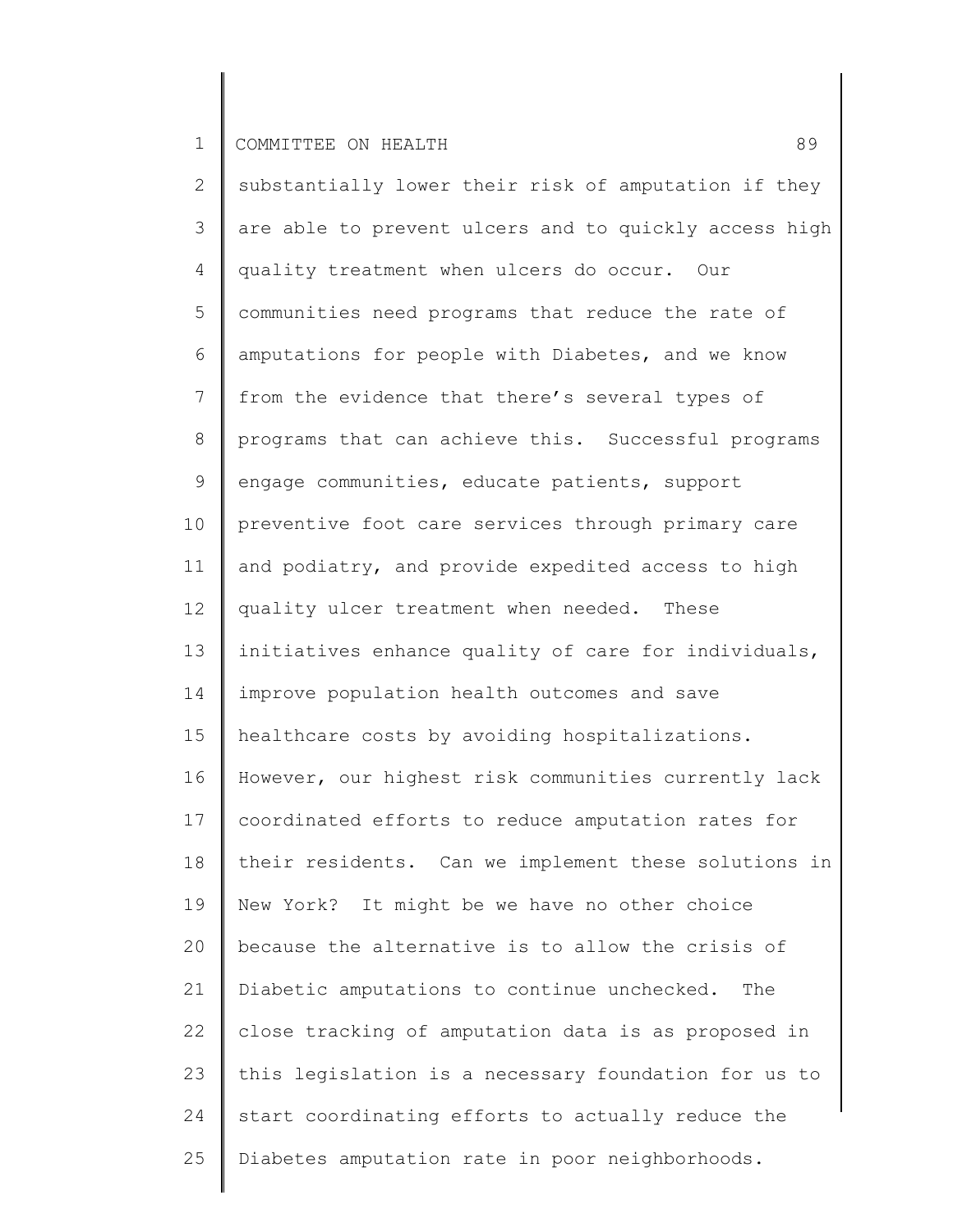1 2 3 4 5 6 7 8 9 10 11 12 13 14 15 16 17 18 19 20 21 22 23 24 25 COMMITTEE ON HEALTH 30 These solutions will require hard work, but they are possible with the partnership of the healthcare sector, government and our communities. Thank you. COUNCIL MEMBER KALLOS: Thank you. So, I have a first question for Teens for Food Justice. How are you? JOSHUA GALADO: Good. COUNCIL MEMBER KALLOS: How was the 4- Train ride this morning or afternoon? JOSHUA GALADO: Long. COUNCIL MEMBER KALLOS: It was like an hour still? JOSHUA GALADO: Yeah, COUNCIL MEMBER KALLOS: I—I went to—I went to high school on—around the block from you on 205<sup>th</sup> Street. JOSHUA GALADO: Leahman or…? COUNCIL MEMBER KALLOS: So across from—so we share your football field Bronx Science JOSHUA GALADO: Oh, Bronx Science. COUNCIL MEMBER KALLOS: Yeah. MIGUEL GRAHAM: Oh, I didn't know that. COUNCIL MEMBER KALLOS: I think—do you still—do you—do you ever—so what do you call it? So,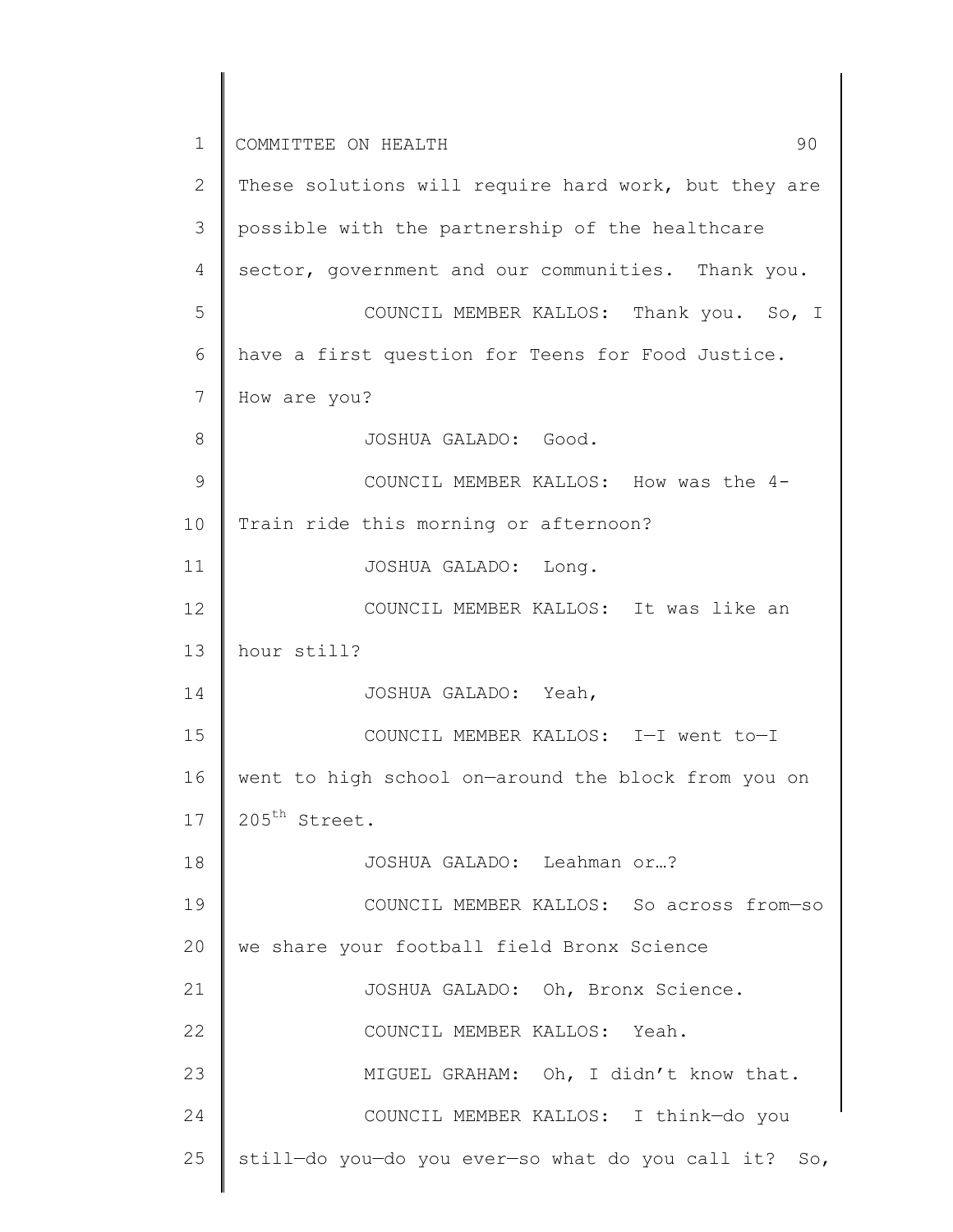| $\mathbf 1$ | 91<br>COMMITTEE ON HEALTH                             |
|-------------|-------------------------------------------------------|
| 2           | tell me about this hydroponic farm that you mentioned |
| 3           | in your testimony and-and what you have at your       |
| 4           | cafeteria. Do-so do both of you work at this far      |
| 5           | JOSHUA DELGADO: Well--                                |
| 6           | COUNCIL MEMBER KALLOS: In New York City               |
| 7           | there's a farm in New York City in the Bronx.         |
| 8           | JOSHUA DELGADO: Uh-hm.                                |
| 9           | COUNCIL MEMBER KALLOS: Tell them that.                |
| 10          | MIGUEL GRAHAM: Well, for the farm we                  |
| 11          | have a hydroponic farm upstairs in our school that's  |
| 12          | Teens for Justice. You can see it right there on my   |
| 13          | shirt.                                                |
| 14          | COUNCIL MEMBER KALLOS: Yeah.                          |
| 15          | MIGUEL GRAHAM: So, we do supply like                  |
| 16          | vegetables for-for the cafeteria sometimes, fresh     |
| 17          | vegetables when they are fully grown. Sometimes we    |
| 18          | give it away like to parents.                         |
| 19          | COUNCIL MEMBER KALLOS: And you grow it                |
| 20          | yourself.                                             |
| 21          | MIGUEL GRAHAM: Yes, we grow it --                     |
| 22          | COUNCIL MEMBER KALLOS: Wow.                           |
| 23          | MIGUEL GRAHAM: --ourself.                             |
| 24          | COUNCIL MEMBER KALLOS: And what kind of               |
| 25          | food choices do you have in your-your high school?    |
|             |                                                       |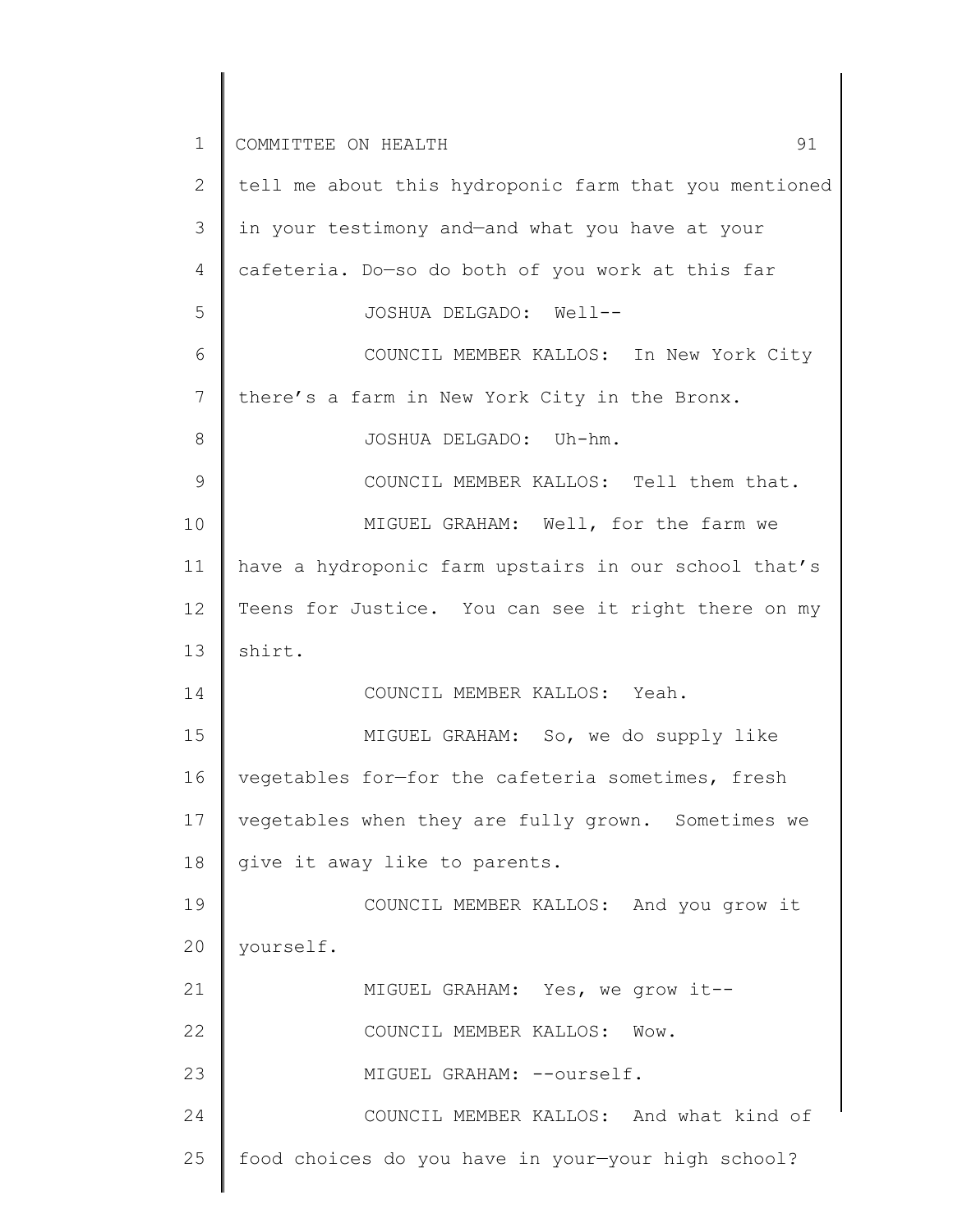2 3 4 So, we had DOHMH here. They were talking about the fact that they said that the school meals are healthier.

5 6 7 8 9 10 11 12 13 14 15 16 17 18 19 20 21 22 23 24 25 MIGUEL GRAHAM: So, we have the choice. Yes, the school meals are healthy even though I noticed that some—some of the meals aren't healthy because some of the meals like they fry the food. I noticed that they give us like it's on Monday after we had it on Friday. So, we have to wait a while before like fresh food comes back in the cafeteria. COUNCIL MEMBER KALLOS: Do we still have somebody in the audience from DOHMH? MIGUEL GRAHAM: I don't know what that's about. [laughter] COUNCIL MEMBER KALLOS: No, no, sorry. So, we're going to take what you jus said. We're going to pass that along to DOE and DOHMH. JOSHUA DELGADO: There's someone behind it there. There's someone behind it. COUNCIL MEMBER KALLOS: Okay, and so do you have vending machines at the high school? MIGUEL GRAHAM: Oh, yes, we have vending machines.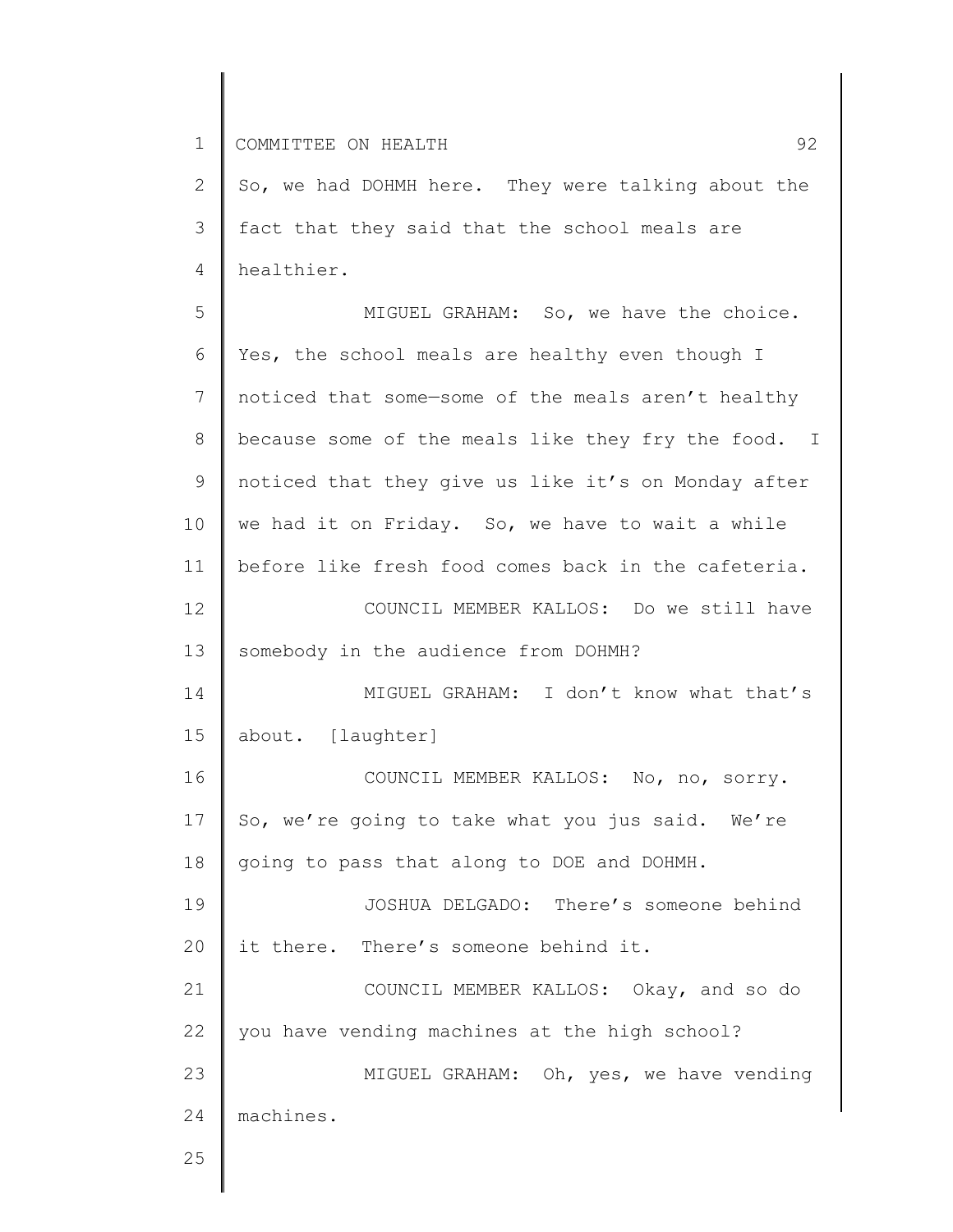1 2 3 4 5 6 7 8 9 10 11 12 13 14 15 16 17 18 19 20 21 22 23 24 25 COMMITTEE ON HEALTH 93 COUNCIL MEMBER KALLOS: What's in the vending machines? MIGUEL GRAHAM: It is we—it has snacks and it have sparkling water and you have ice tea. It doesn't really have the juice or sugary juice-- COUNCIL MEMBER KALLOS: [interposing] Okay. MIGUEL GRAHAM: --but the ice tea I could say that's sugary juice. COUNCIL MEMBER KALLOS: Does it have like a—a Gator Aid or—or Power Aid? MIGUEL GRAHAM: No, I don't think so. COUNCIL MEMBER KALLOS: And no carbonated beverages that are like Coca Cola or Pepsi or stuff like that? MIGUEL GRAHAM: No, it don't—it doesn't have any of that. COUNCIL MEMBER KALLOS: That's really good to hear, and then like snacks, would it have like M&Ms or and Snickers or is it like-- MIGUEL GRAHAM: Yes, they have a lot of those. COUNCIL MEMBER KALLOS: Okay. MIGUEL GRAHAM: And it some teachers--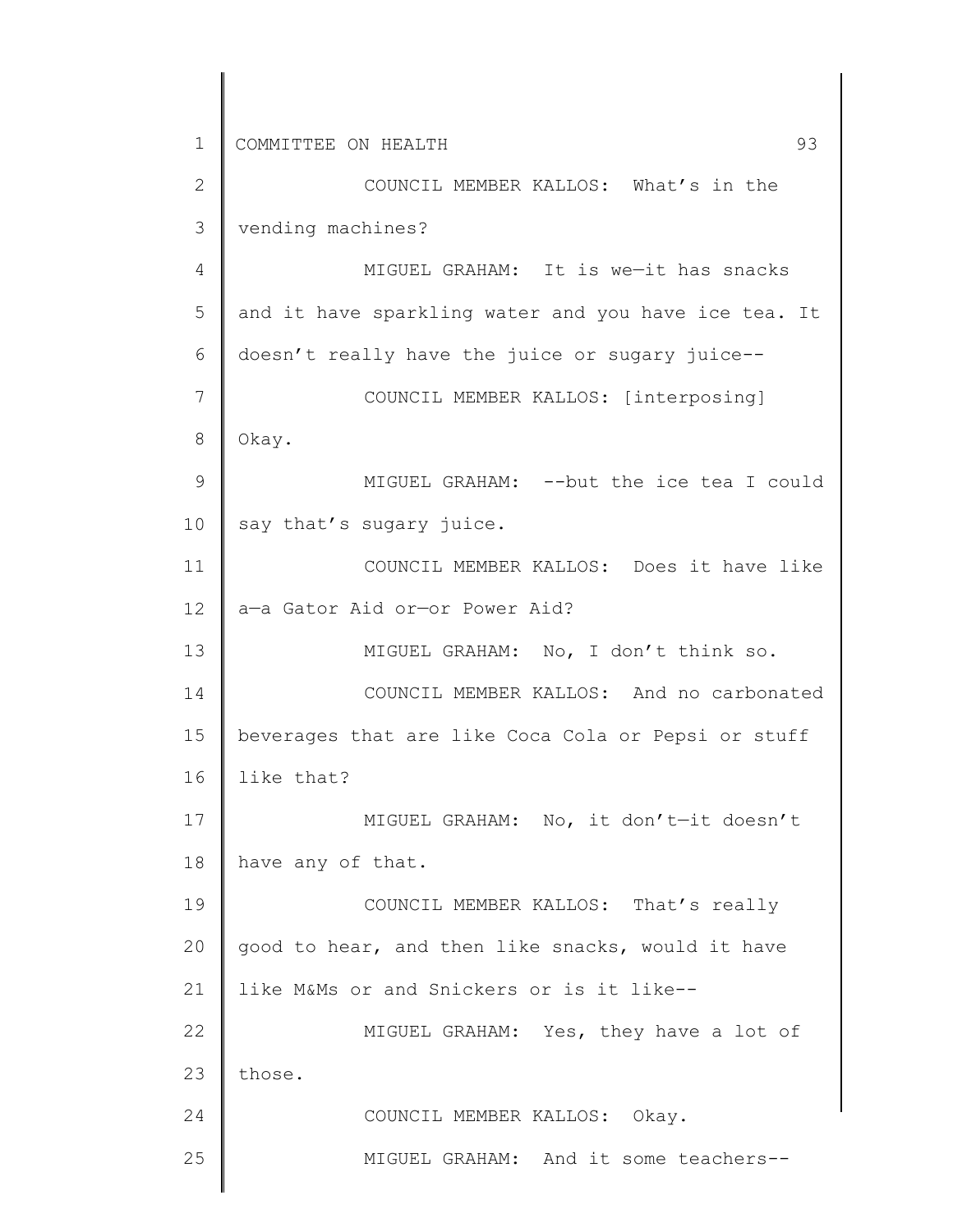1 2 3 4 5 6 7 8 9 10 11 12 13 14 15 16 17 18 19 20 21 22 23 24 25 COMMITTEE ON HEALTH 94 COUNCIL MEMBER KALLOS: Yeah. MIGUEL GRAHAM: --bringing sodas and stuff. So, sometimes we do have sodas-- COUNCIL MEMBER KALLOS: Okay MIGUEL GRAHAM: --and stuff in the school, but COUNCIL MEMBER KALLOS: [interposing] And  $it--$ MIGUEL GRAHAM: -it's only on occasions-- COUNCIL MEMBER KALLOS: Okay. MIGUEL GRAHAM: --we get those. COUNCIL MEMBER KALLOS: And then Joshua, I don't know if you participate, but you mentioned that you did a survey. Can you tell me—tell me about some of the restaurants. JOSHUA DELGADO: I didn't do the survey. COUNCIL MEMBER KALLOS: Maybe Miguel did this. Did either of you do this? JOSHUA DELGADO: He did the survey, yeah. COUNCIL MEMBER KALLOS: No worries. Okay. MIGUEL GRAHAM: Oh, I did the survey. COUNCIL MEMBER KALLOS: So, can you tell me a little bit about the survey, what kind of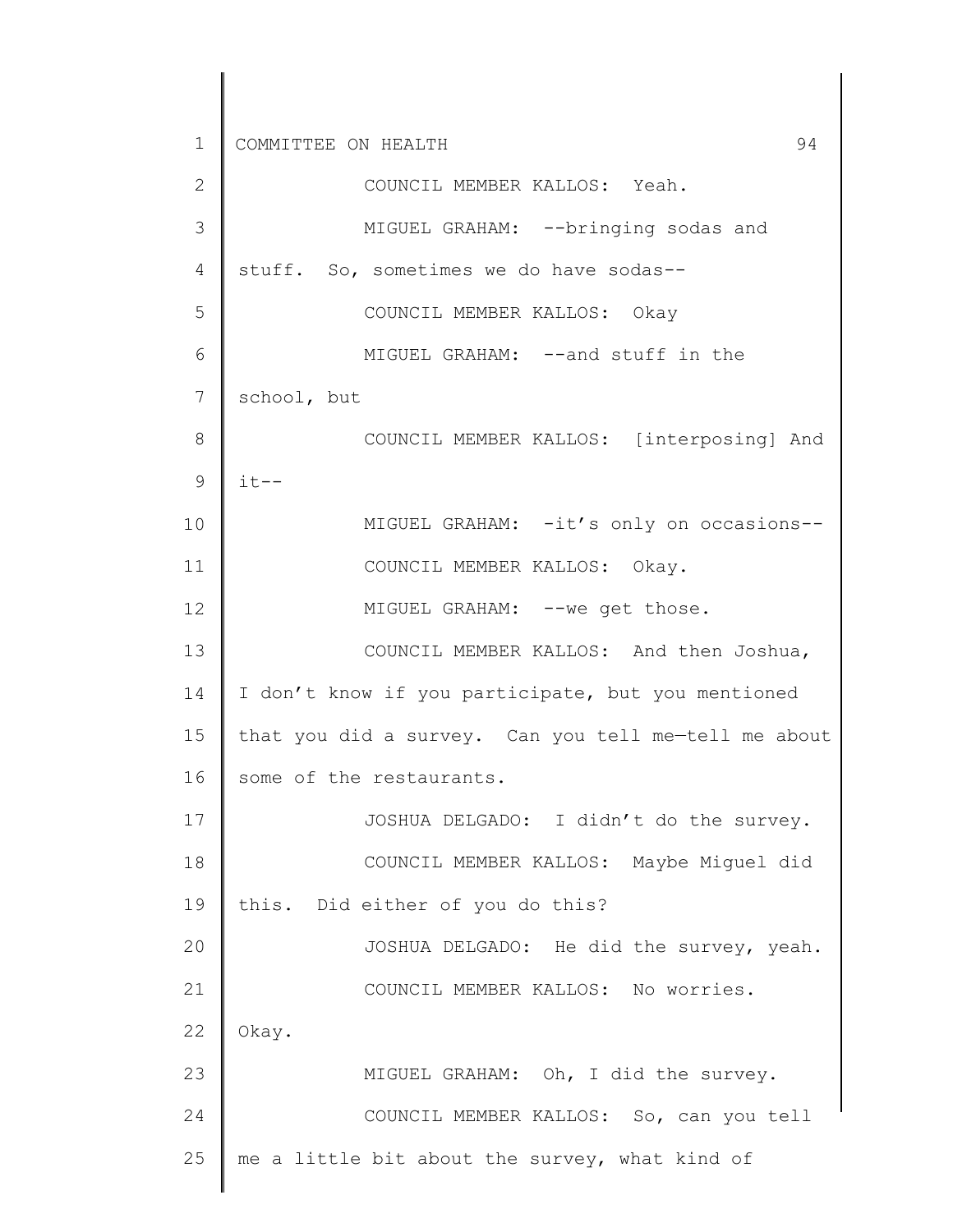| $\mathbf{2}$   | restaurants did you go to? Was it chains or was it    |
|----------------|-------------------------------------------------------|
| 3              | local folks that kids' menus and what kind of things  |
| $\overline{4}$ | did you see? How-how did you do the survey?           |
| 5              | MIGUEL GRAHAM: Well, it was a rest-when               |
| 6              | I heard that it was going out on a restaurant, I was  |
| $7\phantom{.}$ | happy everyone in Teens for Food Justice. I thought   |
| 8              | I was going out to eat. Then I found out that-found   |
| 9              | out that the restaurant is actually nearby our        |
| 10             | school. So, I was like wow, I never noticed it        |
| 11             | before, and it's like I don't know-you said that you  |
| 12             | used to go around the school area. I don't--          |
| 13             | COUNCIL MEMBER KALLOS: [interposing] If I             |
| 14             | was making bad choices there was Cozy Corner. You     |
| 15             | went over the bridge and over the train tracks, and   |
| 16             | then you walked to more blocks.                       |
| 17             | MIGUEL GRAHAM: [interposing] Well, I                  |
| 18             | did-well under the--                                  |
| 19             | COUNCIL MEMBER KALLOS: --and there was a              |
| 20             | cute little place right under the train. Yeah.        |
| 21             | MIGUEL GRAHAM: Under the train tracks, I              |
| 22             | don't remember what the name of the restaurant        |
| 23             | underneath there, but we went inside there and it's a |
| 24             | nice cozy restaurant you could see, but it had a lot  |
| 25             | of let's see what would young people love to eat.     |
|                |                                                       |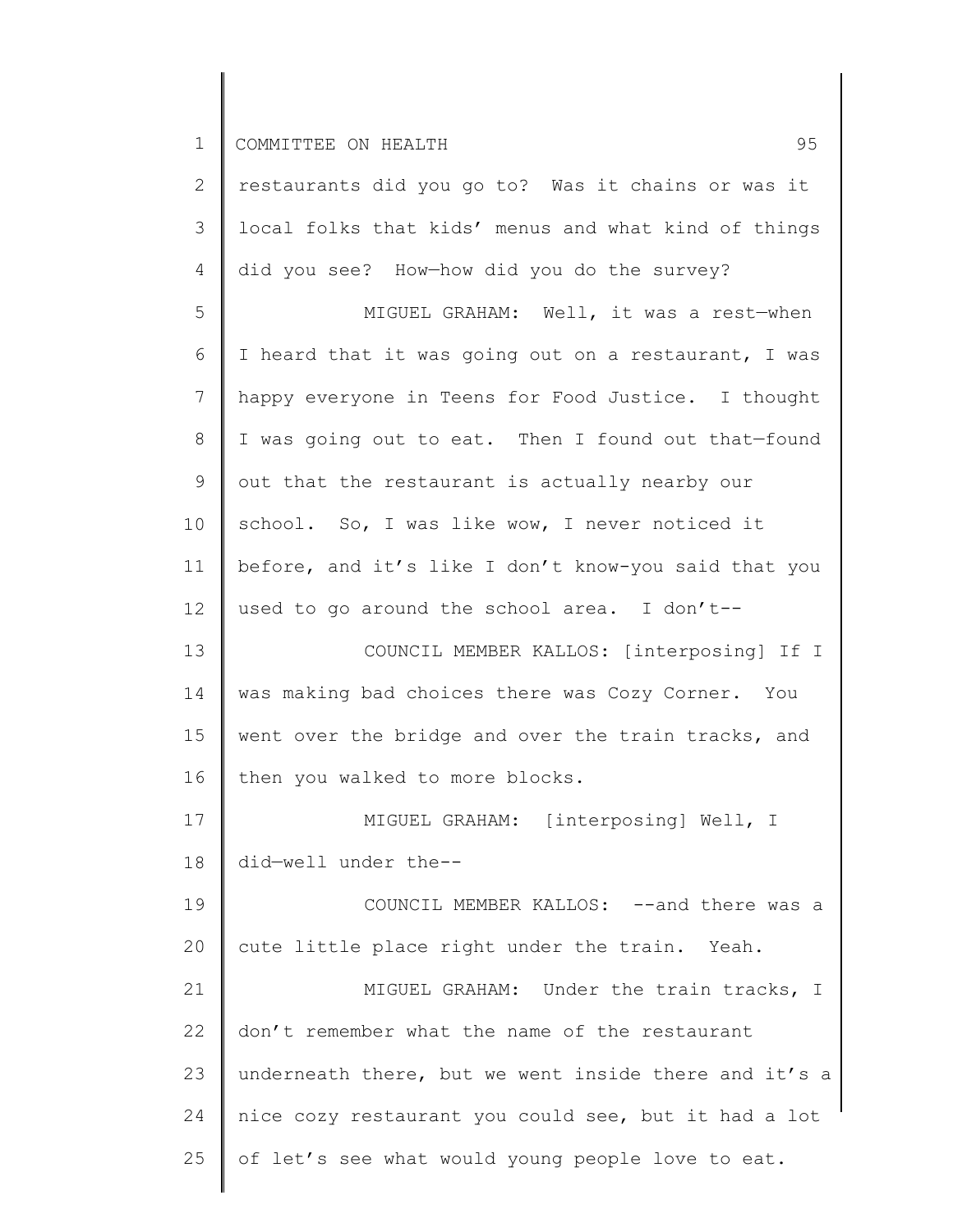2 3 4 5 6 7 No. Hardly healthy options. Some beverages it's prepared sugary drinks, and so there was hardly any like food—drinks that is hardly no sugar-based, and the only thing that we could see they served in the restaurant that was healthy on no sugary base was like water.

8 9 10 11 12 13 14 15 16 17 18 19 20 21 22 COUNCIL MEMBER KALLOS: Got it, and for those testifying on 1631—sorry 1361. Forgive the slight dyslexia. I—I—I—I hear your request for funding. So, the—the question is should the study that is being suggested be conclusive and prove your hypotheses and what you're experience is at Montefiore? How much needs to be set aside in the budget to actually provide adequate treatment so that when folks are diagnosed with Diabetes that they actually are able to treat the disease effectively without any—without it getting worse, without having to get to the place of amputation. So, I guess I appreciate the—the good Reverend asking for—for the funding. The question is how much? ANNA FLATTAU: So, I'll just say the—on

23 24 of the base things I think the health services are already reimbursed and that's not really the issue.

25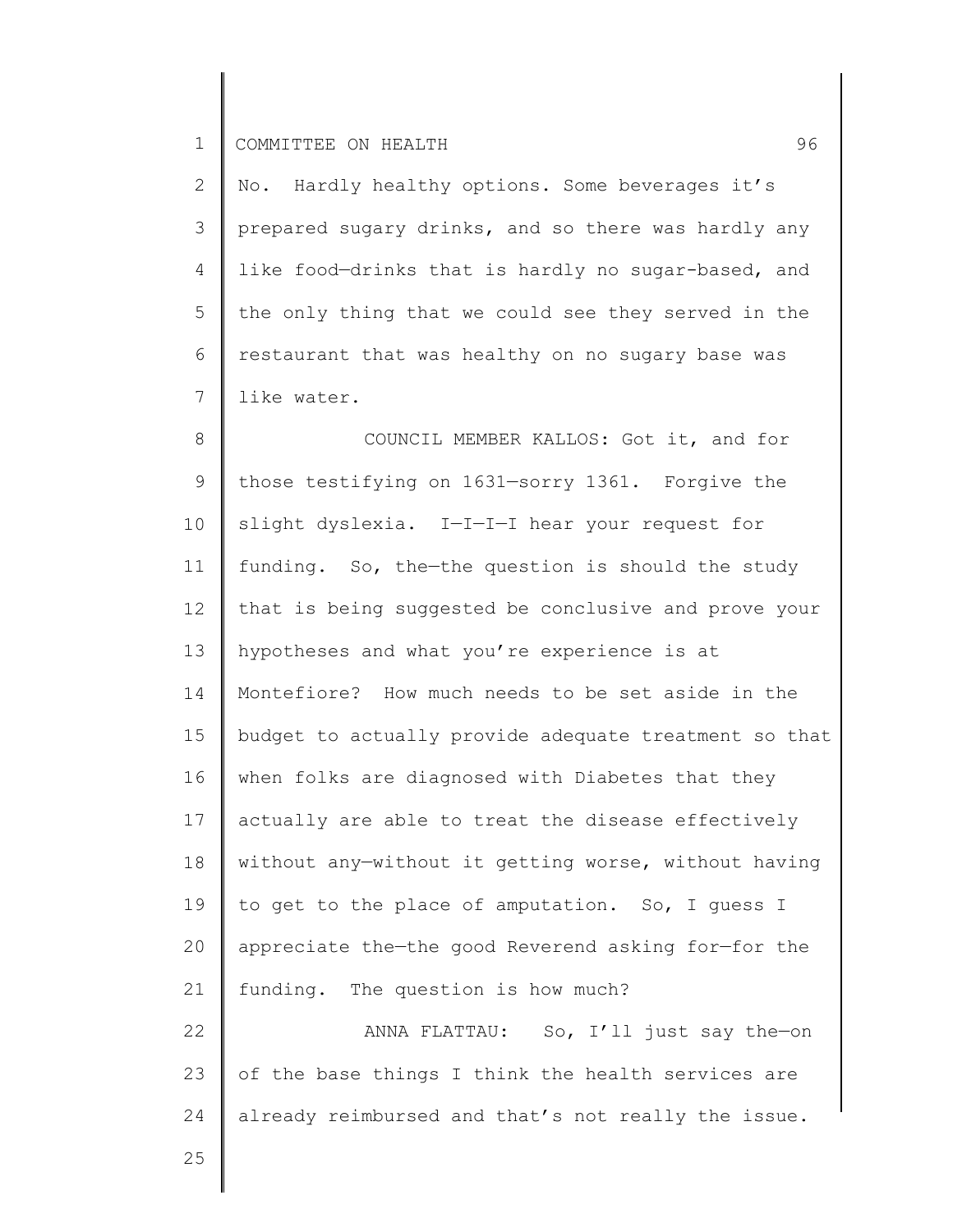2 3 It's really the community initiatives that require funding.

4 5 6 7 8 9 10 11 12 13 14 15 16 17 18 19 20 21 22 23 24 25 MINISTER JOHN WILLIAMS: Right. Well, we—we as was mentioned here, the city, see has a Diabetes Prevention Program and can prevent most of these from happening that has a 60% success rate in preventing people becoming diabetics and also, you know, preventing amputations and different things because of the education. Because of the—the fact that we believe that the Church has a major role to play in the change of anything in this country, anything that was changed wither it's civil rights or whatever, church has a major part. So, we believe that the church-based and school-based preventive health centers are areas where we can not only motivate, but empower people to make change in lifestyle, and also follow the—the—the diet—the diet habits that would do the prevention. So, we are asking if we can get a three—all we need is \$3 million, and if we can do this for you by 2020, we have a vision that is to reduce the incidents and prevalence of Diabetes by 20% by the year 2020 using the Church-Based Preventive Health Centers Initiative.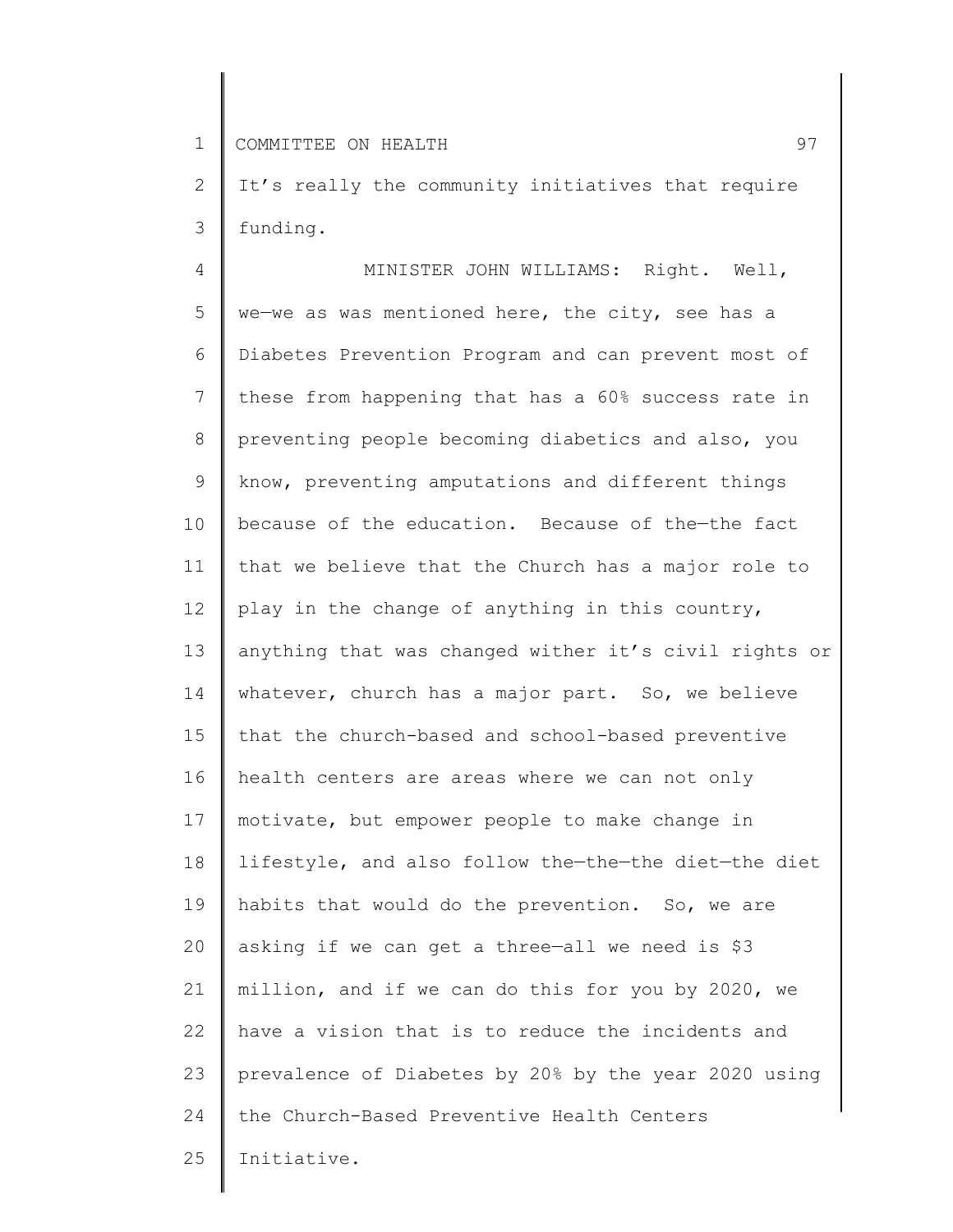2 3 COUNCIL MEMBER KALLOS: That's nine months.

4 5 MINISTER JOHN WILLIAMS: Yes, and the end—the end of 2020.

6 7 8 COUNCIL MEMBER KALLOS: Okay, well. If somebody can provide a microphone and you can get the last word.

9 10 11 12 13 14 15 16 17 18 19 20 21 22 23 24 25 CHRIS NORWOOD: Well here it is. Okay. I think it's a question of building up around the city because you can train peer educators first throughout the highest risk areas of the city. There is mammoth literature showing of what this kind of education saves in an end. I'll give an example. Dialysis now costs about \$77,000 a year. It costs about \$850 to give someone a self-care course of six sessions, which brings down their dialysis risk by about 90%. Foot care and amputation, but Dr. Flattau can give figures. It's not just the amputations. If it's an above the knee amputation can cost up to \$150,000. It's the ulcers people are constantly getting. Those cost about \$38,000 for an ulcer hospitalization. Targeted foot care education costs about \$300 per person when you target it to diabetics who already have neuropathy, who are the high risk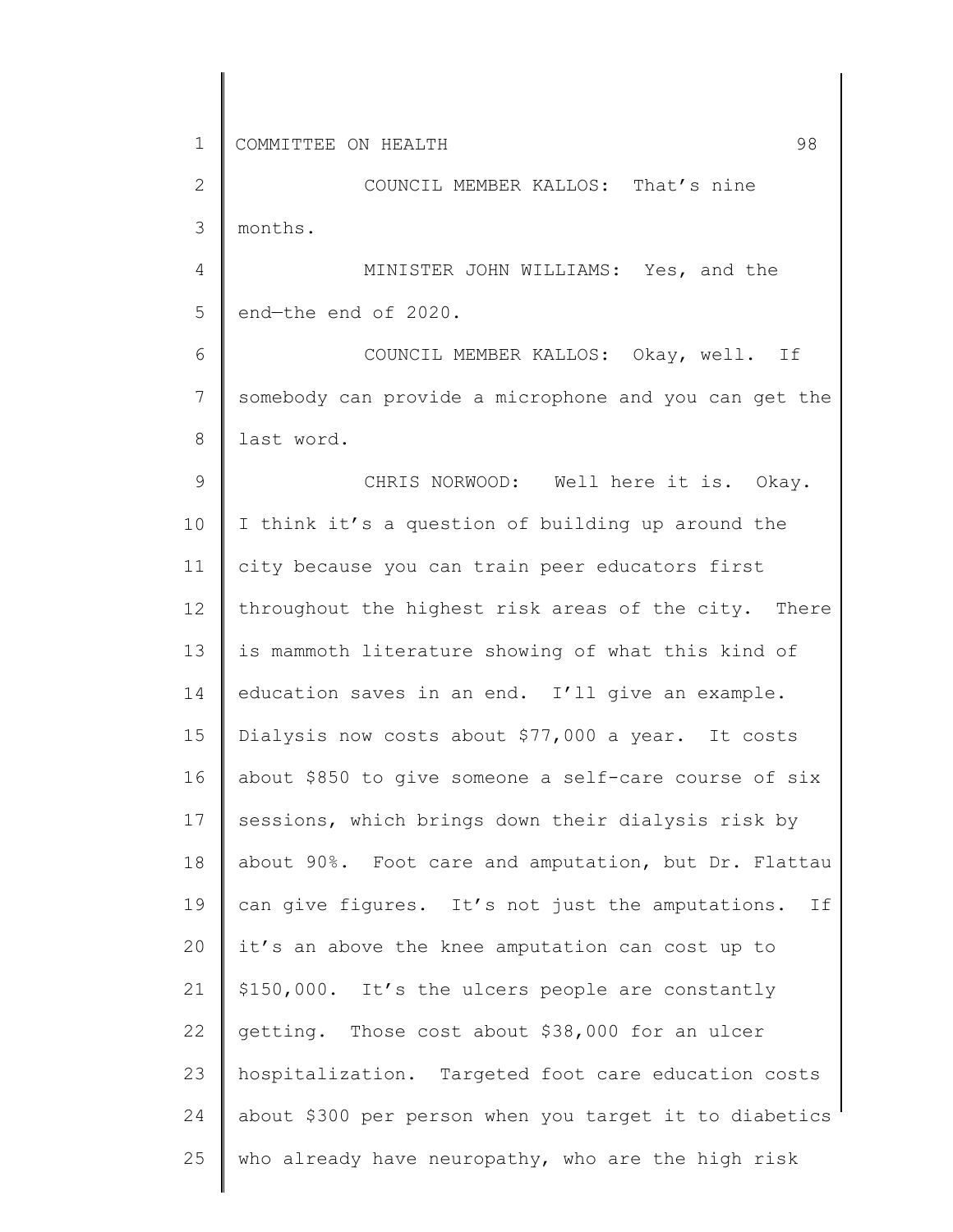| $\overline{2}$ | group. I think we would be happy to, you know,        |
|----------------|-------------------------------------------------------|
| 3              | present a--different ways of doing this and-and what  |
| 4              | it would cost and what you would get out of it. We    |
| 5              | can do that before the Department of Health finishes  |
| 6              | its report because there is already, as I say,        |
| $\overline{7}$ | mammoth literature, and mammoth in the field which    |
| $\,8\,$        | was not supported by the Department of Health.        |
| 9              | Unfortunately, with-and I think it's important to     |
| 10             | know what makes this more crucial is a lot of this    |
| 11             | education is occurring now through DSRIP, you may     |
| 12             | know. Alright. That's over next year. All that's      |
| 13             | making progress is going to collapse next year.       |
| 14             | COUNCIL MEMBER KALLOS: Thank you for the              |
| 15             | call to action.                                       |
|                |                                                       |
| 16             | CHRIS NORWOOD: Uh-hm.                                 |
| 17             | MINISTER JOHN WILLIAMS: I just to-to                  |
| 18             | mention that I-I applaud the Department of Health     |
| 19             | through the-borough of Brooklyn Interfaith Advisory   |
| 20             | Group that Dr. Bassett has established whereby we     |
| 21             | reach out to the-to the community in areas of the     |
| 22             | healthy bodega, and you talk about the Food Box that  |
| 23             | they are giving out, but as I said, they are the ones |
| 24             | that are saying that they need from the Council the   |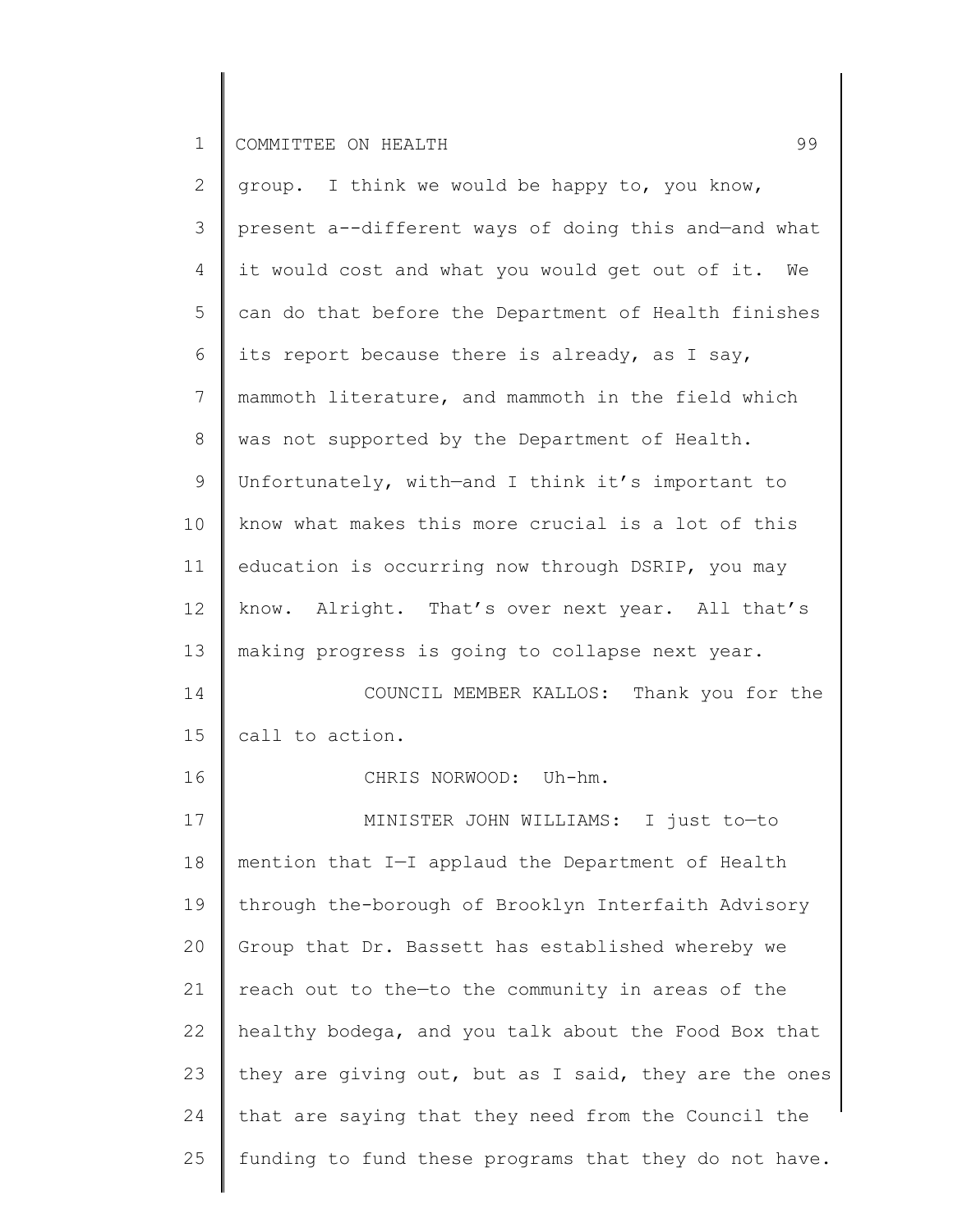2 3 4 5 6 7 8 9 10 11 12 13 14 15 16 17 18 19 20 21 22 23 24 You know, as I—I mentioned to Dr. Bassett the last before she—she retired at town hall with the Mayor, you know, where is the action in terms of educating getting these prayer leaders and getting these lifestyle coaches to actually got out in the community to influence the bodegas in there to do it. There's no funding. You—you were given a million dollars to put in the last budget for Diabetes Prevention, but it never went in. I don't know why the Speaker didn't put it in. So, I would hope that Dr. Kallos would be influential in leaving this place to make sure that the—the—my sister Dr. Barron that needs to really make sure that there is funding for prevention of Diabetes for community-based organizations. COUNCIL MEMBER KALLOS: I will just— COUNCIL MEMBER BARRON: Just to be clear, I don't have the M.D. or Ph.D. So thank you. [laughter] COUNCIL MEMBER KALLOS: I—I do have a Doctor of Law. However, I'm told I can't say I'm a doctor and I'm the black sheep of the family. My father was a doctor. My mother was a doctor.

25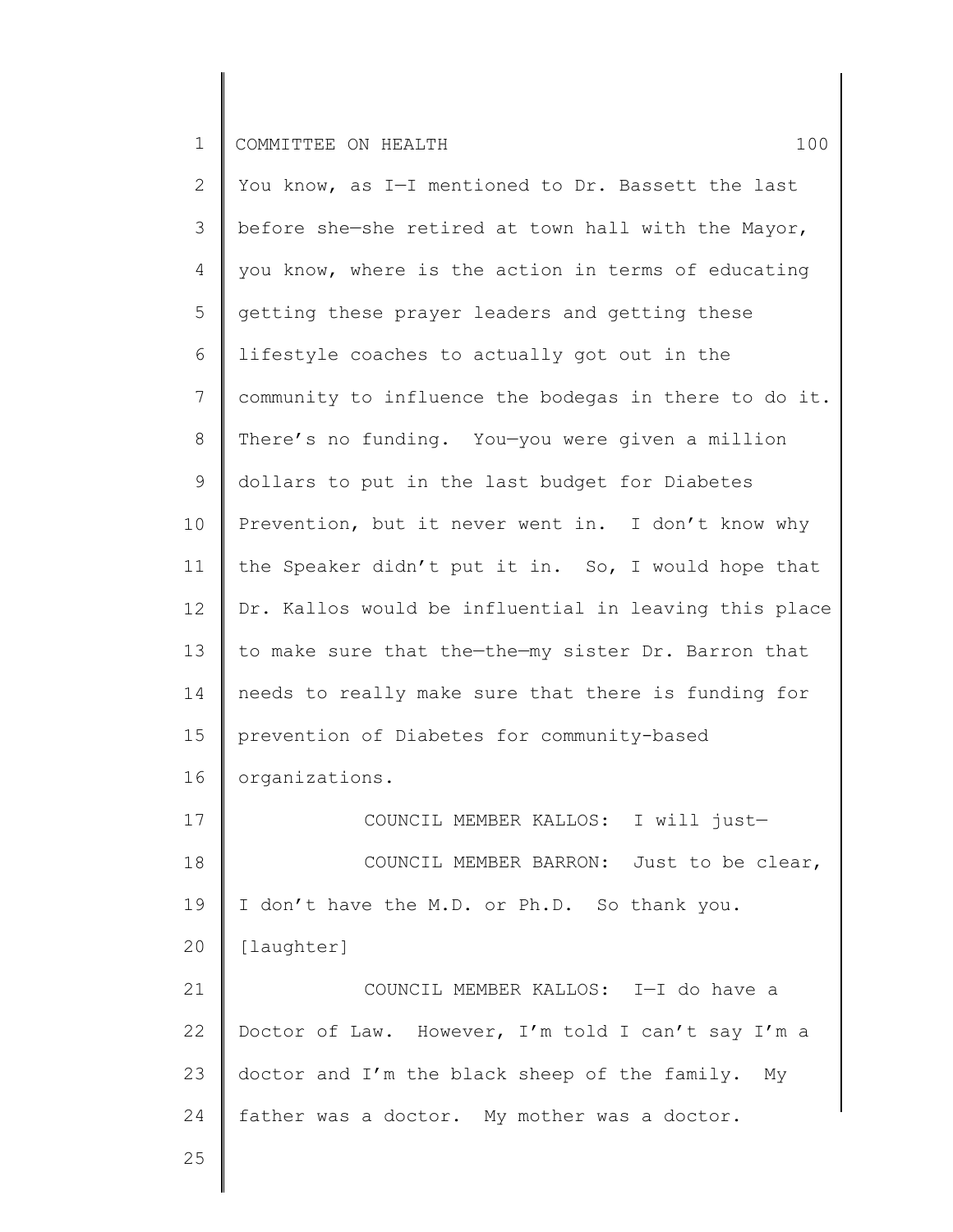2 3 4 COUNCIL MEMBER BARRON: That's politically incorrect, black sheep. Please my Kallos.

5 6 7 COUNCIL MEMBER KALLOS: You're correct. COUNCIL MEMBER BARRON: Thank you. COUNCIL MEMBER KALLOS: Than, you.

8 9 10 11 12 13 14 15 16 17 18 19 20 21 22 23 Apologies. I—I am—thank you. You got it. Thank you to this panel. Thank you to Miguel and Josh for your great testimony and all the great work that you do. Our next panel is Dr. Pasquale Rummo from NYU Langone Health, and NYU School of Medicine; Assistant Professor Jennifer Pomeranz for the College of Global Public Health at NYU; Vanessa Salcedo, Union Community Health Center; and Melissa Olson, Community Healthcare Network. All come on up. [background comments/pause] Thank you my colleague Inez Barron. We discuss linguistics and inherent prejudice in existing phrases and always endeavoring to do better. If the panel whoever would like to go first, please do. If you have testimony, please hand it to the sergeant-at-arms and share your Twitter names. DR. PASQUALE RUMMO: Well, I don't have a

24 25 Twitter name or Twitter, but thank you first of all for inviting me to testify at today's hearing. My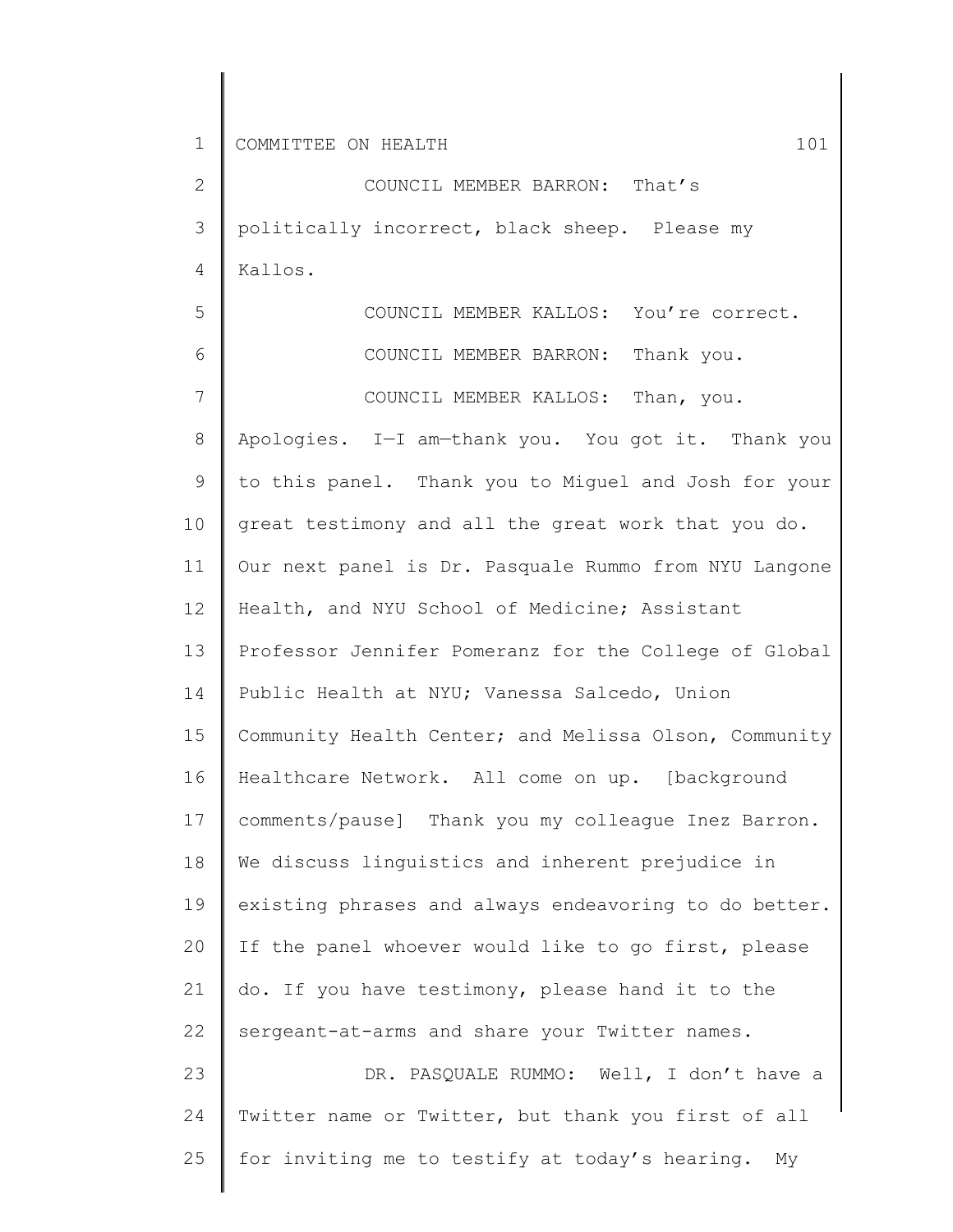2 3 4 5 6 7 8 9 10 11 12 13 14 15 16 17 18 19 20 21 22 23 24 25 name is Dr. Pasquale Rummo, and I'm an Assistant Professor at NYU School of Medicine. I apologize in advance for my scratch throat. I'm battling a little bit of a—a cold. The focus of my research is on improving the food—the food environment especially for high risk groups like children, and using strategies and studying strategies related to neighborhood economics to improve the food environment, and I'd like to share my findings related to the proposed bill and highlight those. I'll skip over the stuff about the statistics and everything that everybody else has said so far, but starting with the food environment, including the location of food resources, it plays a very important role in shaping obesity risks among children. For example, my colleagues and I at NYU have shown that public school children in New York City have enormous access to food outlets including both fast food restaurants and full service restaurants, and we also have a publication under review showing that obesity rates are higher among children living very near to fast food restaurants in the city, and this relationship might be driven by the nutritional quality of fast food meals. So, food sold in fast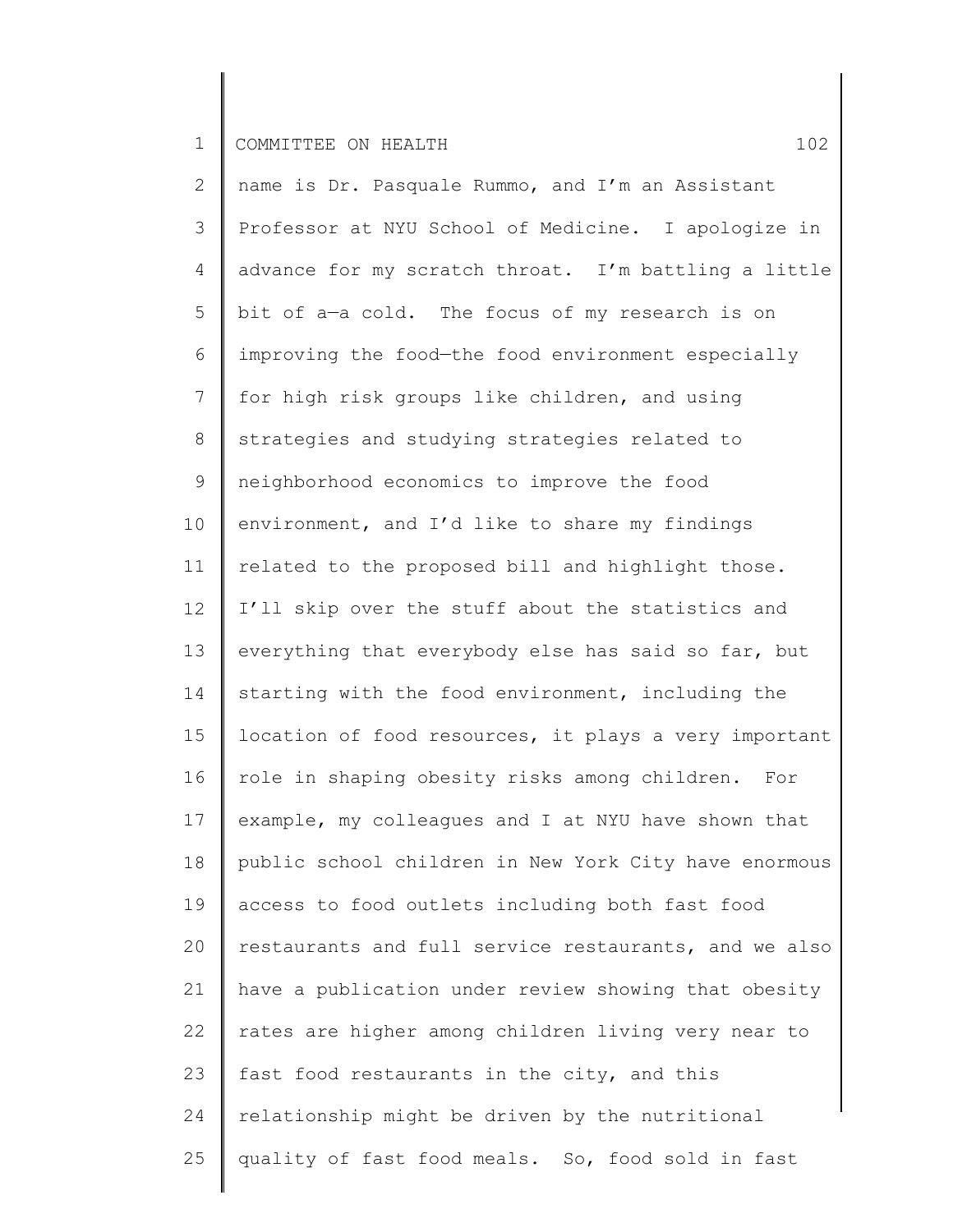2 3 4 5 6 7 8 9 10 11 12 13 14 15 16 17 18 19 20 21 22 23 24 25 food restaurants are often low in fiber and high in sodium, unhealthy fats and refined carbohydrates. In particular sodium intake is really high on days that children eat at fast food restaurants as well as at sit-down restaurants, and children that eat fast food consume more calories, added sugars, and sugary beverages per day than children who do not, and they also have a lower consumption of milk. So, such evidence I think demands a public policy response. Policies informed by behavioral economics in particular can promote healthier choices by nudging consumers and subtle low-cost waste that honor individual preferences. For example, people have a preferences—a preference for things to stay the same. So one way to leverage that preference is to change default options in your environment so that people are defaulted into healthy choices, but can opt out of them if they—if they so desire. So, the advantages of healthy default policies is that they are clear and practical and cost-effective, and healthy default options are also appealing because they are not burdensome for the consumer, and they don't require knowledge or complicated information. So, for example default options have been shown to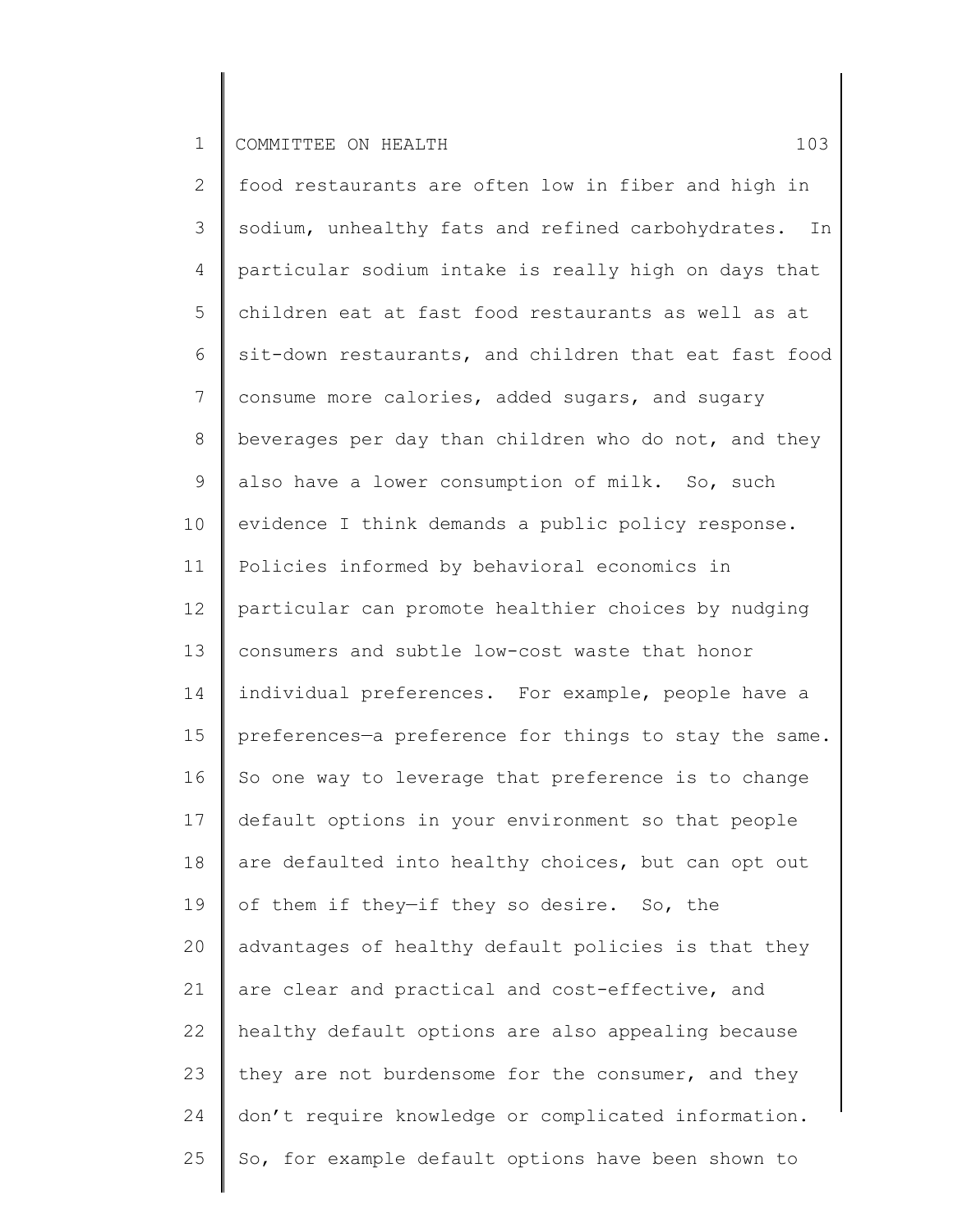8

2 3 4 5 6 7 increase orders of healthy foods in restaurants with health default side options on menus such as salad instead of fries. So, in summation, I think the proposed policy has the potential to reduce soda consumption among children, and it has my full support.

COUNCIL MEMBER KALLOS: Thank you.

9 10 11 12 13 14 15 16 17 18 19 20 21 22 23 24 25 JENNIFER POMERANZ: Hi. I'm Jennifer Pomeranz. I am here to testify on 1064. So, I thank you for your advocacy for public health and I share the Council Members' commitment to public health, and also fury about added sugar, but I really need to urge your, and I guess I'm going to be blunt to point out the elephant in the room or the sugary beverage on the bill, but I--I really want to urge you. I think that the definition of healthy default beverage is not evidence-based, and I'm actually surprised I'm the first one to bring this up today. It is not an evidence-based definition. Flavored milk is a sugary beverage. The bill should include just plain unflavored, unsweetened milk of any fat percentage. Actually, the science fully supports that, and there should be an evaluation component especially on the juice part. So, just to give you a few more points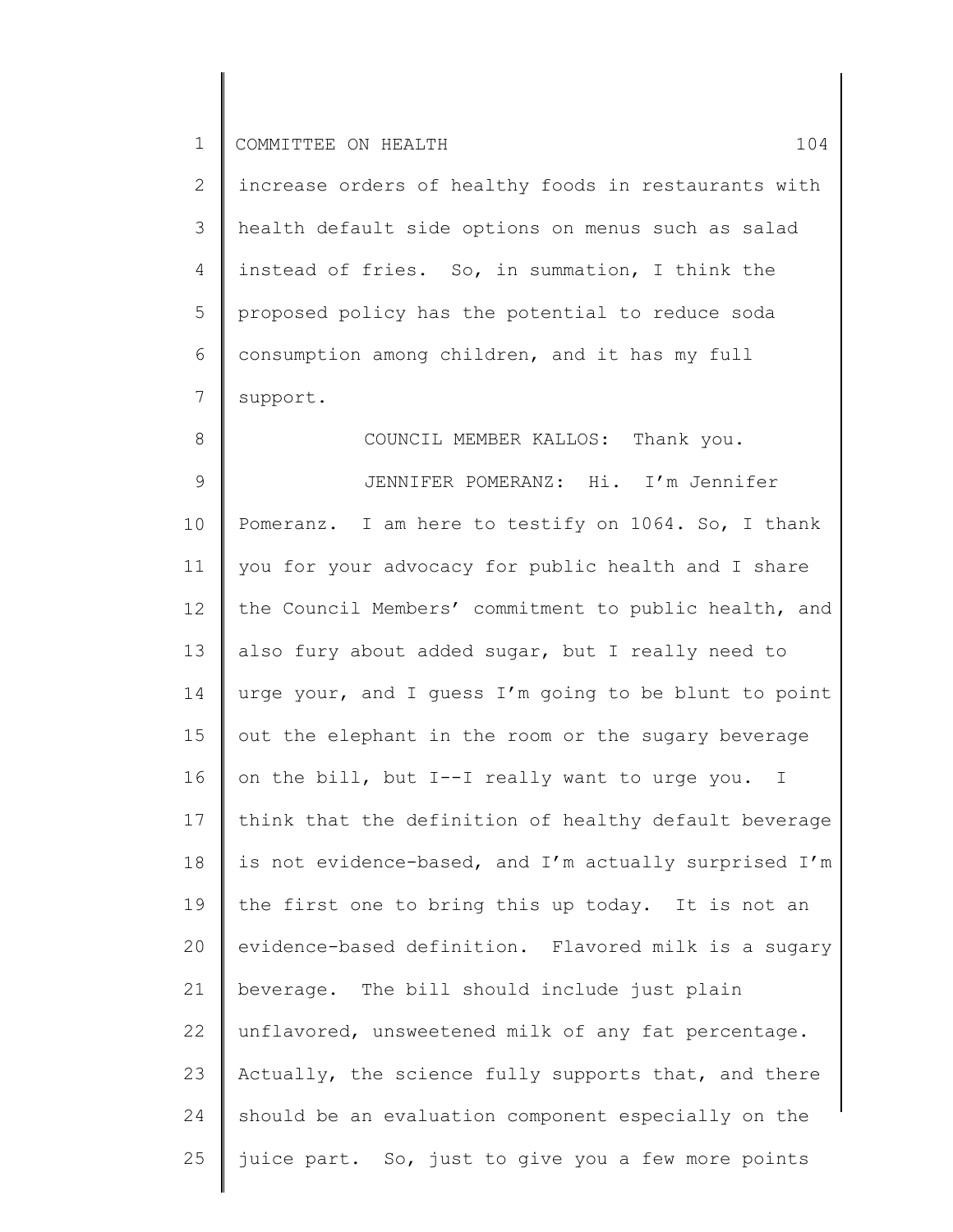2 3 4 5 6 7 8 9 10 11 12 13 14 15 16 17 18 19 20 21 22 23 24 25 on—on my summary of my much longer testimony that you have in front of you, flavored milk is contrary to American Heart Association recommendations. It's contrary to nutrition science. It is not reimbursable under WIC or CACFP for children under five and this is because it is considered a sugary beverage and it's not from nutrition science. Yet, whole plain milk is completely healthy, and studies show that over time children that actually drink whole milk gain less weight than children that drink low-fat milk, and so there is a lot of wrong outdated recommendations that we should be focusing on low fat diets and non-fat dairy, but this is basically based on theoretical considerations about isolated nutrients, and not empirical evidence on the clinical effects of milk. And I really—the biggest point I want to make here is that both Burger King and Wendy's and other fast food restaurants are glad to voluntarily comply with the standard, and the American Beverage Association agrees with this standard and why is this? It's because the research shows that that if you have early adoption of sugary beverages and sweet drinks early in life, it increases preference for sweet drinks later in life.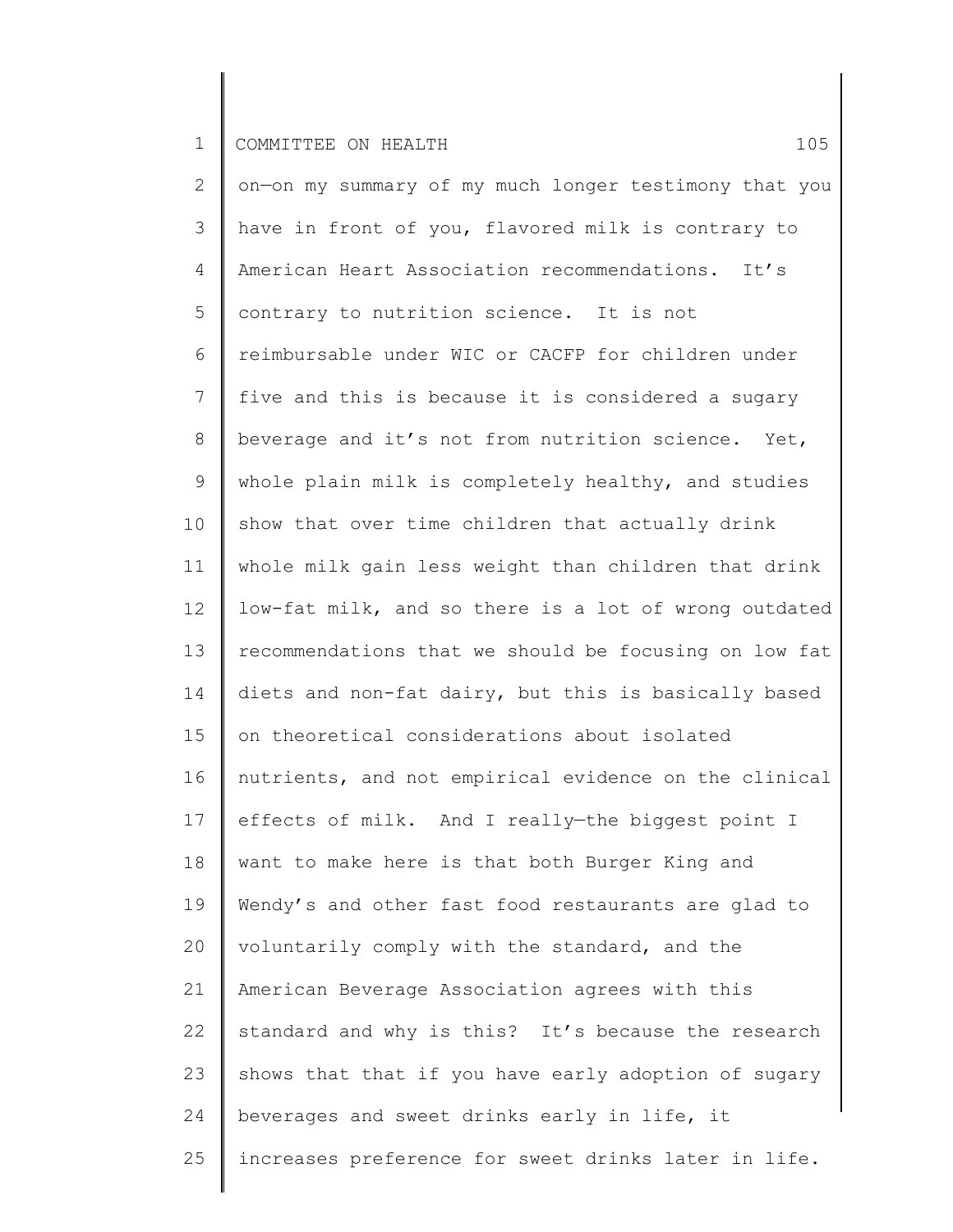2 3 4 5 6 7 8 9 10 11 12 13 14 15 16 17 18 19 20 21 22 23 24 25 So, they're basically building up their clients' health right now on sugary—on sugary beverages including chocolate milk, and you guys were all laughing about white milk and chocolate and vanilla milk, and this is a sugary beverage that's in your default of the bill. California's law does not include flavored or sweetened milk, and Connecticut's bill that was just proposed last month does not include flavored or sweetened milk, and we're in New York City, and we are like the leaders of public health, and we should keep staying being the leaders and I think you are totally committed to this, and being a leader in public health. And in order to make that commitment a true one, we have to take the sugar beverage out of the default beverage option. And the last thing is that the Beverage Association often says that-that it should be included because it's in school meals, and we all know that sugary beverage—that flavored milk is included in school meals, but this is because it's a USDA run program and the USDA's entire goal is promote our agricultural supply in—in the food supply, and dairy, increasing dairy consumption is actually a goal of our school food program. Increasing dairy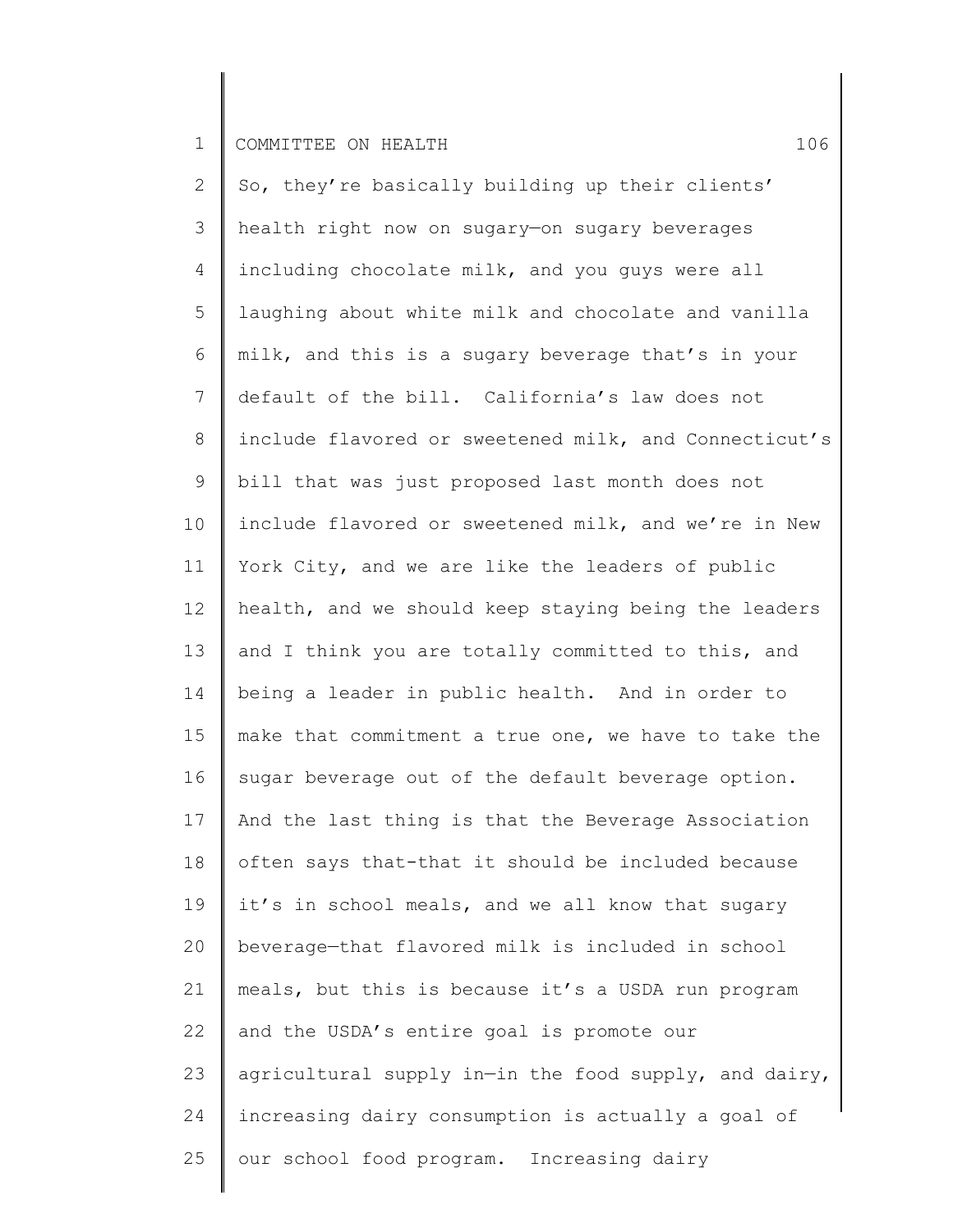2 3 4 5 6 7 8 9 10 11 12 13 14 15 16 17 18 19 20 21 22 23 24 25 consumption I s not a goal for the—the default beverage, and the other thing is actually school foods studies show that-–that we should be taking out chocolate milk and even New York City's own Healthy School Initiative suggest keeping chocolate out of- milk out of schools. So, and—and I just really want to point out the irony that we've been talking about added sugar and Diabetes the entire time we've been here, and no one is recognizing that the sugary beverage is still in the bill. So, I urge you to please take—amend that definition, and I would have the full support of me, and I think other people that have testified and would have liked to have said what I said, but probably couldn't. Thank you. COUNCIL MEMBER KALLOS: Thank you. DR. VANESSA SALCEDO: Thank you and good afternoon. My name is Dr. Vanessa Salcedo, and I'm a Pediatrician and Director of Health Promotion of Union Community Health Center in the Bronx, and I'm also the Co-Chair of the Bronx Healthy Beverage Zone project. As a pediatrician, I help—I see childhood obesity on a daily basis, but I don't normally worry about the obesity. I've seen the consequences of obesity. So, let me quickly tell you about one of my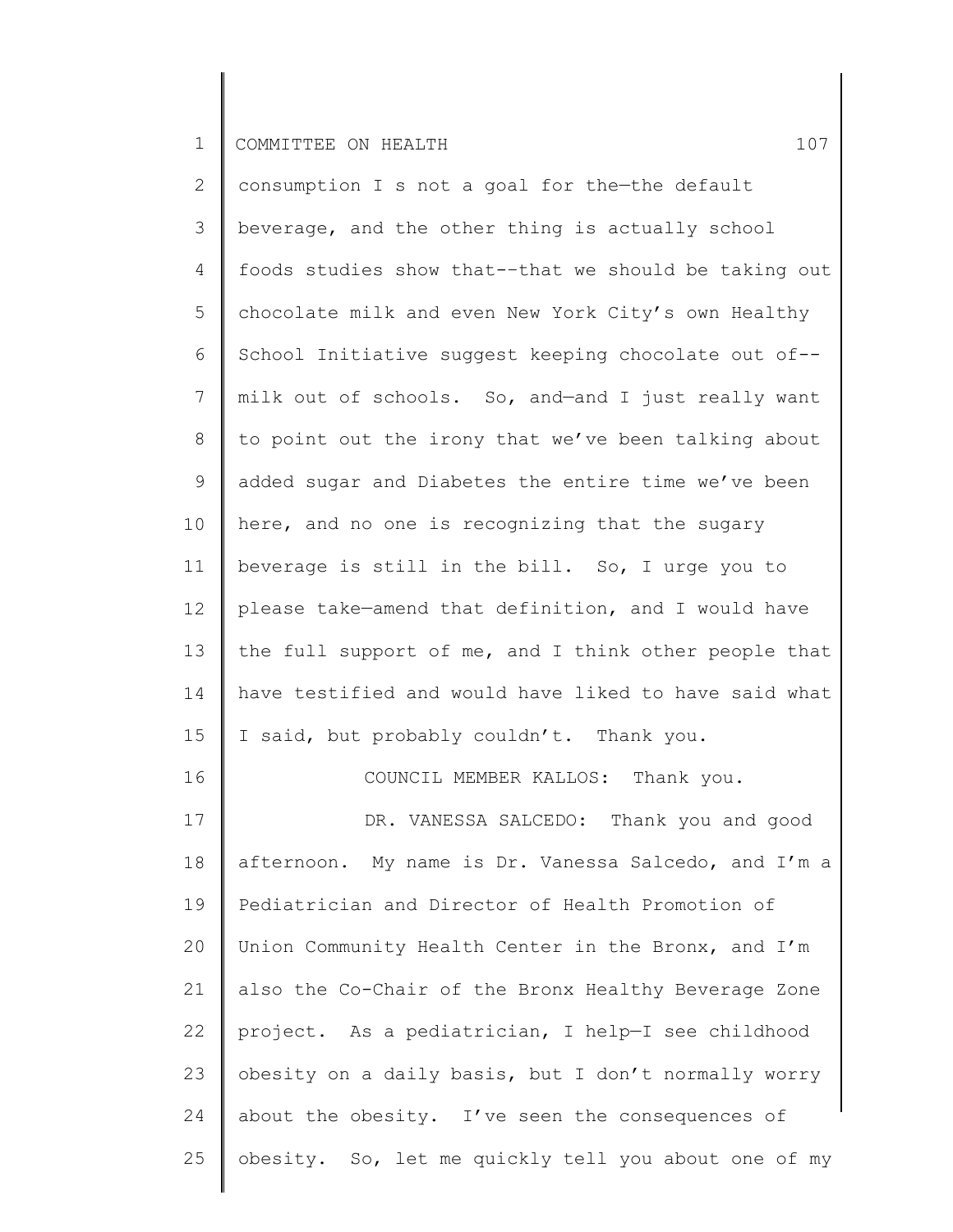2 3 4 5 6 7 8 9 10 11 12 13 14 15 16 17 18 19 20 21 22 23 24 25 patients. He's a 10-year-old boy who suffers from obesity, and doesn't drink any water. All he drinks are sugary beverages such as sweetened teas, sodas and sports drinks. I did a full workup and I quickly found that he has fatty liver disease, and for fatty liver disease, I have to send him for a liver biopsy, and this is something we don't really talk about. Unfortunately, there's more growing evidence that sugary beverage are contributing to the silent epidemic of liver disease. Yes, specialists know that the future of fatty liver disease is causing will—excuse—GI specialists note that in the near future fatty liver disease will be the number one cause of liver transplant in this country. So, I quickly advised my patient to stop drinking all sugary beverages. To my surprise, he did. He started drinking water, and seltzer and after three months I saw his liver improving. I couldn't believe it myself. These stories are becoming too familiar and our families are suffering from these preventable diseases such that we've talked about today. Such as Diabetes, liver disease, and we haven't mentioned the chronic ill—disease of severe tooth decay that our kids are experiencing and the evidence is clear that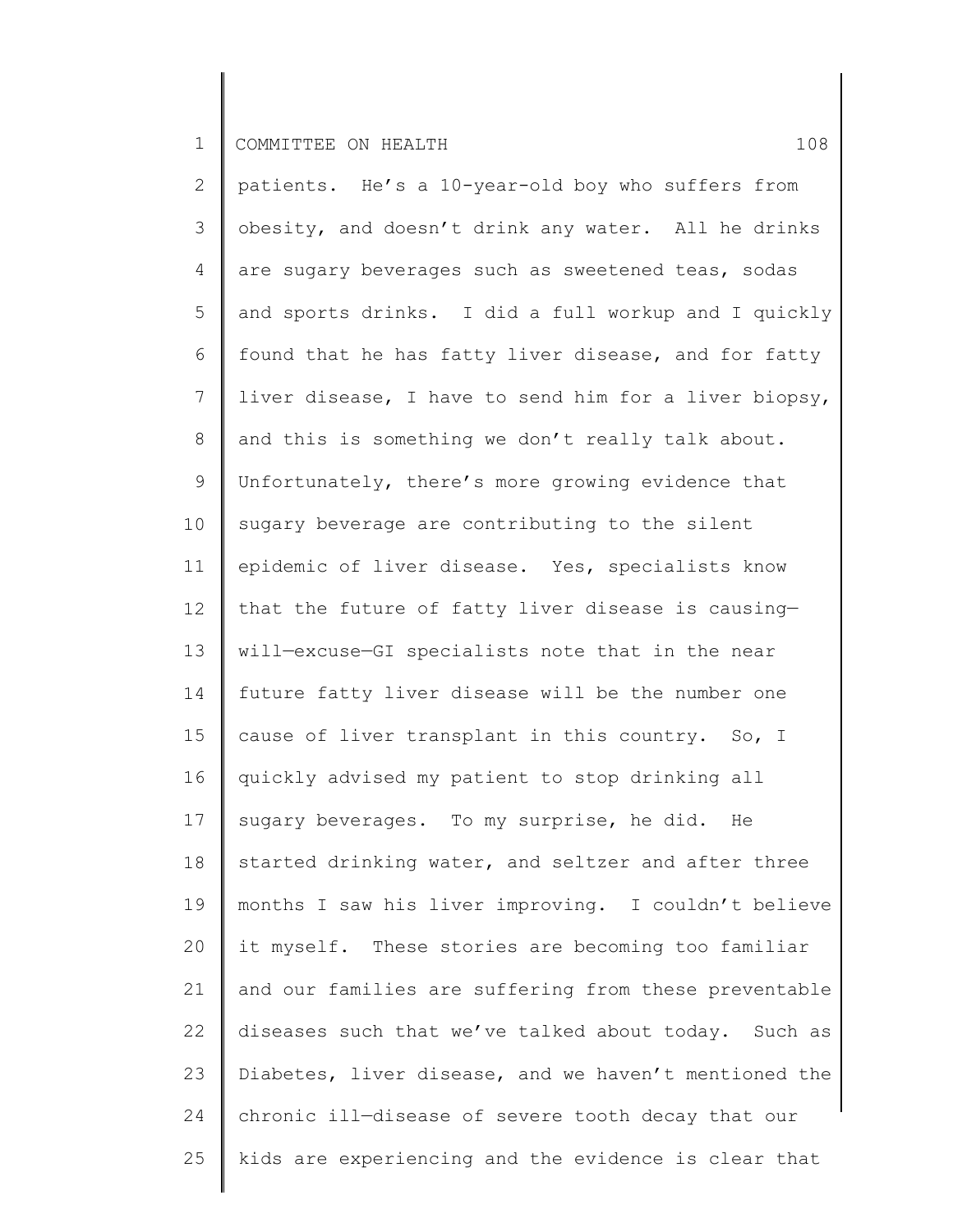2 3 4 5 6 7 8 9 10 11 12 13 14 15 16 17 18 19 20 21 22 23 24 25 these are contributing to chronic disease because of sugary beverages, and this is why my patients in myand our community are a driving force of the Healthy Beverage Zone, also known and HBZ, which is this grassroots cross sector collaboration that's focusing on promoting healthy beverages throughout the Bronx for everyone who lives and works in the Bronx. So, HPD has been going on since April of 2017 and we've gotten great moments. We have 63 partners and these include churches, schools, health centers, hospitals, Community-based organizations that have committed to remove sugary beverages from their vending machines meetings, providing more waters, and we are educating the employees similarly like what the students were saying: If the teachers are bringing in the sugary beverages, what example are they setting, does it really matter if they don't have it in the vending machines? They're leading by the wrong example. So, we're educating the employees, and we're asking them to take a pledge not to drink sugary beverages and be a role model. We know that focusing on this small change will lead to a big impact in the health of the community, and we're gaining momentum. Now, the next step is removing the sugary beverages for the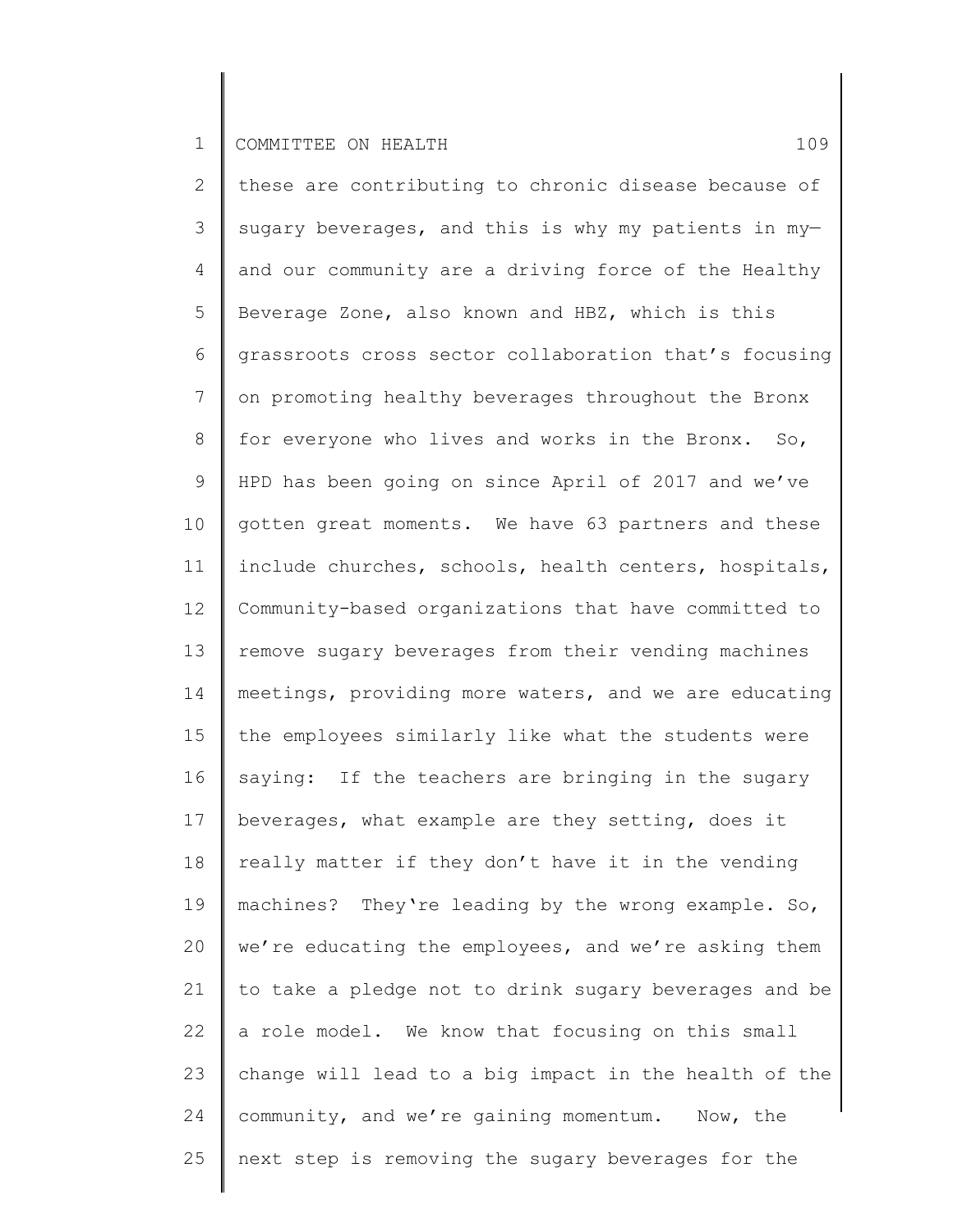6

7

2 3 4 5 kids' meal. We need to set that example. So thank you for that opportunity, and I fully support Bill 1064, and I would be happy to answer any questions. Thank you.

> MELISSA OLSON: Can you hear me? FEMALE SPEAKER: Yes, uh-hm.

8 9 10 11 12 13 14 15 16 17 18 19 20 21 22 23 24 25 MELISSA OLSON: Thank you Chairperson Levine and members of the Committee on Health for the opportunity to speak today. My name is Melissa Olson. I'm the Director of Nutrition and Wellness at Community Healthcare Network, CHN. We're a network of 14 federally qualified health centers including two school-based health centers and a fleet of medical mobile vans. We provide affordable primary care, behavioral health, dental and supportive services to 85,000 under-served New Yorkers annually in Manhattan, Queens, Brooklyn and the Bronx. As part of our mission to treat the whole patient, CHN offers a range of nutrition-related services to support healthy choices around eating and chronic disease management. We offer nutrition services at all 14 sites including Diabetes management and pediatric nutrition services, too. CHN also participates in the city's HealthFlex Program and the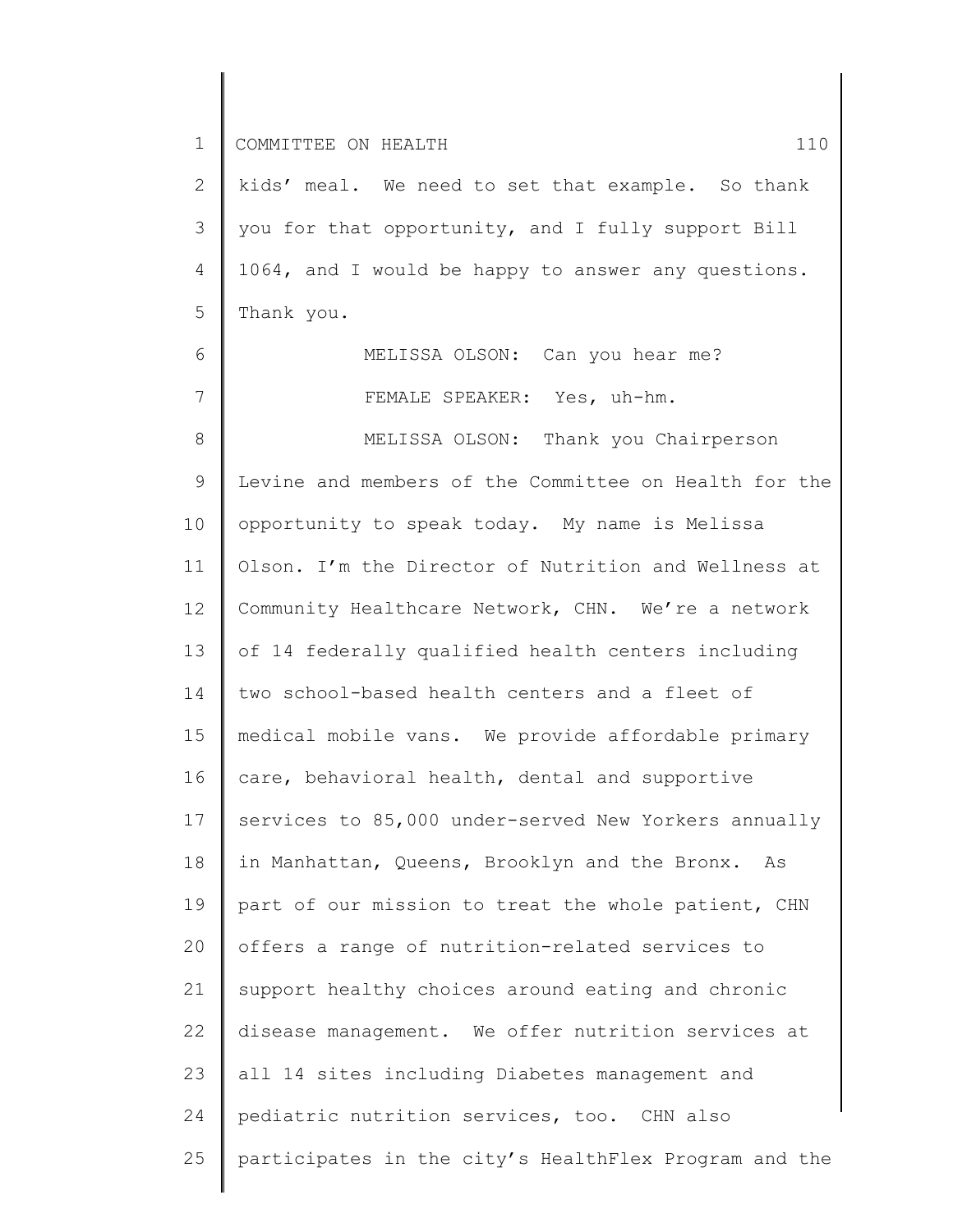2 3 4 5 6 7 8 9 10 11 12 13 14 15 16 17 18 19 20 21 22 23 24 25 Corbin Hill Food project, which brings affordable vegetable boxes to our Crown Heights and Williamsburg Health Centers on a weekly basis during the summer and fall months. In addition to these programs, our Nutrition Team frequently offers in—person cooking demos and hosts walking tours at local farmer's markets. Beyond direct service, CHN regularly advocates on behalf of its patients to promote greater accessibility, and equity throughout the New York City food system. These include efforts of supporting consumer education and choice, and data driven interventions addressing patterns of nutrition related disease. The proposed legislation at today' hearing addresses salient factors contributing to growing rates of childhood obesity, Diabetes and Diabetes related illness throughout New York City. CHN strongly supports intros 1064, 1326, 5 and 1361 with the following considerations. For Intro 1064, which proposes switching the default beverage in children's meals to one of three healthy options. It addresses a significant challenge in maintaining the healthy lifestyle for both children and adults. Research shows that children's dietary habits set the trajectory for their nutritional choices throughout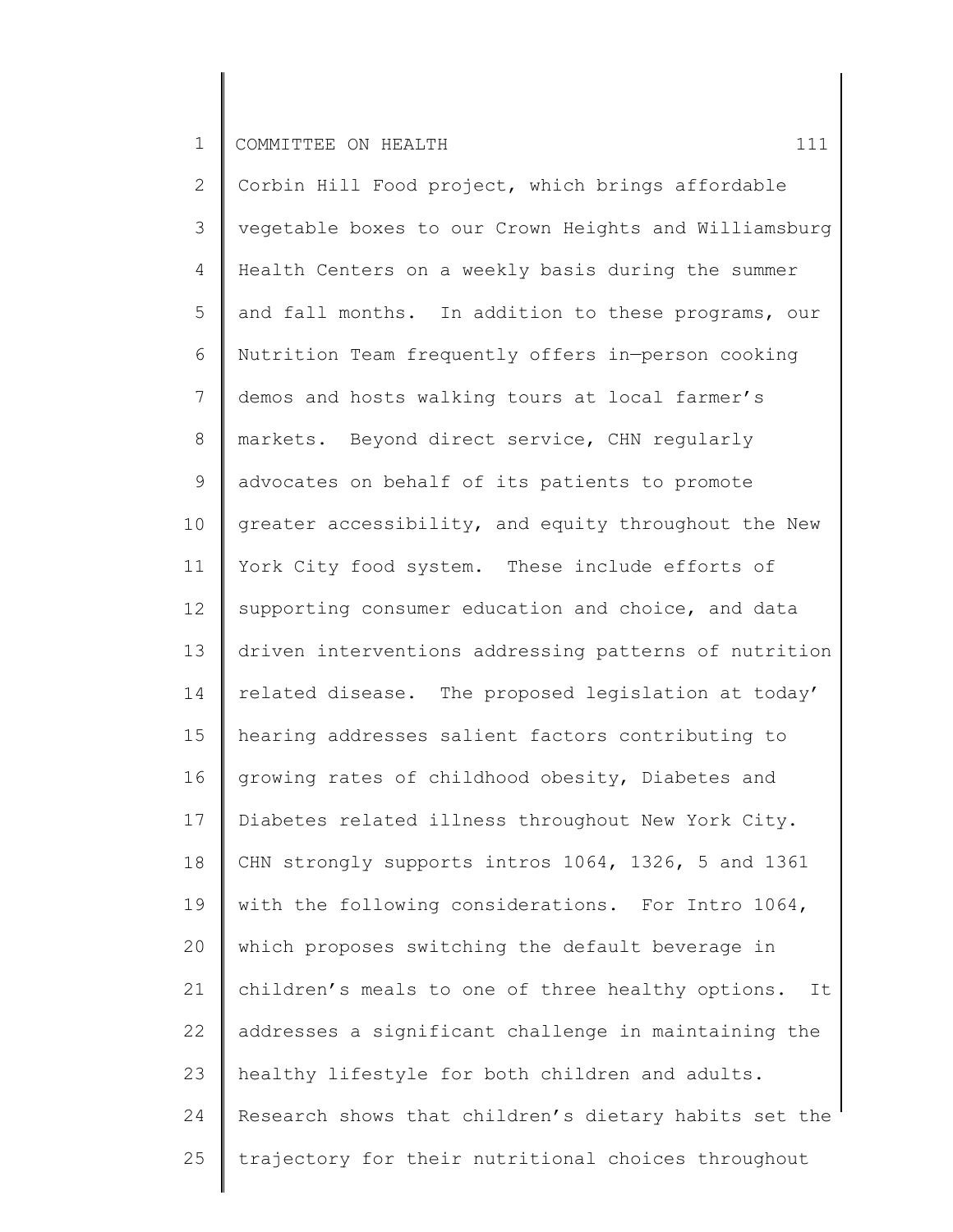2 3 4 5 6 7 8 9 10 11 12 13 14 15 16 17 18 19 20 21 22 23 24 25 the rest of their adult life. Children who assume healthier eating habits at a young age are more likely to maintain better dietary habits as they grow older. However, the prevalence of unhealthy food options oriented towards school age children as well as heavily—heavy marketing associated with these products makes it challenging for young people to start off on the right foot. Additionally, children living in neighborhoods with limited access to affordable healthy options are even more likely to have early exposure to unhealthy food and beverage options. We believe Intro 1064 will facilitate healthier consumption habits by making healthy beverages the default option for children's meals without eliminating the element of choice. I will add that I agree with my colleague about not including flavored milk in the definition of healthy options. In my family chocolate milk is considered a dessert. It's not a beverage option. So with that amendment, we also ask the committee to also consider whether this type of legislation could include venues used for children's birthday parties. These locations are another environment where children are often serve high sugar beverages of preset meals as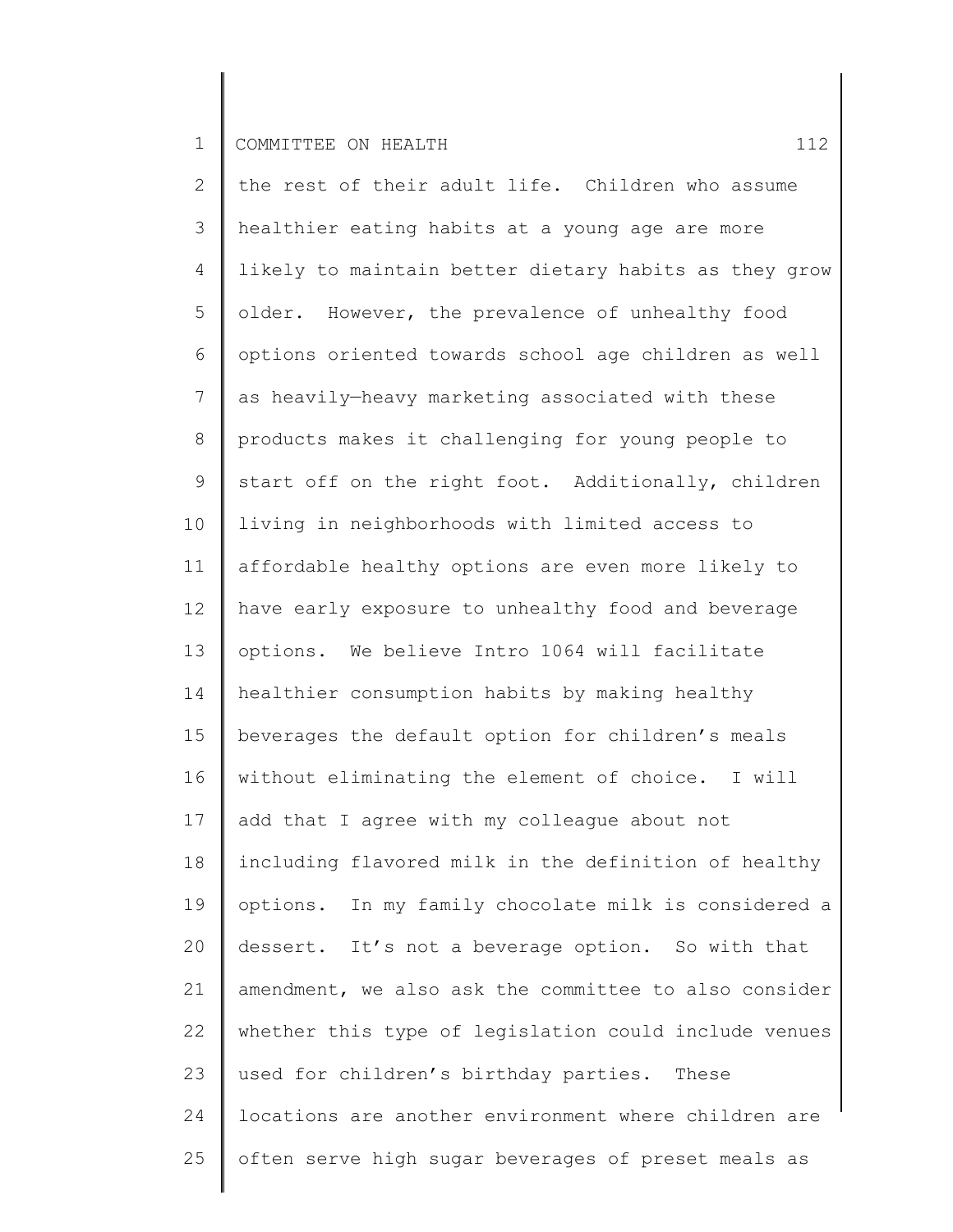| 2  | part of the party package. Council Member Kallos,     |
|----|-------------------------------------------------------|
| 3  | you will see this in a couple of years when your baby |
| 4  | daughter makes that birthday party circuit. But any   |
| 5  | legislation addressing these bases, of course, would  |
| 6  | be limited to locations where meals are provided by   |
| 7  | the venue itself, but it would be nice to see water   |
| 8  | served with the pizza and cake instead of Hawaiian    |
| 9  | Punch.                                                |
| 10 | COUNCIL MEMBER KALLOS: I'm the awful                  |
| 11 | parent who brings healthy food to the party.          |
| 12 | MELISSA OLSON: [laughter] The second                  |
| 13 | bill Intro 1326 focuses on empowering the consumer to |
| 14 | make healthy choices. While we support the            |
| 15 | intentions of this legislation, we encourage the      |
| 16 | committee to consider the possibility of information  |
| 17 | overload on an already crowded menu display,          |
| 18 | especially in food establishments already required to |
| 19 | post calorie information. While the goal this         |
| 20 | legislation is to help individuals make a healthy     |
| 21 | choice, it is also important that the information     |
| 22 | displayed is consumer-friendly. One method that has   |
| 23 | been implemented in certain food establishments is    |
| 24 | the use of a healthy icon to indicate items-thank     |
| 25 | you-to indicate items that are the healthy choice.    |
|    |                                                       |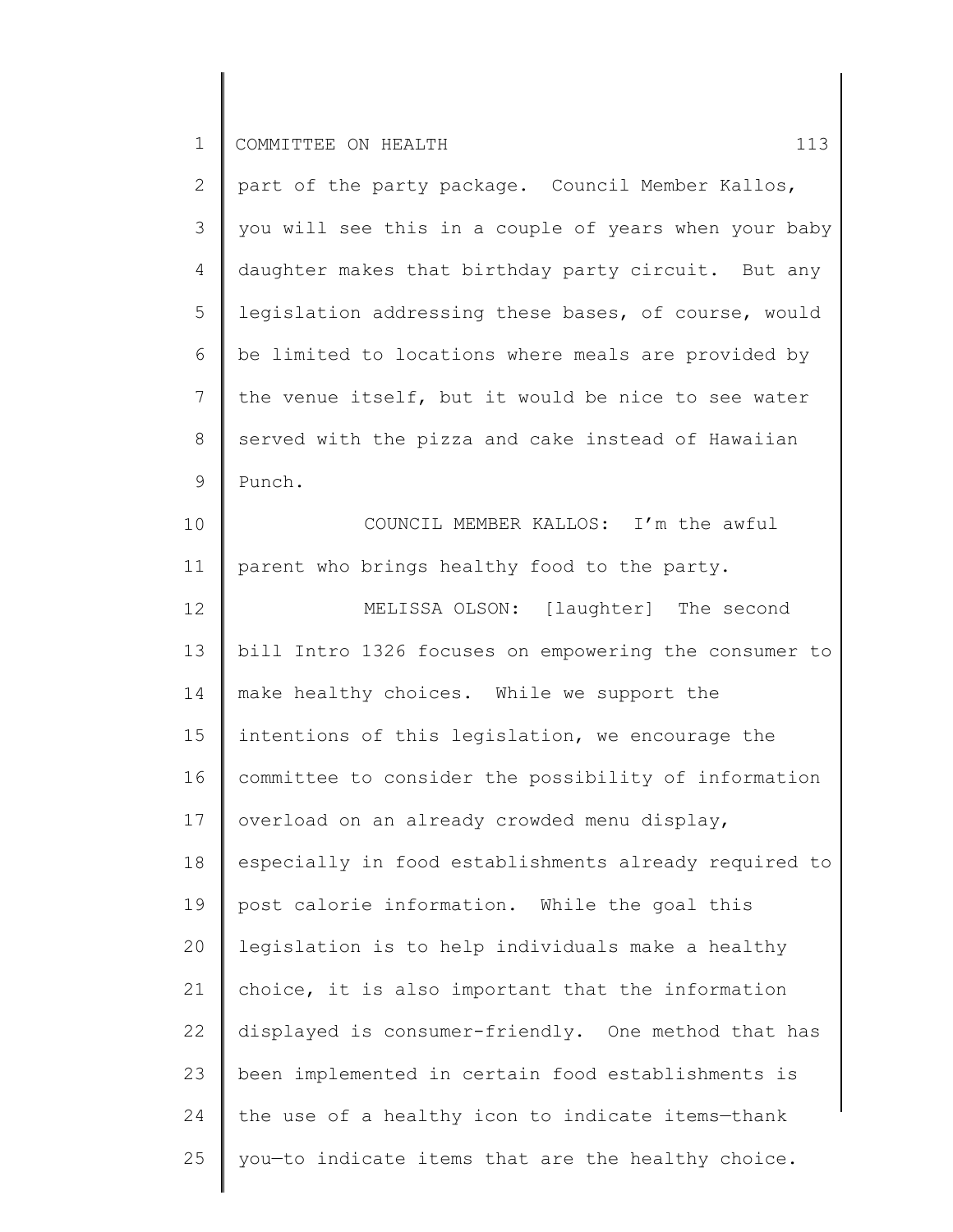2 3 4 5 6 7 8 9 10 11 12 13 14 15 16 17 18 19 20 21 22 23 24 25 Of course, this method assumes a certain level of food literacy, and would require establishments to define what a healthy food option means. So, Intro Number five would complement nicely to show what a healthy food option means in health literate and digital way. We certainly like the idea of crafting such a poster in partnership with the DOE, and schools across New York City. Ultimately, CHN is supportive Intros 5 and 1326, but encourages the committee to consider additional ways to display nutrition information that makes it easy for the consumer to make the healthy choice much in the same way Intro 1064 makes the default drink option in children's meals the healthy choice. Finally, Intro 1361 calls upon the Department of Health and Mental Hygiene to investigate trends in and develop plans for mitigating Diabetes and Diabetes related illness. CHN is fully supportive of this measure, and encourages the analysis to account for disparities related to race, ethnicity, income and geographic location. In a recent report the Department of Health noted significant racial disparities in childhood obesity. These phenomena are strongly linked to other factors disproportionally affecting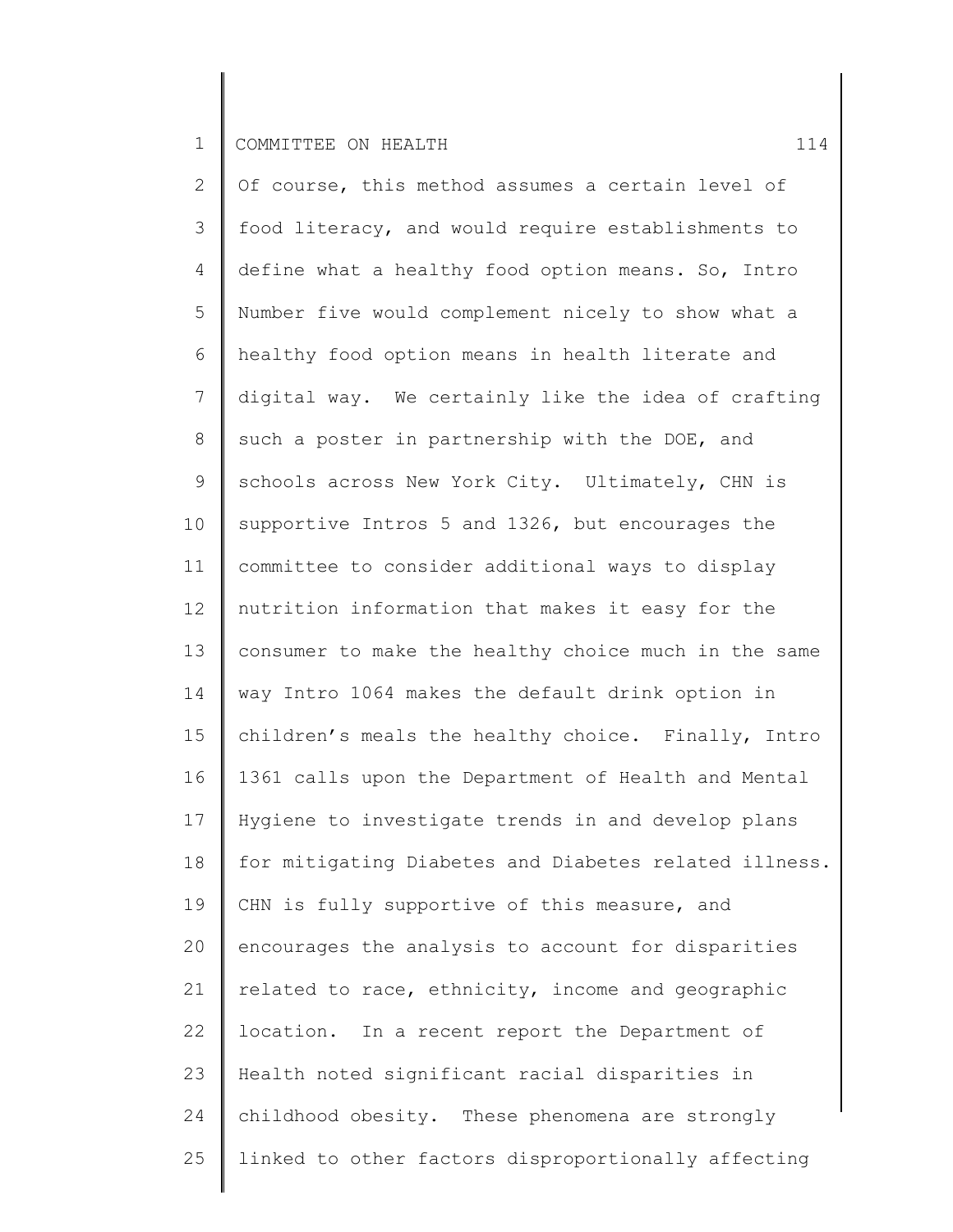2 3 4 5 6 7 8 9 10 11 12 13 14 15 16 17 18 19 20 21 22 23 24 25 communities of color including limited access to affordable healthy food. We encourage the city to take into account these factors when planning to take out a (sic) list of recommendations for implementation. We also recommend that the results of this study be incorporated into a public health campaign encouraging New Yorkers to engage in regular primary care, and to adopt healthy lifestyle habits as a means to improve Diabetes related statistics. CHN applauds the City Council for introducing legislation that would address high rates of obesity and Diabetes throughout the city. We thank the Chairperson and the Committee again for the opportunity to speak today, and we hope to continue working with the city to address issues of food access, equity and health. Thank you. COUNCIL MEMBER KALLOS: Thank you. I have a handful of questions. First to Dr. Pasquale Rummo. Is it Rumo? DR. PASQUALE RUMMO: [off mic] Rummo. COUNCIL MEMBER KALLOS: Thank you. Can you tell me a little bit—there's a piece in here cited. I believe it is understanding bias and relationships between the food environment and diet,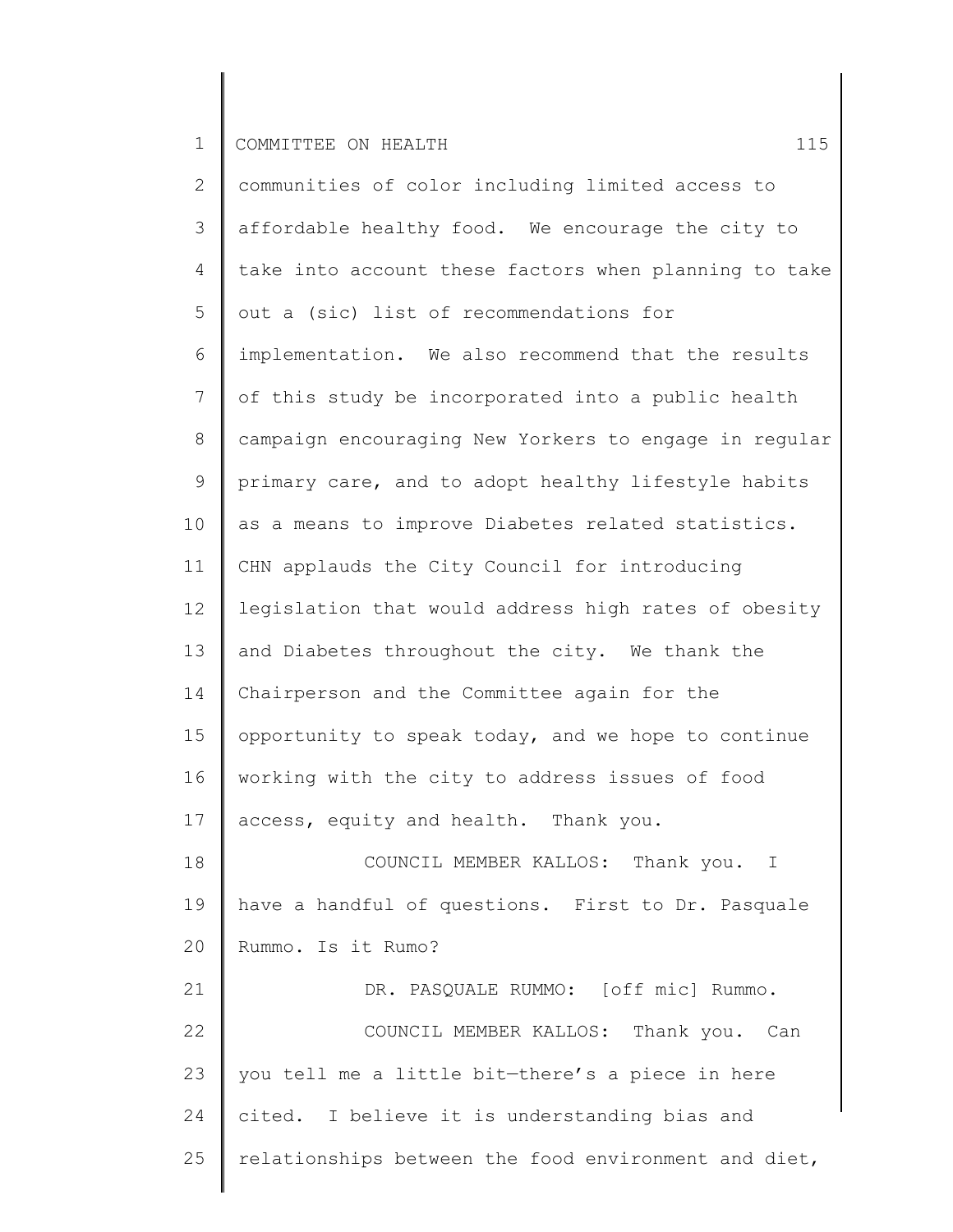2 3 4 5 6 quality of the Coronary Artery Risk Development in Young Adults, CARDIA, which was published in the Journal of Epidemiology and Community Health in 2017, and I believe you are the lead author. Is that correct.

7 8 9 10 11 12 13 14 15 16 17 18 19 20 21 22 23 DR. PASQUALE RUMMO: That's right. COUNCIL MEMBER KALLOS: Can you tell me about how your first—you first hand research on the matter informs your testimony on that, and what the impact—what you found in your specific research. DR. PASQUALE RUMMO: Right. So, we looked at whether the availability of fast food restaurants in different types of food outlets affected individuals, in this case adults. The study was about adults, and their risks—not their risks. Sorry. Their diet quality, and we found that those who had a greater availability of fast food restaurants and convenience stores around where they lived were more likely to have poor diet quality including lower consumption of whole—whole grains and fruits and vegetables as well as higher consumption of sugar in beverages.

24 25 COUNCIL MEMBER KALLOS: In your testimony you mentioned two behavioral economists Thaler and—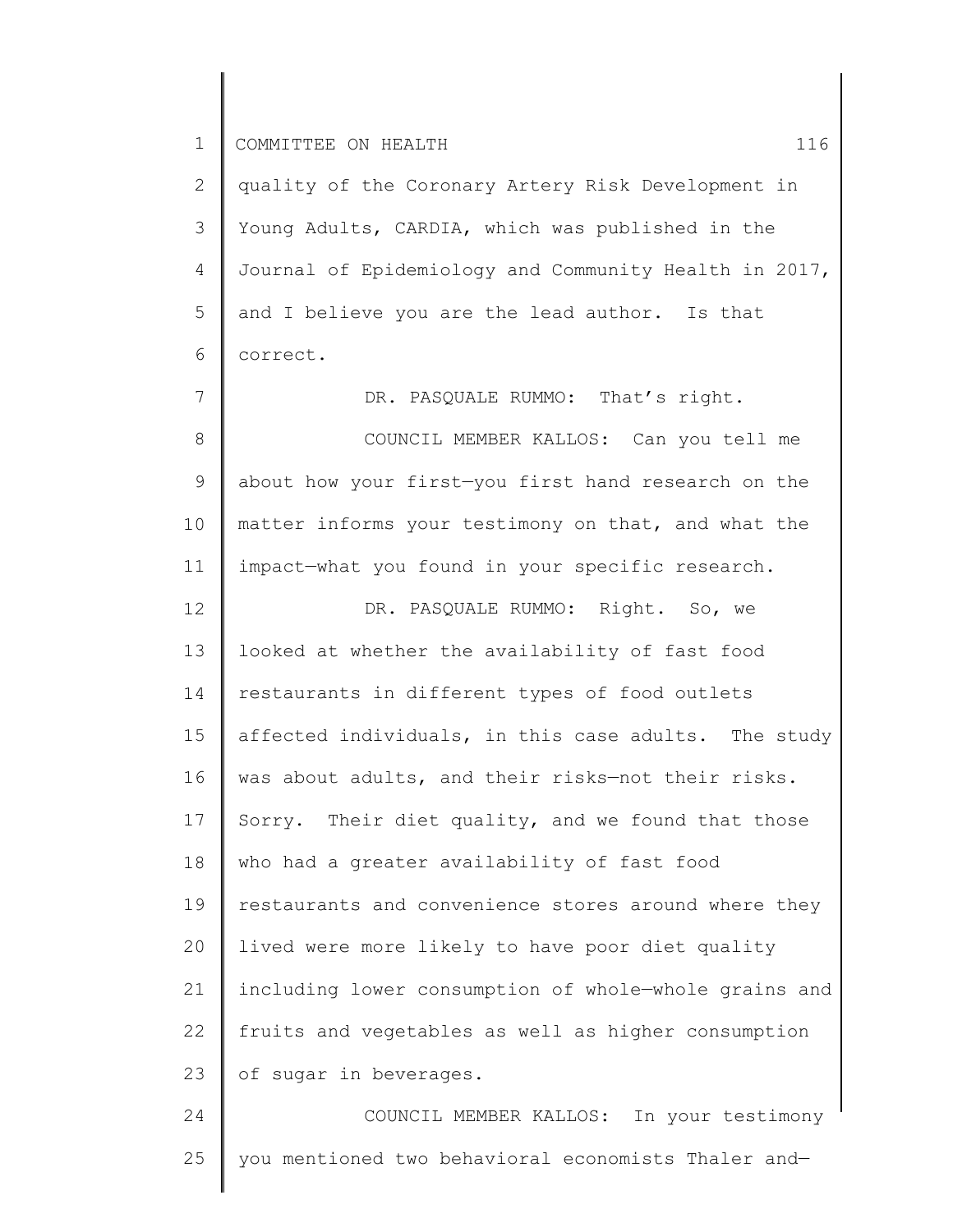5

2 3 4 and Cass Somfina (sic) both of whom I've had the opportunity to collaborate with around a project I'm working on called automatic benefits.

DR. PASQUALE RUMMO: Uh-hm.

6 7 8 9 10 11 12 13 14 15 COUNCIL MEMBER KALLOS: Can you—is this something where we should be bringing both of them to the table on this issue or you were just referencing their work on Nudge, which is a program that I actually very much enjoyed. He—I actually asked him some personal questions about things he had cited as poor decisions in his book, and he's actually since corrected. But would that work with Sonstein (sp?) be involved in this, and should—should we be inviting them to testify in the future.

16 17 18 19 20 21 22 23 24 DR. PASQUALE RUMMO: Right. Yeah, I think—well you should if you want to continue making policies surrounding healthy default options because I think those are very—they are shown to be effective strategies to manage people to make healthy food choices but still allowing them to make other choices—less healthy choices if they so desire. So, that's—I was stating it in the context of supporting the fact that you're using healthy defaults here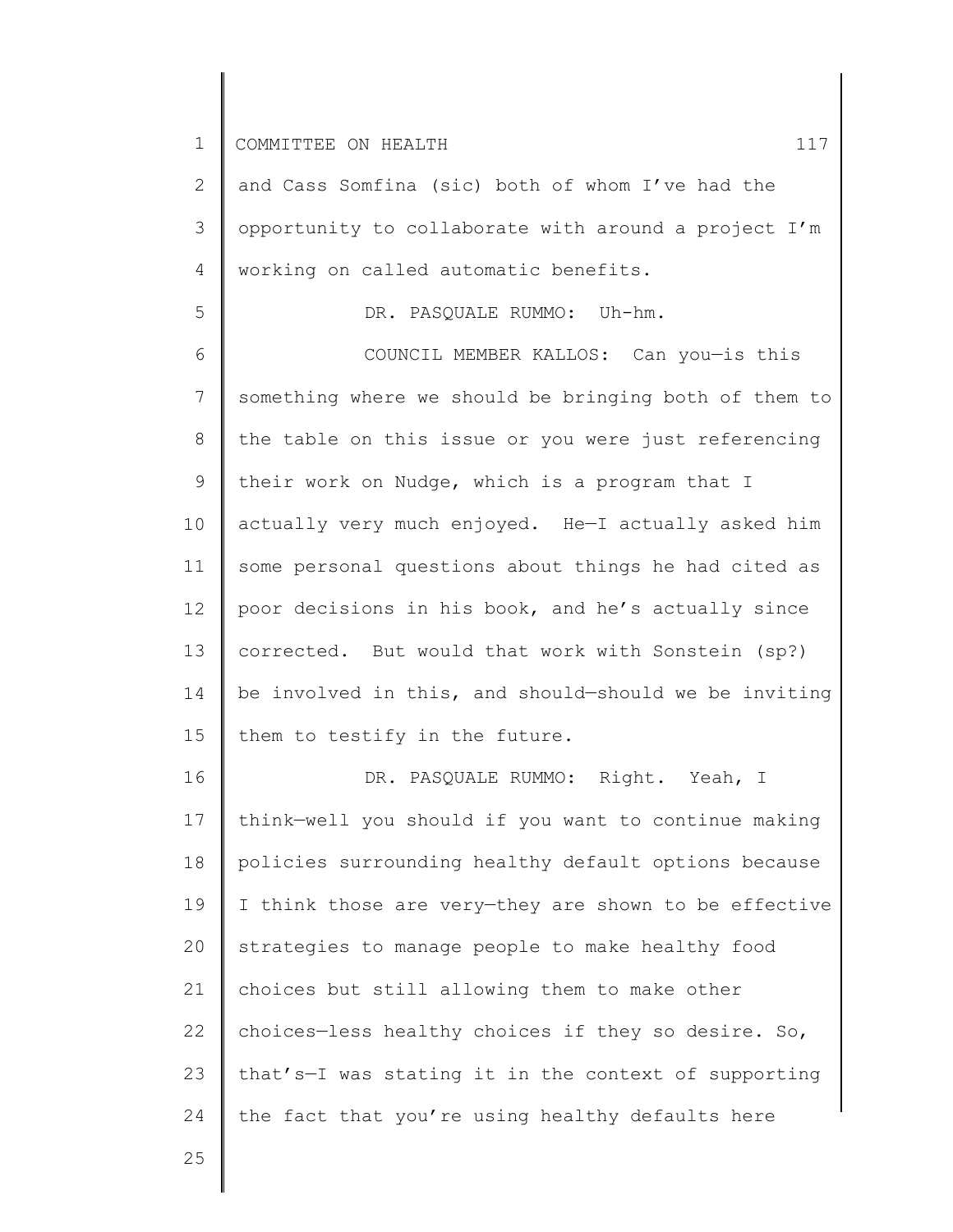1 2 3 4 5 6 7 8 9 10 11 12 13 14 15 16 17 18 19 20 21 22 23 24 25 COMMITTEE ON HEALTH 118 versus providing more nutrition information that might over-burden the consumer. COUNCIL MEMBER KALLOS: Great. For Dr. Pomeranz and— JENNIFER POMERANZ: I'm a doctor like you're a doctor. COUNCIL MEMBER KALLOS: Oh, you're you're—you're, oh, you're a JDMP. Okay. JENNIFER POMERANZ: Yes. [laugher] COUNCIL MEMBER KALLOS: So—so counselor Pomeranz-- JENNIFER POMERANZ: Yeah. COUNCIL MEMBER KALLOS: Fair enough. [laughs] So, I-I really appreciate your coming and speaking out honestly about your concerns about including flavored milk. I think one of the questions that I always ask is—is it—it is better to have—and I think you heard from American Heart Association, which have been leaders on this. Now, I know not for eight years, but for a decade, and we started with a very strong bill that included restrictions around the calories in the meal and the source of—and we've gotten to a bill that we believe we—and I think it's now to—you can literally look at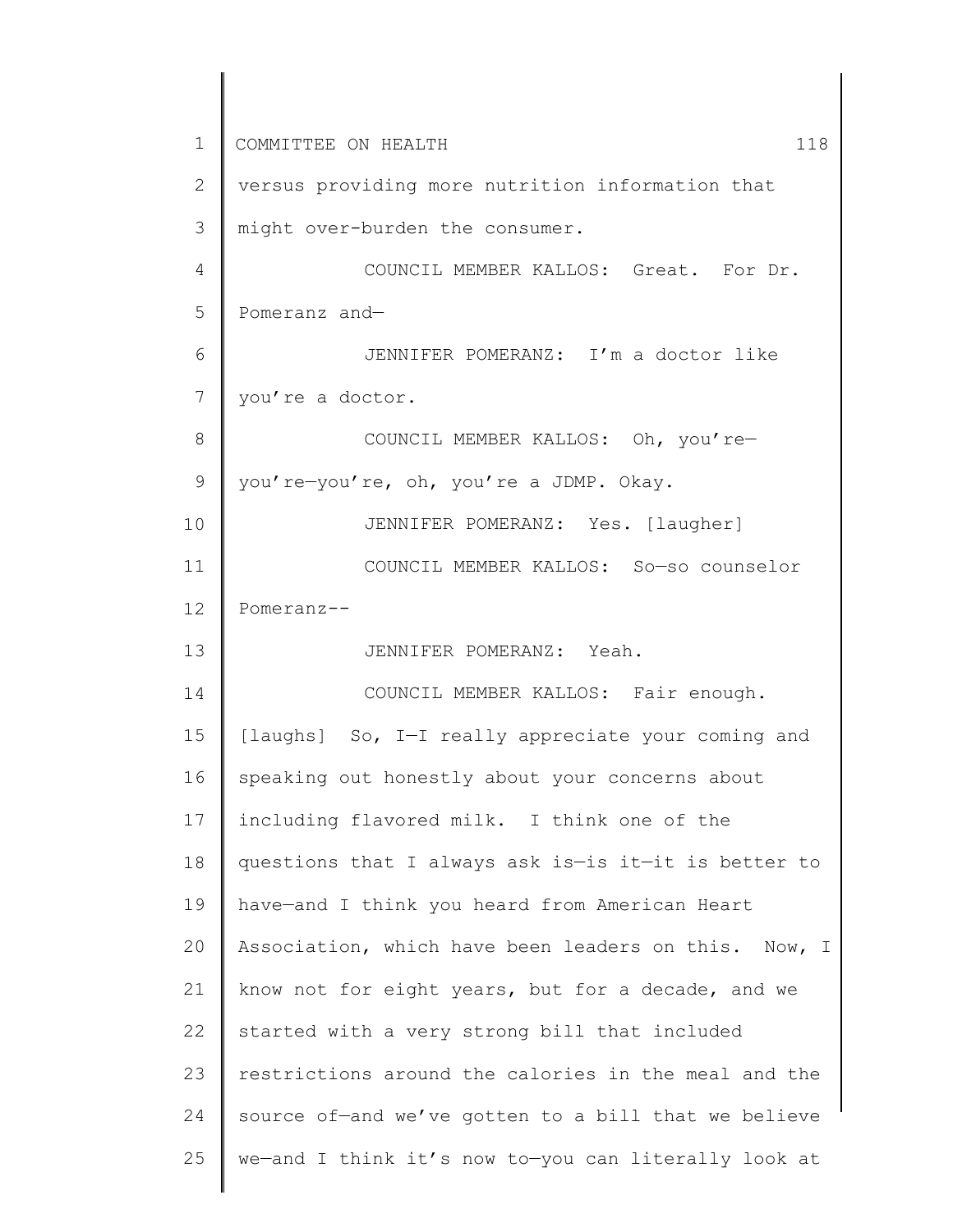2 3 4 5 6 7 8 9 10 11 12 13 14 the testimony, which you just heard it from the transcript that this is legislation that we believe we can pass. So, I guess the question is: is the flavored milk a deal breaker for you and such a deal breaker that it would be worth another 3 to 10 years of the status quo or is it one of those things? And I'm a software developer in addition to being a lawyer it's iterative, and it would mean that we would set a new normal, and yes the new normal would still include a—a milk beverage that is flavored, but we would be taking soda and so many other beverages and—and sugar added. So, I guess that the—the honest response.

15 16 17 18 19 20 21 22 23 24 25 JENNIFER POMERANZ: So, a few thoughts. The firs is that I—I still feel that New York City we think of ourselves as a leader, and yet we're—we are falling behind California and Connecticut if we stick with this definition, which is an embarrassment to us all, but the truth is I understand that perspective that the political feasibility may outweigh the evidence-based definition for some people and if—but I would encourage you to then include and evaluation component, which specifically looks at what's happening with these default options, and a lot of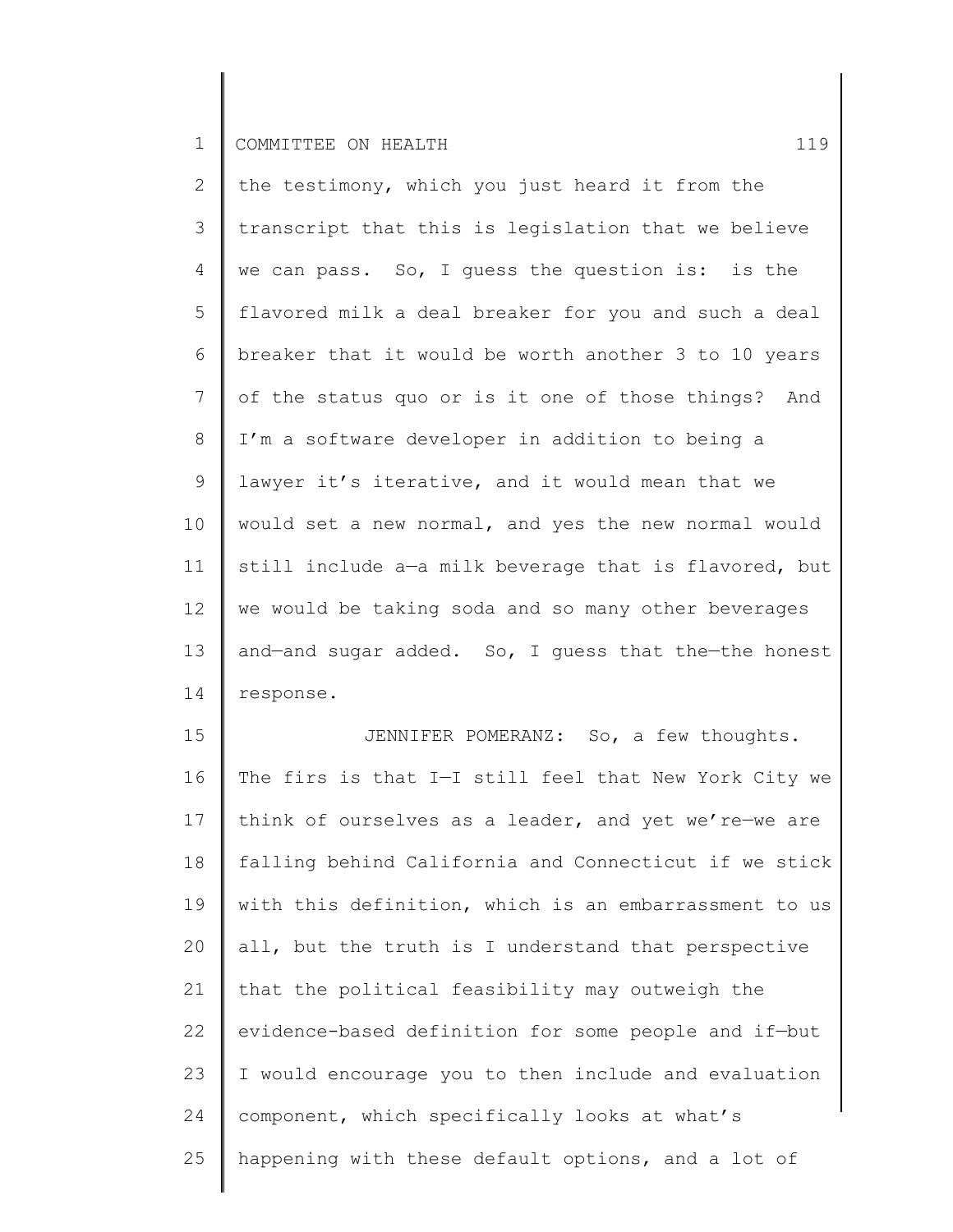2 3 4 5 6 7 8 9 10 11 12 13 14 15 16 17 18 19 20 21 22 23 the research—Yeah, no—I mean a lot of the research in the schools show that what happened when they took out flavored milk some milk consumption there was a dip in plain milk consumption, but then it started to rise again once the students got used to it. Just like will happen in the restaurants in New York City and P.S. we're not banning anything. They can fully ask for the flavored milk. So I think that that is something to strive for, and unfortunately the country started bringing back chocolate milk when it really was seeing an increase in plain milk. And interestingly enough the 100% juices when they offered a 100% juice, that's when the plain—the milk started to drip—drop more. So, there's a lot of interactions among the beverages that you're offering. So, you really need to evaluate your current definition if you implement it or any other revised definition, and then see if-- You know, I would hope that you guys have the courage to revise the definition if it turns out that you—you know, tis isn't—the—the non-evidence based definition didn't work as you had hoped.

24 25 COUNCIL MEMBER KALLOS: My recollection you've got somebody who is really ready and willing.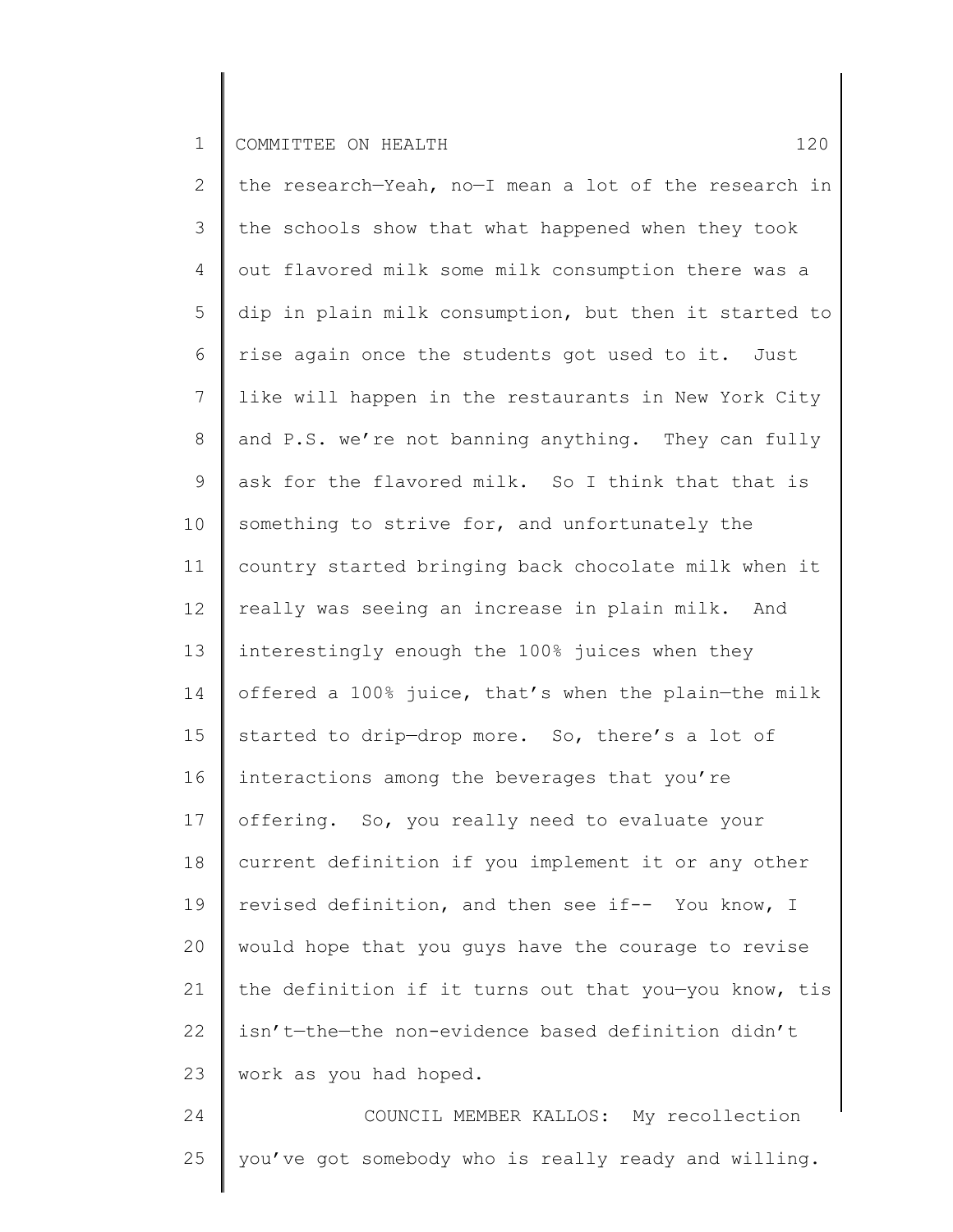2 3 4 5 6 7 8 9 10 11 12 13 14 15 16 17 18 19 20 21 22 23 24 I think it is a matter of we have to negotiate the bills with the Administration. The good news is they'd like to cap it at 130 calories. It still doesn't sound like it will be good enough, but what I will say is I did a quick Google, and in reference to the vanilla and chocolate milk that we were discussing, the—the brand is Horizon and it is a—a milk that I drink at home that doesn't have that many calories when I drink it. So, it is a—it was a little bit surprising, and so I look forward. Dr. Salcedo, thank you for all the Tweets during the hearing. I—I did a quick Google of fatty liver disease, and Dr. Google says that is actually more prevalent as a symptom of folks who are—have—have issues with drinking. So, I guess how—is that—is that accurate and how often do you see fatty liver in the—in a youth population versus an adult population and it's kind of scary. DR. VANESSA SALCEDO: Yes. So, more and more evidence is showing that sugary beverages act similarly to alcohol on the liver and that's the first step-- COUNCIL MEMBER KALLOS: [interposing]

25 Wow.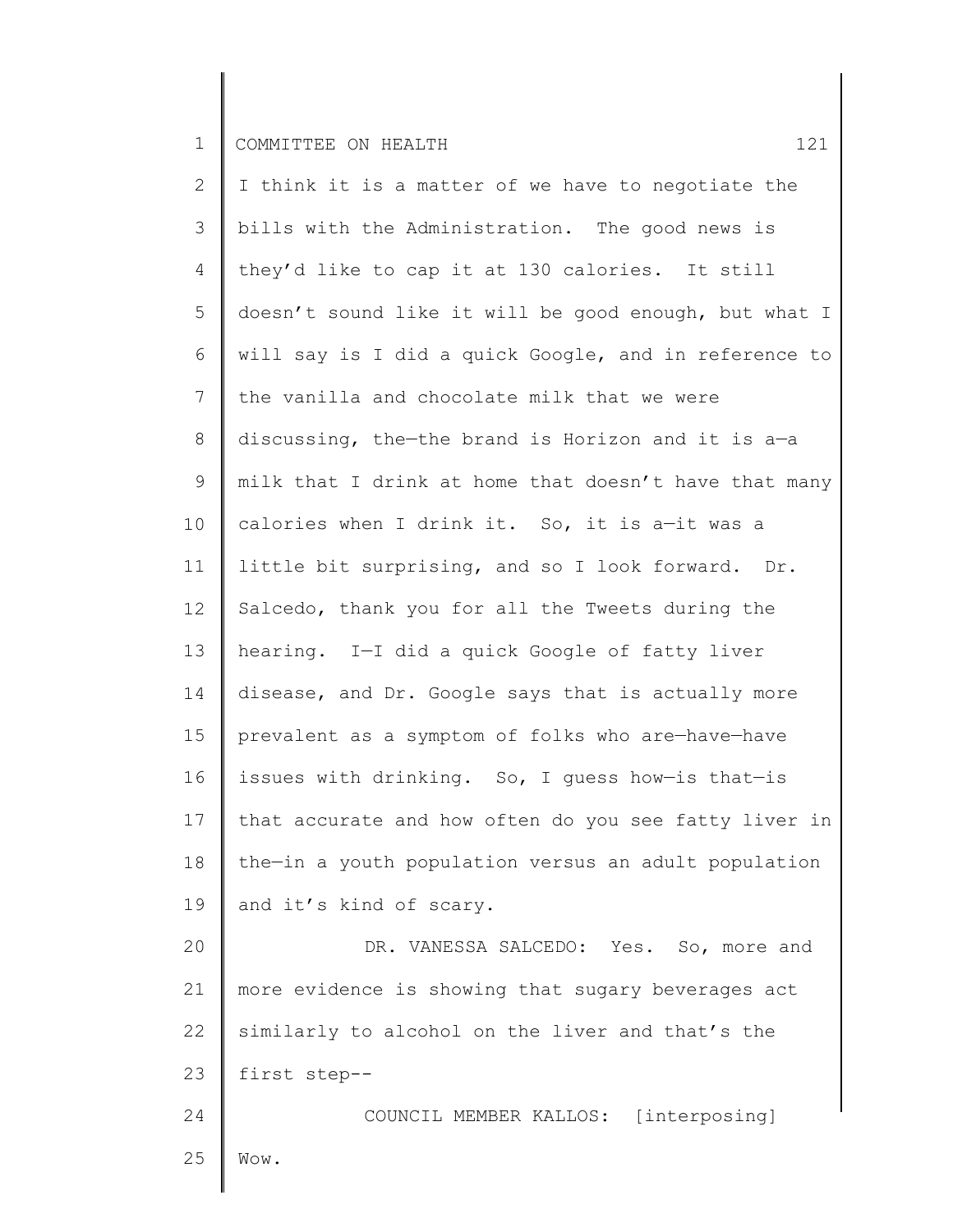| $\overline{2}$ | DR. VANESSA SALCEDO: -- to Cirrhosis.                 |
|----------------|-------------------------------------------------------|
| 3              | So, this is becoming a huge epidemic--I am not a GI   |
| 4              | specialist--especially because of the fructose it     |
| 5              | goes to the liver, and increasing-it increases the    |
| 6              | fat, and then as it continues, as it continues it     |
| 7              | goes to Cirrhosis and, of course, this is-it takes    |
| $8\,$          | decades to occur, but if we don't stop that process   |
| 9              | and stop the obesity and stop the sugary beverage     |
| 10             | consumption, this is a huge problem. And talking      |
| 11             | about disparities, this is-in California they're      |
| 12             | looking into this more and more and unfortunately the |
| 13             | Latino population have genetic predisposition for     |
| 14             | this fatty liver disease. So, it's non-alcoholic      |
| 15             | fatty liver disease, and it's-and it gets triggered   |
| 16             | sugary beverages as well as alcohol.                  |
| 17             | COUNCIL MEMBER KALLOS: And that's the-                |
| 18             | the Non-Alcoholic Fatty Liver Disease NAFLD?          |
| 19             | DR. VANESSA SALCEDO: Uh-hm.                           |
| 20             | COUNCIL MEMBER KALLOS: Okay, that I'm-                |
| 21             | I'm learning more, and I guess just to the last-last  |
| 22             | question to Melissa Olson. So, yes I-I-I now get to   |
| 23             | spend my weekends at birthday parties and so I guess  |
| 24             | I would be-does your organization have capacity to    |
| 25             | investigate. This legislation would apply to any      |
|                |                                                       |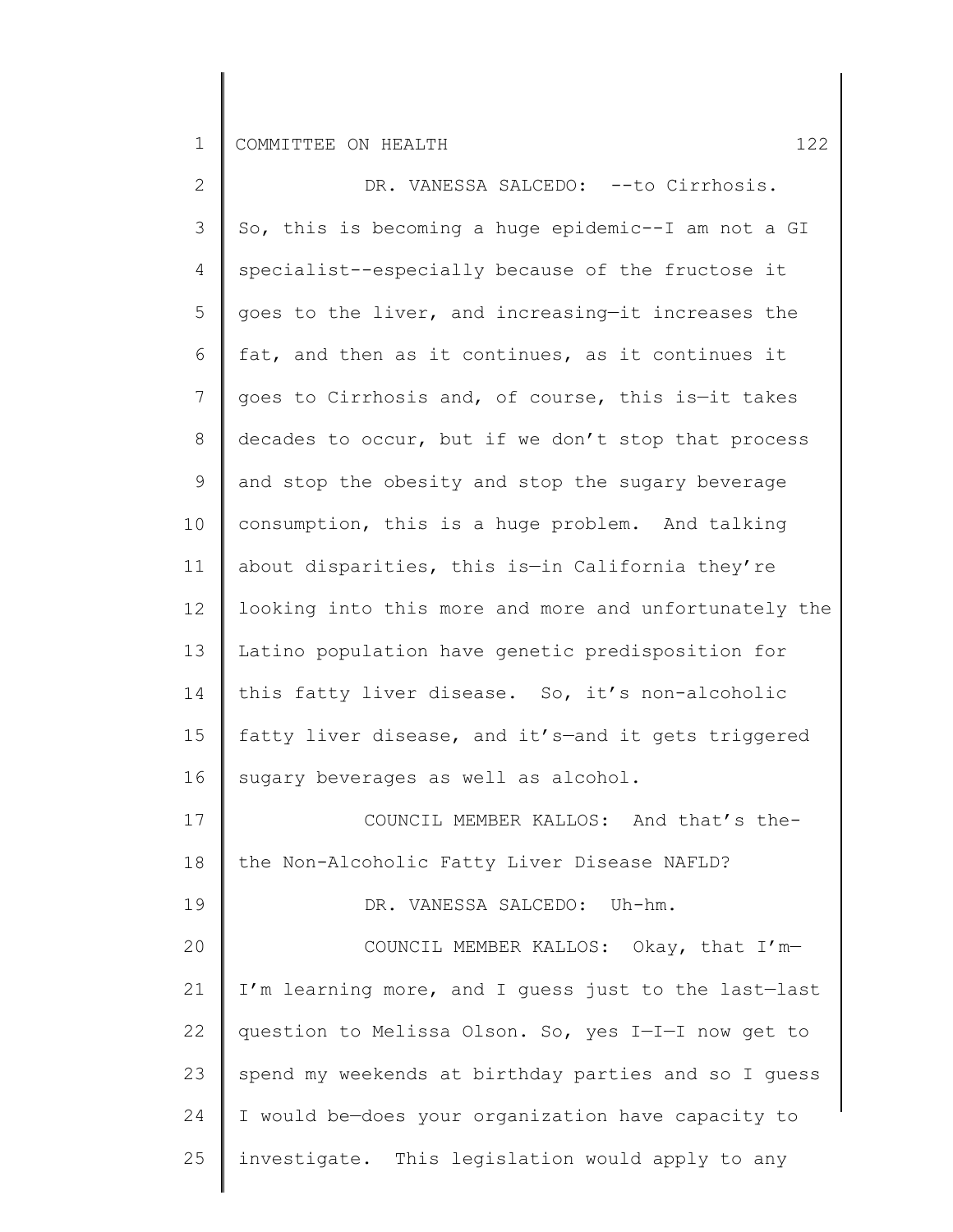6

2 3 4 5 place that has a letter grade. So, you're—you're right there are places that are serving food, and I imagine—I guess they're getting it catered so-- MELISSA OLSON: So, it would apply to them as well. That's what I was hoping for.

7 8 9 10 11 12 13 14 15 COUNCIL MEMBER KALLOS: I'm—I'm not sure, but if—if you have capacity as part of the Bronx Healthy Beverage Zone, and what you're doing to even just do a quick survey and whether--you're welcome in my district. You're welcome to come to the places that—that my daughter plays or-or where have you because I'm—I'm eager and interested, and I think it's just a matter of figuring out exactly what the universe looks like. Would you be open to that?

16 17 18 19 20 21 22 23 24 MELISSA OLSON: Healthy Beverage Zone was through them, but I think that we would be open to looking at what's in our surrounding communities by clinics as well. I also would imagine that anything that's happening for letter grade establishments it will have a ripple effect with the other establishments as well. Even if they're not serving food on site, they would—they would start to comply as well. We could certainly look into that.

25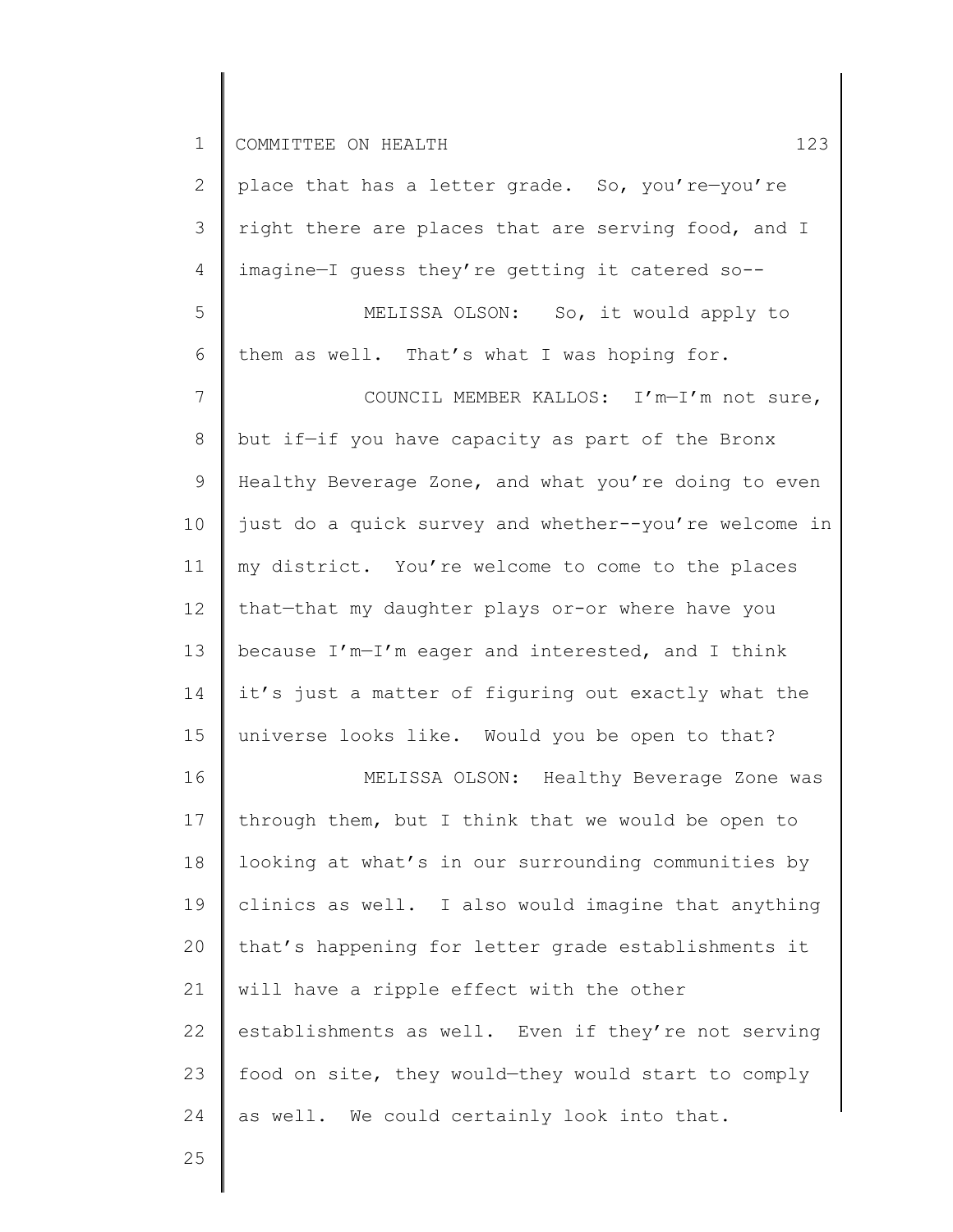2 3 4 5 6 7 8 9 10 11 12 13 14 15 16 17 18 19 20 21 22 23 24 25 COUNCIL MEMBER KALLOS: And I would just say I think I did something wrong because for her first birthday we offered our daughter like for the first time like a piece of cake-- MELISSA OLSON: [interposing] Oh, no. COUNCIL MEMBER KALLOS: --and she likes-- MELISSA OLSON: That's completely right. COUNCIL MEMBER KALLOS: Oh, no she spat it out, and then she went straight to the fruits and vegetables that we had for her. [laughter] MELISSA OLSON: So then you take it. COUNCIL MEMBER KALLOS: No worries. Okay. Thank. [background comments] CHAIRPERSON LEVINE: We have one final panel. I will call up now Matt Greller from NATO not the one that Trump hates. COUNCIL MEMBER KALLOS: Are you sure. CHAIRPERSON LEVINE: And, Pamela Bonney from the Tried and True Nutrition, Inc. and finally Clarissa Salietto representing herself, and if you'd like to—great. Thank you. If you'd like to kick us off, Matt. MATT GRELLER: Thank you, Mr. Chairman. Good afternoon. My name is Matt Greller. I'm an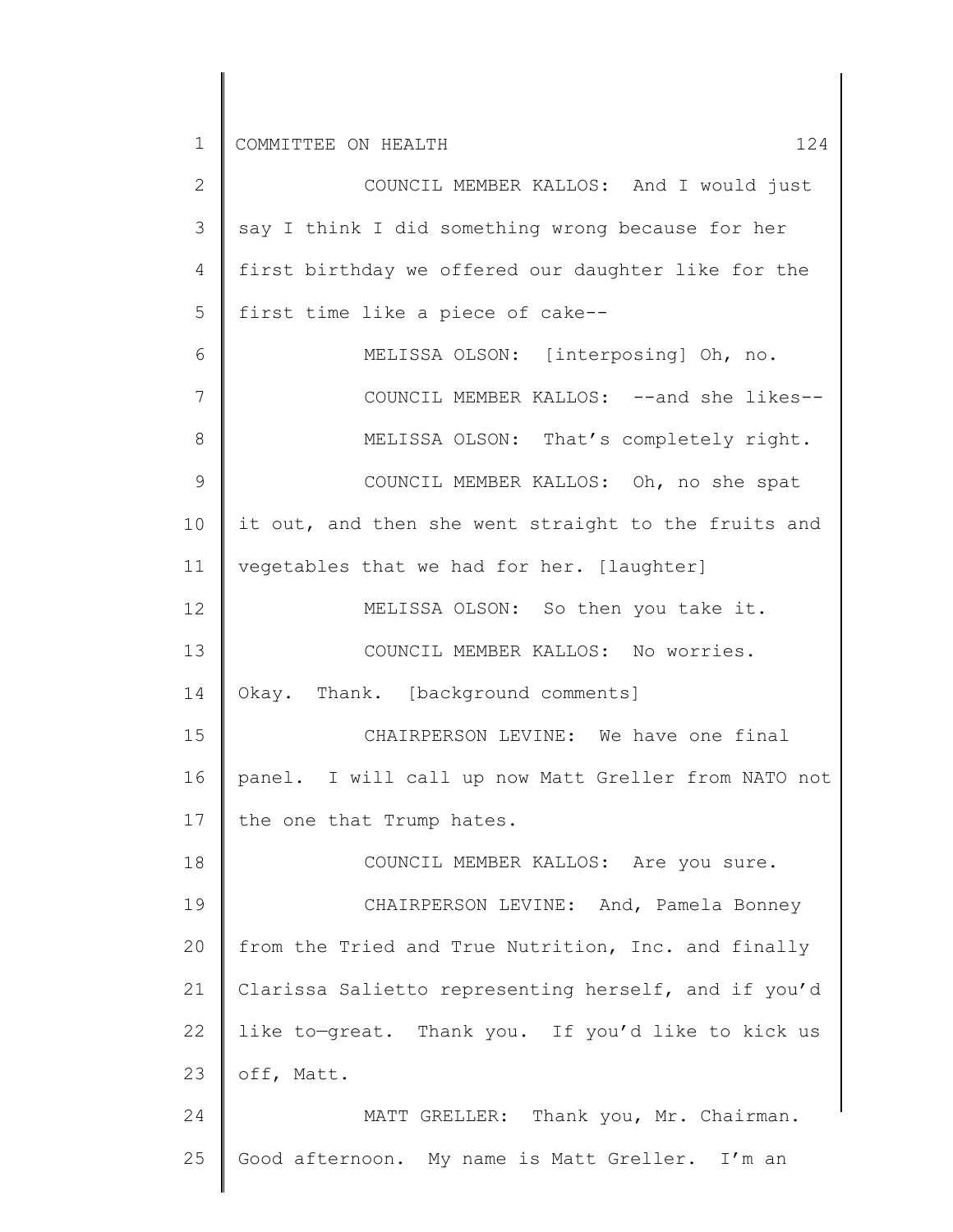2 3 4 5 6 7 8 9 10 11 12 13 14 15 16 17 18 19 20 21 22 23 24 25 attorney and Lobbyist here on behalf of one of my clients, NATO, the Theater Owners of New York State, and as you alluded to, this is not the NATO that defends Europe. They are the ones more concerned about the Oscars last night. It's a not-for-profit trade association representing movie theaters. In New York City, NATO represents 37 theaters, 312 screens and 1,800 employees across the five boroughs. Despite the very well intentioned reasons behind both Introduction 1326 and Introduction 5, NATO opposes both bills because we think that they will only add confusion, and positively impact public health. Additionally, we question whether the signage or the warning label will truly help the fight against the complex problem like obesity. The average New Yorker only goes to the movie four—the movies four times a year, and orders concessions just twice. During those two purchases a year, that person is looking for an enjoyable night out, and perhaps a treat. Most of our candy comes pre-packaged with labels that include the mount of sugar, and we do not think that any movie patron is surprised that our candy contains sugar. Yes, there are some foods out there that have surprising levels of sugar, but do obviously sugary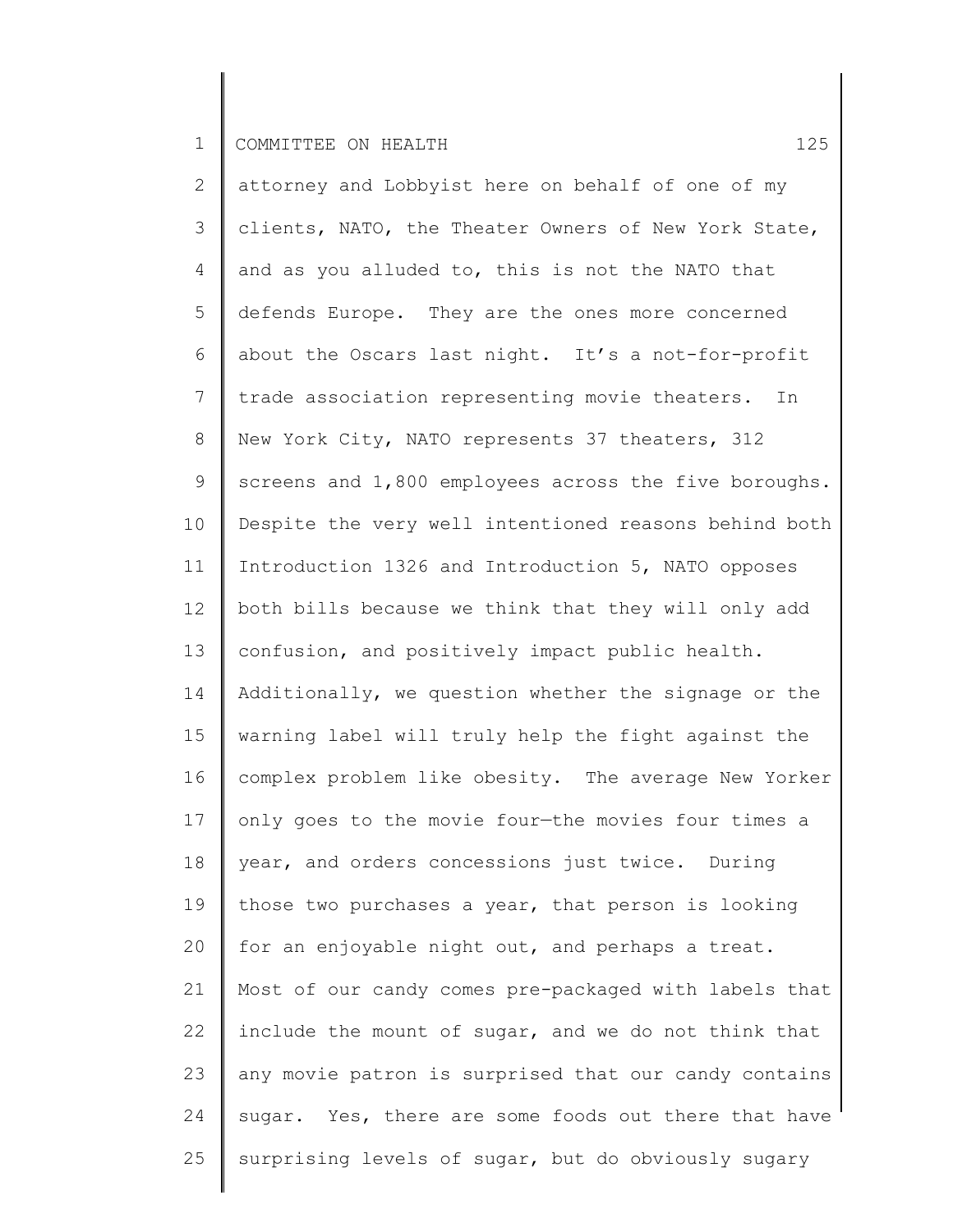2 3 4 5 6 7 8 9 10 11 12 13 14 15 16 17 18 19 20 21 22 23 24 25 foods really need a sugar warning icon? Is the movie theater the right forum for the government to alert patrons about too much sugar? Maybe the problem of obesity is too complex, and more warning icons or posters are not the best one-size-fits-all approach for all foods or for all food service establishments. Instead, we suggest the following: More advertising, more collaboration and more education. Why not see state funding for nutrition awareness ads with basic information? The theaters would be happy to run them. So people understand what a calorie is or what the recommended daily allowance of 2,000—2,000 calories are. Do people know what is meant by 12 grams of added sugar? Do people understand that AHA suggested sugar intake for men, 150 calories verse the 100 calories for women. Why not advertise this information? We think that more context can have a greater impact. We also ask the Council to collaborate with the food industry on messaging. Many in the industry are already voluntarily reducing sodium and sugar, and we could partner on a task force to elevate nationwide best practices. So, instead of looking to add yet another warning label, or an additional poster, we suggest amending language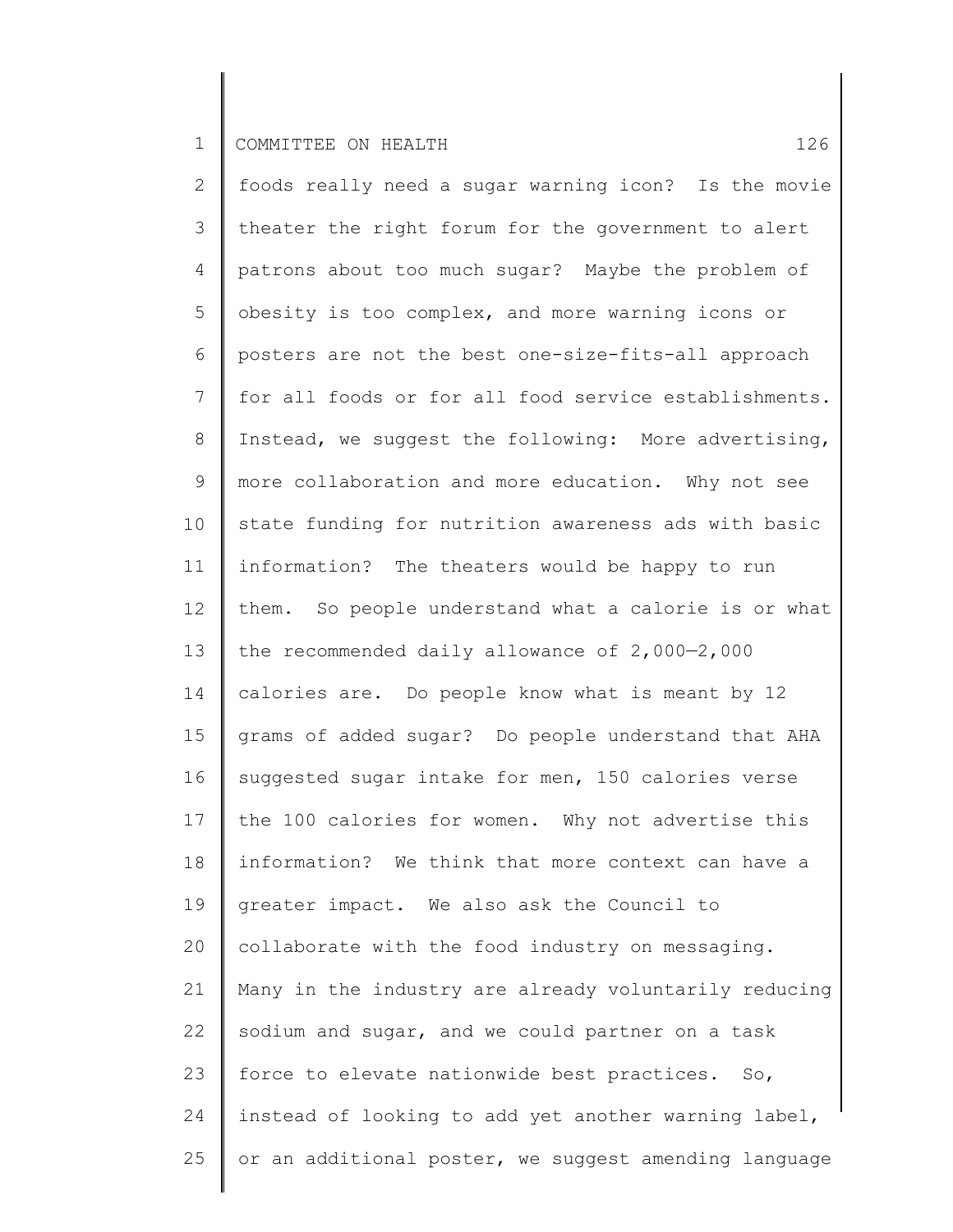2 3 4 5 6 7 8 9 10 11 12 13 14 15 16 17 18 19 20 21 22 23 24 25 that is already mandated by the FDA with insertions. That language is 2,000 calories a day is used for general nutrition advice, but calorie needs vary. Additional nutrition information available upon request. We suggest add the words "with calories from added sugars not exceeding 100 per day per women and 150 per day for men." And the words "…and allergen" after addition nutrition. These changes would alert patrons—patrons to ask about allergens. They would educate the public about how much sugar they should be eating, and it would easily allow customers to find out about all other ingredients. Instead of a sugar warning label today and potentially separate warning labels for each other individual ingredient, why not do it all at once with just one sign that is already mandated. This will help food service establishments with certainty, and prevents cluttering the very limited space on menu boards. As part of this effort we could easily provide the full nutrition information for every single menu item either through a QR code, online, on an app, or even with a laminated sheet of paper available at the register. We think this would also provide readily usable, understandable and actionable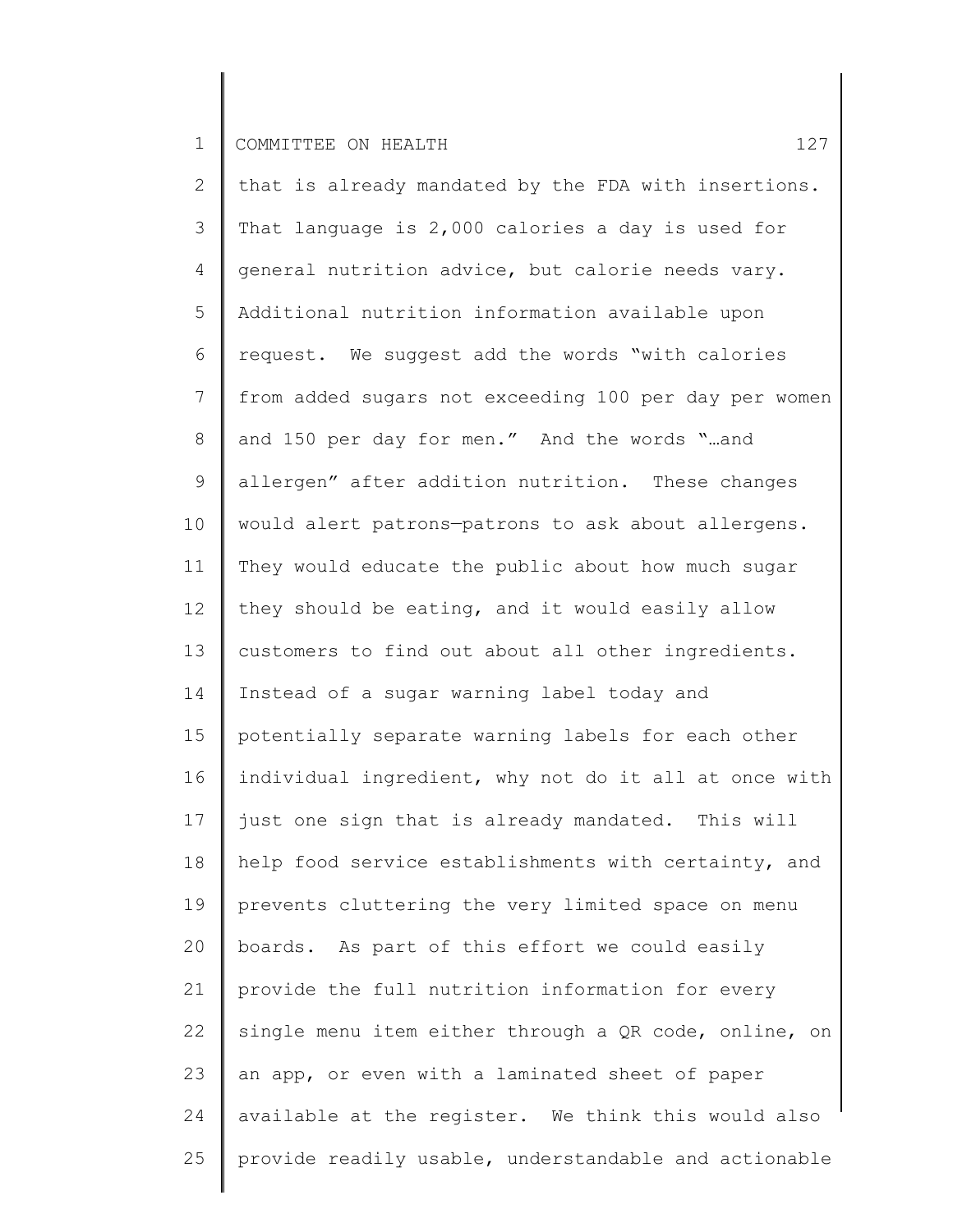25

2 3 4 5 6 7 8 9 10 11 12 13 14 15 16 17 18 19 20 21 22 23 24 information for all our customers. Also, with over 10% of the population having a food allergy, we think the City Council could lead in this field. Therefor, we respectfully urge the Council to forego the single ingredient warning label or the single ingredient poster. Again, we suggest a comprehensive approach combined with more advertising, more collaboration and more education. This will help all New Yorkers know about all ingredients, allergens and nutrition with just one sign that is already mandated. Thank you very much. CHAIRPERSON LEVINE: Thank you very much, Matt. Could you just clarify? Are your theaters subject to letter grade system currently? MATT GRELLER: Yes, they are considered a food service establishment. CHAIRPERSON LEVINE: Okay. Our intention is actually not to add labeling requirements on to packaged foods that already have nutrition labeling. It seems like the kind of thing that could be fixed in the bill, and though I understand it's not explicitly addressed in the bill, as I said earlier in the hearing, I—I don't think we need labeling on

the kind of foods, which are obviously high in sugar,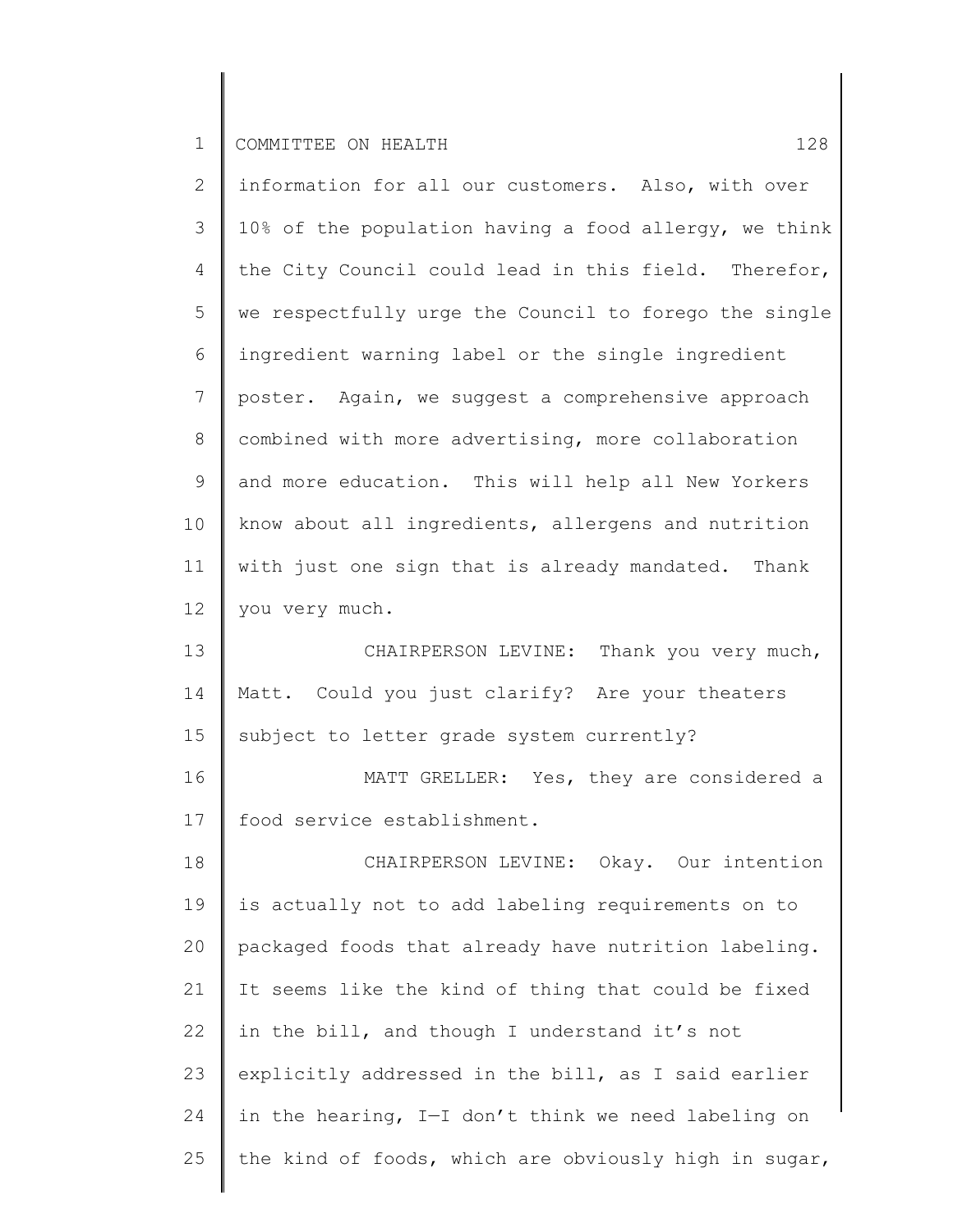| $\mathbf{2}^{\prime}$ | desserts and sweets and et cetera , and there may be  |
|-----------------------|-------------------------------------------------------|
| 3                     | no items that you sell that are not already obviously |
| 4                     | sugary in a way that a lot of the fast food           |
| 5                     | establishments have foods that you would never expect |
| 6                     | with so much added sugar. So, definitely look         |
| $7\phantom{.0}$       | forward to continuing that conversation with you.     |
| $8\,$                 | MATT GRELLER: Thank you very much.                    |
| $\mathsf 9$           | CHAIRPERSON LEVINE: Okay. Please.                     |
| 10                    | PAM BONNEY: Hi. I'm Pam Bonney. I'm a                 |
| 11                    | registered Dietician/Nutritionist and Co-Founder of   |
| 12                    | Tried and True Nutrition, and I'm also a Member of    |
| 13                    | the American Heart Association Advocacy Committee in  |
| 14                    | New York City. My Twitter handle is At TNT            |
| 15                    | Nutrition. Members of the Committee on Health, over   |
| 16                    | the past 30 years Americans have steadily consumed    |
| 17                    | more and more added sugars in their diets, which has  |
| 18                    | contributed to the epidemic of living at an unhealthy |
| 19                    | weight. According to the 2018 Heart Disease and       |
| 20                    | Stroke Statistics, the prevalence of obesity among    |
| 21                    | adults estimating-estimated using Anne Haynes Data    |
| 22                    | increase from 2000 through 2014 from 30.5% to 37.7%.  |
| 23                    | Our country has grown accustomed to an excessive diet |
| 24                    | high in calories, and other nutritional concerns, and |
| 25                    | it's unfortunately starting with our youth. The same  |
|                       |                                                       |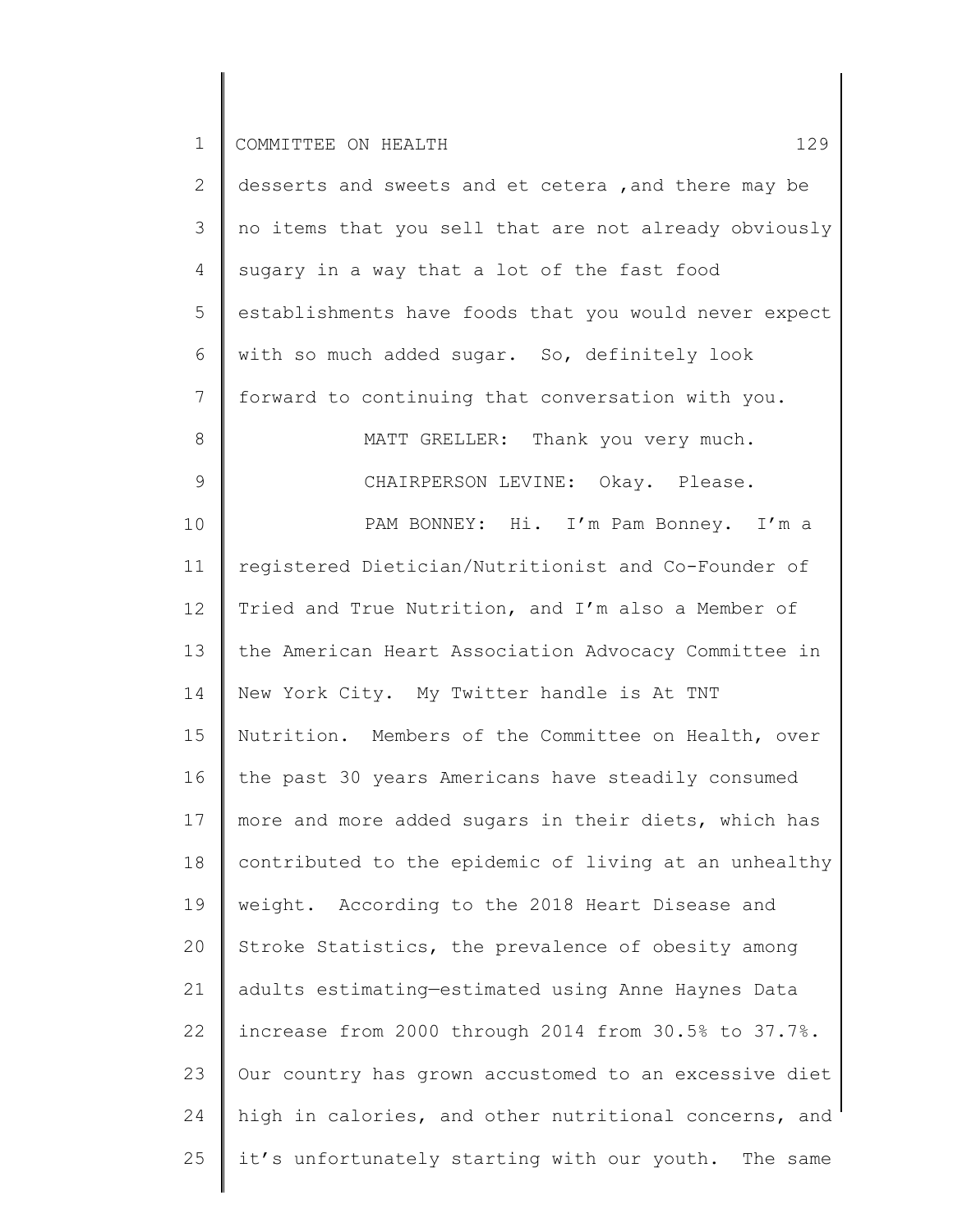2 3 4 5 6 7 8 9 10 11 12 13 14 15 16 17 18 19 20 21 22 23 24 25 report cited above also shows us that the prevalence of overweight and obesity among children and adolescents age 2 to 19 years is 33.4%. We are setting our children up for a lifetime of weight related challenges most notably chronic illnesses such as Diabetes, heart disease, stroke, some cancers and many others. Reducing the amount of added sugars we eat cuts calories and can help improve heart health and control weight. Since 1997, I have been helping clients do just that, achieve their nutrition and fitness goals in my private practice as a registered dietician/nutritionist, and as a pediatric nutritionist. My personal and profession experience has shown that the consumption of sugary drinks must be a top priority when counseling new patients, and science backs this up. Studies have found a significant link between sugary drinks consumption and weight gain in children. One study found that for each additional 12 ounce soda children consume each day, the odds of becoming obese increased by 60% during one and a half years of follow-up. Intro 1064 is a sensible proposal that supports parents who want to instill a healthy standard for the children's nutrition. By making the healthy drink options more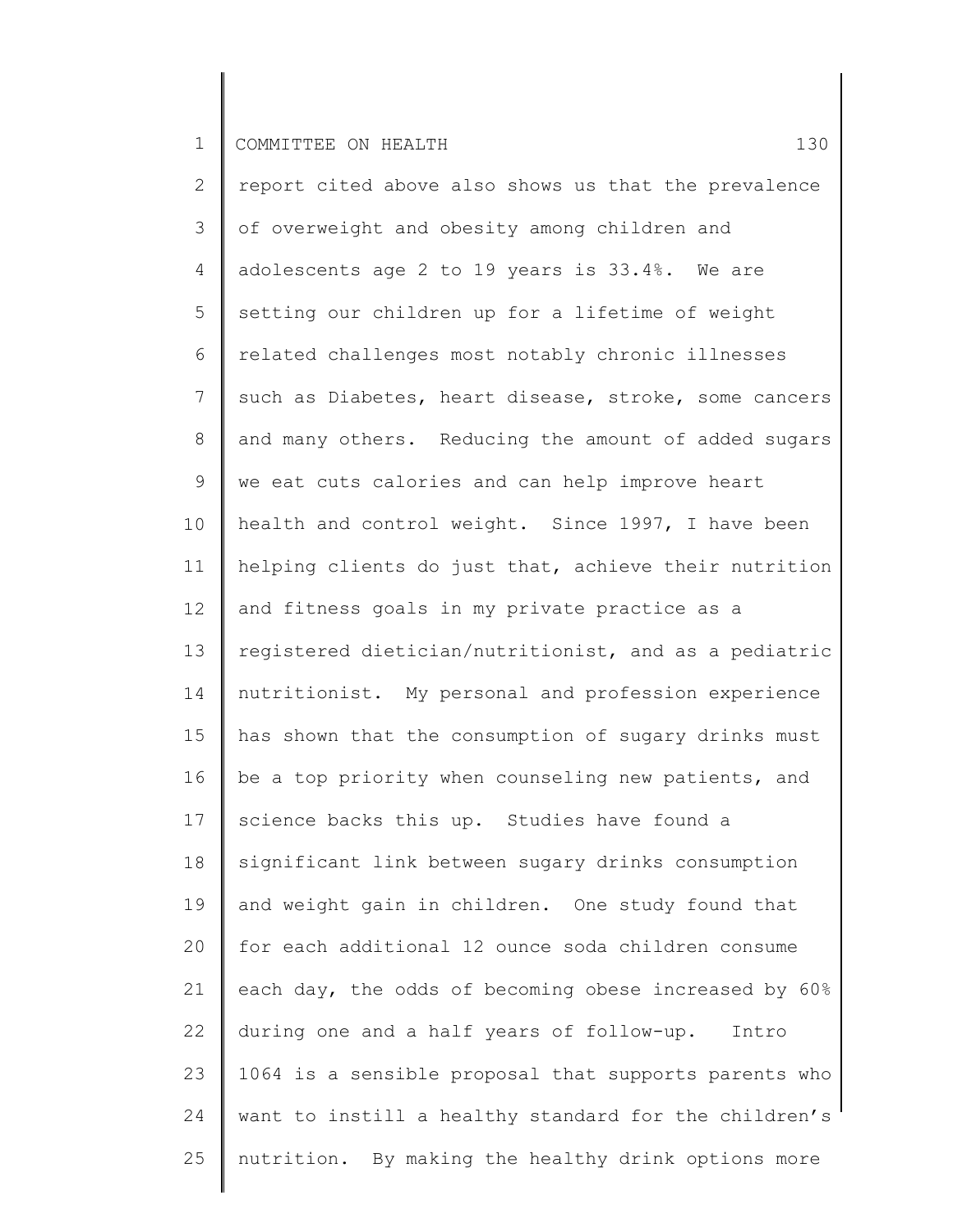| 2              | accessible, we are establishing a new norm for our          |
|----------------|-------------------------------------------------------------|
| $\mathcal{S}$  | children. It's appropriate to think of sugary drinks        |
| 4              | as a treat, something that is unusual and not typical       |
| 5              | of a restaurant meal. Parents will still be given           |
| 6              | the option to choose these drinks, but will be more         |
| $7\phantom{.}$ | likely to choose the healthy versions as those will         |
| 8              | be the default on the menu. Giving parent choices as        |
| 9              | opposed to allowing restaurants to continue making          |
| 10             | the decisions for us is a responsible move.<br>$\mathbb{I}$ |
| 11             | applaud Council Member Kallos, Chair Levine and             |
| 12             | Speaker Johnson for their leadership on this issue,         |
| 13             | and look forward to its full passage into law. Thank        |
| 14             | you.                                                        |
| 15             | CHAIRPERSON LEVINE: Thank you very much,                    |
| 16             | and we'll close out with our final testimony, and I         |
| 17             | know that Council Member Barron has some questions.         |
| 18             | Ms. Salietto please.                                        |
| 19             | CLARISSA SALIETTO: Yes, thank you. My                       |
| 20             | name is Clarissa Salietto, and I'm here in support of       |
| 21             | Bill 1064-A. I'm just representing myself. I grew           |
| 22             | up in the South Bronx in my haven community of the          |
| 23             | Bronx, and as many of us know, the Bronx is ranked as       |
| 24             |                                                             |
|                | the unhealthiest county in New York State.                  |
| 25             | According to the Robert Wood Johnson Foundation, I've       |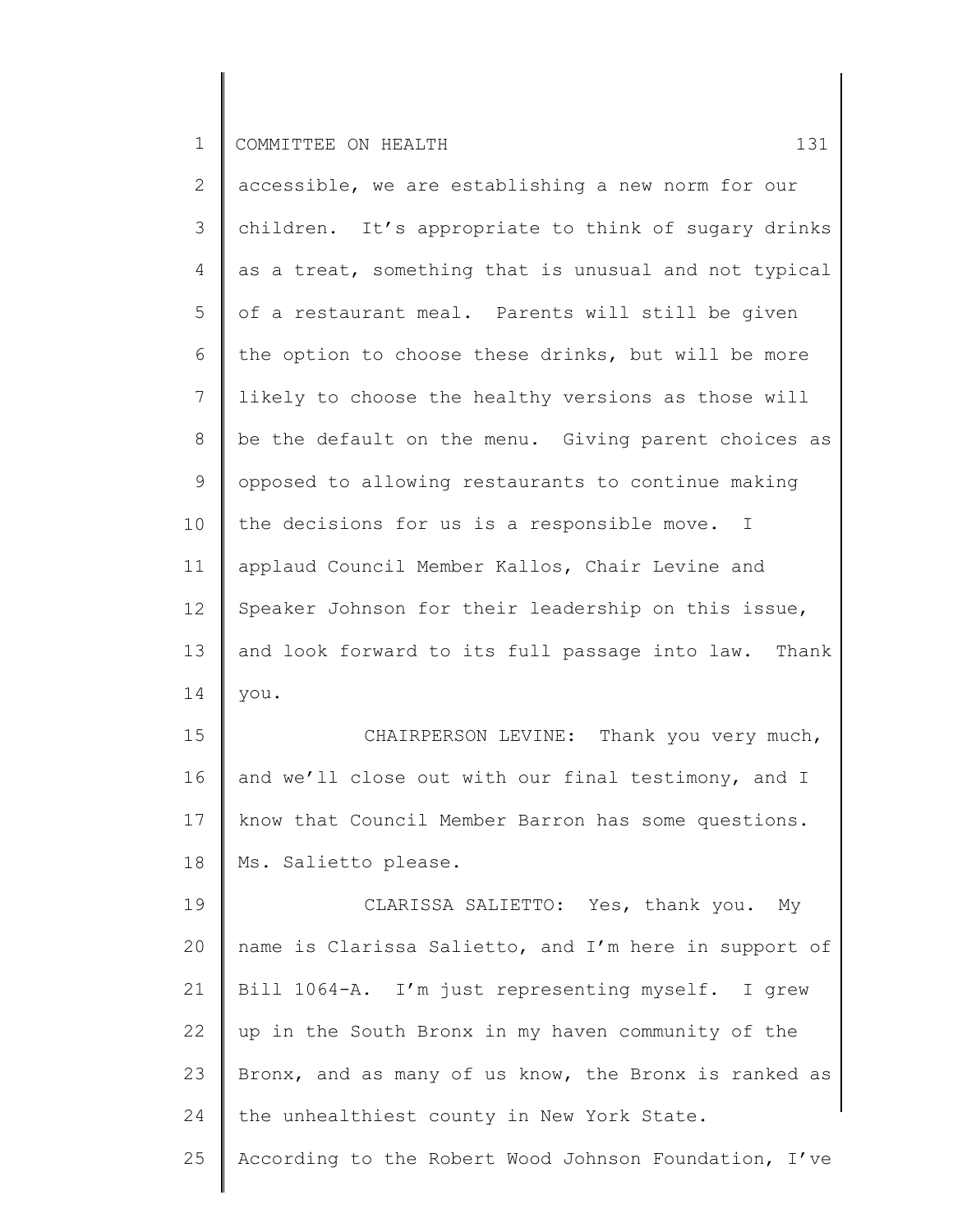2 3 4 5 6 7 8 9 10 11 12 13 14 15 16 17 18 19 20 21 22 23 24 25 not only seen the impact of sugar beverages, I've also experienced it in my life. I've lived it. My neighborhood is surrounded by fast food restaurants, and bodega making unhealthy options easily accessible, and appealing to young people. On my way to work on a train on buses in the parks, I see children as young as toddlers with juices even sodas that contain lots of sugar. At the age of 34 I was obese weight 283 pounds and diagnosed with Type 2 Diabetes. Most of my sugar intake came from juice and soda. After making the choice to only drink water for two years and cut out all sugar beverages from my diet, I'm no longer diabetic and I've lost 100 pounds. This should not be the first option for our young people because the long-term effect will be detrimental to their lives. The Council today is considering a bill that will replace sugary drinks with healthier versions. This will make it more normal for kids to drink water and milk as opposed to juice and soda like I did. This should set the next generation on a path—on a healthier path where sugary drinks are rare, occasional—an occasional treat and they pay more attention to what they're putting in their bodies. Good nutrition should be available to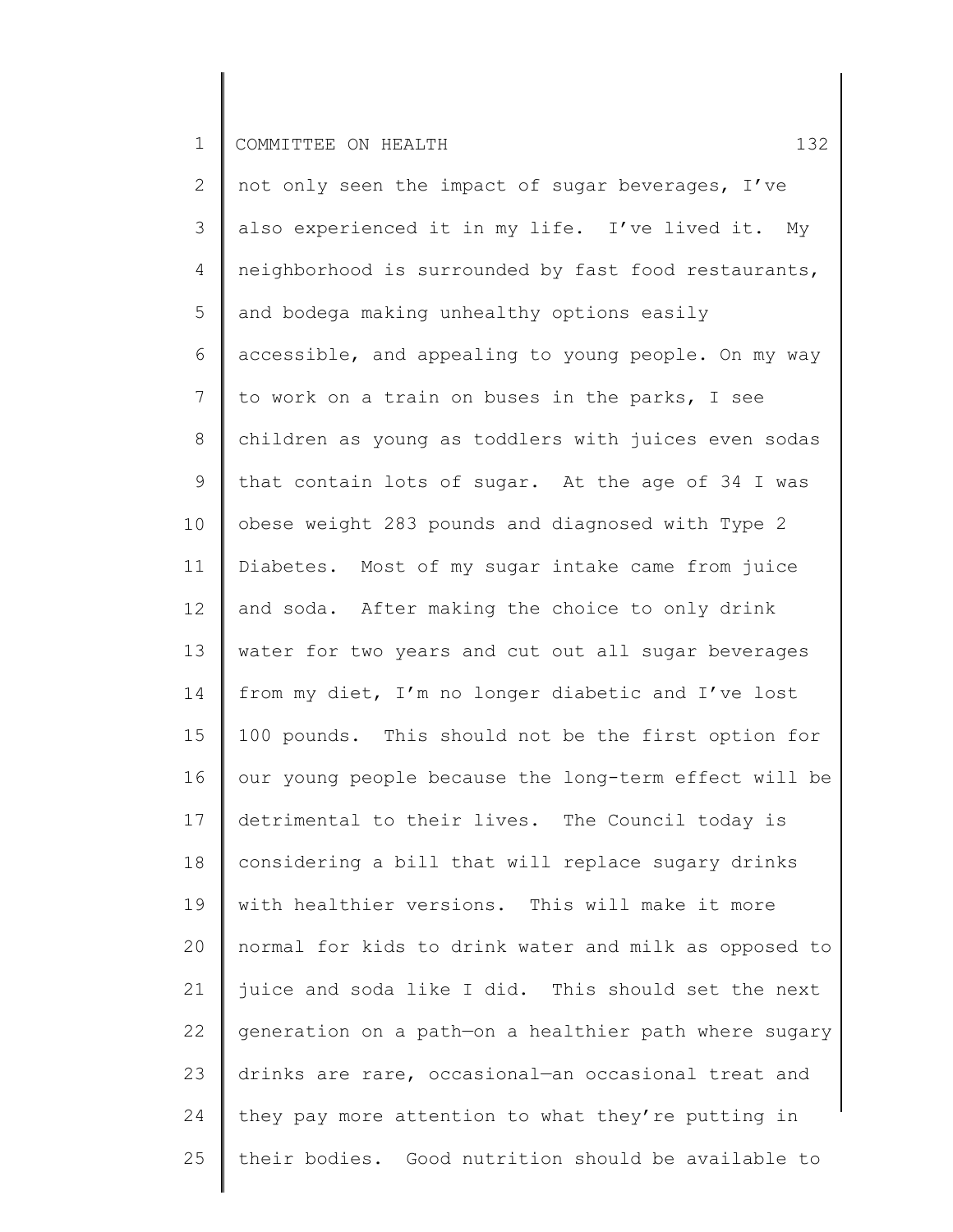24

25

| $\mathbf{2}$    | al New Yorkers. This law will help young people I     |
|-----------------|-------------------------------------------------------|
| $\mathcal{S}$   | seen in my neighborhood live a healthier life, and    |
| $\overline{4}$  | hopefully would help everyone in the South Bronx do   |
| 5               | the same. Thank you.                                  |
| 6               | CHAIRPERSON LEVINE: What an inspiring                 |
| $7\phantom{.0}$ | note to conclude the hearing on. Thank you so much    |
| 8               | for coming and for speaking out, and--                |
| 9               | CLARISSA SALIETTO: Absolutely. Thank                  |
| 10              | you.                                                  |
| 11              | CHAIRPERSON LEVINE: And I congratulate                |
| 12              | you on-on your own personal success but also turning  |
| 13              | that around to advocate for others in Motthaven and-  |
| 14              | and around the city, and what--what you say is so     |
| 15              | true. The calories that you take in, in drinking      |
| 16              | don't really trigger the same kind of sensation and-  |
| 17              | and your body as being full the way eating food-food. |
| 18              | So, we can drink and drink and drink with all kinds   |
| 19              | of sugar, and we don't feel that we're filling up     |
| 20              | with calories even though we're packing them into our |
| 21              | body. So, it's particularly dangerous.                |
| 22              | CLARISSA SALIETTO: Yes.                               |
| 23              | CHAIRPERSON LEVINE: And remarkable that               |
|                 |                                                       |

just doing that one change to someone's diet, which

is just cutting out the high sugar, high calorie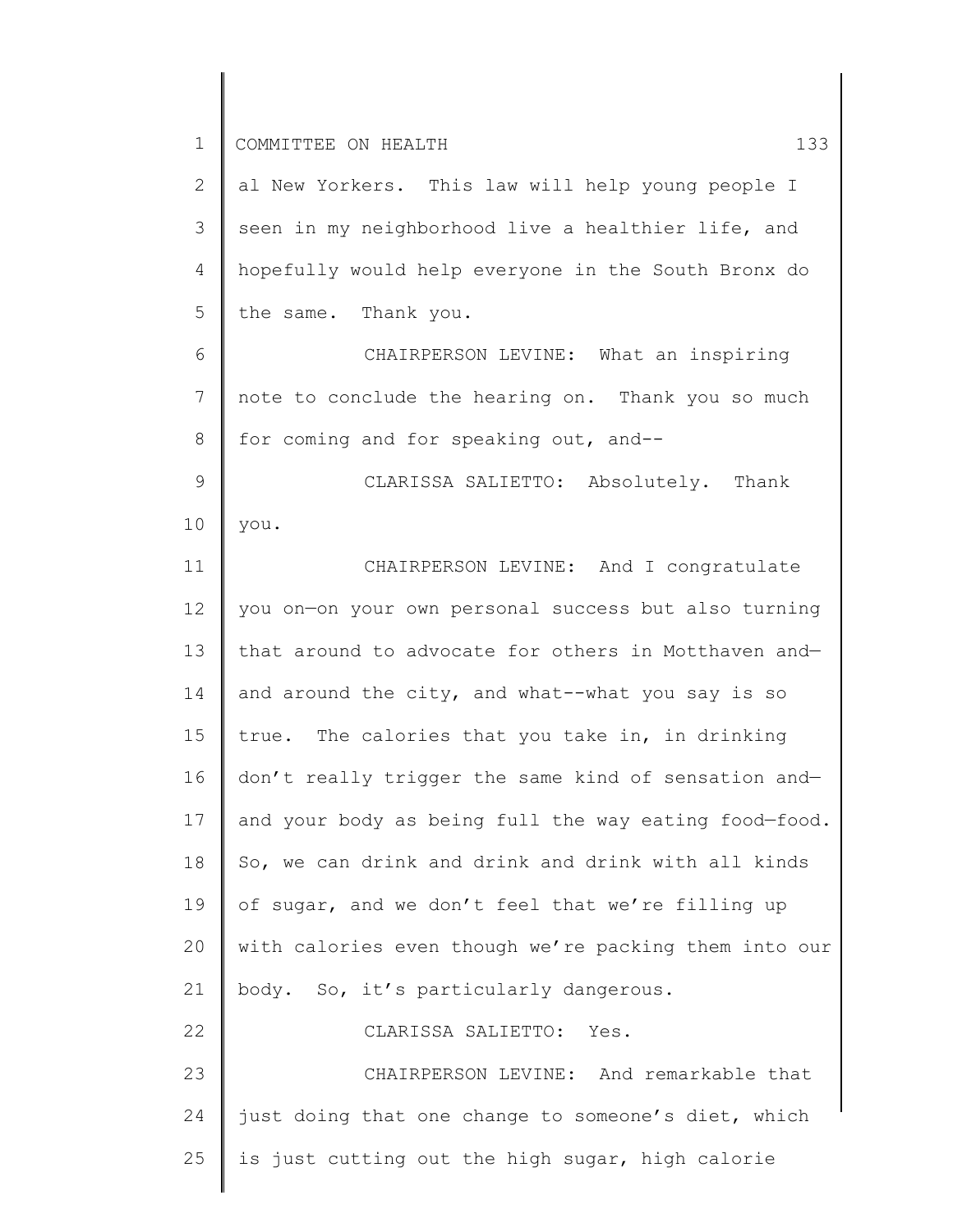1 2 3 4 5 6 7 8 9 10 11 12 13 14 15 16 17 18 19 20 21 22 23 24 COMMITTEE ON HEALTH 134 drinks can be so transformative. So, we congratulate you on that. CLARISSA SALIETTO: Thank you. CHAIRPERSON LEVINE: And thank you for speaking out, and I think that my colleague Council Member Barron has a question. COUNCIL MEMBER BARRON: Thank you, Mr. Chair and thank you to the panel for coming and sharing your positions and to the last panelist, congratulations. CLARISSA SALIETTO: Thank you, thank you. COUNCIL MEMBER BARRON: That must have taken quite a commitment, but you realized the importance of that for your long-term health. So, I commend you with that. You're a real model-- CLARISSA SALIETTO: Thank you. CHAIRPERSON LEVINE: --and that will inspire me to drink less sugary beverages, you know. So, again, I want to really commend you, and I know your family is pleased with that, and to say that you no longer have diabetes is what we're trying to get people to understand. What we're trying to get our people is the same. Thank you so much, and to the

25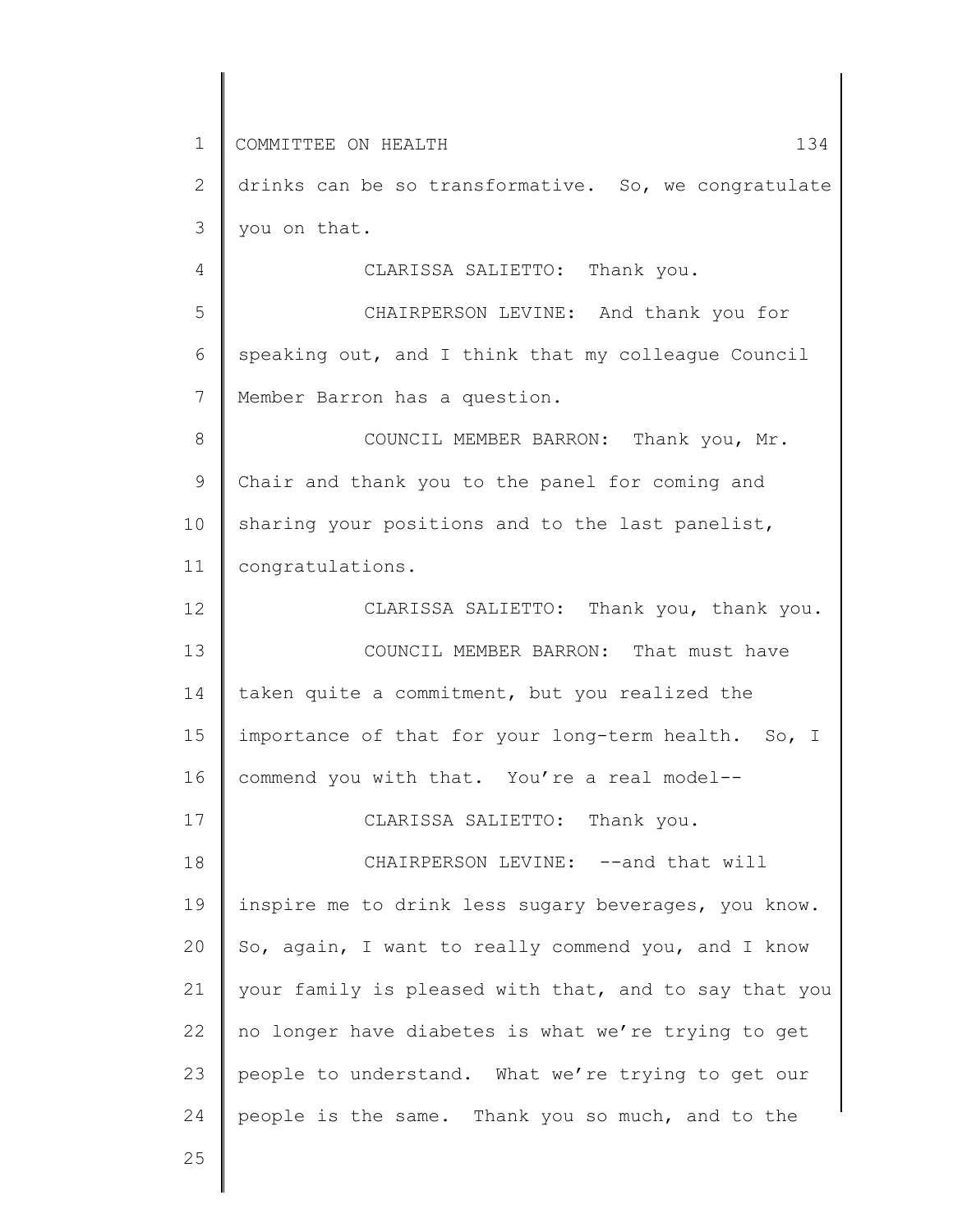1 2 3 4 5 6 7 8 9 10 11 12 13 14 15 16 17 18 19 20 21 22 23 24 25 COMMITTEE ON HEALTH 135 first panelist from Mr.—-I think you name is Mr. Geller or Keller. MATT GRELLER: Greller yes. COUNCIL MEMBER BARRON: So, that's Breller. MATT GRELLER: That's Greller, yes. COUNCIL MEMBER BARRON: Oh, Greller. Thank you for your testimony, and my question to you is people—I think you said people will be confused. So, if we find a simple way of telling people not to have excessive calorie intake because calories turn to sugar in the blood, will that address your concern about people's sugar intake? MATT GRELLER: It's a great question Councilwoman. I—I think the real issue from the perspective of the movie theaters and the food service establishments in the city is space. I don't think anybody is opposed on the grounds of nutrition or the science. It's really what can you see and process in terms of the menu board, and there's fear, and I'm exaggerating a little bit here, but that the menu board then becomes like a subway map. You have a lot of different icons or additional signs. It becomes information overload. People want to go and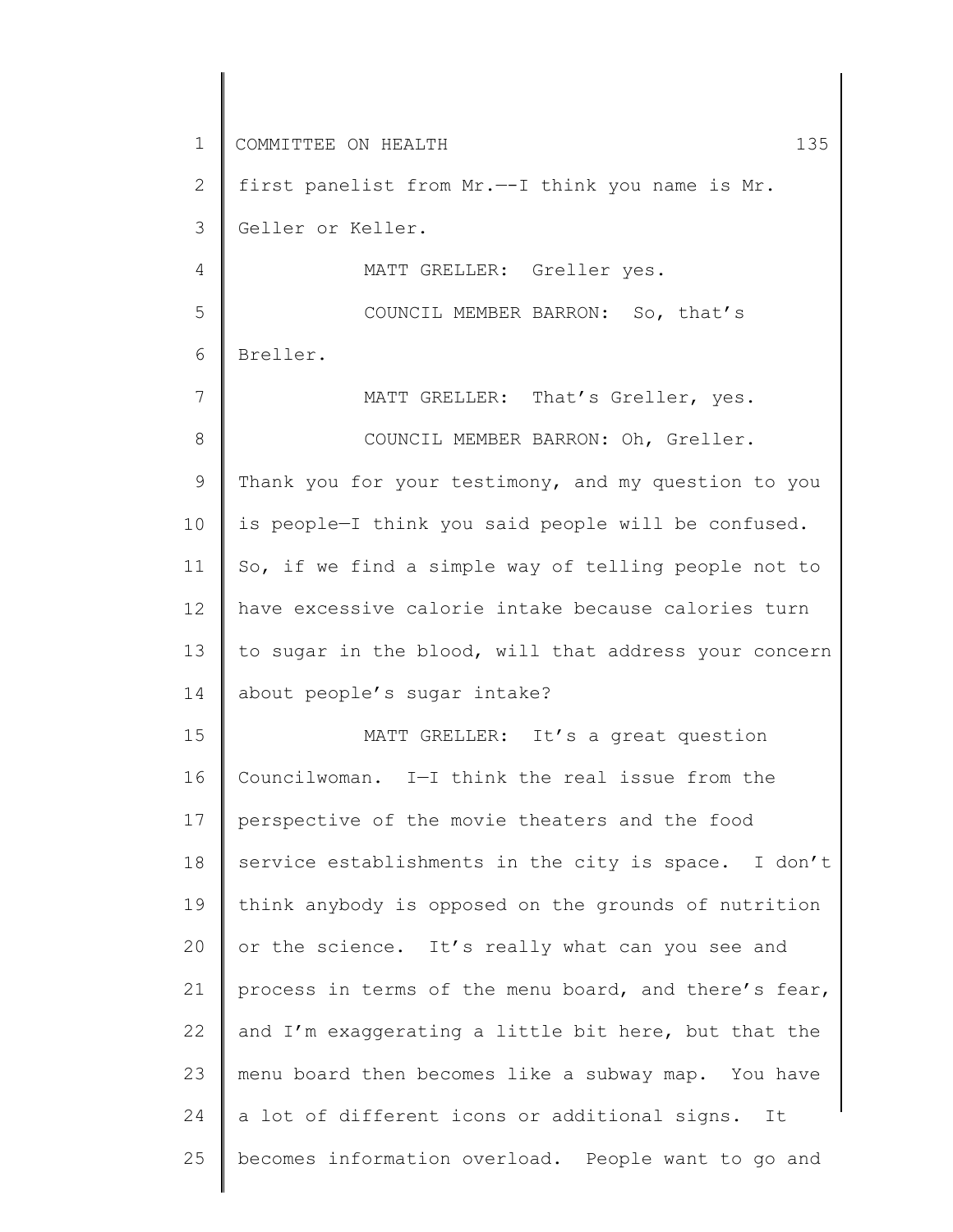2 3 4 5 6 7 8 order what they want to order. They should be informed at the point of purchase as to the potentially what the healthier options, but if we mark it-- COUNCIL MEMBER BARRON: [interposing] So, if we could something like a skull and cross bones, something simple and direct would that be fine with

9 10 11 you so that people will know, listen, you're making choices that are going to affect your life so just be mindful.

12 13 14 15 16 17 MATT GRELLER: So—so-- COUNCIL MEMBER BARRON: [interposing] I think it's disingenuous for this industry that, you know, thrives on people eating unhealthy things in the movie theater to really have us believe that you're concerned that it's complex.

18 19 20 21 22 23 24 25 MATT GRELLER: I—I wouldn't be here today if—if that weren't true. I'm also a parent and I've worked in this industry for the better part probably 10 to 15 years now. We are suggesting taking a sign that is already mandated by the Federal Government and tweaking it to provide more information specifically about sugar intake and additionally about allergens because the fear from the business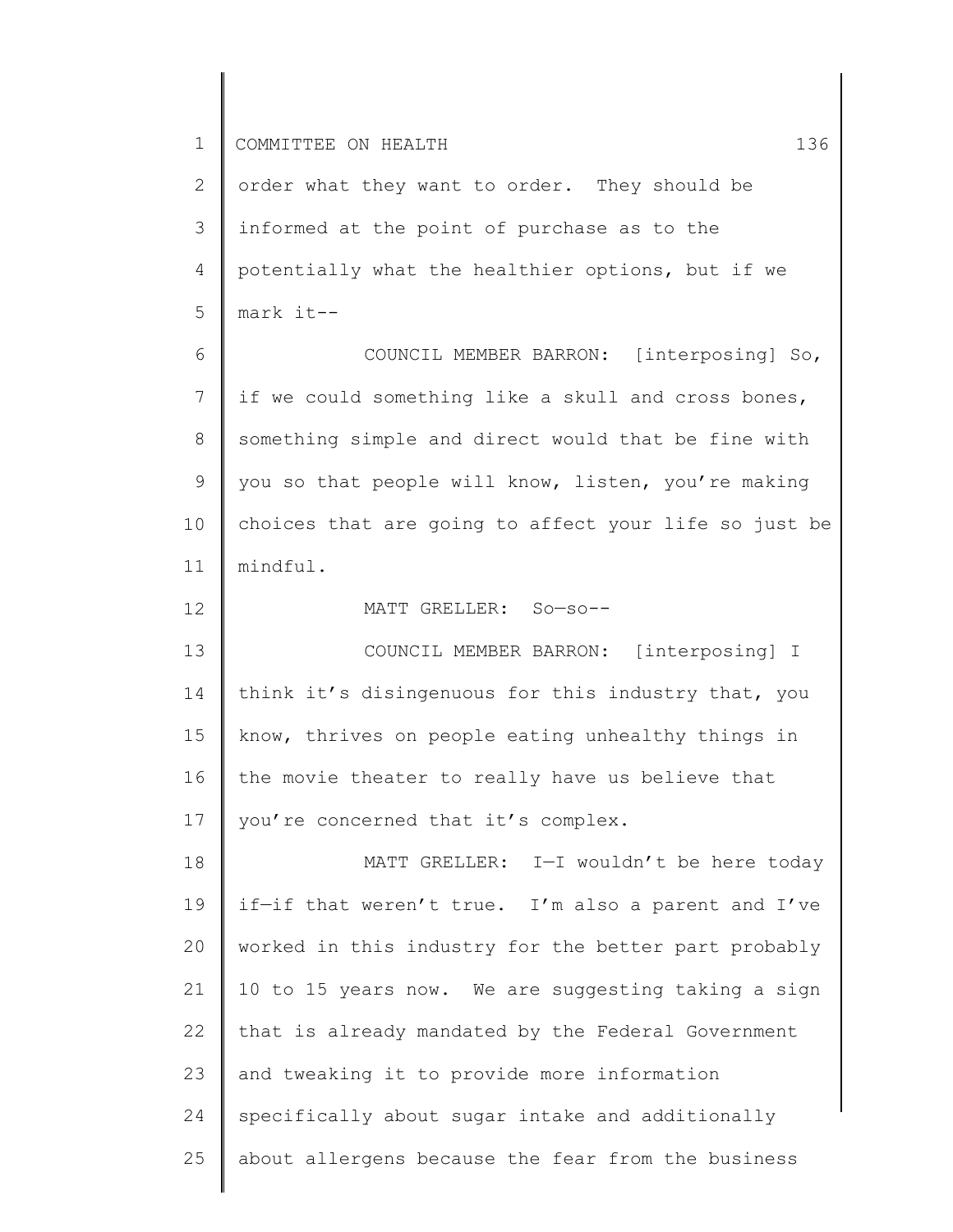2 3 4 5 6 7 8 9 10 11 12 13 14 15 16 17 18 19 20 21 22 23 24 25 perspective is there's a constant additional requirement or mandate, and that becomes difficult for the businesses that do operate in New York, but are both national and international, and so they constantly have to update things not just for the city of New York but elsewhere. And what we're saying and advocating for today is provide all the information, every ingredient, every menu item, and all the information in terms of sugar, in terms of sodium, in terms of everything so that customers can be informed. There just simply isn't enough space on the menu board. Most people have a phone, and even if they don't have a phone, they can get a paper menu, you know, with information, and when we discussed this with Council Member Levine, we—we gave him the information some the theaters just printed out. We can have that at the register. It's just too difficult to put it-- COUNCIL MEMBER BARRON: [interposing] Well, we could simplify the menu and just offer water. MATT GRELLER: Well, I'm—I'm not discussing one particular menu item. I'm talking about the—the bigger picture.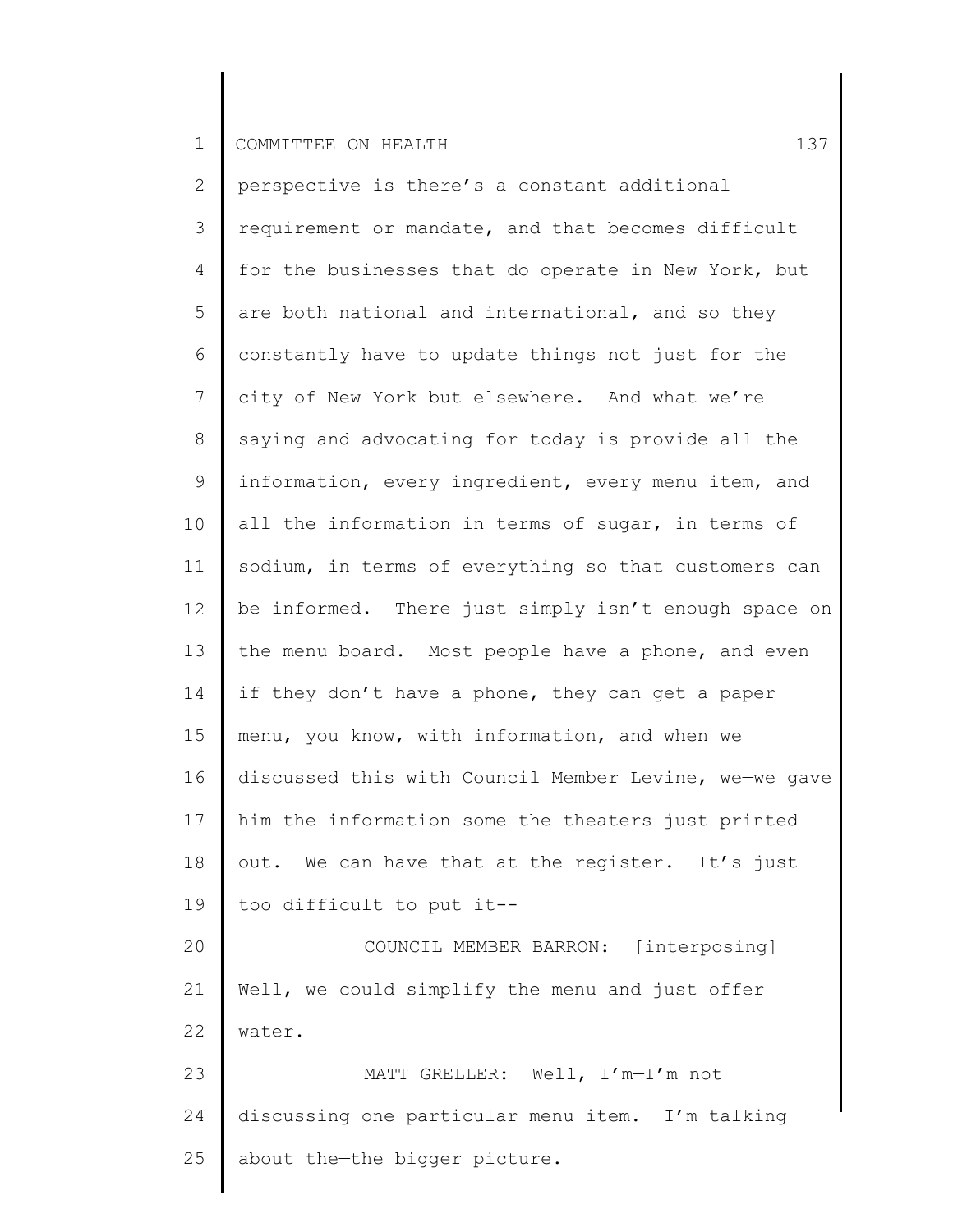1 2 3 4 5 6 7 8 9 10 11 12 13 14 15 16 17 18 19 20 21 22 23 24 25 COMMITTEE ON HEALTH 138 COUNCIL MEMBER BARRON: I'm talking about the big—you said crowding the menu board-- MATT GRELLER: Yes. COUNCIL MEMBER BARRON: -- and I'm saying if we just offered water-- MATT GRELLER: So, you think the city of New York should ban all drinks: Milk, juice, you know, sparkling water, sodas, everything? COUNCIL MEMBER BARRON: [interposing] We're talking about those beverages that have added sugar. MATT GRELLER: Sure, sure. COUNCIL MEMBER BARRON: So, we're talking about it as has the previous panel said chocolate milk and other flavored beverages. MATT GRELLER: Yes, but this extends to food service establishments regarding menu items which include food. COUNCIL MEMBER BARRON: My position is that this is an economic position and the industry is not looking to have their resources and their benefits and their income reduced. MATT GRELLER: I think that the economics of the business is that they want to sell products--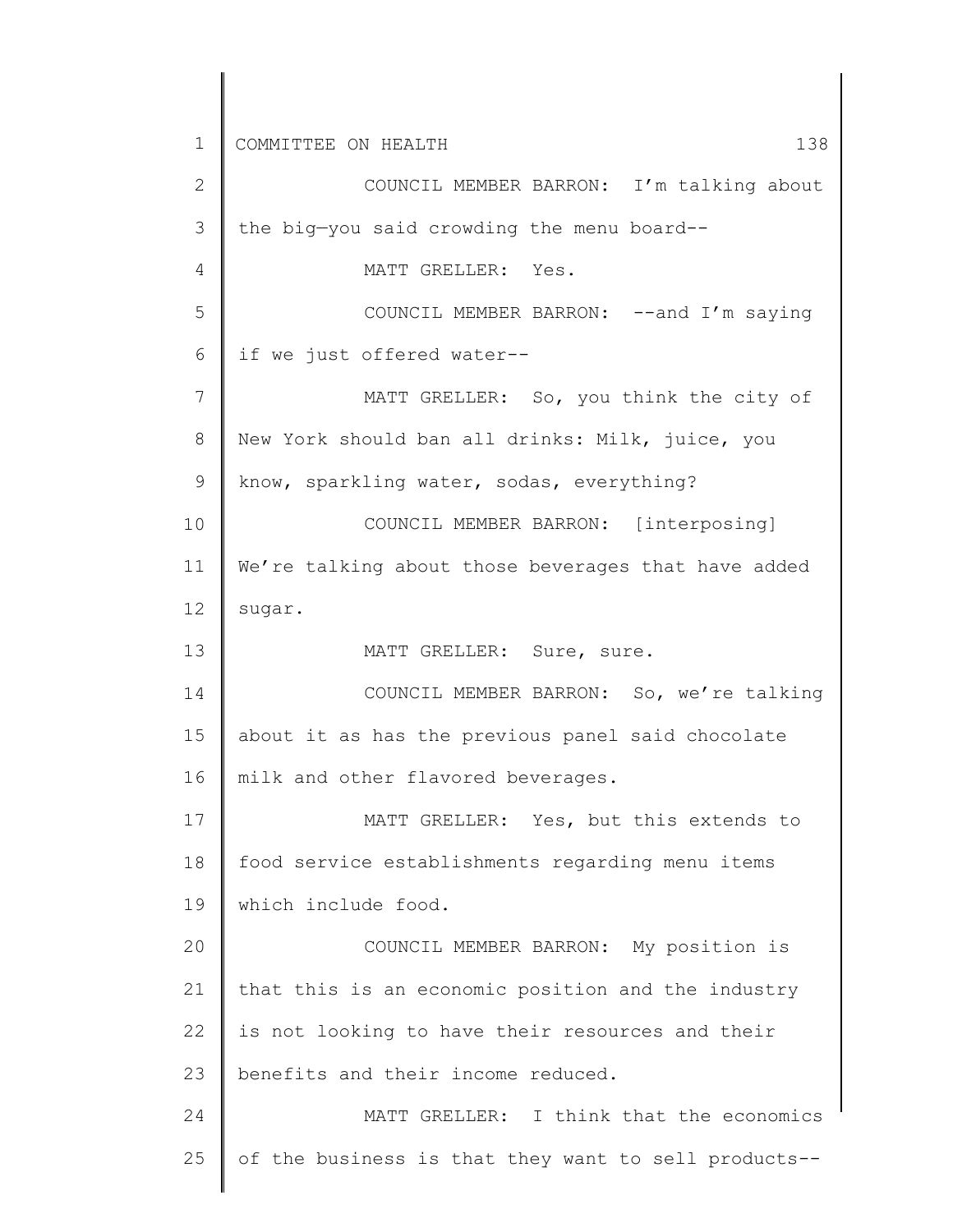2 3 4 5 6 7 8 9 10 11 12 13 14 15 16 17 18 19 20 21 22 23 24 25 COUNCIL MEMBER BARRON: Uh-hm. MATT GRELLER: --and if the customers are educated and have the availability of funds to purchase something that they will purchase something, and whether it's a no calorie beverage, full calorie beverage or, you know, a low sugar item, if they're given the information at the point of sale they will vote with their wallets. They ae in the business of selling. They are in the business of selling beverages, and I think that if we can collaborate and educate people on what is the best or healthies option, everybody would benefit. The businesses would still be able to sell the items that they want to, and we would make sure that New Yorkers would have healthier health outcomes like my co-panelist here as well. You know, I—I think there's a lot of opportunity for collaboration on this. I don't think that people are so far apart on these issues. It's just the question of again, and I don't mean to burden—you know, constantly bring up this point, but it's—it's really a question of space. The movie theater menu boards are quite small, and the counter space are quite small. So, there's not much room for information, but we already have a sign up. Why not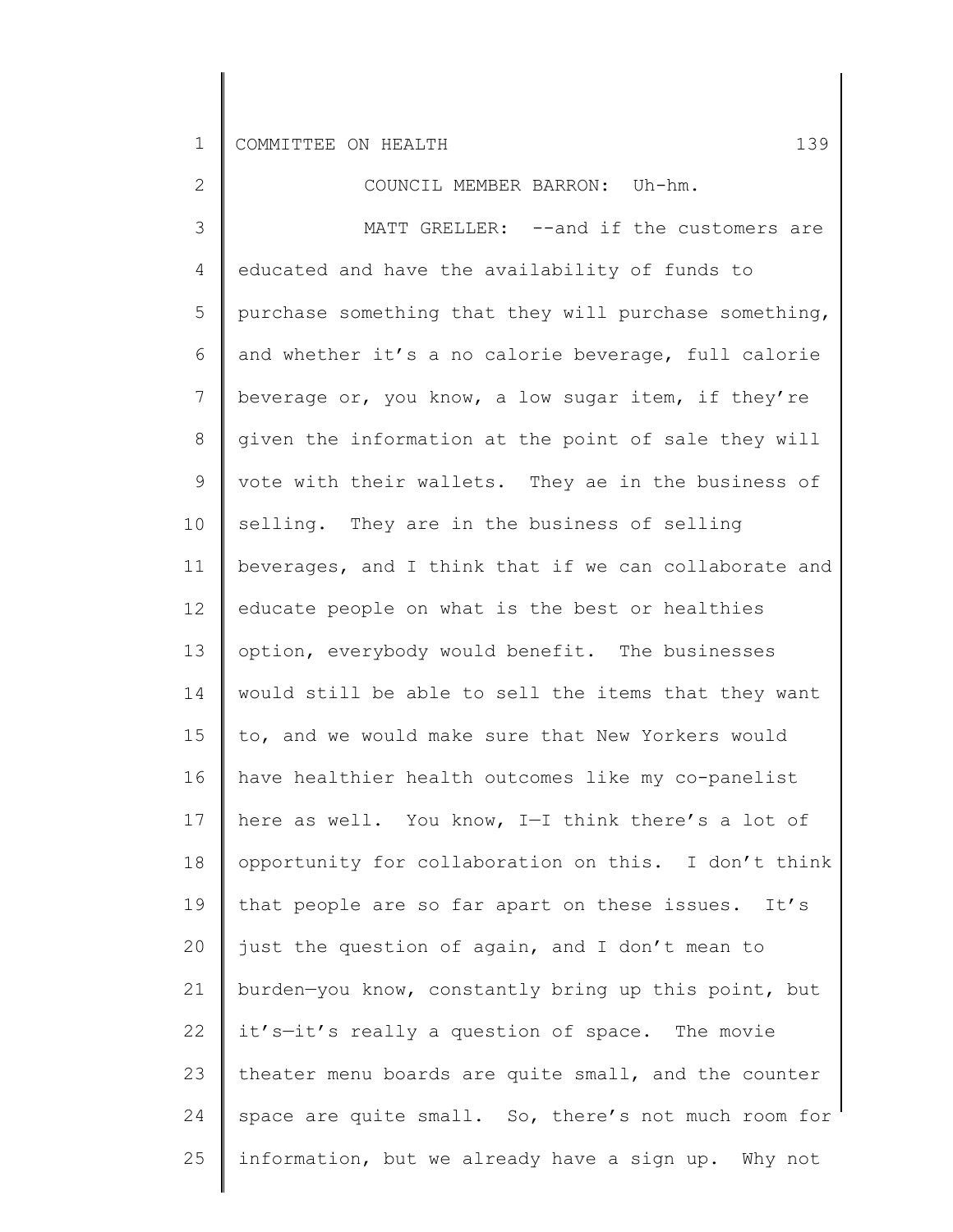1 2 3 4 5 6 7 8 9 10 11 12 13 14 15 16 17 18 19 20 21 22 23 24 25 COMMITTEE ON HEALTH 140 use that sign and educate people about the amounts of sugar, and educate people also potentially about allergens, which has not been done in any jurisdiction in the country. COUNCIL MEMBER BARRON: I'm glad that you're concerned about allergens, but we're going to really just focus on it. MATT GRELLER: [interposing] Sure, sure, yes. COUNCIL MEMBER BARRON: It's nice to bolster your position by about health concerns, and allergens and they're quite legitimate, but we're talking here about added sugar. MATT GRELLER: Yeah, and my-my point about the allergens is just that there are a number of bills in the Council that address that, and we think there should be one sign to cover everything. COUNCIL MEMBER BARRON: Thank you, Mr. Chair. MATT GRELLER: Thank you. CHAIRPERSON LEVINE: Thank you Council Member and I believe Council Member Kallos has a question as well.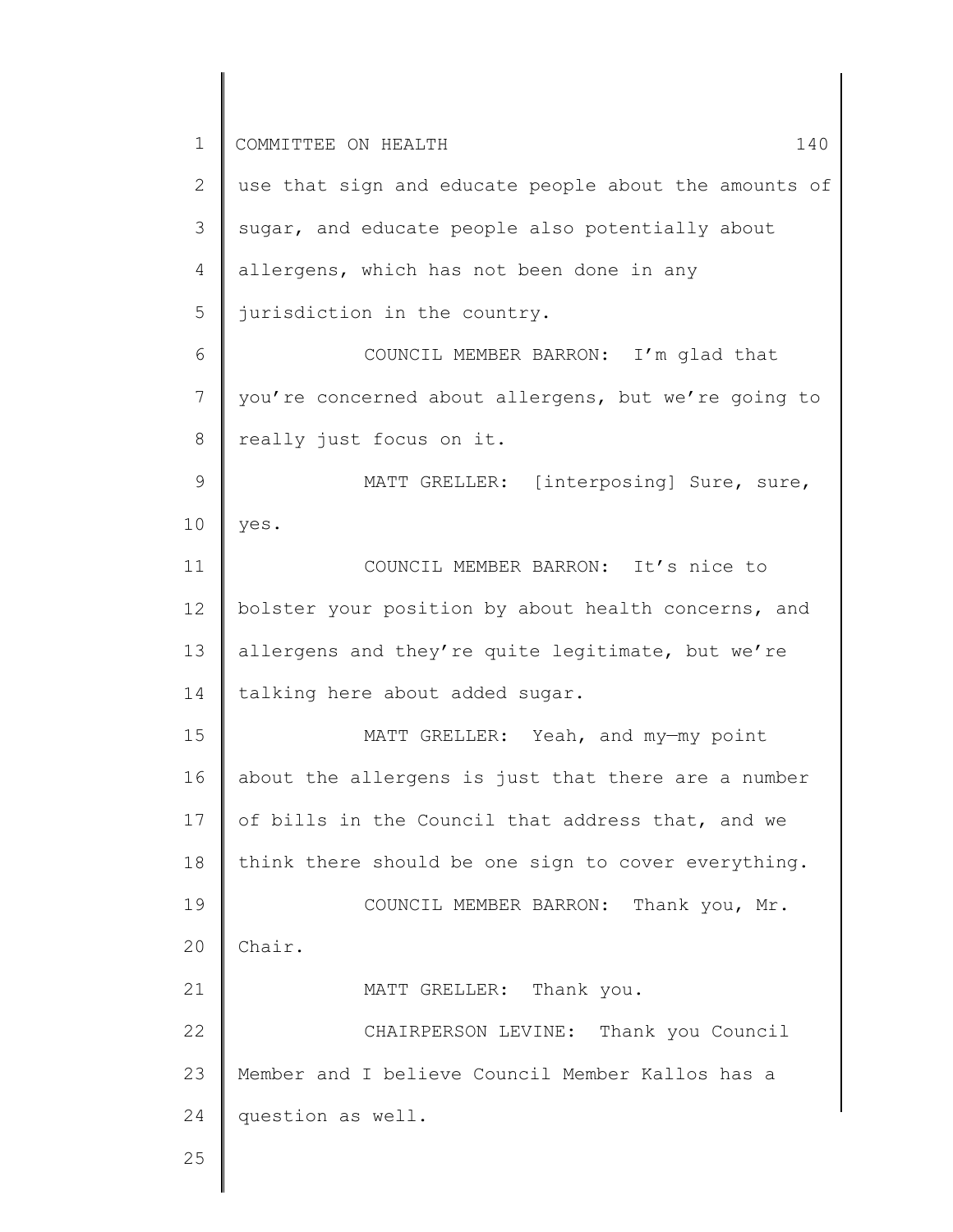| $\mathbf{2}$ | COUNCIL MEMBER KALLOS: I was not                      |
|--------------|-------------------------------------------------------|
| 3            | expecting to ask questions about 1326 and             |
| 4            | Introduction 5, but your-your testimony just caught   |
| 5            | me so off guard. So, just when you go to a-a movie    |
| 6            | theater like there's bottled water, but in terms of   |
| 7            | other healthy options, can you cite some that you     |
| 8            | frequently see? Because like the nachos are not so    |
| 9            | healthy. Hot dogs not so healthy. Popcorn covered     |
| 10           | in butter not so healthy. Like where is the-like as   |
| 11           | far as I understand-so let me start with the first    |
| 12           | question.                                             |
| 13           | MATT GRELLER: Sure, sure.                             |
| 14           | COUNCIL MEMBER KALLOS: Is it legal for                |
| 15           | me to smuggle water and healthy food and, too, things |
| 16           | like apples, and fresh fruit and bananas and-and some |
| 17           | of the things I may or may not currently smuggle into |
| 18           | movie theaters. Is that legal?                        |
| 19           | MATT GRELLER: I-I think if you use the                |
| 20           | word smuggle it might connote that it's not really    |
| 21           | acceptable. I don't know about the legality. It is    |
| 22           | frowned upon. The theaters obviously want to sell     |
| 23           | their products. They understand that--                |
| 24           | COUNCIL MEMBER KALLOS: [interposing]                  |
| 25           | Would-would NATO and NY support either? And so one    |
|              |                                                       |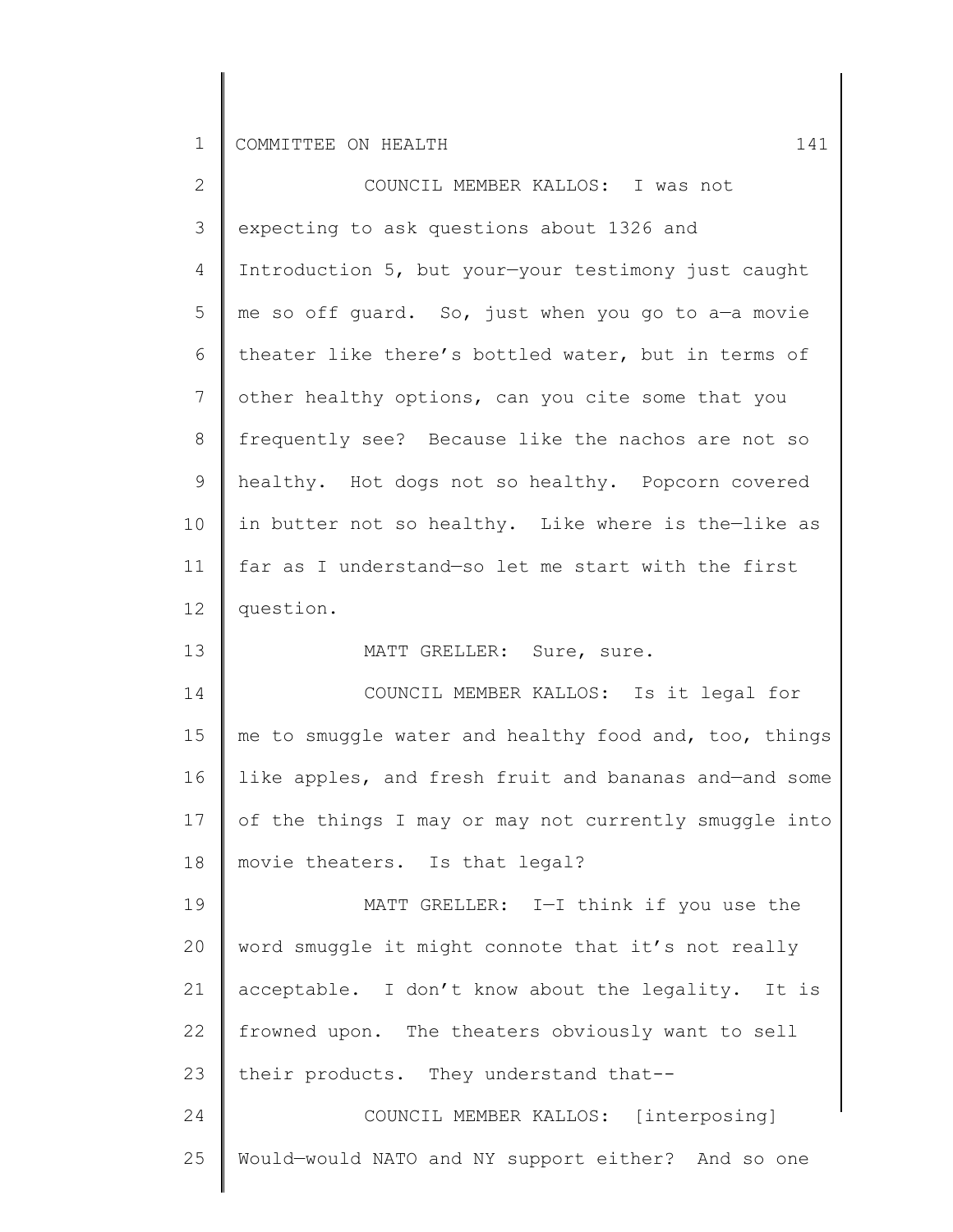18

2 3 4 of the things that was absent from this conversation is we have fast food industry that over the years has actually started to become--

5 6 7 8 9 10 11 12 13 MATT GRELLER: [interposing] yes. COUNCIL MEMBER KALLOS: --healthier to meet us where we're actually getting to. With NATO support saying okay, we're going to set best practices and say we're going to have fresh fruits and vegetables and—and maybe instead of chips we can have carrot chips and saying this is the standard, and we want them available at every single movie theater?

14 15 16 17 MATT GRELLER: Those efforts have been made over the past decade, and unfortunately what most of the chains have seen, and I've seen some of the data, and I'd be happy to get specifics for you.

COUNCIL MEMBER KALLOS: Sure.

19 20 21 22 23 24 25 MATT GRELLER: They've tried to sell bananas, oranges, apples, granola bars, and unfortunately what occurs is they end up donating them or throwing them away because nobody buys them. And it's not as though people say oh, should I get the popcorn, as you alluded to with—with the butter versus the low sugar healthy granola bar or just the—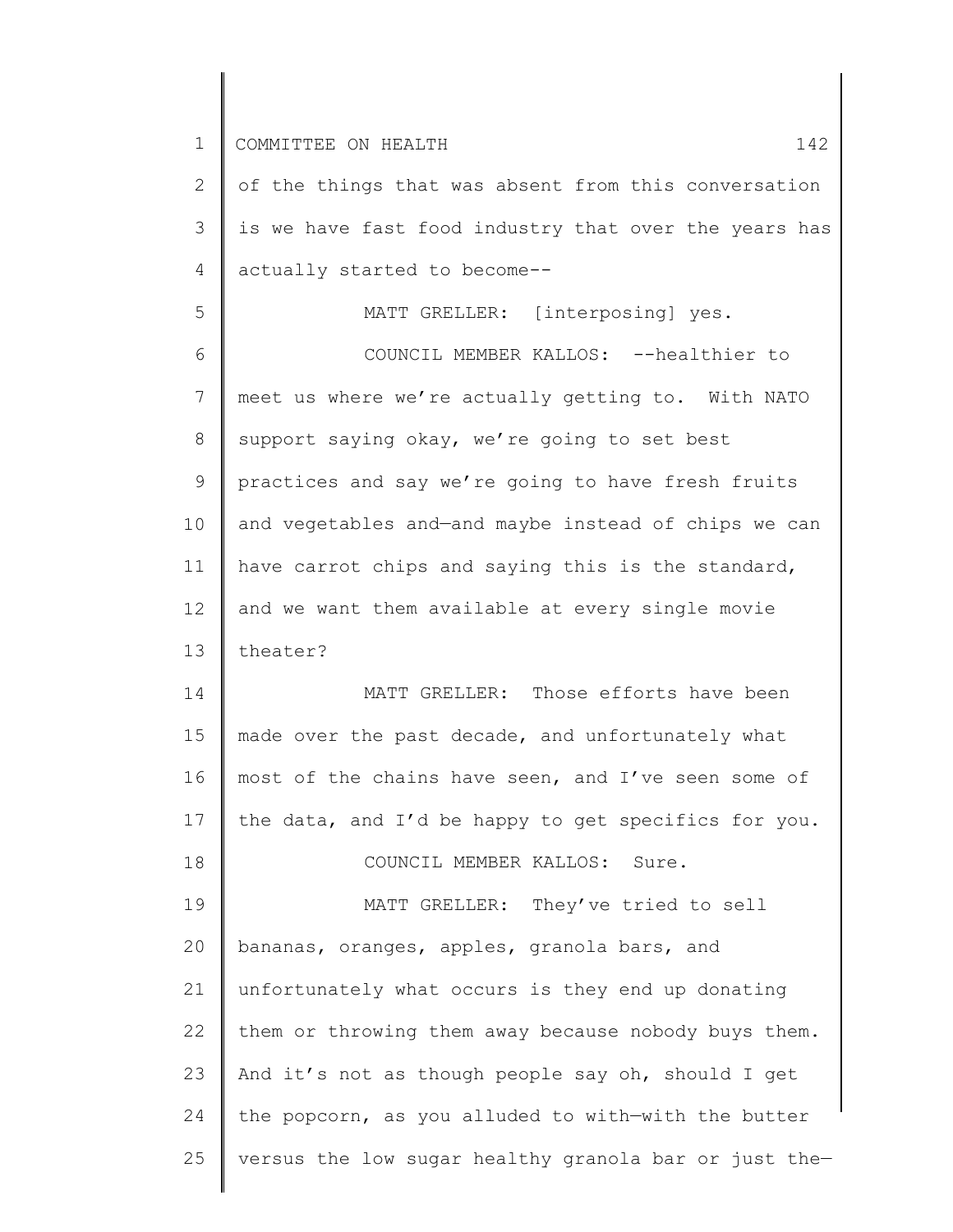2 3 4 5 6 7 8 9 10 11 12 13 14 15 16 17 18 19 20 21 22 23 24 25 the raw fruit, it's that people expect when they go to a theater if they're going once or twice a year to see maybe, you know, one or two of the films that might have been nominated for an Oscar, they're there for a night out, and it's not really having an overall impact out of the rest of the 363 days out of the year. So, there has been an effort made. There has even been an effort to steer people towards low calorie and no calorie beverages. I—I think the data shows that people are already choosing that in terms of their own decisions and maybe a helpful nudge may help encourage better behavior as well, but—but the data show from the theaters in the city already that those healthy food items are—are not selling. COUNCIL MEMBER KALLOS: I would say a decade ago folks didn't go to any fast food restaurant for—for healthy food, and now that's starting to change. MATT GRELLER: Yes, there is absolute change. COUNCIL MEMBER KALLOS: [interposing] Well will you help with—will you help us change it?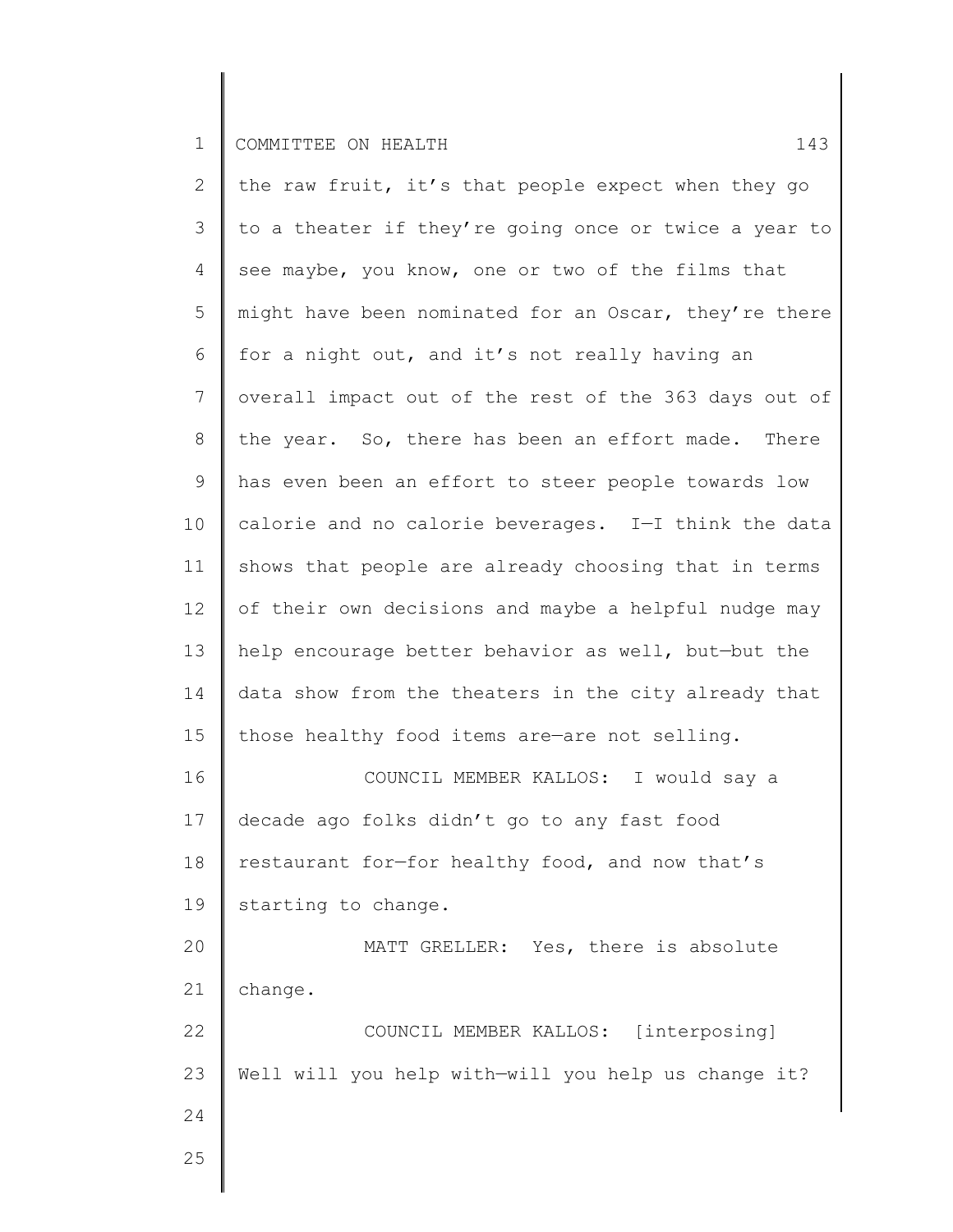8

2 3 4 MATT GRELLER: Well, I'm here today to collaborate with the Council and I think what we're suggesting---

5 6 7 COUNCIL MEMBER KALLOS: [interposing] Do you think that the signage would—would actually—like when you said it was small boards--

MATT GRELLER: [interposing] Yes.

9 10 11 12 13 14 15 16 17 18 19 20 21 22 23 COUNCIL MEMBER KALLOS: --behind you is an LCD screen and—and usually I see like five or six of them lined up on a—a very extensive display that has lots of food, pictures on it. So, I guess I just was not persuaded by that. I would just say that I—I would hope that NATO NY would be interested in supporting this legislation, and what have you. I want to speak to the other two folks. I want to thank you for sitting through a long hearing, and for your participation. For Clarissa, can you talk to me about—about your struggle Type 2 Diabetes, about what your environment—how your environment contributed to it, and how you became an advocate around this issue and what you hope to see and how this would have changed your life?

24 25 CLARISSA SALIETTO: Definitely. I was diagnosed two years ago, and I—it was--Diabetes was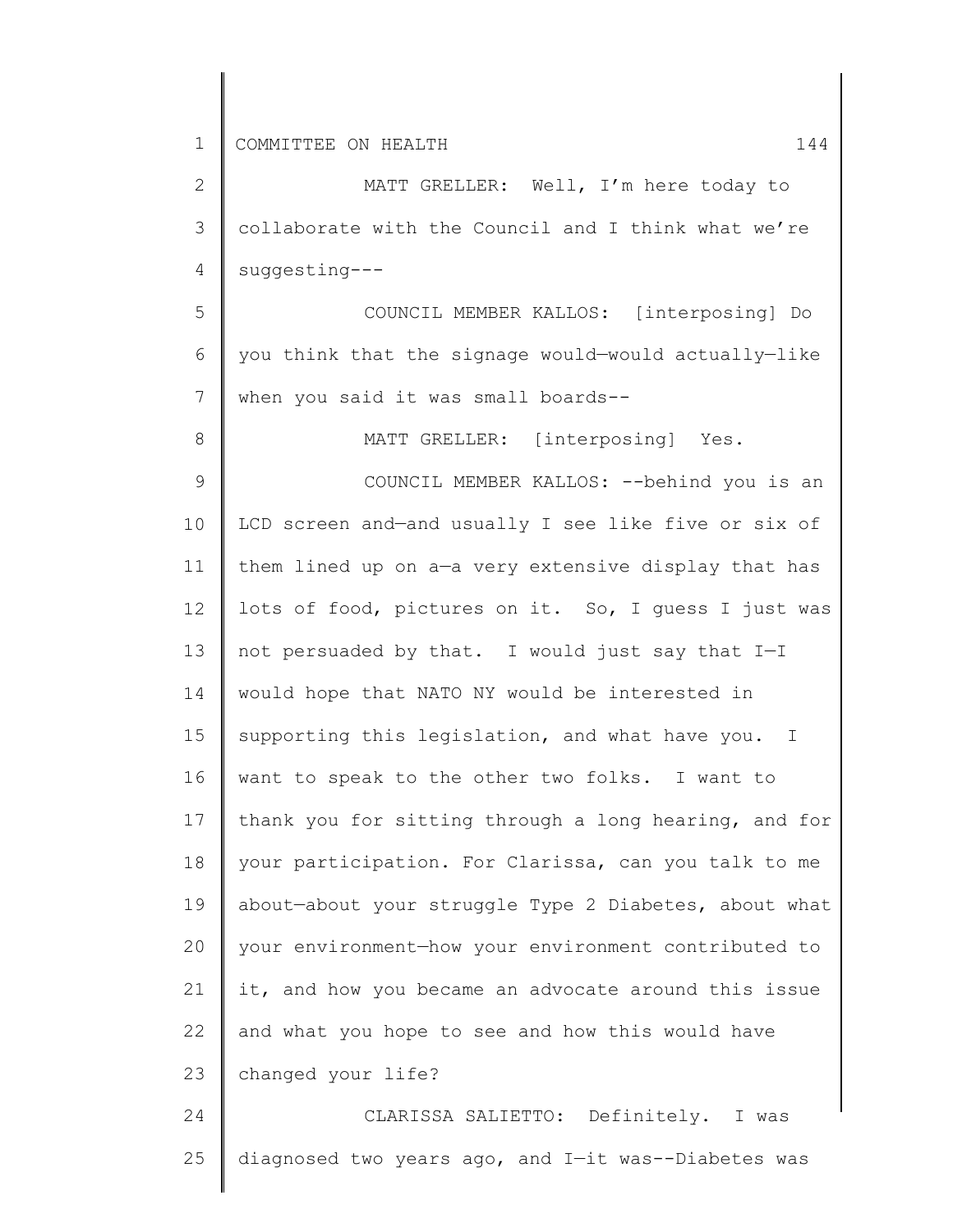1 COMMITTEE ON HEALTH 145

2 3 4 5 6 7 8 9 10 11 12 13 14 15 16 17 18 19 20 21 22 23 24 25 something that plagued my family for a really long time. I saw the effects with my grandfather, amputations, eventually losing both his legs, his sight, and—and eventually dying after like his organs began to shut down after having Diabetes. And that that kind of scared me a little bit, but in my environment, you know, I—I'm growing up in Motthaven in what is the poorest congressional district in the country and, you know, we don't really have healthy options. When you look outside—I—I grew up in public housing in NYCHA, and when you—you come outside, we're—we're surrounded by fried food, chicken sports and McDonalds and Burger Kings and—and all of these fast food chains that seem appealing right, but there's nothing—to date there's nothing healthy in the community. There is nowhere where you can go and buy fresh produce, right. We have to wait for the farmer's market to come around and it's seasonal. So, there's –there's a struggle, there's a real struggle and then there is also the struggle of not being able to afford certain foods, right. Like having the option of saying well, should I buy a salad that costs 13 bucks or should I spend 13 bucks, you know for more food for something else. So, I—I did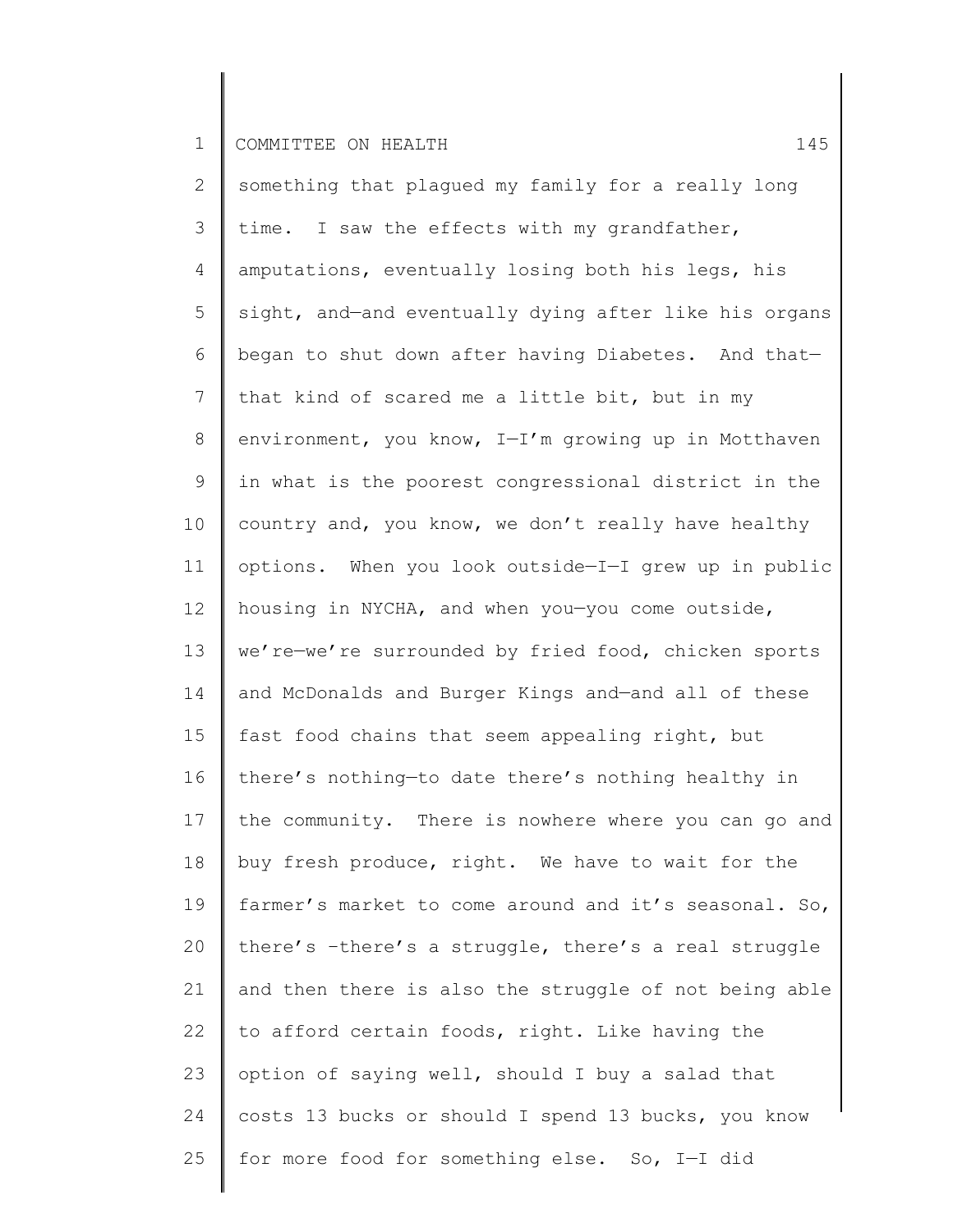1 COMMITTEE ON HEALTH 146

2 3 4 5 6 7 8 9 10 11 12 13 14 15 16 17 18 19 20 21 22 23 24 25 struggle. I struggled for a while. After being diagnose I became a little depressed. I didn't know, you know, what to do, of course, because I had to now unlearn everything that I already learned about eating and what food really meant. So, I began to do a lot of research on my own about food and being diabetic, and decided to—I had to kind of see where was the sugar coming from, and I realized I was drinking soda and—and juice all the time, and so I decided to cut it all out and drink water. So, now I only drink water and nothing—nothing else. Just water. Yeah. COUNCIL MEMBER KALLOS: Thank you for sharing. CLARISSA SALIETTO: Definitely. COUNCIL MEMBER KALLOS: Thank your report. CHAIRPERSON LEVINE: Thank you to our final panel, and to this great hearing today. We appreciate everyone who testified. This concludes the hearing. [gavel]